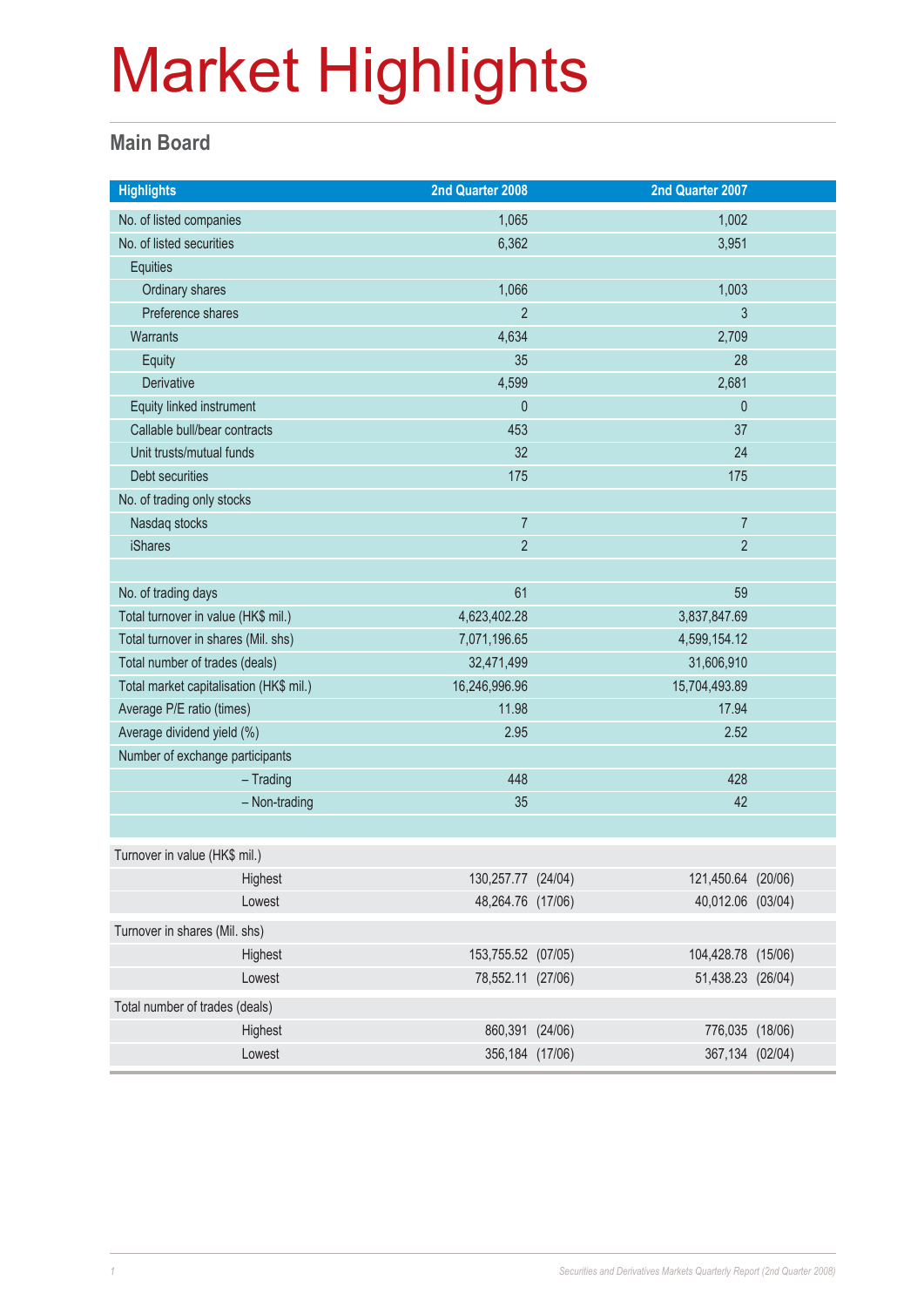### **Growth Enterprise Market (GEM)**

| 2nd Quarter 2008               |  | 2nd Quarter 2007                                                                                          |                                      |
|--------------------------------|--|-----------------------------------------------------------------------------------------------------------|--------------------------------------|
| 189                            |  | 194                                                                                                       |                                      |
| 193                            |  | 196                                                                                                       |                                      |
| 189                            |  | 194                                                                                                       |                                      |
| $\overline{4}$                 |  | $\overline{2}$                                                                                            |                                      |
|                                |  |                                                                                                           |                                      |
| 61                             |  | 59                                                                                                        |                                      |
| 17,444.04                      |  | 52,492.97                                                                                                 |                                      |
| 53,834.84                      |  | 77,263.49                                                                                                 |                                      |
| 476,098                        |  | 1,021,103                                                                                                 |                                      |
| 109,043.78                     |  | 150,189.65                                                                                                |                                      |
| 15.61                          |  | 39.25                                                                                                     |                                      |
| 1.28                           |  | 1.48                                                                                                      |                                      |
|                                |  |                                                                                                           |                                      |
|                                |  |                                                                                                           |                                      |
|                                |  |                                                                                                           | 296.97 (03/04)                       |
|                                |  |                                                                                                           |                                      |
|                                |  |                                                                                                           |                                      |
|                                |  |                                                                                                           | 481.99 (26/04)                       |
| Total number of trades (deals) |  |                                                                                                           |                                      |
|                                |  |                                                                                                           | 33,777 (14/06)                       |
|                                |  |                                                                                                           | 8,135 (26/04)                        |
|                                |  | 540.50 (06/05)<br>133.46 (26/06)<br>2,496.76 (07/04)<br>411.69 (17/06)<br>15,415 (06/05)<br>3,998 (23/06) | 2,160.96 (14/06)<br>3,317.86 (14/06) |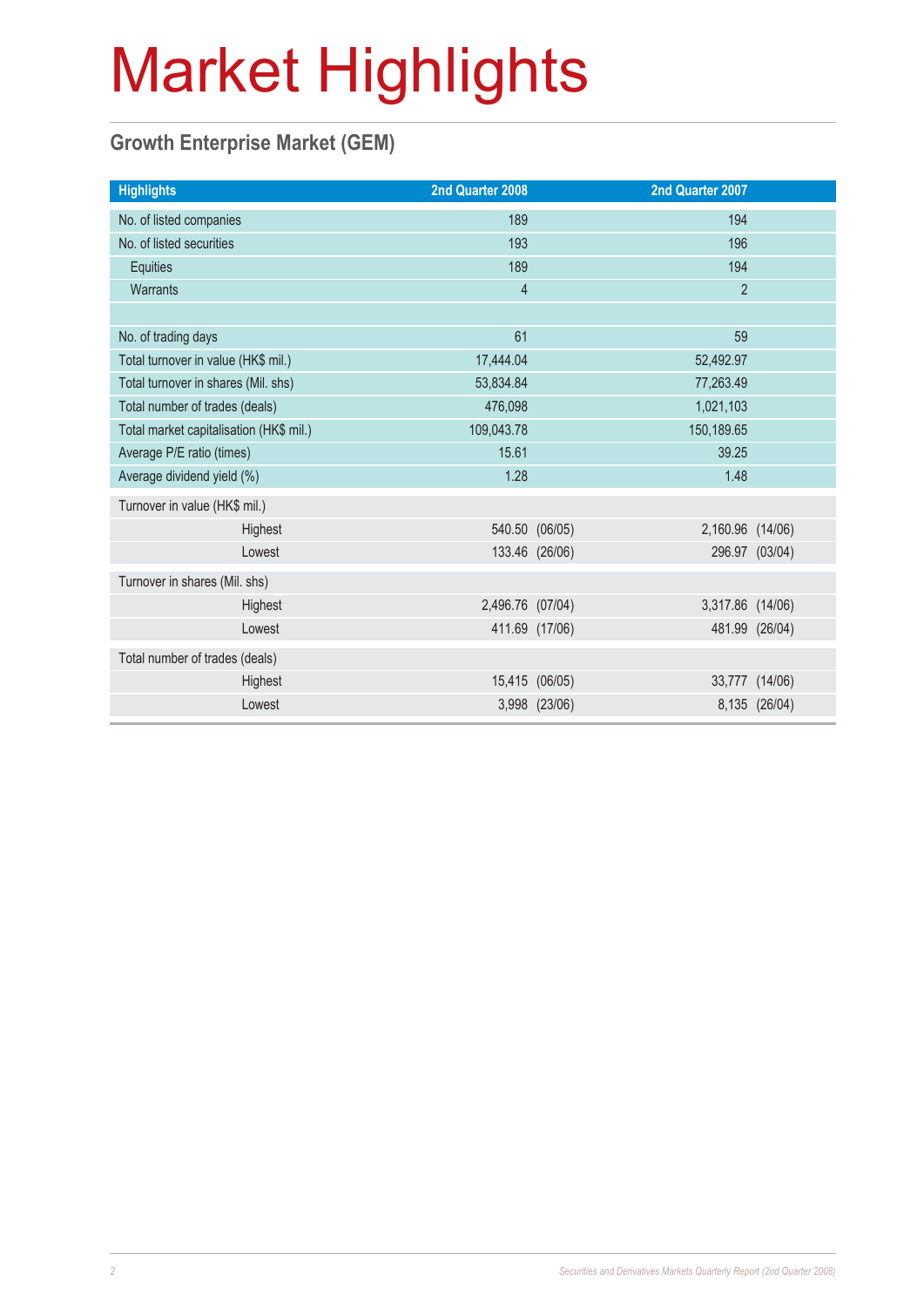### **Derivatives Market Highlights**

| <b>Highlights</b>                                          | 2nd Quarter 2008 | 2nd Quarter 2007 |
|------------------------------------------------------------|------------------|------------------|
| All futures and options products (excluding stock options) |                  |                  |
| No. of trading days                                        | 60.5             | 59.0             |
| Total contract volume                                      | 10,693,230       | 8,706,774        |
| Equity index products                                      | 10,640,183       | 8,650,138        |
| Equity products                                            | 46,301           | 48,615           |
| Interest rates products                                    | 6,746            | 8,021            |
| Average daily contract volume <sup>1</sup>                 | 176,748          | 147,572          |
| Total open interest as at the quarter end (contracts)      | 363,654          | 619,463          |
| Equity index products                                      | 354,975          | 604,539          |
| Equity products                                            | 6,864            | 5,377            |
| Interest rates products                                    | 1,815            | 9,547            |
| <b>Stock options</b>                                       |                  |                  |
| No. of newly introduced stock options classes              | 3                |                  |
| No. of stock options as at the quarter end                 |                  |                  |
| <b>Class</b>                                               | 50               | 45               |
| <b>Series</b>                                              | 6,058            | 3,902            |
| Total premium (HK\$ mil.)                                  | 26,994.75        | 10,377.31        |
| Call                                                       | 10,514.95        | 5,692.08         |
| Put                                                        | 16,479.79        | 4,685.23         |
| Average daily premium (HK\$ mil.)                          | 446.19           | 175.89           |
| Total contract volume                                      | 12,837,557       | 8,126,786        |
| Call                                                       | 6,055,654        | 3,870,479        |
| Put                                                        | 6,781,903        | 4,256,307        |
| Average daily contract volume                              | 212,191          | 137,742          |
| Total open interest as at the quarter end (contracts)      | 4,775,250        | 3,571,810        |
| Call                                                       | 1,941,554        | 1,600,958        |
| Put                                                        | 2,833,696        | 1,970,852        |
| Total number of trades                                     | 293,049          | 161,540          |
| Average daily number of trades                             | 4,844            | 2,738            |
| Total contracts exercised                                  | 2,166,917        | 1,342,808        |
| Average premium per contract (HK\$)                        | 2,103            | 1,277            |
| Average contract per trade (contracts)                     | 44               | 50               |
| Put volume/call volume                                     | 1.12             | 1.10             |
| Average daily contract volume/open interest                | 4.4%             | 3.9%             |
| All futures and options products                           |                  |                  |
| Total contract volume                                      | 23,530,787       | 16,833,560       |
| Total open interest as at the quarter end (contracts)      | 5,138,904        | 4,191,273        |

1 Average daily contract volume is calculated based on the number of trading days of the Hong Kong Market.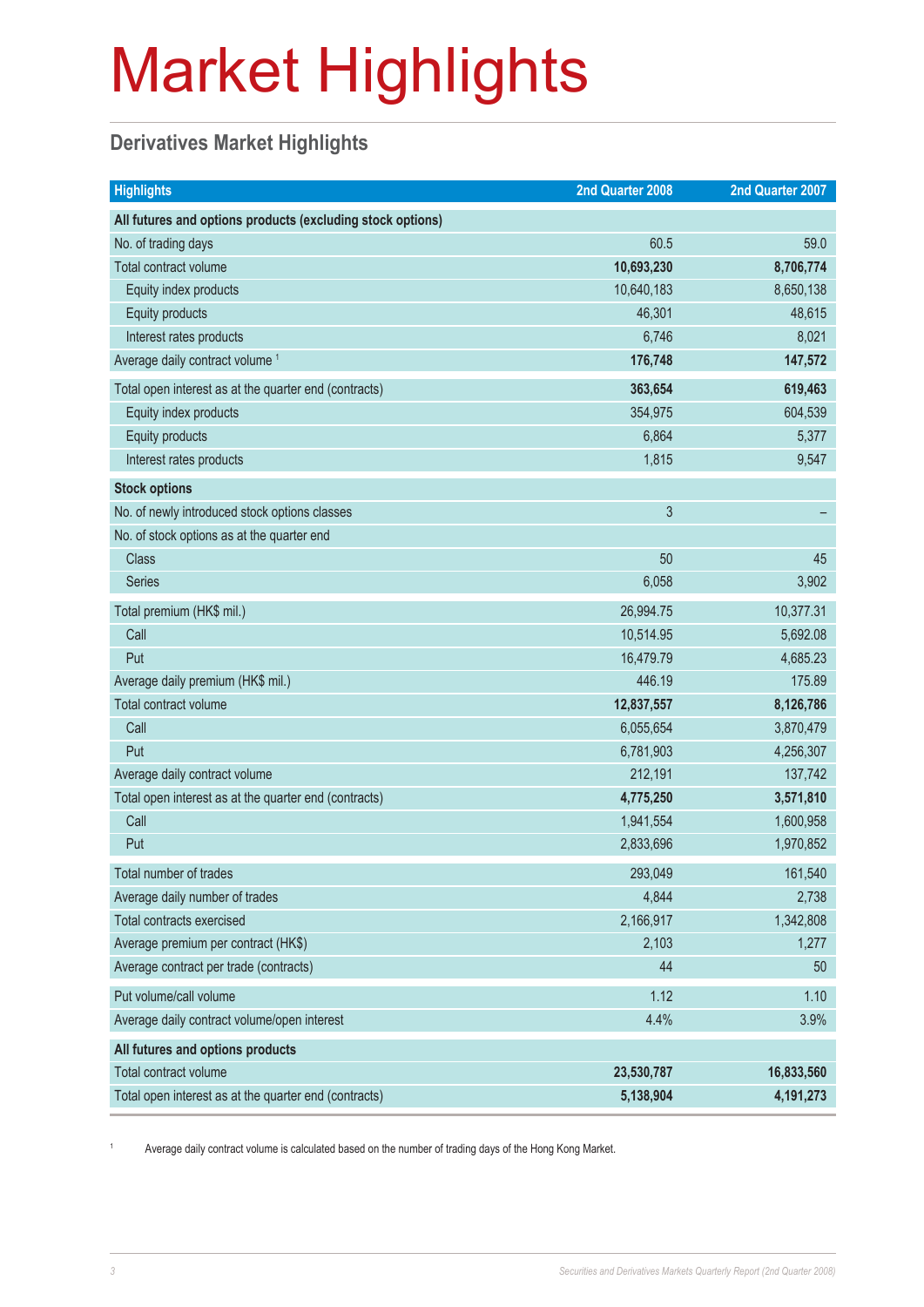#### **Clearing and Settlement Statistics**

| <b>Securities Market</b>                                                                                                                                                                                                                                   | 2nd Quarter 2008                                  | 2nd Quarter 2007                                  |
|------------------------------------------------------------------------------------------------------------------------------------------------------------------------------------------------------------------------------------------------------------|---------------------------------------------------|---------------------------------------------------|
| Average Daily Exchange Trades Handled by CCASS<br>- Number of trades<br>- Value of trades (HK\$bil.)<br>- Share quantity Involved (bil shares)                                                                                                             | 540,113<br>76.1<br>116.8                          | 553,015<br>65.9<br>79.3                           |
| Average Daily Settlement Instructions ("SIs") Settled by CCASS<br>- Number of SIs<br>- Value of SIs (HK\$bil.)<br>- Share quantity involved (bil. Shares)                                                                                                  | 62,653<br>206.9<br>50.9                           | 60,016<br>155.2<br>39.0                           |
| Average Daily Investor SIs ("ISIs") Settled by CCASS<br>- Number of ISIs<br>- Value of ISIs (HK\$mil.)<br>- Share quantity involved (mil. shares)                                                                                                          | 500<br>231.2<br>89.1                              | 912<br>244.9<br>187.7                             |
| Average Daily Settlement Efficiency of CNS Stock Positions on Due Day (T+2) (%)<br>Average Daily Settlement Efficiency of CNS Stock Positions on the Day<br>following the Due Day (T+3) (%)                                                                | 99.84<br>99.99                                    | 99.71<br>99.97                                    |
| Average Daily Buy-ins Executed on T+3<br>- Number of brokers involved<br>- Number of buy-ins<br>- Value of buy-ins (HK\$mil)                                                                                                                               | 8<br>9<br>5.2                                     | 20<br>24<br>9.8                                   |
| Shares Deposited in the CCASS Depository<br>- Number of shares (bil shares)<br>- Percentage of total issued shares of the admitted securities<br>- Value of shares (HK\$bil)<br>- Percentage of the total market capitalisation of the admitted securities | 3,980.2<br>75.61<br>7,704.1<br>44.60              | 2,078.8<br>65.62<br>7,102.0<br>42.40              |
| <b>Derivatives Market</b>                                                                                                                                                                                                                                  | 2nd Quarter 2008                                  | 2nd Quarter 2007                                  |
| Open Interest<br>- Equity Index Futures<br>- Stock Futures<br>- Interest Rates Futures<br>- Equity Index Options<br>- Stock Options                                                                                                                        | 214,427<br>6,864<br>1,815<br>140,548<br>4,775,250 | 218,751<br>5,377<br>9,547<br>385,788<br>3,571,810 |
| <b>Cumulative Stock Options Exercised</b><br>- Share quantity involved (mil. shs)<br>- Value of shares (HK\$bil.)                                                                                                                                          | 2,052<br>61                                       | 1,288<br>35                                       |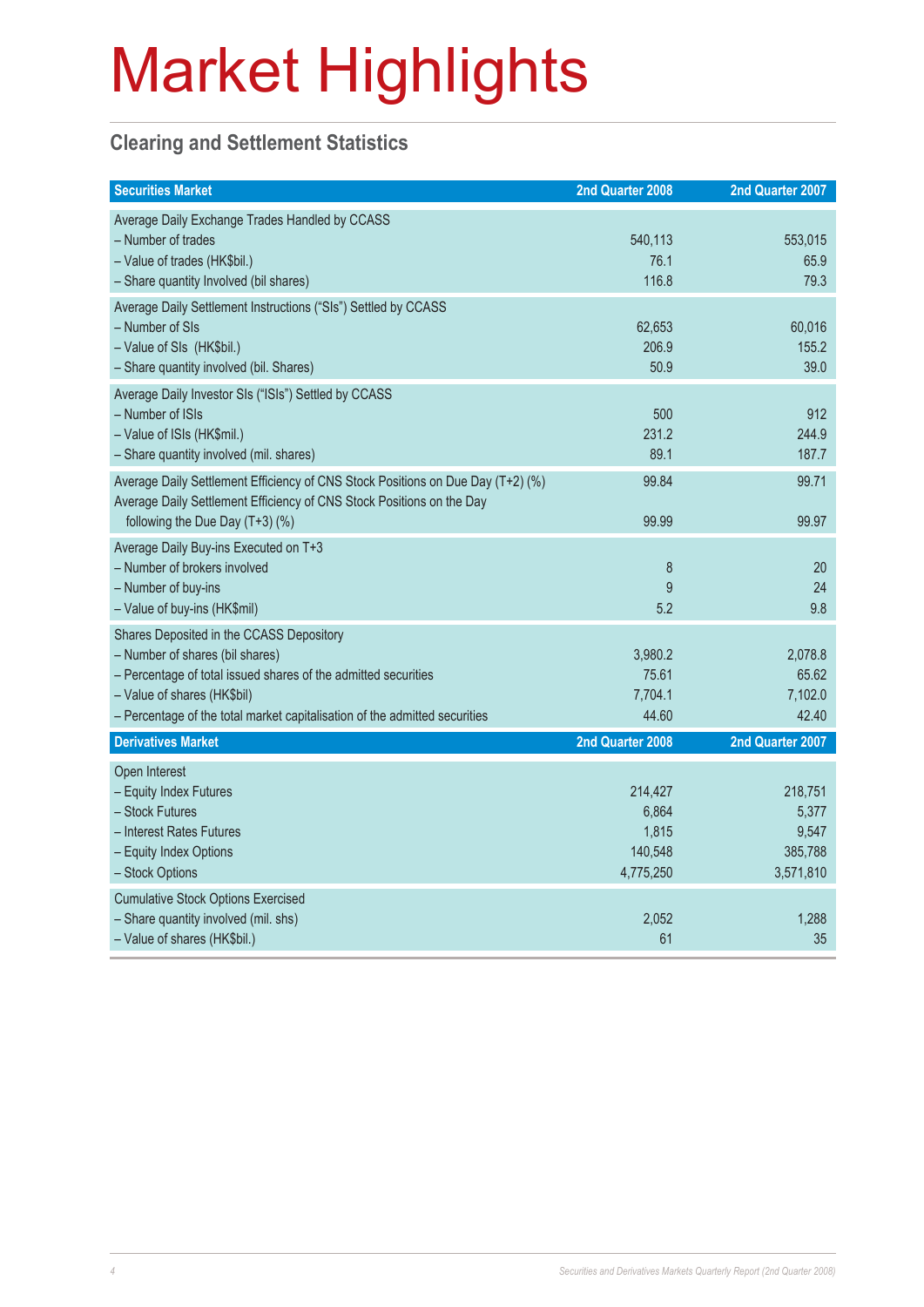#### **Equity Turnover**

|      |                | <b>Share</b> | <b>Value</b> |              |
|------|----------------|--------------|--------------|--------------|
|      |                | (Mil. shs)   | (HK\$ mil.)  | No. of deals |
| 2007 | Q <sub>2</sub> | 1,577,785.42 | 3,097,018.37 | 26,195,005   |
|      | Q <sub>3</sub> | 1,058,315.84 | 4,831,375.67 | 33,825,488   |
|      | Q4             | 878,390.04   | 6,044,981.78 | 35,765,560   |
| 2008 | Q1             | 564,762.03   | 4,141,772.67 | 28,938,227   |
|      | Q2             | 497,409.06   | 3,329,344.37 | 25,180,928   |

### **Equity Trading Statistics**

|      |                | No. of<br>trading days | <b>Average daily</b><br>turnover (HK\$ mil.) | Average<br>value per deal |
|------|----------------|------------------------|----------------------------------------------|---------------------------|
| 2007 | Q2             | 59                     | 52,491.84                                    | 118,229                   |
|      | Q <sub>3</sub> | 63                     | 76,688.50                                    | 142,832                   |
|      | Q4             | 62                     | 97,499.71                                    | 169,017                   |
| 2008 | Q <sub>1</sub> | 60                     | 69,029.54                                    | 143,125                   |
|      | Q2             | 61                     | 54,579.42                                    | 132,217                   |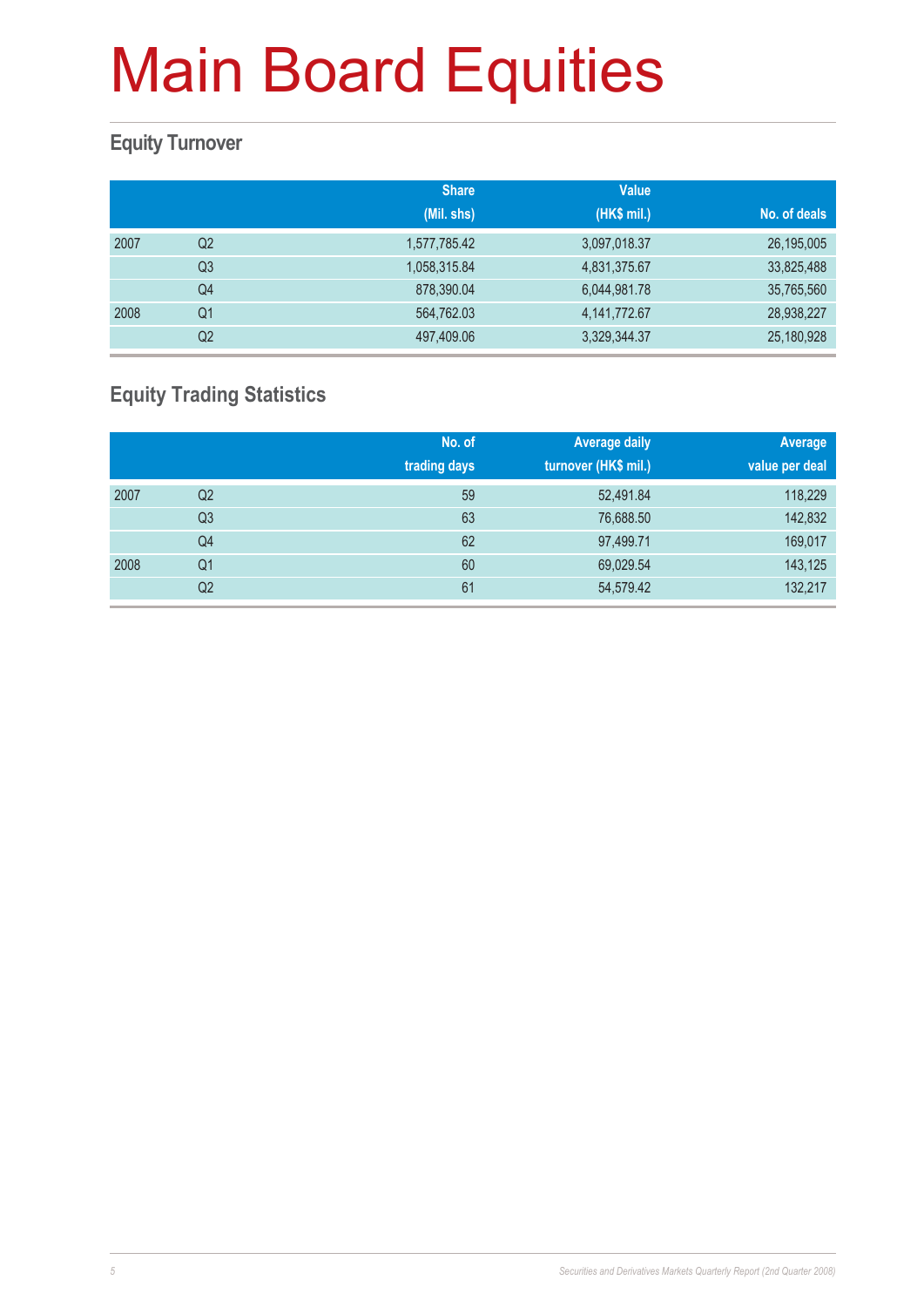#### **20 Most Advanced Stocks**

for 2nd quarter 2008

|                |       |                        |                 | <b>Closing price</b>    |        |
|----------------|-------|------------------------|-----------------|-------------------------|--------|
| Rank           | Code  | <b>Stock</b>           | End of Jun 2008 | End of Mar 2008         | $%$ up |
| 1              | 00986 | <b>NAM HING</b>        | 0.630           | 0.200                   | 215.00 |
| $\overline{2}$ | 02302 | <b>UNITED METALS</b>   | 4.000           | 1.320                   | 203.03 |
| 3              | 00653 | <b>BONJOUR HOLD</b>    | 4.570           | 1.870                   | 144.39 |
| 4              | 00933 | <b>FIRST SIGN INTL</b> | 2.050           | 0.870                   | 135.63 |
| $\overline{5}$ | 01094 | <b>SUNNY GLOBAL</b>    | 0.760           | 0.350                   | 117.14 |
| 6              | 00862 | <b>NW MOBILE</b>       | 8.890           | 4.200                   | 111.67 |
| $\overline{7}$ | 00276 | <b>MONGOLIA ENERGY</b> | 15.100          | 7.260                   | 107.99 |
| 8              | 00901 | RADFORD CAPITAL        | 0.470           | 0.240                   | 95.83  |
| 9              | 00835 | <b>NUBRANDS GROUP</b>  | 0.425           | 0.220                   | 93.18  |
| 10             | 00566 | <b>RBI HOLDING-NEW</b> | 0.660           | $\overline{A}$<br>0.345 | 91.30  |
| 11             | 03888 | <b>KINGSOFT</b>        | 4.000           | 2.100                   | 90.48  |
| 12             | 00254 | <b>ECYBERCHINA</b>     | 0.450           | 0.237                   | 89.87  |
| 13             | 00925 | <b>PEAKTOP INT'L</b>   | 0.450           | 0.240                   | 87.50  |
| 14             | 02340 | <b>SYNERGIS HOLD</b>   | 1.500           | 0.850                   | 76.47  |
| 15             | 01093 | <b>CHINA PHARMA</b>    | 3.900           | 2.340                   | 66.67  |
| 16             | 01161 | <b>WATER OASIS GP</b>  | 3.100           | 1.860                   | 66.67  |
| 17             | 00735 | <b>C P NEW ENERGY</b>  | 0.990           | 0.600                   | 65.00  |
| 18             | 00030 | ABC COM (HOLD)         | 0.950           | 0.580                   | 63.79  |
| 19             | 03933 | <b>UNITED LAB</b>      | 4.850           | 2.970                   | 63.30  |
| 20             | 00639 | <b>FUSHAN ENERGY</b>   | 6.000           | 3.680                   | 63.04  |

A Adjusted

#### **20 Most Declined Stocks**

for 2nd quarter 2008

| <b>Rank</b><br>End of Jun 2008<br>End of Mar 2008<br>Code<br><b>Stock</b><br>02700<br><b>SMART UNION GP</b><br>0.375<br>1.500 | % down<br>$-75.00$<br>$-71.00$<br>$-70.10$ |
|-------------------------------------------------------------------------------------------------------------------------------|--------------------------------------------|
|                                                                                                                               |                                            |
|                                                                                                                               |                                            |
| $\overline{2}$<br>LO'S ENVIRO-PRO<br>00309<br>0.203<br>0.700                                                                  |                                            |
| 3<br>02312<br><b>CH FIN LEASING</b><br>0.061<br>0.204                                                                         |                                            |
| $\overline{A}$<br>$\overline{4}$<br>00913<br>UNITY INV HOLD<br>0.054<br>0.170                                                 | $-68.24$                                   |
| $\overline{5}$<br><b>WILLIE INT'L</b><br>0.052<br>0.129<br>00273                                                              | $-59.69$                                   |
| $6\phantom{1}$<br><b>IMAGI INT'L</b><br>00585<br>0.630<br>1.550                                                               | $-59.35$                                   |
| 7<br><b>FIRST TRACTOR</b><br>00038<br>1.760<br>4.240                                                                          | $-58.49$                                   |
| 8<br><b>ZHONGDA INT'L</b><br>00909<br>0.270<br>0.620                                                                          | $-56.45$                                   |
| 9<br>DORE HOLDINGS<br>00628<br>0.440<br>1.010                                                                                 | $-56.44$                                   |
| CH N RES DEV<br>10<br>00661<br>0.280<br>0.630                                                                                 | $-55.56$                                   |
| 11<br>YUN SKY CHEM<br>00663<br>0.130<br>0.290                                                                                 | $-55.17$                                   |
| 12<br><b>BYD ELECTRONIC</b><br>00285<br>4.630<br>9.910                                                                        | $-53.28$                                   |
| 13<br>01041<br><b>FULBOND HOLDING</b><br>0.037<br>0.077                                                                       | $-51.95$                                   |
| 14<br><b>VODONE</b><br>00082<br>0.350<br>0.700                                                                                | $-50.00$                                   |
| 15<br>KIU HUNG INT'L<br>00381<br>0.450<br>0.900                                                                               | $-50.00$                                   |
| 16<br><b>BEP INT'L HOLD</b><br>02326<br>0.190<br>0.380                                                                        | $-50.00$                                   |
| 17<br>01055<br><b>CHINA SOUTH AIR</b><br>3.100<br>6.080                                                                       | $-49.01$                                   |
| 18<br><b>MATRIX HOLDINGS</b><br>01005<br>0.690<br>1.350                                                                       | $-48.89$                                   |
| 19<br><b>BEIREN PRINTING</b><br>00187<br>1.210<br>2.360                                                                       | $-48.73$                                   |
| <b>CHINA SEVENSTAR</b><br>20<br>00245<br>0.096<br>0.184                                                                       | $-47.83$                                   |

A Adjusted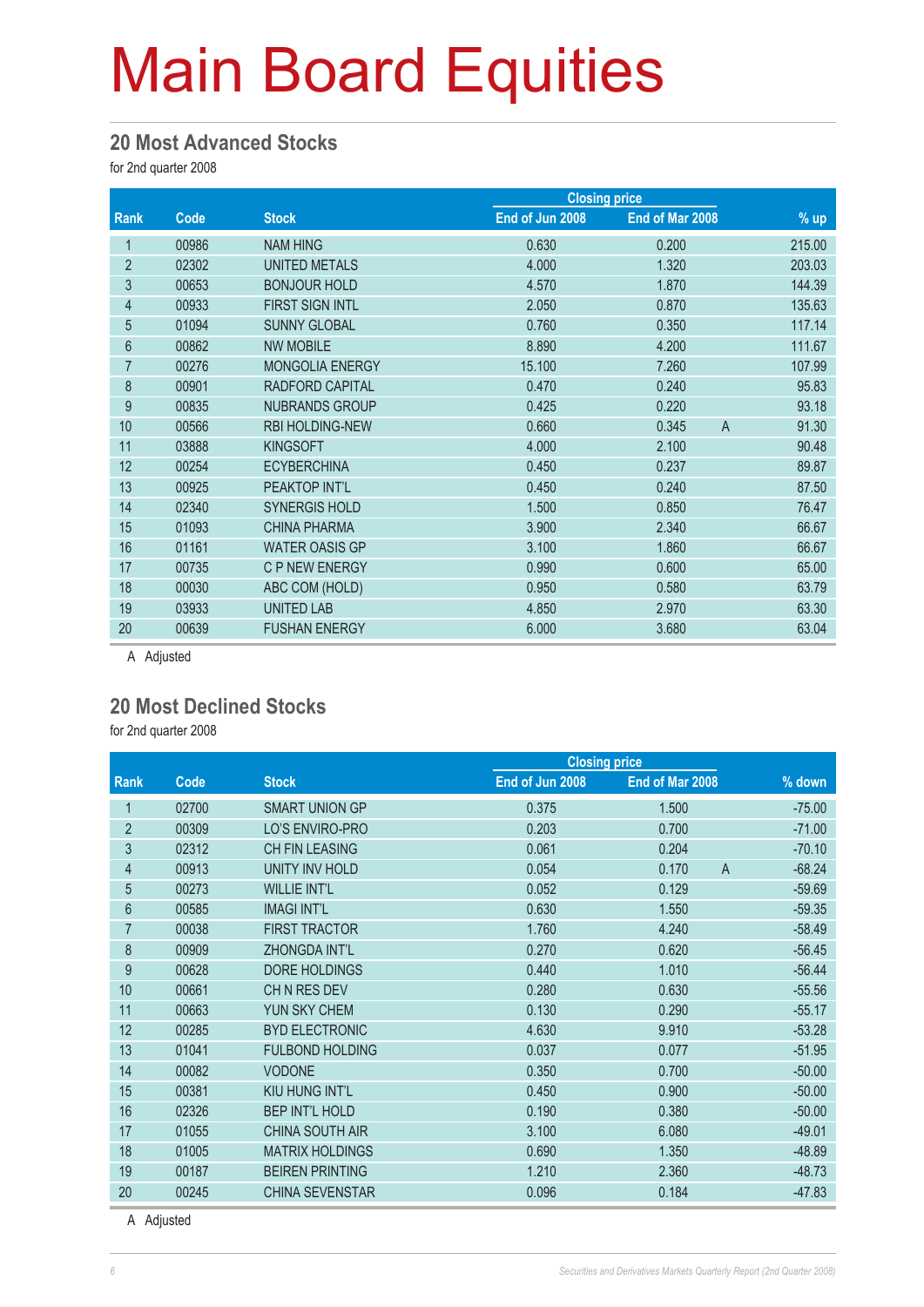#### **20 Most Active Stocks by Value**

for 2nd quarter 2008

| Rank           | Code  | <b>Stock</b>         | Turnover (HK\$ mil.) | % of total |
|----------------|-------|----------------------|----------------------|------------|
| 1              | 00941 | <b>CHINA MOBILE</b>  | 232,832.79           | 6.99       |
| $\overline{2}$ | 02628 | <b>CHINA LIFE</b>    | 170,655.80           | 5.13       |
| 3              | 00857 | <b>PETROCHINA</b>    | 138,949.51           | 4.17       |
| 4              | 00005 | <b>HSBC HOLDINGS</b> | 138,189.72           | 4.15       |
| 5              | 00939 | <b>CCB</b>           | 118,253.09           | 3.55       |
| $6\phantom{a}$ | 00883 | <b>CNOOC</b>         | 118,250.87           | 3.55       |
| $\overline{7}$ | 01398 | <b>ICBC</b>          | 109,918.75           | 3.30       |
| 8              | 00386 | SINOPEC CORP         | 102,111.72           | 3.07       |
| 9              | 00388 | <b>HKEX</b>          | 80,509.90            | 2.42       |
| 10             | 03988 | <b>BANK OF CHINA</b> | 77,457.81            | 2.33       |
| 11             | 02318 | <b>PING AN</b>       | 74,051.35            | 2.22       |
| 12             | 00016 | <b>SHK PPT</b>       | 70,217.00            | 2.11       |
| 13             | 01088 | <b>CHINA SHENHUA</b> | 70,055.24            | 2.10       |
| 14             | 00728 | CHINA TELECOM        | 52,498.91            | 1.58       |
| 15             | 03968 | <b>CM BANK</b>       | 51,828.90            | 1.56       |
| 16             | 00001 | <b>CHEUNG KONG</b>   | 50,970.35            | 1.53       |
| 17             | 00013 | <b>HUTCHISON</b>     | 46,200.12            | 1.39       |
| 18             | 03328 | <b>BANKCOMM</b>      | 44,658.80            | 1.34       |
| 19             | 01800 | CHINA COMM CONS      | 40,777.06            | 1.22       |
| 20             | 02600 | <b>CHALCO</b>        | 40,714.00            | 1.22       |
| <b>Total</b>   |       |                      | 1,829,101.69         | 54.94      |

#### **20 Most Active Stock by Shares**

for 2nd quarter 2008

| Rank           | Code  | <b>Stock</b>           | <b>Turnover (Mil. shs)</b> | % of total |
|----------------|-------|------------------------|----------------------------|------------|
| 1              | 03988 | <b>BANK OF CHINA</b>   | 20,370.23                  | 4.10       |
| $\overline{2}$ | 01398 | <b>ICBC</b>            | 18,752.82                  | 3.77       |
| 3              | 00939 | <b>CCB</b>             | 17,738.63                  | 3.57       |
| $\overline{4}$ | 01222 | <b>WANG ON GROUP</b>   | 14,637.00                  | 2.94       |
| 5              | 00386 | SINOPEC CORP           | 13,295.33                  | 2.67       |
| $\,6\,$        | 00857 | <b>PETROCHINA</b>      | 12,817.18                  | 2.58       |
| $\overline{7}$ | 00728 | <b>CHINA TELECOM</b>   | 10,355.49                  | 2.08       |
| 8              | 01003 | <b>GFT HOLDINGS</b>    | 9,231.49                   | 1.86       |
| 9              | 00883 | <b>CNOOC</b>           | 8,635.37                   | 1.74       |
| 10             | 00985 | CHINA SCI-TECH         | 8,327.89                   | 1.67       |
| 11             | 00261 | <b>CCT TECH INT'L</b>  | 7,655.00                   | 1.54       |
| 12             | 00202 | <b>INTERCHINA HOLD</b> | 7,278.61                   | 1.46       |
| 13             | 00981 | <b>SMIC</b>            | 5,620.40                   | 1.13       |
| 14             | 02628 | <b>CHINA LIFE</b>      | 5,523.73                   | 1.11       |
| 15             | 00355 | CENTURY C INT'L        | 5,202.37                   | 1.05       |
| 16             | 00380 | <b>CHINA PIPE</b>      | 5,125.14                   | 1.03       |
| 17             | 03328 | <b>BANKCOMM</b>        | 4,359.09                   | 0.88       |
| 18             | 00661 | CHN RES DEV            | 4,042.36                   | 0.81       |
| 19             | 02866 | <b>CSCL</b>            | 3,799.03                   | 0.76       |
| 20             | 00910 | CH GRAND FOREST        | 3,772.72                   | 0.76       |
| <b>Total</b>   |       |                        | 186,539.89                 | 37.50      |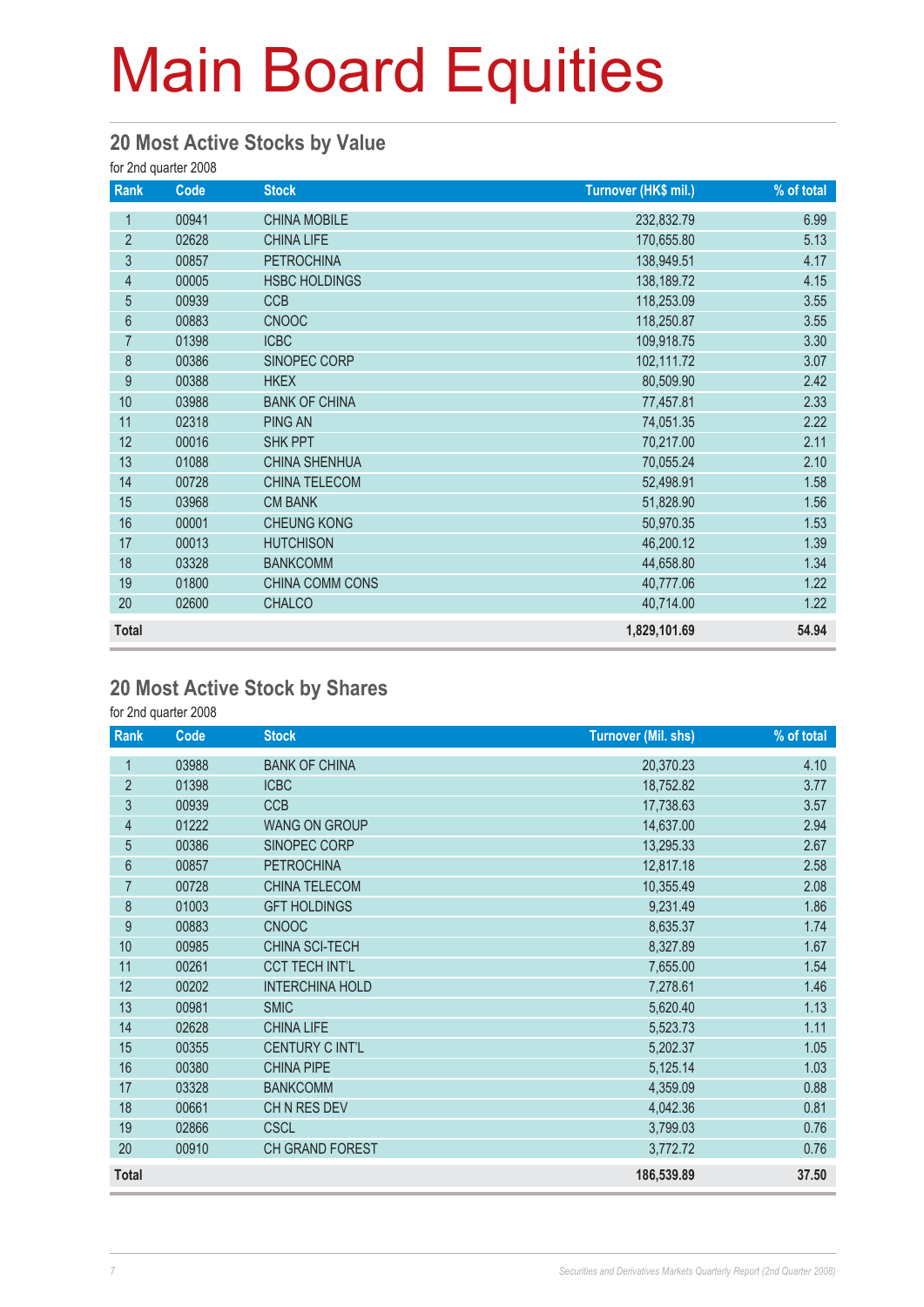#### **Market Capitalisation of listed companies for Main Board**

|      |                | HK\$ mil.     |
|------|----------------|---------------|
| 2007 | Q2             | 15,704,493.89 |
|      | Q <sub>3</sub> | 19,904,015.04 |
|      | Q4             | 20,536,462.82 |
| 2008 | Q1             | 16,825,275.91 |
|      | Q2             | 16,246,996.96 |

### **Market Capitalisation by Hang Seng Industry Classification System\***

Quarter-end figures



Hang Seng Industry Classification System (HSICS) is provided by Hang Seng Indexes Company Limited.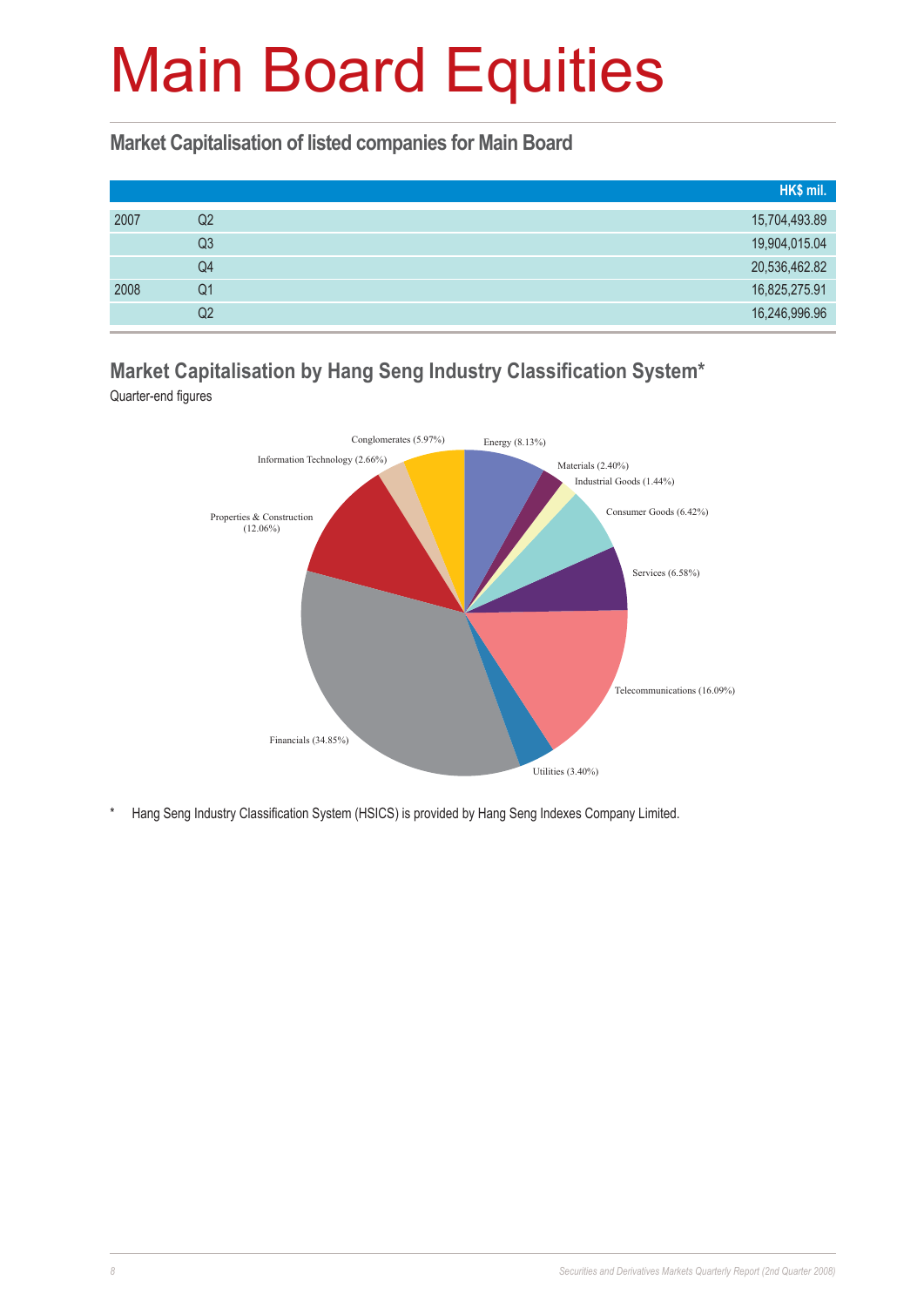#### **50 Leading Companies by Market Capitalisation**

as at the 2nd quarter end 2008

| <b>Rank</b>             | $\overline{\text{Code}}$ | <b>Company</b>                                                                  | Market capitalisation (HK\$ mil.) | % of market total |
|-------------------------|--------------------------|---------------------------------------------------------------------------------|-----------------------------------|-------------------|
| 1                       | 00941                    | China Mobile Ltd.                                                               | 2,100,587.80                      | 12.93             |
| $\overline{2}$          | 00005                    | <b>HSBC Holdings plc</b>                                                        | 1,451,436.85                      | 8.93              |
| $\mathfrak{S}$          | 00939                    | China Construction Bank Corporation - H Shares                                  | 1,411,047.45                      | 8.68              |
| $\overline{\mathbf{4}}$ | 00883                    | CNOOC Ltd.                                                                      | 599,445.23                        | 3.69              |
| $\overline{5}$          | 01398                    | Industrial and Commercial Bank of China Ltd. - H Shares                         | 442,691.16                        | 2.72              |
| $6\,$                   | 00013                    | Hutchison Whampoa Ltd.                                                          | 335,100.94                        | 2.06              |
| $\overline{7}$          | 02888                    | <b>Standard Chartered PLC</b>                                                   | 324,821.46                        | 2.00              |
| 8                       | 00011                    | Hang Seng Bank Ltd.                                                             | 314,498.13                        | 1.94              |
| 9                       | 00016                    | Sun Hung Kai Properties Ltd.                                                    | 271,306.47                        | 1.67              |
| 10                      | 03988                    | Bank of China Ltd. - H Shares                                                   | 263,790.27                        | 1.62              |
| 11                      | 00001                    | Cheung Kong (Holdings) Ltd.                                                     | 243,428.87                        | 1.50              |
| 12                      | 02388                    | BOC Hong Kong (Holdings) Ltd.                                                   | 218,327.91                        | 1.34              |
| 13                      | 00857                    | PetroChina Co. Ltd. - H Shares                                                  | 213,098.89                        | 1.31              |
| 14                      | 03328                    | Bank of Communications Co., Ltd. - H Shares                                     | 210,578.59                        | 1.30              |
| 15                      | 02628                    | China Life Insurance Co. Ltd. - H Shares                                        | 203,144.08                        | 1.25              |
| 16                      | 00762                    | China Unicom Ltd.                                                               | 197,826.86                        | 1.22              |
| 17                      | 00002                    | CLP Holdings Ltd.                                                               | 160,870.83                        | 0.99              |
| 18                      | 02318                    | Ping An Insurance (Group) Co. of China Ltd. - H Shares                          | 148,401.33                        | 0.91              |
| 19                      | 00906                    | China Netcom Group Corporation (Hong Kong) Ltd.                                 | 142,357.94                        | 0.88              |
| 20                      | 00066                    | MTR Corporation Ltd.                                                            | 137,787.18                        | 0.85              |
| 21                      | 00003                    | Hong Kong and China Gas Co. Ltd., The                                           | 123,580.22                        | 0.76              |
| 22                      | 00386                    | China Petroleum & Chemical Corporation - H Shares                               | 122,497.56                        | 0.75              |
| 23                      | 00388                    | Hong Kong Exchanges and Clearing Ltd.                                           | 122,393.18                        | 0.75              |
| 24                      | 00019                    | Swire Pacific Ltd.                                                              | 121,056.05                        | 0.75              |
| 25<br>26                | 00700                    | Tencent Holdings Ltd.                                                           | 108,276.74                        | 0.67              |
| 27                      | 00012<br>01088           | Henderson Land Development Co. Ltd.<br>China Shenhua Energy Co. Ltd. - H Shares | 104,331.68<br>103,996.62          | 0.64<br>0.64      |
| 28                      | 00101                    | Hang Lung Properties Ltd.                                                       | 103,627.82                        | 0.64              |
| 29                      | 00330                    | Esprit Holdings Ltd.                                                            | 100,734.88                        | 0.62              |
| 30                      | 00006                    | Hongkong Electric Holdings Ltd.                                                 | 99,563.31                         | 0.61              |
| 31                      | 00688                    | China Overseas Land & Investment Ltd.                                           | 95,467.50                         | 0.59              |
| 32                      | 00276                    | Mongolia Energy Corporation Ltd.                                                | 91,322.09                         | 0.56              |
| 33                      | 00004                    | Wharf (Holdings) Ltd., The                                                      | 89,913.57                         | 0.55              |
| 34                      | 02007                    | Country Garden Holdings Co. Ltd.                                                | 82,781.60                         | 0.51              |
| 35                      | 00494                    | Li & Fung Ltd.                                                                  | 81,216.46                         | 0.50              |
| 36                      | 00836                    | China Resources Power Holdings Co. Ltd.                                         | 78,939.78                         | 0.49              |
| 37                      | 00083                    | Sino Land Co. Ltd.                                                              | 75,638.28                         | 0.47              |
| 38                      | 01038                    | Cheung Kong Infrastructure Holdings Ltd.                                        | 74,388.93                         | 0.46              |
| 39                      | 00144                    | China Merchants Holdings (International) Co. Ltd.                               | 72,572.11                         | 0.45              |
| 40                      | 00023                    | Bank of East Asia, Ltd., The                                                    | 70,753.49                         | 0.44              |
| 41                      | 03968                    | China Merchants Bank Co., Ltd. - H Shares                                       | 65,219.00                         | 0.40              |
| 42                      | 00267                    | CITIC Pacific Ltd.                                                              | 63,163.35                         | 0.39              |
| 43                      | 00017                    | New World Development Co. Ltd.                                                  | 59,324.99                         | 0.37              |
| 44                      | 01880                    | Belle International Holdings Ltd.                                               | 59,258.16                         | 0.36              |
| 45                      | 01800                    | China Communications Construction Co. Ltd. - H Shares                           | 59,062.85                         | 0.36              |
| 46                      | 00728                    | China Telecom Corporation Ltd. - H Shares                                       | 58,840.22                         | 0.36              |
| 47                      | 00293                    | Cathay Pacific Airways Ltd.                                                     | 58,431.66                         | 0.36              |
| 48                      | 00683                    | Kerry Properties Ltd.                                                           | 58,360.59                         | 0.36              |
| 49                      | 01898                    | China Coal Energy Co. Ltd. - H Shares                                           | 56,014.88                         | 0.34              |
| 50                      | 01688                    | Alibaba.com Ltd.                                                                | 55,575.92                         | 0.34              |
| <b>Total</b>            |                          |                                                                                 | 11,906,851.72                     | 73.29             |
| <b>Market Total</b>     |                          |                                                                                 | 16,246,996.96                     | 100.00            |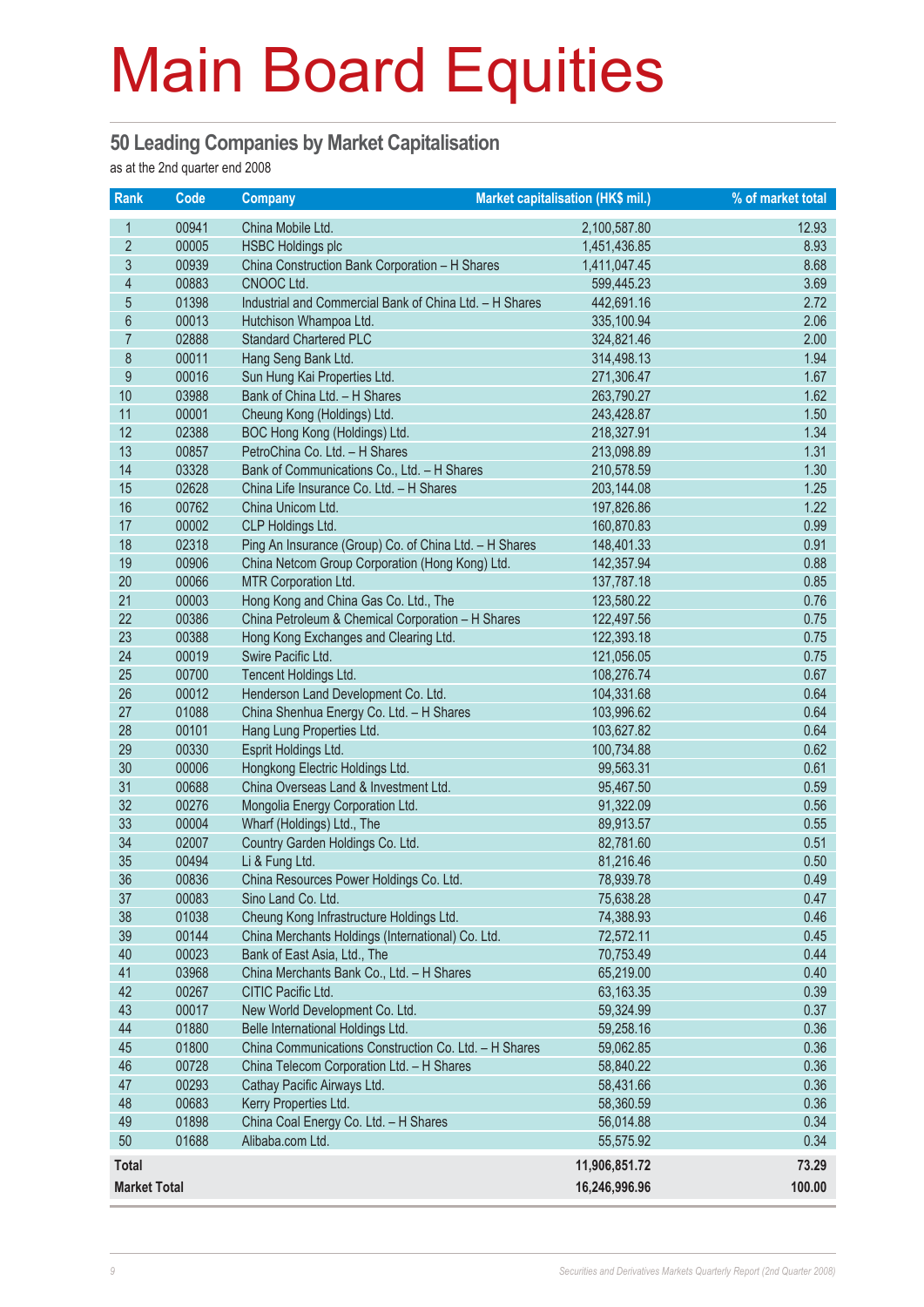### **Short Selling (value)**

|      |    | Short selling turnover (HK\$ mil.) | Equity turnover (HK\$ mil.) * | % of equity total |
|------|----|------------------------------------|-------------------------------|-------------------|
| 2007 | Q2 | 181,661.61                         | 3,149,502.82                  | 5.77              |
|      | Q3 | 385,530.24                         | 4,885,927.33                  | 7.89              |
|      | Q4 | 569,658.22                         | 6,078,123.87                  | 9.37              |
| 2008 | O1 | 439,273.23                         | 4, 163, 154, 65               | 10.55             |
|      | Q2 | 345,265.36                         | 3,346,787.65                  | 10.32             |

include Main Board and GEM figures

### **Short Selling (share)**

|      |    | <b>Short selling turnover (Mil. shs)</b> | Equity turnover (Mil. shs) * | % of equity total |
|------|----|------------------------------------------|------------------------------|-------------------|
| 2007 | Q2 | 16,158.38                                | 1,655,012.40                 | 0.98              |
|      | Q3 | 27,629.12                                | 1,140,498.01                 | 2.42              |
|      | Q4 | 34,333.59                                | 935,266.06                   | 3.67              |
| 2008 | Q1 | 30,556.34                                | 624,769.65                   | 4.89              |
|      | Q2 | 25,402.17                                | 551,233.73                   | 4.61              |

\* include Main Board and GEM figures

#### **New Listing Companies Statistics**

|      |    | No. of newly listed companies | Funds raised (HK\$ mil.) |
|------|----|-------------------------------|--------------------------|
| 2007 | Q2 | 19                            | 78,065.11                |
|      | Q3 | 20                            | 60,917.74                |
|      | Q4 | 30                            | 131,456.50               |
| 2008 | Q1 | 10                            | 32,990.02                |
|      | Q2 | 11                            | 17,153.41                |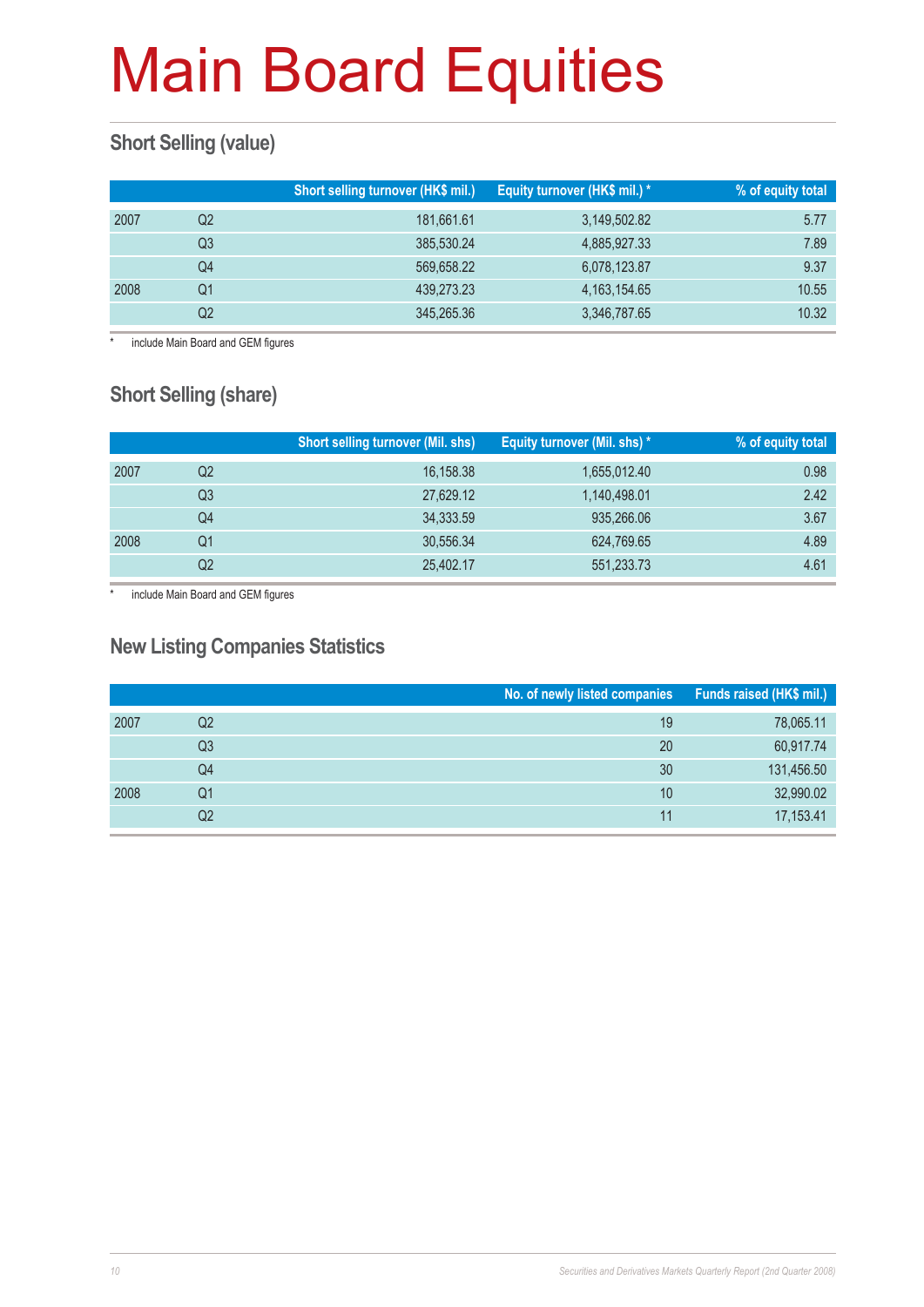#### **Newly Listed Companies**

for 2nd quarter 2008

| Code         | <b>Company name</b>                                 | <b>Listing date</b> |               | No. of issued shares Funds raised (HK\$ mil.) |
|--------------|-----------------------------------------------------|---------------------|---------------|-----------------------------------------------|
| 00848        | Maoye International Holdings Ltd.                   | 2008/05/05          | 5,139,856,000 | 2,758.55                                      |
| 00789        | Artini China Co. Ltd.                               | 2008/05/16          | 1,000,000,000 | 621.60                                        |
| 00743        | Asia Cement (China) Holdings Corporation            | 2008/05/20          | 1,556,250,000 | 2,134.69                                      |
| 01368        | Xtep International Holdings Ltd.                    | 2008/06/03          | 2,200,000,000 | 2,227.50                                      |
| 00832        | Central China Real Estate Ltd.                      | 2008/06/06          | 2,000,000,000 | 1,375.00                                      |
| 03813        | Pou Sheng International (Holdings) Ltd.             | 2008/06/06          | 3,567,559,000 | 2,564.86                                      |
| 00800        | A8 Digital Music Holdings Ltd.                      | 2008/06/12          | 446,288,000   | 183.84                                        |
| 00968        | Little Sheep Group Ltd.                             | 2008/06/12          | 1,027,642,870 | 779.70                                        |
| 02722        | Chongqing Machinery & Electric Co., Ltd. - H Shares | 2008/06/13          | 1,100,187,470 | 1,306.37                                      |
| 01812        | Shandong Chenming Paper Holdings Ltd. - H Shares    | 2008/06/18          | 391,270,000   | 3,201.30                                      |
| 00777        | NetDragon Websoft Inc.                              | 2008/06/24          | 540,232,860   |                                               |
| <b>Total</b> |                                                     |                     |               | 17,153.41                                     |

#### **Withrawal of Listed Companies**

for 2nd quarter 2008

| <b>Code</b> | <b>Company name</b>           | Last trading date Delisted date |            |
|-------------|-------------------------------|---------------------------------|------------|
| 00562       | <b>BALtrans Holdings Ltd.</b> | 2008/02/29                      | 2008/04/09 |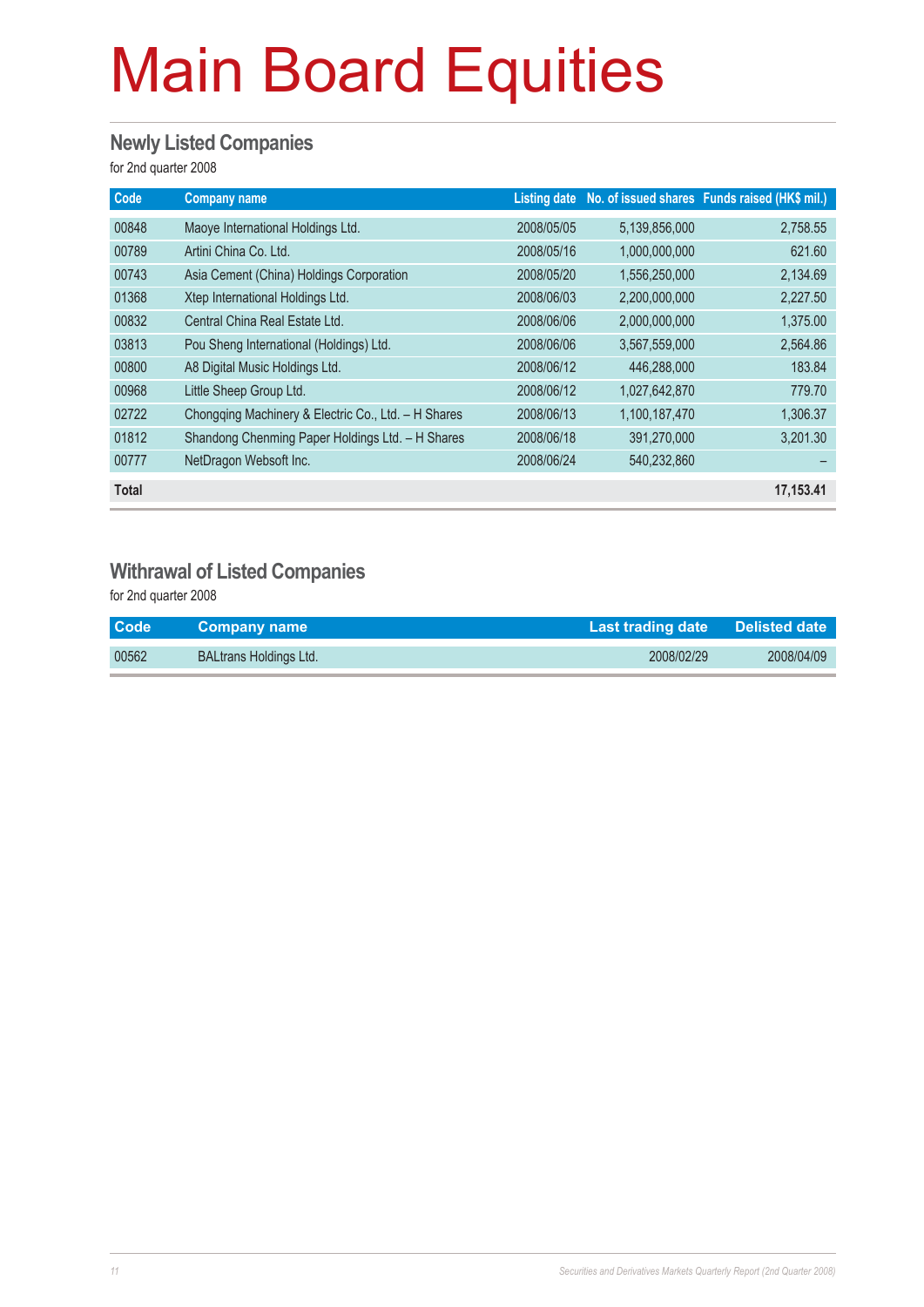#### **Company Name Changes**

for 2nd quarter 2008

| Code  | Old name                                       | New name                                        | <b>Effective date</b> | <b>Adoption date</b> |
|-------|------------------------------------------------|-------------------------------------------------|-----------------------|----------------------|
| 00723 | China Rise International Holdings Ltd.         | Magnesium Resources Corporation of China Ltd.   | 2008/03/03            | 2008/04/03           |
| 00061 | Venture International Investment Holdings Ltd. | Green Global Resources Ltd.                     | 2008/02/27            | 2008/04/11           |
| 00382 | Hualing Holdings Ltd                           | Welling Holding Ltd.                            | 2008/04/15            | 2008/04/22           |
| 01164 | Vital BioTech Holdings Ltd.                    | Vital Pharmaceutical Holdings Ltd.              | 2008/03/07            | 2008/04/25           |
| 00685 | Ming Pao Enterprise Corporation Ltd.           | Media Chinese International Ltd.                | 2008/04/23            | 2008/04/28           |
| 00761 | Peking Apparel International Group Ltd.        | Bel Global Resources Holdings Ltd.              | 2008/04/02            | 2008/04/28           |
| 00364 | Huafeng Textile International Group Ltd.       | Huafeng Group Holdings Ltd.                     | 2008/03/18            | 2008/05/06           |
| 00371 | Shang Hua Holdings Ltd.                        | Beijing Enterprises Water Group Ltd.            | 2008/03/19            | 2008/05/08           |
| 00263 | Poly Investments Holdings Ltd.                 | China Yunnan Tin Minerals Group Co. Ltd.        | 2008/05/16            | 2008/05/22           |
| 00660 | Nority International Group Ltd.                | Wai Chun Mining Industry Group Co. Ltd.         | 2008/03/31            | 2008/06/05           |
| 00147 | Graneagle Holdings Ltd.                        | Chaoyue Group Ltd.                              | 2008/05/09            | 2008/06/12           |
| 00729 | Carico Holdings Ltd.                           | Jia Sheng Holdings Ltd.                         | 2008/05/20            | 2008/06/13           |
| 00910 | China Grand Forestry Resources Group Ltd.      | China Grand Forestry Green Resources Group Ltd. | 2008/04/30            | 2008/06/13           |
| 01185 | CASIL Telecommunications Holdings Ltd.         | China Energine International (Holdings) Ltd.    | 2008/05/15            | 2008/06/16           |
| 00462 | Linfair Holdings Ltd.                          | China Jin Hui Mining Corporation Ltd.           | 2008/03/07            | 2008/06/18           |
| 00987 | J.I.C. Technology Co. Ltd.                     | Hong Kong Energy (Holdings) Ltd.                | 2008/05/28            | 2008/06/24           |
| 02349 | Wah Yuen Holdings Ltd.                         | China Botanic Development Holdings Ltd.         | 2008/05/09            | 2008/06/24           |

\* Change of English name only

# Change of Chinese name only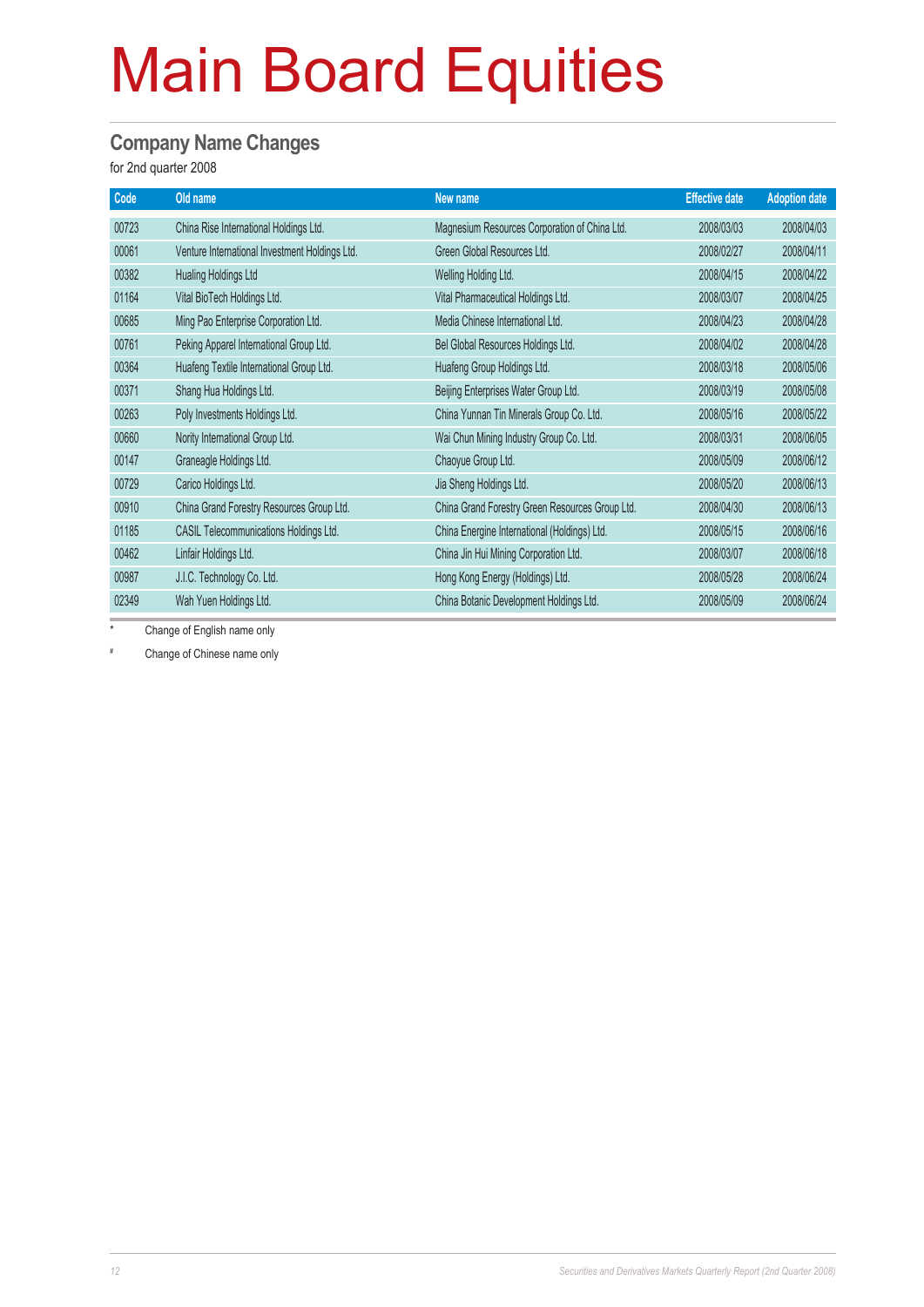#### **Bonus Issues / Bonus Warrants**

for 2nd quarter 2008

| Code  | <b>Company</b>                              | <b>Particulars</b>       | Ex-date    |
|-------|---------------------------------------------|--------------------------|------------|
| 01818 | Zhaojin Mining Industry Co. Ltd. - H Shares | 1 for $1$                | 2008/04/15 |
| 00720 | Wo Kee Hong (Holdings) Ltd.                 | 1 for $5$                | 2008/04/22 |
| 00763 | ZTE Corporation - H Shares                  | 4 for 10                 | 2008/04/24 |
| 00003 | Hong Kong and China Gas Co. Ltd., The       | 1 for 10                 | 2008/05/05 |
| 03838 | China Starch Holdings Ltd.                  | 4 for 1                  | 2008/05/09 |
| 00666 | Yu Ming Investments Ltd.                    | 1 2009 wt for 5          | 2008/05/15 |
| 00036 | Far East Holdings International Ltd.        | 1 for $1$                | 2008/05/23 |
| 01031 | Golden Resorts Group Ltd.                   | 1 2010 wt for 5          | 2008/05/27 |
| 00655 | Hongkong Chinese Ltd.                       | 3 2011 wts for 7 rts shs | 2008/05/29 |
| 00226 | Lippo Ltd.                                  | 1 2011 wts for 2 rts shs | 2008/05/29 |
| 00360 | New Focus Auto Tech Holdings Ltd.           | 1 for 40                 | 2008/05/29 |
| 00383 | COL Capital Ltd.                            | 1 2009 wt for 5          | 2008/06/19 |
| 01189 | Wing On Travel (Holdings) Ltd.              | 1 2010 wts for 4 rts shs | 2008/06/24 |

#### **Share Split / Consolidation**

for 2nd quarter 2008

| Code  | <b>Company</b>                                       | <b>Particulars</b>      | <b>Effective date</b> |
|-------|------------------------------------------------------|-------------------------|-----------------------|
| 00959 | A-Max Holdings Ltd.                                  | Consolidation 10 into 1 | 2008/04/08            |
| 00433 | Sun Man Tai Holdings Co. Ltd.                        | Consolidation 8 into 5  | 2008/04/22            |
| 00510 | CASH Financial Services Group Ltd.                   | Consolidation 5 into 1  | 2008/05/02            |
| 00764 | Riche Multi-Media Holdings Ltd.                      | Consolidation 10 into 1 | 2008/05/02            |
| 00326 | China Star Entertainment Ltd.                        | Consolidation 10 into 1 | 2008/05/09            |
| 00268 | Kingdee International Software Group Co. Ltd.        | Split 1 into 4          | 2008/05/09            |
| 00279 | Freeman Corporation Ltd.                             | Consolidation 10 into 1 | 2008/05/15            |
| 00913 | Unity Investments Holdings Ltd.                      | Consolidation 10 into 1 | 2008/05/15            |
| 00493 | GOME Electrical Appliances Holding Ltd.              | Split 1 into 4          | 2008/05/23            |
| 00996 | Oriental Ginza Holdings Ltd.                         | Consolidation 10 into 1 | 2008/06/03            |
| 01049 | Celestial Asia Securities Holdings Ltd.              | Consolidation 5 into 1  | 2008/06/10            |
| 03311 | China State Construction International Holdings Ltd. | Split 1 into 4          | 2008/06/13            |
| 00566 | RBI Holdings Ltd.                                    | Split 1 into 2          | 2008/06/16            |
| 00395 | China Zirconium Ltd.                                 | Consolidation 10 into 1 | 2008/06/30            |
| 00399 | Far East Pharmaceutical Technology Co. Ltd.          | Consolidation 10 into 1 | 2008/06/30            |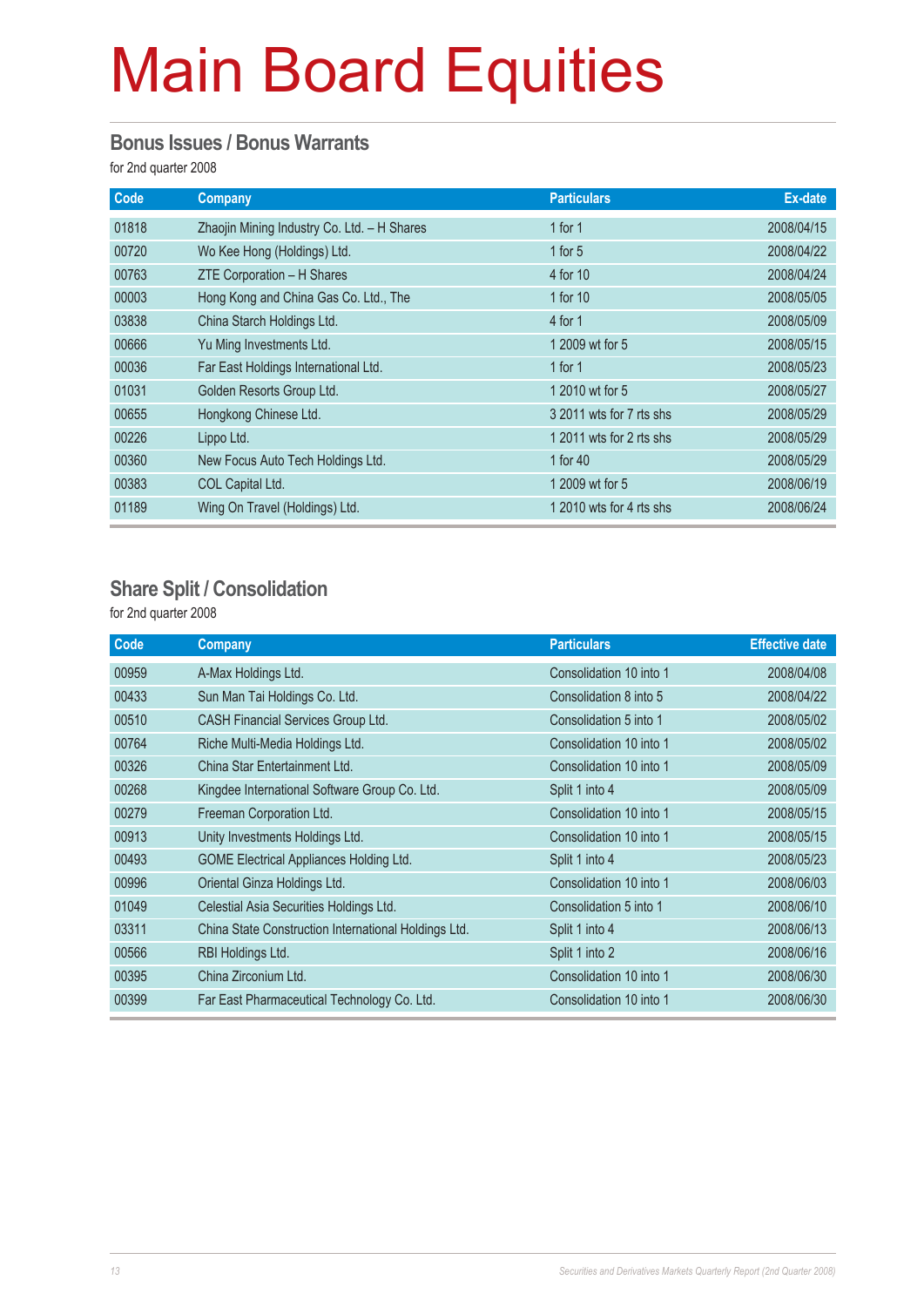#### **Rights Issues & Open Offers**

for 2nd quarter 2008

| <b>Month</b> | Code  | Company                           | <b>Ratio</b>                       | Funds raised (HK\$ mil.) |
|--------------|-------|-----------------------------------|------------------------------------|--------------------------|
| May          | 00571 | eSun Holdings Ltd.                | Rts 1 for 2 @ \$2.50               | 1,033.94                 |
|              | 00913 | Unity Investments Holdings Ltd.   | Rts 5 for 1 @\$0.12                | 187.90                   |
|              |       |                                   | (after consolidation 10 into 1)    |                          |
| Jun          | 00850 | China Oil Resources Holdings Ltd. | Open offer 1 for 2 @\$0.288        | 186.50                   |
|              | 00650 | Shun Cheong Holdings Ltd.         | Rts 3 for 2 @\$0.50                | 104.20                   |
|              | 01172 | Midas International Holdings Ltd. | Rts 1 for 2 @\$0.25                | 76.16                    |
|              | 00403 | Starlite Holdings Ltd.            | Open offer 1 for 5 @\$0.35         | 30.12                    |
|              | 01862 | Sino Gold Mining Ltd.             | Retail Offer 2 for 15 @AUD 4.00    | 1,012.27                 |
|              |       |                                   | (equivalent to HKD 29.80)          |                          |
|              | 00370 | China Best Group Holding Ltd.     | Open offer 1 for 2 @\$0.075        | 232.72                   |
|              | 00655 | Hongkong Chinese Ltd.             | Rts 7 for 20 @\$1.00               | 471.39                   |
|              |       |                                   | with bonus 3 2011 wt for 7 rts shs |                          |
|              | 00226 | Lippo Ltd.                        | Rts 1 for 4 @\$3.80                | 412.05                   |
|              |       |                                   | with bonus 1 2011 wt for 2 rts shs |                          |
| Total        |       |                                   |                                    | 3,747.25                 |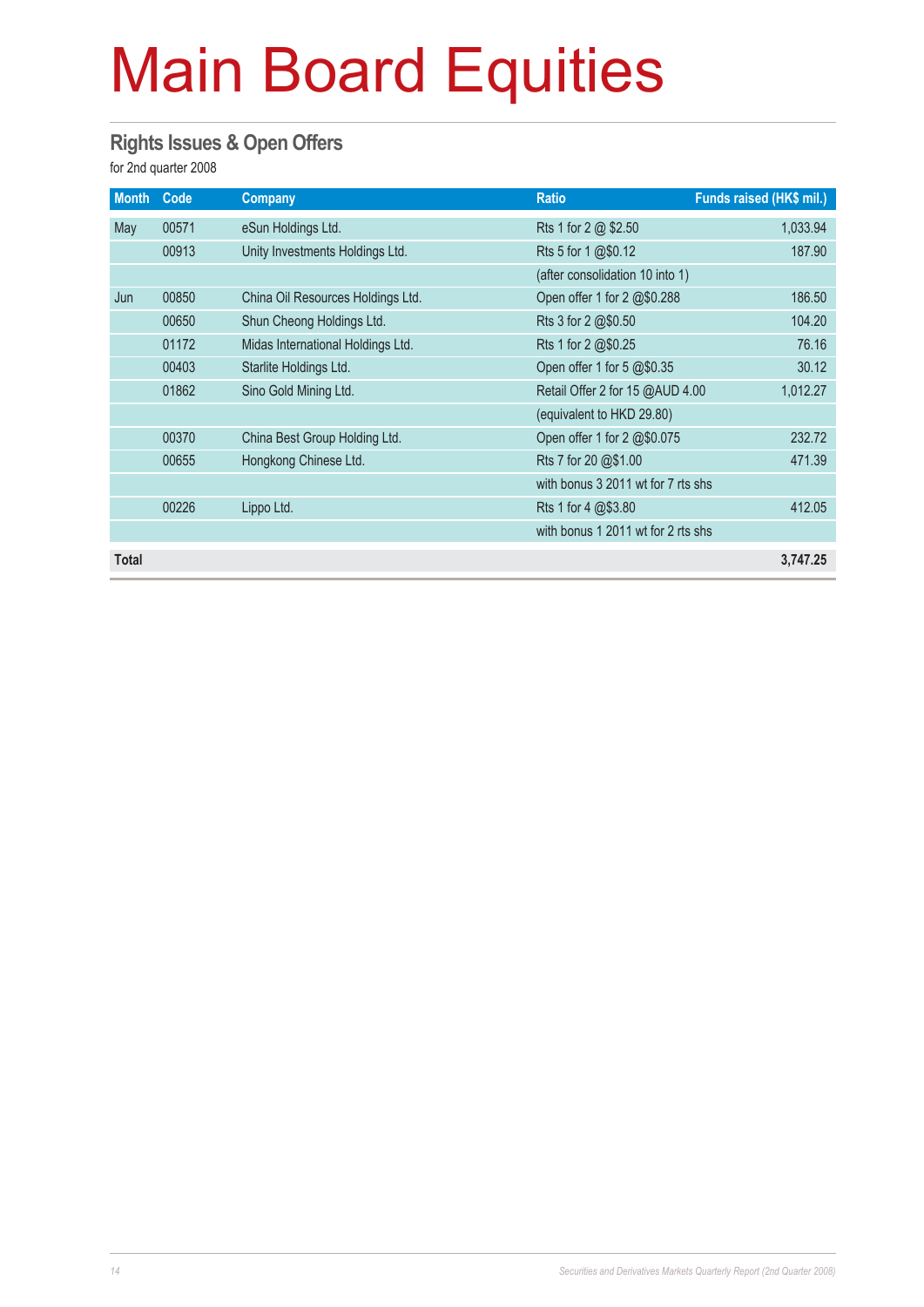#### **Placing\***

|                   |       |                        | No. of new    | <b>Placing price</b> | <b>Funds raised</b> |
|-------------------|-------|------------------------|---------------|----------------------|---------------------|
| <b>Month</b>      | Code  | <b>Company</b>         | shares placed | (HKS)                | (HK\$ mil.)         |
| 2008              |       |                        |               |                      |                     |
| Feb <sup>**</sup> | 00612 | <b>CHINA INV FUND</b>  | 96,000,000    | 0.111                | 10.66               |
| Mar **            | 01229 | <b>ARTFIELD GROUP</b>  | 400,000,000   | 0.200                | 80.00               |
|                   | 00371 | <b>BJ ENT WATER</b>    | 247,000,000   | 0.400                | 98.80               |
|                   | 00061 | <b>GREENGLOBAL RES</b> | 199,000,000   | 0.250                | 49.75               |
|                   | 00412 | <b>HERITAGE INT'L</b>  | 355,000,000   | 0.260                | 92.30               |
|                   | 00632 | PEARL ORIENTAL         | 77,456,000    | 1.000                | 77.46               |
| Apr               | 00552 | <b>CHINACOMSERVICE</b> | 359,365,600   | 5.250                | 1,886.67            |
|                   | 00268 | KINGDEE INT'L          | 20,000,000    | 6.900                | 138.00              |
|                   | 00901 | RADFORD CAPITAL        | 80,000,000    | 0.220                | 17.60               |
|                   | 00550 | <b>RECRUIT</b>         | 26,250,000    | 1.000                | 26.25               |
|                   | 01222 | <b>WANG ON GROUP</b>   | 1,360,000,000 | 0.075                | 102.00              |
|                   | 00408 | <b>YIP'S CHEMICAL</b>  | 50,000,000    | 5.500                | 275.00              |
|                   | 00629 | YUE DA MINING          | 20,000,000    | 5.000                | 100.00              |
| May               | 01194 | <b>CHINA FORCE</b>     | 100,000,000   | 0.280                | 28.00               |
|                   | 00254 | <b>ECYBERCHINA</b>     | 80,000,000    | 0.200                | 16.00               |
|                   | 00471 | <b>GLOBAL FLEX</b>     | 250,000,000   | 0.146                | 36.50               |
|                   | 00412 | <b>HERITAGE INT'L</b>  | 426,000,000   | 0.186                | 79.24               |
|                   | 00223 | <b>KENFAIR INT'L</b>   | 120,500,000   | 0.990                | 119.30              |
|                   | 02343 | <b>PACIFIC BASIN</b>   | 158,598,000   | 13.520               | 2,144.24            |
|                   | 01862 | SINO GOLD              | 11,000,000    | 37.470               | 412.17              |
|                   | 00346 | SINOUNION PETRO        | 35,720,000    | 2.800                | 100.02              |
|                   | 00897 | <b>WAI YUEN TONG</b>   | 335,004,000   | 0.165                | 55.28               |
|                   | 00739 | <b>ZHEJIANG GLASS</b>  | 64,166,000    | 6.050                | 388.20              |
| Jun               | 00439 | <b>CLIMAX INT'L</b>    | 191,000,000   | 0.159                | 30.37               |
|                   | 00304 | <b>PEACE MARK</b>      | 159,922,000   | 7.900                | 1,263.38            |
|                   | 00566 | <b>RBI HOLDING</b>     | 66,000,000    | 0.530                | 34.98               |
| <b>Total</b>      |       |                        |               |                      | 7,662.16            |

\* Due to the reporting time-lag, placing figures for the quarter are provisional.<br>Number of the provision undete for provising quarters

Supplementary information update for previous quarters.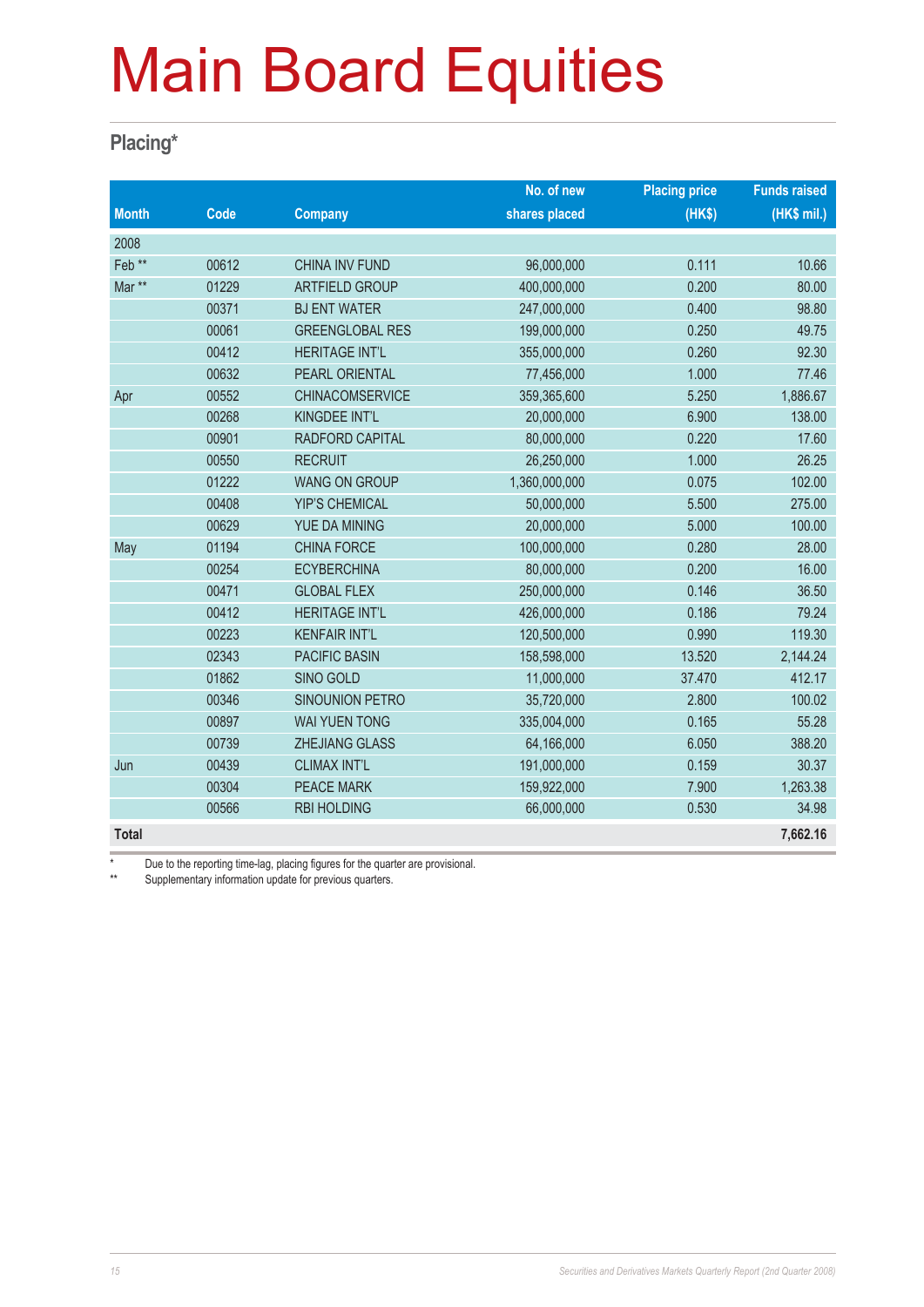#### **Warrant Trading Statistics**

|      |                | <b>Equity wts</b><br>(HK\$ mil.) | <b>Derivative wts</b><br>(HK\$ mil.) | <b>Total</b><br>(HK\$ mil.) |
|------|----------------|----------------------------------|--------------------------------------|-----------------------------|
| 2007 | Q <sub>2</sub> | 1,280.41                         | 688,071.82                           | 689,352.23                  |
|      | Q <sub>3</sub> | 1,593.61                         | 1,185,059.06                         | 1,186,652.67                |
|      | Q4             | 1,618.97                         | 2,148,846.16                         | 2,150,465.13                |
| 2008 | Q <sub>1</sub> | 441.42                           | 1,611,079.67                         | 1,611,521.09                |
|      | Q <sub>2</sub> | 516.79                           | 958,619.84                           | 959,136.63                  |

#### **Warrant Market Value**

|      |                |               | <b>Equity wts</b> |               | <b>Derivative wts</b> |           | <b>Total</b> |
|------|----------------|---------------|-------------------|---------------|-----------------------|-----------|--------------|
|      |                | <b>Number</b> | (HK\$ mil.)       | <b>Number</b> | (HK\$ mil.)           | Total no. | (HK\$ mil.)  |
| 2007 | Q2             | 28            | 4,204.08          | 2.681         | 330,479.53            | 2,709     | 334,683.61   |
|      | Q <sub>3</sub> | 27            | 9.402.57          | 3.344         | 914.592.42            | 3.371     | 923,994.99   |
|      | Q4             | 30            | 6.873.37          | 4.483         | 696.995.85            | 4.513     | 703,869.22   |
| 2008 | Q1             | 36            | 3.489.26          | 5.000         | 336,368.73            | 5,036     | 339,857.99   |
|      | Q2             | 35            | 2,089.63          | 4.599         | 212,788.32            | 4,634     | 214,877.95   |

### **New Listing Statistics – Warrants**

|      |                | No. of newly listed<br>equity wts | No. of newly listed<br>derivative wts | <b>Amount raised</b><br>(HK\$ mil.) |
|------|----------------|-----------------------------------|---------------------------------------|-------------------------------------|
| 2007 | Q2             | 4                                 | 1,198                                 | 105,479.84                          |
|      | Q <sub>3</sub> | 3                                 | 1,743                                 | 210,451.83                          |
|      | Q4             | 6                                 | 2,264                                 | 369,803.02                          |
| 2008 | Q1             |                                   | 1,719                                 | 257,483.82                          |
|      | Q <sub>2</sub> | c                                 | 1,058                                 | 110,344.97                          |

#### **Newly Listed Equity Warrants**

for 2nd quarter 2008

|              |                                         | Initial issued |                            |            | <b>Amount raised</b> |
|--------------|-----------------------------------------|----------------|----------------------------|------------|----------------------|
| Code         | <b>Equity warrants</b>                  | amount (HK\$)  | <b>Listing date Expiry</b> |            | (HK\$ mil.)          |
| 00150        | Yu Ming Investments Ltd. Warrants 2009  | 123,365,351    | 2008/06/02                 | 2009/05/28 |                      |
| 00741        | Golden Resorts Group Ltd. Warrants 2010 | 518,008,000    | 2008/06/12                 | 2010/06/10 |                      |
| <b>Total</b> |                                         |                |                            |            |                      |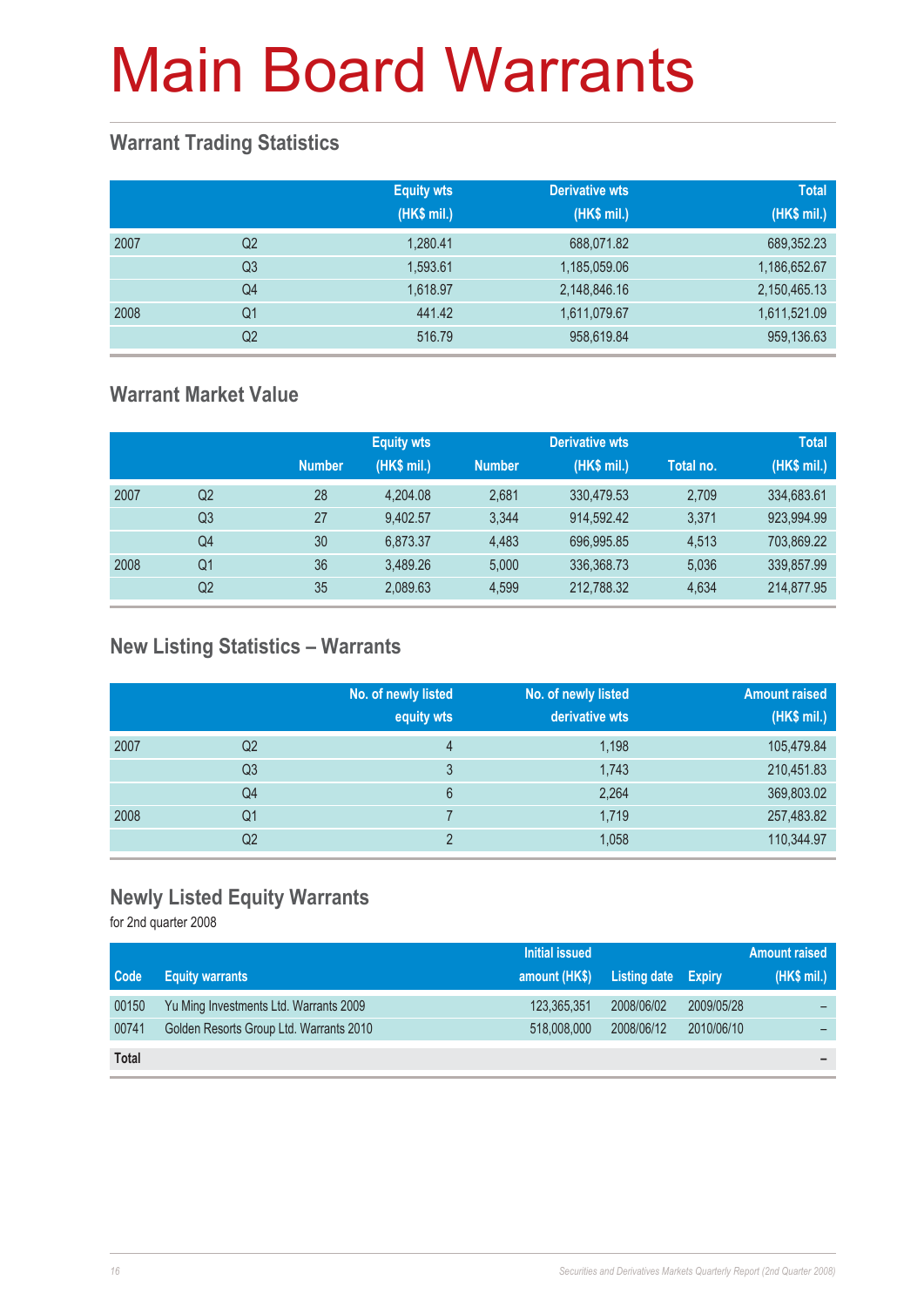### **Newly Listed Derivative Warrants**

for 2nd quarter 2008

|       |                                                               |               |                            |                       | <b>Amount</b> |
|-------|---------------------------------------------------------------|---------------|----------------------------|-----------------------|---------------|
|       |                                                               | No. of        |                            |                       | raised        |
| Code  | <b>Derivative warrants</b>                                    | issue (units) | <b>Listing date Expiry</b> |                       | $(HK$$ mil.)  |
| 03267 | ABN AMRO Bank N.V. - China Mobile Euro Warrants Nov 2008 C    | 788,000,000   | 2008/04/01                 | 2008/11/03            | 197.00        |
| 02130 | Merrill Lynch Int'l & Co. C.V. - CC Bank Euro Wts Oct 2008 A  | 180,000,000   | 2008/04/01                 | 2008/10/06            | 127.80        |
| 02133 | Merrill Lynch Int'l & Co. C.V. - Ch Mobile Eur Wt Mar 2009 B  | 300,000,000   | 2008/04/01                 | 2009/03/09            | 75.00         |
| 02191 | Merrill Lynch Int'l & Co. C.V. - Ch Rail Cons Eu Wt Dec 08 A  | 300,000,000   | 2008/04/01                 | 2008/12/22            | 99.00         |
| 02456 | Merrill Lynch Int'l & Co. C.V. - Ch Rail Cons Eu Wt Dec 08 B  | 300,000,000   | 2008/04/01                 | 2008/12/22            | 84.00         |
| 02458 | Merrill Lynch Int'l & Co. C.V. - Hutchison Euro Wts Oct 2008  | 300,000,000   | 2008/04/01                 | 2008/10/06            | 181.50        |
| 02459 | Merrill Lynch Int'l & Co. C.V. - ICBC European Wts Oct 2008   | 180,000,000   | 2008/04/01                 | 2008/10/06            | 123.30        |
| 02496 | Merrill Lynch Int'l & Co. C.V. - SHK Ppt Euro Wts Mar 2009    | 300,000,000   | 2008/04/01                 | 2009/03/23            | 75.00         |
| 05506 | Calyon Fin P (G) Ltd. - HSBC European Put Warrants Oct 2008   | 200,000,000   |                            | 2008/04/02 2008/10/02 | 221.40        |
| 05505 | Deutsche Bank AG - HSI European Warrants Oct 2008 D           | 600,000,000   |                            | 2008/04/02 2008/10/30 | 150.00        |
| 05509 | Deutsche Bank AG - HSI European Put Warrants Oct 2008 A       | 600,000,000   |                            | 2008/04/02 2008/10/30 | 150.00        |
| 05507 | KBC Fin Products Int'l Ltd. - BOCL European Put Wts Nov 2008  | 238,000,000   |                            | 2008/04/02 2008/11/03 | 97.58         |
| 05508 | KBC Fin Products Int'l Ltd. - China Life Eur Put Wt Nov 2008  | 195,000,000   |                            | 2008/04/02 2008/11/14 | 99.45         |
| 05511 | KBC Fin Products Int'l Ltd. - HSBC Euro Put Wts Oct 2008 E    | 125,000,000   |                            | 2008/04/02 2008/10/03 | 100.00        |
| 03434 | Merrill Lynch Int'l & Co. C.V. - Ch Comm Cons Eu Wt Oct 2008  | 200,000,000   |                            | 2008/04/02 2008/10/20 | 62.00         |
| 04433 | Merrill Lynch Int'l & Co. C.V. - China Life Eu Wt Oct 2008    | 200,000,000   |                            | 2008/04/02 2008/10/20 | 99.00         |
| 04448 | Merrill Lynch Int'l & Co. C.V. - China Life Eu Wt Nov 2008    | 200,000,000   |                            | 2008/04/02 2008/11/03 | 85.00         |
| 04642 | Merrill Lynch Int'l & Co. C.V. – CNOOC European Wts Jan 2009  | 200,000,000   |                            | 2008/04/02 2009/01/16 | 51.00         |
| 04902 | Merrill Lynch Int'l & Co. C.V. - PetroChina Eu Wt Dec 2008 B  | 200,000,000   |                            | 2008/04/02 2008/12/29 | 33.00         |
| 04791 | Merrill Lynch Int'l & Co. C.V. - PetroChina Eur Wts Mar 2009  | 200,000,000   |                            | 2008/04/02 2009/03/23 | 51.00         |
| 04903 | CC Rabobank B.A. - CC Bank European (CC) Warrants Nov 2008 D  | 120,000,000   |                            | 2008/04/02 2008/11/20 | 81.60         |
| 04904 | CC Rabobank B.A. - China Life European (CC) Wts Nov 2008 B    | 150,000,000   |                            | 2008/04/02 2008/11/03 | 39.00         |
| 04950 | CC Rabobank B.A. - HSBC European (CP) Put Warrants Aug 2010   | 50,000,000    |                            | 2008/04/02 2008/10/13 | 37.50         |
| 04907 | CC Rabobank B.A. - HSBC European (CC) Warrants Aug 2010 C     | 50,000,000    |                            | 2008/04/02 2008/10/09 | 37.50         |
| 05503 | CC Rabobank B.A. - ICBC European (CC) Warrants Oct 2008       | 120,000,000   |                            | 2008/04/02 2008/10/08 | 58.80         |
| 03279 | SGA Societe Generale Acceptance N.V. - HSCEI Eur Wt Oct 08 A  | 200,000,000   |                            | 2008/04/02 2008/10/30 | 50.00         |
| 03281 | SGA Societe Generale Acceptance N.V. - HSCEI Eur Wt Oct 08 B  | 200,000,000   |                            | 2008/04/02 2008/10/30 | 50.00         |
| 03285 | SGA Societe Generale Acceptance N.V. - HSCEI Eu Put Wt Oct08G | 200,000,000   |                            | 2008/04/02 2008/10/30 | 50.00         |
| 05573 | KBC Fin Products Int'l Ltd. - Sinopec Euro (CC) Wts May 2009  | 400,000,000   | 2008/04/03                 | 2009/05/11            | 100.00        |
| 05591 | KBC Fin Products Int'l Ltd. - PetroChina Eu (CC) Wt Mar 2009  | 368,000,000   | 2008/04/03                 | 2009/03/10            | 95.68         |
| 05520 | Merrill Lynch Int'l & Co. C.V. - BOCL European Wts Oct 2008   | 200,000,000   | 2008/04/03                 | 2008/10/20            | 81.00         |
| 05564 | Merrill Lynch Int'l & Co. C.V. - CC Bank Euro Wts Oct 2008 B  | 200,000,000   | 2008/04/03                 | 2008/10/20            | 149.00        |
| 05565 | Merrill Lynch Int'l & Co. C.V. - CNOOC European Wts Apr 2009  | 200,000,000   | 2008/04/03                 | 2009/04/06            | 51.00         |
| 05571 | Merrill Lynch Int'l & Co. C.V. - China Railway Eur Wt Jun 09  | 200,000,000   | 2008/04/03                 | 2009/06/29            | 50.00         |
| 05566 | Merrill Lynch Int'l & Co. C.V. - MTRC European Wts Oct 2008   | 200,000,000   | 2008/04/03                 | 2008/10/20            | 79.00         |
| 05567 | Merrill Lynch Int'l & Co. C.V. - Ping An Euro Wts Oct 2008    | 200,000,000   | 2008/04/03                 | 2008/10/20            | 173.00        |
| 13011 | ABN AMRO Bank N.V. - Ch Comm Cons European Wts Oct 2008 A     | 788,000,000   | 2008/04/07                 | 2008/10/13            | 167.84        |
| 13012 | ABN AMRO Bank N.V. - China Life European Put Wts Oct 2008 B   | 388,000,000   | 2008/04/07                 | 2008/10/06            | 126.88        |
| 13013 | ABN AMRO Bank N.V. - China Mobile European Wts Oct 2008 E     | 788,000,000   | 2008/04/07                 | 2008/10/13            | 119.78        |
| 13014 | ABN AMRO Bank N.V. - HSBC European Put Warrants Dec 2008 D    | 688,000,000   | 2008/04/07                 | 2008/12/08            | 172.00        |
| 13010 | Deutsche Bank AG - China Mobile European Warrants Dec 2008 A  | 600,000,000   | 2008/04/07                 | 2008/12/08            | 100.20        |
| 13009 | Deutsche Bank AG - Ch Comm Cons European Warrants Oct 2008    | 400,000,000   | 2008/04/07                 | 2008/10/08            | 148.00        |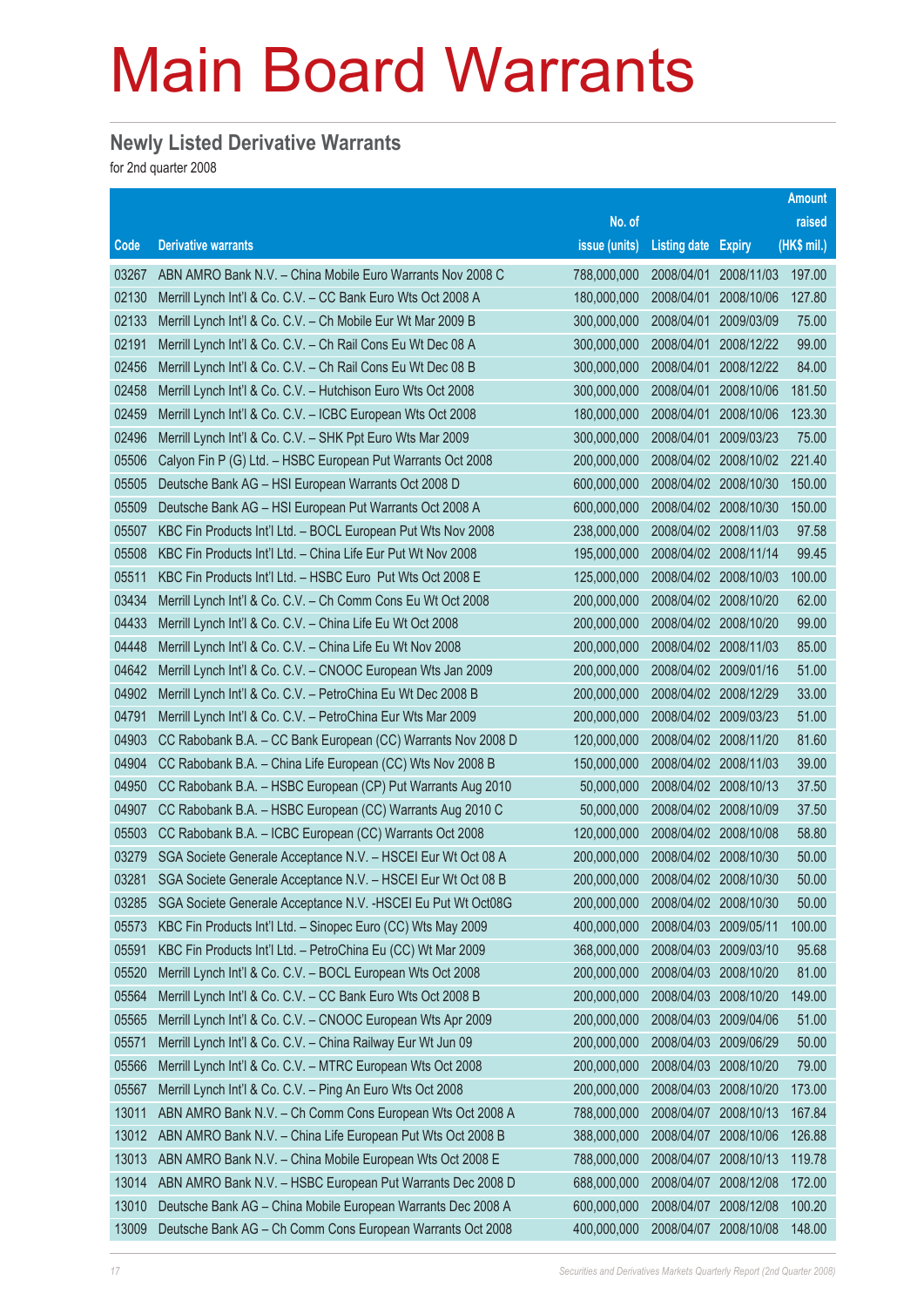|        |                                                              |               |                            |                       | <b>Amount</b> |
|--------|--------------------------------------------------------------|---------------|----------------------------|-----------------------|---------------|
|        |                                                              | No. of        |                            |                       | raised        |
| Code   | <b>Derivative warrants</b>                                   | issue (units) | <b>Listing date Expiry</b> |                       | (HK\$ mil.)   |
| 10780  | Deutsche Bank AG - Nikkei 225 Index European Wts Dec 2008 C  | 400,000,000   |                            | 2008/04/07 2008/12/12 | 108.00        |
| 10784  | Deutsche Bank AG - Nikkei 225 Index Euro Put Wts Dec 2008 D  | 400,000,000   |                            | 2008/04/07 2008/12/12 | 100.00        |
| 13004  | Macquarie Bank Ltd. - China Power European Warrants Oct 2008 | 88,000,000    | 2008/04/07                 | 2008/10/30            | 22.26         |
| 13003  | Macquarie Bank Ltd. - Ch Molybdenum European Wts Dec 2009    | 188,000,000   | 2008/04/07                 | 2009/12/31            | 50.20         |
| 13001  | Macquarie Bank Ltd. - Cathay Pacific European Wts Jan 2009   | 100,000,000   |                            | 2008/04/07 2009/01/29 | 25.10         |
| 13002  | Macquarie Bank Ltd. - Cathay Pacific European Wts May 2009   | 100,000,000   |                            | 2008/04/07 2009/05/27 | 25.10         |
| 13005  | Macquarie Bank Ltd. - China Railway European Wts Mar 2009    | 288,000,000   | 2008/04/07                 | 2009/03/30            | 72.00         |
| 13006  | Macquarie Bank Ltd. - Datang European Warrants Oct 2008      | 88,000,000    | 2008/04/07                 | 2008/10/30            | 22.88         |
| 13007  | Macquarie Bank Ltd. - Lenovo European Warrants Mar 2010      | 188,000,000   | 2008/04/07                 | 2010/03/30            | 47.19         |
| 13008  | Macquarie Bank Ltd. - Nine Dragons European Wts Dec 2009     | 188,000,000   | 2008/04/07                 | 2009/12/31            | 47.00         |
| 13015  | Calyon Fin P (G) Ltd. - China Life European Put Wts Oct 2008 | 200,000,000   | 2008/04/08                 | 2008/10/20            | 52.20         |
| 05896# | UBS AG - A50 China European Warrants Aug 2008 C              | 700,000,000   | 2008/04/08                 | 2008/08/08            | 106.40        |
| 13025  | ABN AMRO Bank N.V. - CC Bank European Warrants Feb 2009      | 1,000,000,000 | 2008/04/09                 | 2009/02/02            | 150.00        |
| 13016  | BNP Paribas Arbit Issu B.V. - China Life Eu Put Wts Oct 2008 | 300,000,000   | 2008/04/09                 | 2008/10/20            | 147.00        |
| 13017  | BNP Paribas Arbit Issu B.V. - Sinopec Corp Eur Put Wt Oct 09 | 300,000,000   | 2008/04/09                 | 2009/10/19            | 75.00         |
| 13018  | HK Bank - HSI European Warrants Oct 2008 A                   | 1,000,000,000 | 2008/04/09                 | 2008/10/30            | 250.00        |
| 13019  | HK Bank - HSI European Warrants Oct 2008 B                   | 1,000,000,000 | 2008/04/09                 | 2008/10/30            | 250.00        |
| 13020  | HK Bank - HSI European Warrants Oct 2008 C                   | 1,000,000,000 | 2008/04/09                 | 2008/10/30            | 250.00        |
| 13021  | HK Bank - HSI European Warrants Oct 2008 D                   | 1,000,000,000 | 2008/04/09                 | 2008/10/30            | 250.00        |
| 13022  | HK Bank - HSI European Put Warrants Oct 2008 E               | 1,000,000,000 | 2008/04/09                 | 2008/10/30            | 250.00        |
| 13023  | HK Bank - HSI European Put Warrants Oct 2008 F               | 1,000,000,000 | 2008/04/09                 | 2008/10/30            | 250.00        |
| 13024  | HK Bank - HSI European Put Warrants Oct 2008 G               | 1,000,000,000 | 2008/04/09                 | 2008/10/30            | 250.00        |
| 05913# | Goldman Sachs SP (Asia) - A50 China European Wts Oct 2008 B  | 400,000,000   | 2008/04/09                 | 2008/10/13            | 158.00        |
| 13027  | Credit Suisse - BOCL European Warrants Oct 2008 A            | 228,000,000   | 2008/04/10                 | 2008/10/15            | 75.24         |
| 13028  | Credit Suisse - CNOOC European Warrants Jan 2009             | 228,000,000   | 2008/04/10                 | 2009/01/29            | 57.00         |
| 13031  | Credit Suisse - HSBC European Wts Oct 2008 A                 | 100,000,000   | 2008/04/10                 | 2008/10/20            | 75.00         |
| 13032  | Credit Suisse - HSBC European Wts Oct 2008 B                 | 100,000,000   | 2008/04/10                 | 2008/10/27            | 49.00         |
| 13047  | Deutsche Bank AG - HSI European Warrants Oct 2008 E          | 600,000,000   |                            | 2008/04/10 2008/10/30 | 150.00        |
| 13048  | Deutsche Bank AG - HSI European Warrants Oct 2008 F          | 600,000,000   | 2008/04/10                 | 2008/10/30            | 150.00        |
| 13036  | Deutsche Bank AG - HSI European Put Warrants Oct 2008 B      | 600,000,000   | 2008/04/10                 | 2008/10/30            | 150.00        |
| 13037  | Deutsche Bank AG - HSI European Put Warrants Oct 2008 C      | 600,000,000   | 2008/04/10                 | 2008/10/30            | 150.00        |
| 13038  | J P Morgan SP BV - CHALCO European Warrants Oct 2008         | 200,000,000   | 2008/04/10                 | 2008/10/30            | 53.60         |
| 13039  | J P Morgan SP BV - CHALCO European Warrants Nov 2008         | 200,000,000   | 2008/04/10                 | 2008/11/27            | 57.60         |
| 13042  | J P Morgan SP BV - China Tel European Warrants Dec 2009      | 600,000,000   | 2008/04/10                 | 2009/12/14            | 93.00         |
| 13050  | J P Morgan SP BV - Cathay Pac European Warrants Dec 2008     | 100,000,000   | 2008/04/10                 | 2008/12/03            | 25.00         |
| 13040  | J P Morgan SP BV - China Shenhua European Warrants Jan 2009  | 100,000,000   | 2008/04/10                 | 2009/01/02            | 80.60         |
| 13043  | J P Morgan SP BV - A50 China European Warrants Oct 2008 A    | 100,000,000   | 2008/04/10                 | 2008/10/30            | 25.30         |
| 13051  | J P Morgan SP BV - Hang Lung Ppt European Warrants Dec 2008  | 80,000,000    | 2008/04/10                 | 2008/12/30            | 41.36         |
| 13052  | J P Morgan SP BV - HSBC European Warrants Oct 2009           | 300,000,000   | 2008/04/10                 | 2009/10/23            | 75.30         |
| 13044  | J P Morgan SP BV - Link REIT European Warrants May 2009      | 100,000,000   | 2008/04/10                 | 2009/05/04            | 26.10         |
| 13053  | J P Morgan SP BV - Maanshan Iron European Warrants Jun 2010  | 300,000,000   | 2008/04/10                 | 2010/06/24            | 50.10         |
| 13054  | J P Morgan SP BV - PCCW European Warrants Nov 2008           | 38,000,000    | 2008/04/10                 | 2008/11/03            | 22.46         |
| 13041  | J P Morgan SP BV - PetroChina European Warrants Aug 2009     | 400,000,000   | 2008/04/10                 | 2009/08/03            | 102.00        |
| 13049  | KBC Fin Products Int'l Ltd. - HSBC Euro (CC) Wts Oct 2008 F  | 105,000,000   | 2008/04/10 2008/10/10      |                       | 99.75         |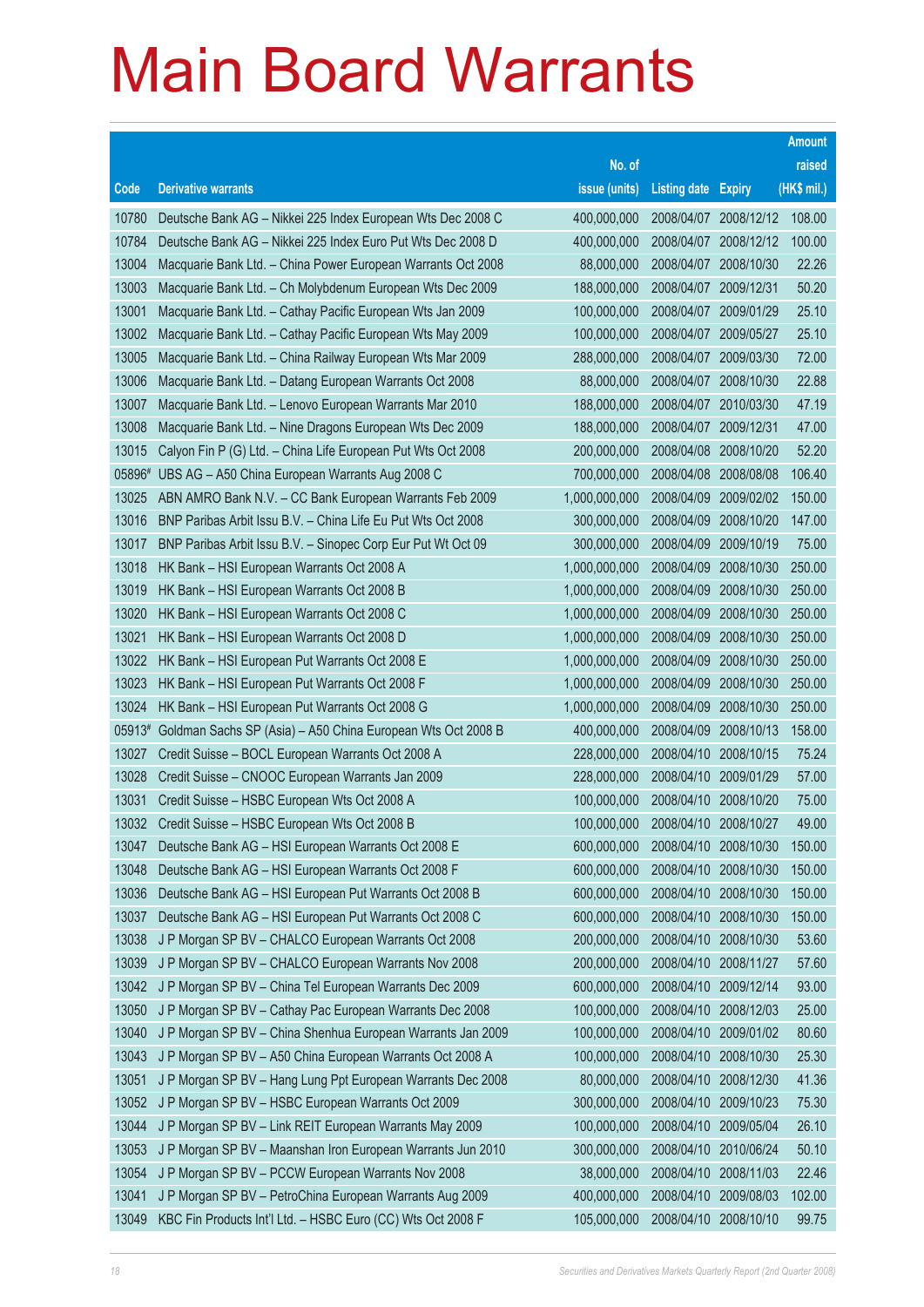|        |                                                              |               |                     |               | <b>Amount</b> |
|--------|--------------------------------------------------------------|---------------|---------------------|---------------|---------------|
|        |                                                              | No. of        |                     |               | raised        |
| Code   | <b>Derivative warrants</b>                                   | issue (units) | <b>Listing date</b> | <b>Expiry</b> | (HK\$ mil.)   |
| 13026  | Macquarie Bank Ltd. - HSBC European Warrants Sep 2009        | 388,000,000   | 2008/04/10          | 2009/09/29    | 97.39         |
| 13030  | Macquarie Bank Ltd. - HSBC European Put Warrants Sep 2009    | 388,000,000   | 2008/04/10          | 2009/09/29    | 140.84        |
| 10781  | SGA Societe Generale Acceptance N.V. - Gold Eu Wt Oct 2008 A | 500,000,000   | 2008/04/10          | 2008/10/13    | 125.00        |
| 10782  | SGA Societe Generale Acceptance N.V. - Gold Eu Wt Oct 2008 B | 500,000,000   | 2008/04/10          | 2008/10/13    | 125.00        |
| 10785  | SGA Societe Generale Acceptance N.V. - Gold Eu Put Wt Oct08C | 500,000,000   | 2008/04/10          | 2008/10/13    | 125.00        |
| 10786  | SGA Societe Generale Acceptance N.V. - Gold Eu Put Wt Oct08D | 500,000,000   | 2008/04/10          | 2008/10/13    | 125.00        |
| 13029  | SGA Societe Generale Acceptance N.V. - HSI Eu Put Wt Oct 08F | 500,000,000   | 2008/04/10          | 2008/10/30    | 125.00        |
| 13033  | SGA Societe Generale Acceptance N.V. - HSI Eur Wt Sep 2008 N | 500,000,000   | 2008/04/10          | 2008/09/29    | 90.00         |
| 13034  | SGA Societe Generale Acceptance N.V. - HSI Eur Wt Oct 2008 A | 500,000,000   | 2008/04/10          | 2008/10/30    | 125.00        |
| 13035  | SGA Societe Generale Acceptance N.V. - HSI Eur Wt Oct 2008 B | 500,000,000   | 2008/04/10          | 2008/10/30    | 125.00        |
| 13045  | SGA Societe Generale Acceptance N.V. - HSI Eur Wt Oct 2008 C | 500,000,000   | 2008/04/10          | 2008/10/30    | 125.00        |
| 13046  | SGA Societe Generale Acceptance N.V. - HSI Eur Wt Oct 2008 D | 500,000,000   | 2008/04/10          | 2008/10/30    | 125.00        |
| 02465# | Macquarie Bank Ltd. - A50 China European Warrants Jul 2008   | 500,000,000   | 2008/04/10          | 2008/07/30    | 107.00        |
| 13082  | ABN AMRO Bank N.V. - China Life European Warrants Oct 2008 C | 288,000,000   | 2008/04/11          | 2008/10/13    | 85.54         |
| 13066  | BNP Paribas Arbit Issu B.V. - Ch Mobile Euro Wts Dec 2008 A  | 500,000,000   | 2008/04/11          | 2008/12/15    | 135.00        |
| 13067  | BNP Paribas Arbit Issu B.V. - A50 China Euro Wts Oct 2008    | 200,000,000   | 2008/04/11          | 2008/10/30    | 56.00         |
| 13068  | BNP Paribas Arbit Issu B.V. - A50 China Euro Wts Mar 2009 A  | 200,000,000   | 2008/04/11          | 2009/03/30    | 52.00         |
| 13055  | Credit Suisse - CC Bank European Warrants Oct 2008 D         | 168,000,000   | 2008/04/11          | 2008/10/20    | 104.16        |
| 13072  | Deutsche Bank AG - Sinopec Corp European Warrants Dec 2008 D | 400,000,000   | 2008/04/11          | 2008/12/08    | 100.00        |
| 13073  | Deutsche Bank AG - A50 China European Warrants Oct 2008      | 300,000,000   | 2008/04/11          | 2008/10/20    | 87.00         |
| 13074  | Deutsche Bank AG - A50 China European Warrants Nov 2008 A    | 300,000,000   | 2008/04/11          | 2008/11/03    | 75.00         |
| 13069  | Goldman Sachs SP (Asia) - BOCL European Warrants Jan 2009    | 100,000,000   | 2008/04/11          | 2009/01/05    | 48.00         |
| 13070  | Goldman Sachs SP (Asia) - China Life European Wts Jan 2009   | 100,000,000   | 2008/04/11          | 2009/01/05    | 68.00         |
| 13071  | Goldman Sachs SP (Asia) - China Life European Wts Apr 2009   | 100,000,000   | 2008/04/11          | 2009/04/06    | 52.00         |
| 13079  | J P Morgan SP BV - Nine Dragons European Warrants Jun 2009   | 80,000,000    | 2008/04/11          | 2009/06/29    | 20.32         |
| 13080  | J P Morgan SP BV - PICC P&C European Warrants Apr 2009       | 300,000,000   | 2008/04/11          | 2009/04/03    | 75.00         |
| 13081  | J P Morgan SP BV - Zijin Mining European Warrants Feb 2009   | 188,000,000   | 2008/04/11          | 2009/02/26    | 47.38         |
| 13075  | SGA Societe Generale Acceptance N.V. - A50 Ch Eu Wt Oct 08 A | 500,000,000   | 2008/04/11          | 2008/10/20    | 185.00        |
| 13076  | SGA Societe Generale Acceptance N.V. - A50 Ch Eu Wt Oct 08 B | 500,000,000   | 2008/04/11          | 2008/10/27    | 177.50        |
| 13077  | SGA Societe Generale Acceptance N.V. - A50 Ch Eu Wt Nov 08 A | 500,000,000   | 2008/04/11          | 2008/11/24    | 180.00        |
| 13078  | SGA Societe Generale Acceptance N.V. - A50 Ch Eu Wt Dec 08 A | 500,000,000   | 2008/04/11          | 2008/12/22    | 242.50        |
| 13056  | UBS AG - BOCL European Warrants Oct 2008                     | 500,000,000   | 2008/04/11          | 2008/10/20    | 125.00        |
| 13057  | UBS AG - BankComm European Warrants Nov 2008                 | 500,000,000   | 2008/04/11          | 2008/11/17    | 125.00        |
| 13058  | UBS AG - CC Bank European Warrants Oct 2008 B                | 500,000,000   | 2008/04/11          | 2008/10/20    | 225.00        |
| 13059  | UBS AG - CM Bank European Warrants Apr 2009                  | 500,000,000   | 2008/04/11          | 2009/04/20    | 200.00        |
| 13060  | UBS AG - CM Bank European Warrants Jul 2009                  | 500,000,000   | 2008/04/11          | 2009/07/20    | 140.00        |
| 13061  | UBS AG - A50 China European Warrants Nov 2008                | 500,000,000   | 2008/04/11          | 2008/11/17    | 125.00        |
| 13062  | UBS AG - A50 China European Warrants May 2009                | 500,000,000   | 2008/04/11          | 2009/05/04    | 125.00        |
| 13063  | UBS AG - A50 China European Warrants Jul 2009                | 500,000,000   | 2008/04/11          | 2009/07/20    | 125.00        |
| 13064  | UBS AG - HSBC European Warrants Apr 2009                     | 500,000,000   | 2008/04/11          | 2009/04/20    | 125.00        |
| 13065  | UBS AG - ICBC European Warrants Oct 2008 D                   | 500,000,000   | 2008/04/11          | 2008/10/20    | 150.00        |
| 05497# | Deutsche Bank AG - China Life European Warrants Jul 2008 D   | 800,000,000   | 2008/04/11          | 2008/07/08    | 284.00        |
| 13098  | ABN AMRO Bank N.V. - China Mobile European Warrants Dec 2008 | 788,000,000   | 2008/04/14          | 2008/12/08    | 146.57        |
| 13097  | ABN AMRO Bank N.V. - CM Bank European Warrants Sep 2008      | 288,000,000   | 2008/04/14          | 2008/09/29    | 90.72         |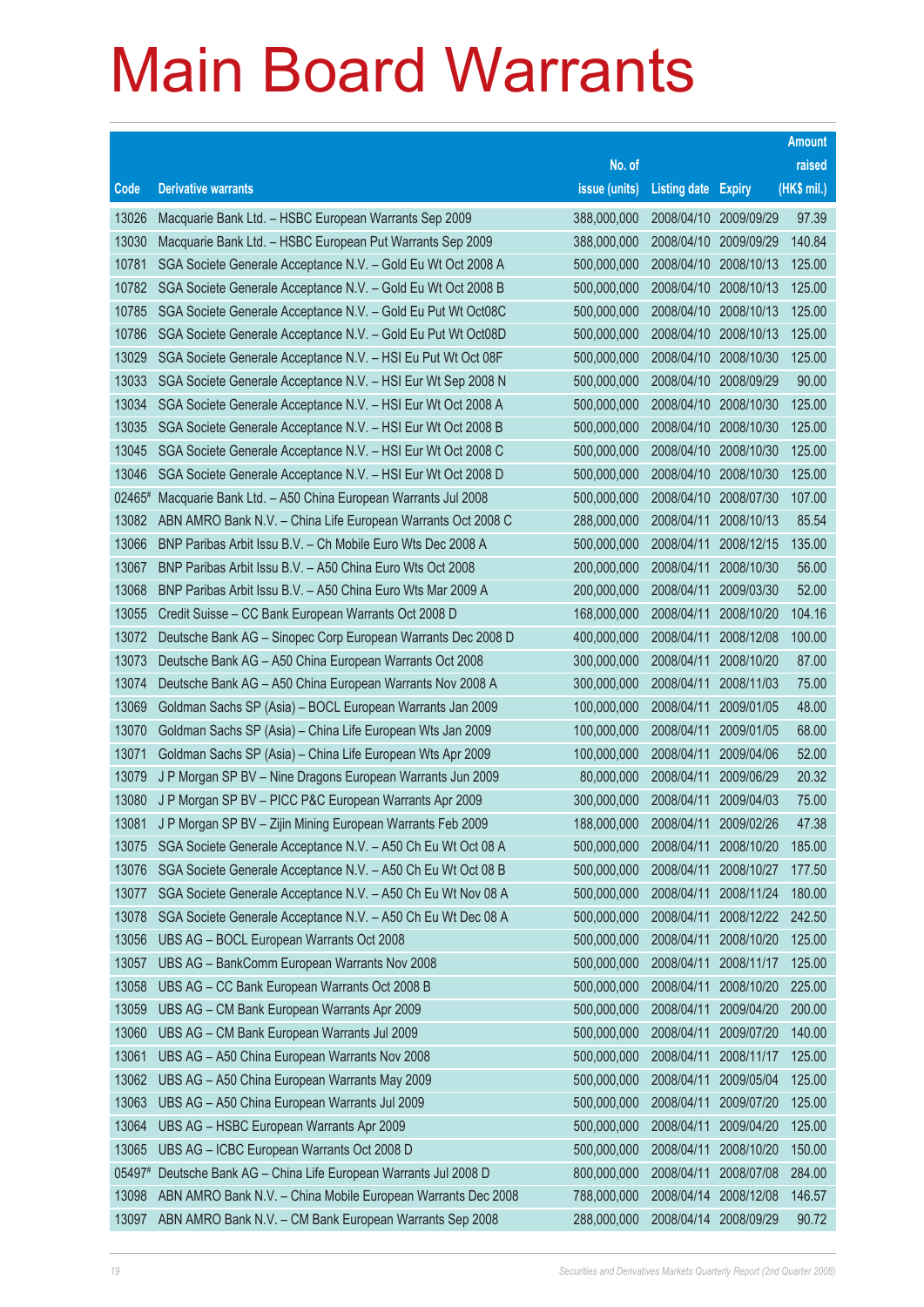|       |                                                              |               |                            |                       | <b>Amount</b> |
|-------|--------------------------------------------------------------|---------------|----------------------------|-----------------------|---------------|
|       |                                                              | No. of        |                            |                       | raised        |
| Code  | <b>Derivative warrants</b>                                   | issue (units) | <b>Listing date Expiry</b> |                       | (HK\$ mil.)   |
| 13095 | Deutsche Bank AG - BOCL European Warrants Oct 2008           | 400,000,000   | 2008/04/14                 | 2008/10/27            | 180.00        |
| 13096 | Deutsche Bank AG - ICBC European Warrants Nov 2009           | 600,000,000   | 2008/04/14                 | 2009/11/23            | 90.00         |
| 13089 | Goldman Sachs SP (Asia) - A50 China European Wts Jan 2009 A  | 200,000,000   | 2008/04/14                 | 2009/01/05            | 72.00         |
| 13087 | J P Morgan SP BV - China Mob European Wts Feb 2009           | 200,000,000   | 2008/04/14                 | 2009/02/26            | 51.40         |
| 13088 | J P Morgan SP BV - A50 China European Warrants Oct 2008 B    | 100,000,000   | 2008/04/14                 | 2008/10/15            | 25.20         |
| 13090 | KBC Fin Products Int'l Ltd. - Ch Mobile Euro Wt Dec 2008 A   | 800,000,000   | 2008/04/14                 | 2008/12/15            | 200.00        |
| 13094 | KBC Fin Products Int'l Ltd. - Ch Mobile Euro Put Wt Dec 2008 | 800,000,000   | 2008/04/14                 | 2008/12/15            | 200.00        |
| 13091 | KBC Fin Products Int'l Ltd. - CC Bank Euro Put Wts Dec 2008  | 128,000,000   | 2008/04/14                 | 2008/12/15            | 96.00         |
| 13092 | KBC Fin Products Int'l Ltd. - ICBC Euro Put Wts Dec 2008     | 168,000,000   | 2008/04/14                 | 2008/12/18            | 94.08         |
| 13093 | KBC Fin Products Int'l Ltd. - PetroChina Eur Put Wt Dec 2008 | 400,000,000   | 2008/04/14                 | 2008/12/31            | 100.00        |
| 13083 | SGA Societe Generale Acceptance N.V. - CNOOC Eur Wt Oct 08 A | 500,000,000   | 2008/04/14                 | 2008/10/27            | 125.00        |
| 13084 | SGA Societe Generale Acceptance N.V. - HSCEI Eur Wt Oct 08 C | 200,000,000   | 2008/04/14                 | 2008/10/30            | 50.00         |
| 13085 | SGA Societe Generale Acceptance N.V. - HSCEI Eur Wt Oct 08 D | 200,000,000   | 2008/04/14                 | 2008/10/30            | 50.00         |
| 13086 | SGA Societe Generale Acceptance N.V. - HSI Eur Wt Oct 2008 E | 500,000,000   | 2008/04/14                 | 2008/10/30            | 125.00        |
| 13118 | BNP Paribas Arbit Issu B.V. - China Life Euro Wts Oct 2008 C | 300,000,000   | 2008/04/15                 | 2008/10/06            | 75.00         |
| 13120 | Calyon Fin P (G) Ltd. - China Mobile European Wts Dec 2008 B | 400,000,000   | 2008/04/15 2008/12/15      |                       | 74.40         |
| 13107 | Credit Suisse - BOCL European Warrants Oct 2008 B            | 100,000,000   | 2008/04/15                 | 2008/10/20            | 25.00         |
| 13106 | Credit Suisse - China Mobile European Warrants Apr 2009      | 228,000,000   | 2008/04/15                 | 2009/04/08            | 57.00         |
| 13110 | Credit Suisse - China Mobile European Put Warrants Apr 2009  | 228,000,000   | 2008/04/15                 | 2009/04/08            | 57.00         |
| 13108 | Credit Suisse - CC Bank European Warrants Sep 2009           | 388,000,000   | 2008/04/15 2009/09/21      |                       | 97.00         |
| 13109 | Credit Suisse - China Life European Warrants Oct 2008        | 228,000,000   | 2008/04/15                 | 2008/10/20            | 57.00         |
| 13119 | Deutsche Bank AG - BankComm European Warrants Dec 2008       | 600,000,000   | 2008/04/15                 | 2008/12/30            | 90.00         |
| 13121 | Deutsche Bank AG - China Railway European Warrants Dec 2008  | 600,000,000   | 2008/04/15                 | 2008/12/15            | 102.00        |
| 13099 | Macquarie Bank Ltd. - CHALCO European Warrants Oct 2008 B    | 388,000,000   |                            | 2008/04/15 2008/10/30 | 98.16         |
| 13100 | Macquarie Bank Ltd. - Ch Comm Cons European Wts Oct 2008     | 388,000,000   | 2008/04/15                 | 2008/10/30            | 97.39         |
| 13104 | Macquarie Bank Ltd. - A50 China European Warrants Oct 2008   | 500,000,000   | 2008/04/15 2008/10/27      |                       | 147.00        |
| 13105 | Macquarie Bank Ltd. - A50 China European Warrants Nov 2008   | 500,000,000   | 2008/04/15 2008/11/24      |                       | 126.00        |
| 13101 | Macquarie Bank Ltd. - HKEx European Warrants Oct 2008        | 388,000,000   | 2008/04/15 2008/10/30      |                       | 98.16         |
| 13102 | Macquarie Bank Ltd. - PCCW European Warrants Oct 2008 B      | 200,000,000   | 2008/04/15                 | 2008/10/30            | 99.00         |
| 13103 | Macquarie Bank Ltd. - Swire Pac A European Wts Oct 2008 B    | 288,000,000   | 2008/04/15                 | 2008/10/30            | 384.77        |
| 13116 | CC Rabobank B.A. - Sinopec Corp European Warrants Dec 2008 C | 400,000,000   | 2008/04/15                 | 2008/12/29            | 100.00        |
| 13117 | CC Rabobank B.A. - Hutchison European Warrants Oct 2009      | 400,000,000   | 2008/04/15                 | 2009/10/29            | 100.00        |
| 13111 | SGA Societe Generale Acceptance N.V. - CCB Eur Wt Oct 2008 B | 100,000,000   | 2008/04/15                 | 2008/10/27            | 119.00        |
| 13112 | SGA Societe Generale Acceptance N.V. - A50 Ch Eu Wt Oct 08 C | 500,000,000   | 2008/04/15                 | 2008/10/27            | 180.00        |
| 13113 | SGA Societe Generale Acceptance N.V. - A50 Ch Eu Wt Nov 08 B | 500,000,000   | 2008/04/15                 | 2008/11/24            | 180.00        |
| 13114 | SGA Societe Generale Acceptance N.V. - HSCEI Eur Wt Oct 08 E | 200,000,000   | 2008/04/15                 | 2008/10/30            | 50.00         |
| 13115 | SGA Societe Generale Acceptance N.V. - HSCEI Eur Wt Oct 08 F | 200,000,000   | 2008/04/15                 | 2008/10/30            | 50.00         |
| 13125 | KBC Fin Products Int'l Ltd. - A50 Ch Euro Wts Nov 2008 A     | 248,000,000   | 2008/04/16                 | 2008/11/18            | 99.20         |
| 13126 | KBC Fin Products Int'l Ltd. - A50 Ch Euro Wts Nov 2008 B     | 368,000,000   | 2008/04/16                 | 2008/11/03            | 99.36         |
| 13122 | SGA Societe Generale Acceptance N.V. - HSBC Eu Wt Oct 2008 D | 400,000,000   | 2008/04/16                 | 2008/10/27            | 276.00        |
| 13123 | SGA Societe Generale Acceptance N.V. - HSBC Eu Wt Nov 2008 B | 400,000,000   | 2008/04/16                 | 2008/11/03            | 216.00        |
| 13124 | UBS AG - CHALCO European Warrants Nov 2008                   | 500,000,000   |                            | 2008/04/16 2008/11/24 | 125.00        |
| 13128 | BOCI Asia Ltd. - China Tel European Warrants Oct 2008        | 300,000,000   | 2008/04/17                 | 2008/10/22            | 240.00        |
| 13127 | BOCI Asia Ltd. - Cheung Kong European Warrants Mar 2009      | 300,000,000   | 2008/04/17                 | 2009/03/11            | 75.00         |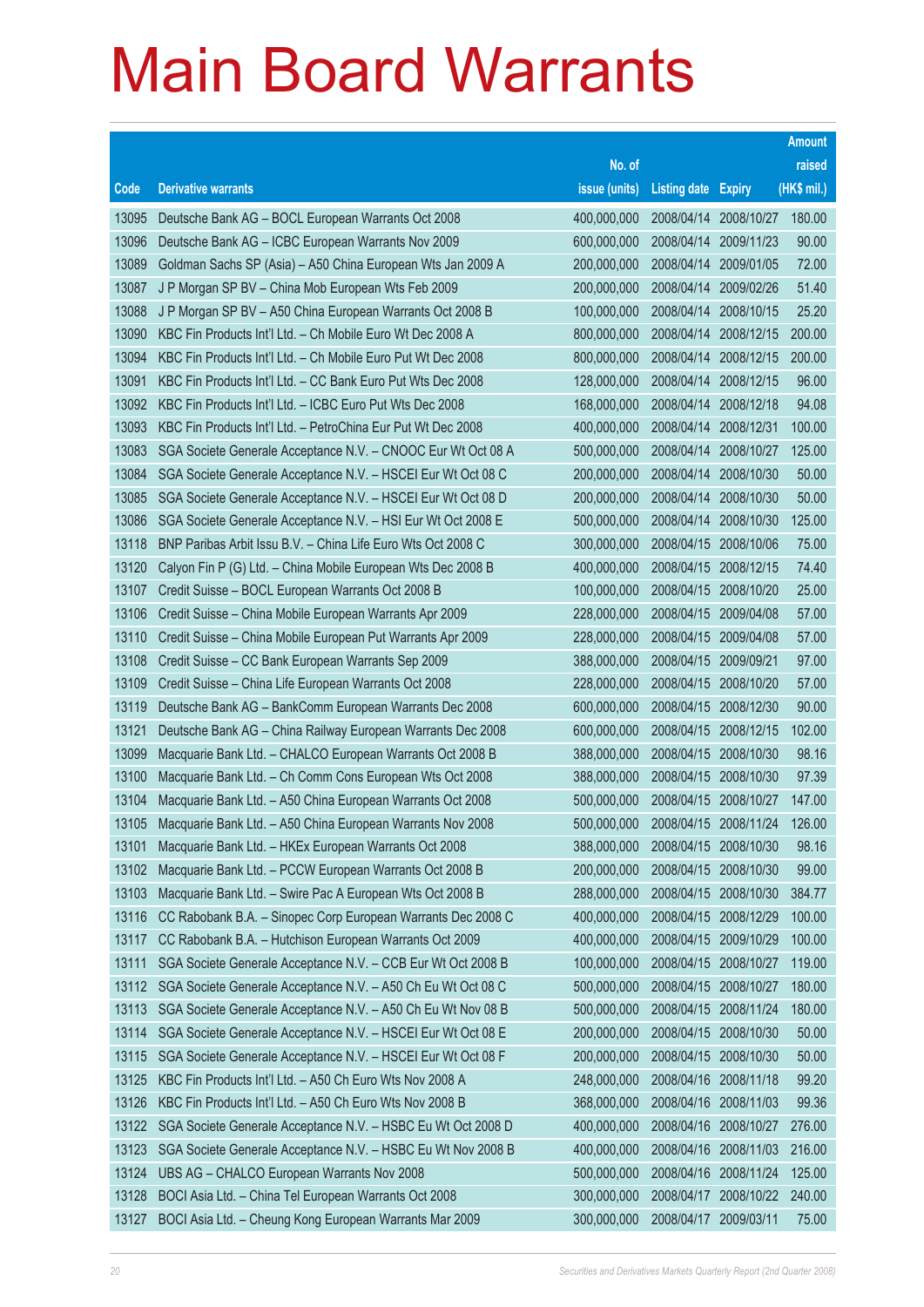|       |                                                              |               |                            |                       | <b>Amount</b> |
|-------|--------------------------------------------------------------|---------------|----------------------------|-----------------------|---------------|
|       |                                                              | No. of        |                            |                       | raised        |
| Code  | <b>Derivative warrants</b>                                   | issue (units) | <b>Listing date Expiry</b> |                       | (HK\$ mil.)   |
| 13129 | BOCI Asia Ltd. - Mongolia Energy European Warrants Feb 2009  | 500,000,000   | 2008/04/17                 | 2009/02/09            | 140.00        |
| 13130 | BOCI Asia Ltd. - SHK Ppt European Warrants Mar 2009          | 300,000,000   | 2008/04/17 2009/03/11      |                       | 75.00         |
| 13132 | Deutsche Bank AG - HSCEI European Warrants Oct 2008 C        | 500,000,000   | 2008/04/17                 | 2008/10/30            | 125.00        |
| 13136 | Deutsche Bank AG - HSCEI European Put Warrants Oct 2008 D    | 500,000,000   | 2008/04/17                 | 2008/10/30            | 125.00        |
| 13131 | UBS AG - Zijin Mining European Warrants Nov 2008             | 500,000,000   | 2008/04/17                 | 2008/11/24            | 125.00        |
| 13155 | Calyon Fin P (G) Ltd. - China Life European Wts Oct 2008 B   | 300,000,000   | 2008/04/18                 | 2008/10/27            | 105.00        |
| 13156 | Calyon Fin P (G) Ltd. - ICBC European Warrants Oct 2008      | 200,000,000   | 2008/04/18                 | 2008/10/27            | 170.00        |
| 13133 | HK Bank - Air China European Warrants Dec 2008               | 280,000,000   | 2008/04/18                 | 2008/12/12            | 184.80        |
| 13134 | HK Bank - CHALCO European Warrants Dec 2008                  | 280,000,000   | 2008/04/18                 | 2008/12/12            | 190.40        |
| 13138 | HK Bank - China Tel European Warrants Dec 2008               | 280,000,000   | 2008/04/18                 | 2008/12/12            | 112.00        |
| 13135 | HK Bank - Sinopec Corp European Warrants Dec 2008            | 280,000,000   | 2008/04/18                 | 2008/12/12            | 123.20        |
| 13137 | HK Bank - China Railway European Warrants Dec 2008           | 280,000,000   |                            | 2008/04/18 2008/12/12 | 187.60        |
| 13139 | HK Bank - Datang Power European Warrants Dec 2008            | 280,000,000   | 2008/04/18                 | 2008/12/12            | 84.00         |
| 13140 | HK Bank - PetroChina European Warrants Dec 2008              | 280,000,000   | 2008/04/18                 | 2008/12/12            | 176.40        |
| 13141 | HK Bank – Shimao Ppt European Warrants Dec 2008              | 280,000,000   | 2008/04/18                 | 2008/12/12            | 266.00        |
| 13157 | KBC Fin Products Int'l Ltd. - Ch Mobile Euro Wt Dec 2008 B   | 618,000,000   |                            | 2008/04/18 2008/12/08 | 98.88         |
| 13144 | Lehman Brothers Holdings Inc. - BEA European Wts Nov 2008 B  | 100,000,000   | 2008/04/18                 | 2008/11/10            | 44.70         |
| 13147 | Lehman Brothers Holdings Inc. - Ch Mobile Eur Wts Nov 2008 A | 300,000,000   | 2008/04/18                 | 2008/11/10            | 75.60         |
| 13146 | Lehman Brothers Holdings Inc. - CC Bank Euro Wts Nov 2008    | 100,000,000   | 2008/04/18                 | 2008/11/10            | 78.70         |
| 13151 | Lehman Brothers Holdings Inc. - Ch Comm Cons Eur Wt Nov 2008 | 200,000,000   | 2008/04/18                 | 2008/11/10            | 51.40         |
| 13152 | Lehman Brothers Holdings Inc. - China Coal Eur Wt Dec 2008 A | 250,000,000   | 2008/04/18                 | 2008/12/22            | 62.75         |
| 13142 | Lehman Brothers Holdings Inc. - Cheung Kong Eu Wt Nov 2008 B | 35,000,000    |                            | 2008/04/18 2008/11/10 | 49.11         |
| 13153 | Lehman Brothers Holdings Inc. - China Life Eur Wt Nov 2008 A | 225,000,000   | 2008/04/18                 | 2008/11/10            | 74.25         |
| 13143 | Lehman Brothers Holdings Inc. - CLP Euro Warrants Nov 2008   | 75,000,000    | 2008/04/18                 | 2008/11/10            | 47.55         |
| 13149 | Lehman Brothers Holdings Inc. - China Shenhua Eu Wt Nov 2008 | 125,000,000   | 2008/04/18                 | 2008/11/10            | 63.75         |
| 13150 | Lehman Brothers Holdings Inc. - ICBC European Wts Dec 2008 A | 100,000,000   | 2008/04/18                 | 2008/12/22            | 75.30         |
| 13148 | Lehman Brothers Holdings Inc. - Lenovo European Wts Nov 2008 | 50,000,000    | 2008/04/18                 | 2008/11/10            | 42.65         |
| 13145 | Lehman Brothers Holdings Inc. - PetroChina Eur Wt Nov 2008 A | 70,000,000    | 2008/04/18                 | 2008/11/10            | 77.14         |
| 13159 | Deutsche Bank AG - HSI European Warrants Oct 2008 G          | 600,000,000   | 2008/04/21                 | 2008/10/30            | 150.00        |
| 13163 | Deutsche Bank AG - HSI European Put Warrants Oct 2008 H      | 600,000,000   | 2008/04/21                 | 2008/10/30            | 150.00        |
| 13164 | Deutsche Bank AG - HSI European Put Warrants Oct 2008 I      | 600,000,000   | 2008/04/21                 | 2008/10/30            | 150.00        |
| 13160 | UBS AG - China Shenhua European Warrants Feb 2009            | 500,000,000   | 2008/04/21                 | 2009/02/02            | 175.00        |
| 13161 | UBS AG - Jiangxi Copper European Warrants Nov 2008 C         | 500,000,000   | 2008/04/21                 | 2008/11/24            | 125.00        |
| 13178 | Calyon Fin P (G) Ltd. - China Life European Wts Nov 2008 A   | 200,000,000   | 2008/04/22                 | 2008/11/10            | 105.00        |
| 13179 | Calyon Fin P (G) Ltd. - CM Bank European Warrants Oct 2008   | 200,000,000   | 2008/04/22                 | 2008/10/27            | 71.80         |
| 13180 | Citigroup Global Mkt H Inc. - BOCL European Wts Feb 2009     | 310,000,000   | 2008/04/22                 | 2009/02/23            | 117.80        |
| 13181 | Citigroup Global Mkt H Inc. - BankComm European Wts Feb 2009 | 400,000,000   | 2008/04/22                 | 2009/02/23            | 100.00        |
| 13183 | Citigroup Global Mkt H Inc. - CC Bank European Wts Jan 2009  | 210,000,000   | 2008/04/22                 | 2009/01/12            | 113.40        |
| 13182 | Citigroup Global Mkt H Inc. - Ch Comm Cons Euro Wts Feb 2009 | 400,000,000   | 2008/04/22                 | 2009/02/23            | 100.00        |
| 13186 | Citigroup Global Mkt H Inc. - CNOOC European Wts Feb 2009    | 400,000,000   | 2008/04/22                 | 2009/02/17            | 100.00        |
| 13197 | Citigroup Global Mkt H Inc. - Ch Railway Euro Wts May 2009   | 400,000,000   | 2008/04/22                 | 2009/05/11            | 100.00        |
| 13184 | Citigroup Global Mkt H Inc. - CRCC European Wts Mar 2009     | 400,000,000   | 2008/04/22                 | 2009/03/09            | 104.00        |
| 13185 | Citigroup Global Mkt H Inc. - China Tel Euro Wts Feb 2009 B  | 210,000,000   |                            | 2008/04/22 2009/02/23 | 115.50        |
| 13187 | Citigroup Global Mkt H Inc. - ICBC European Wts Feb 2009     | 250,000,000   |                            | 2008/04/22 2009/02/16 | 125.00        |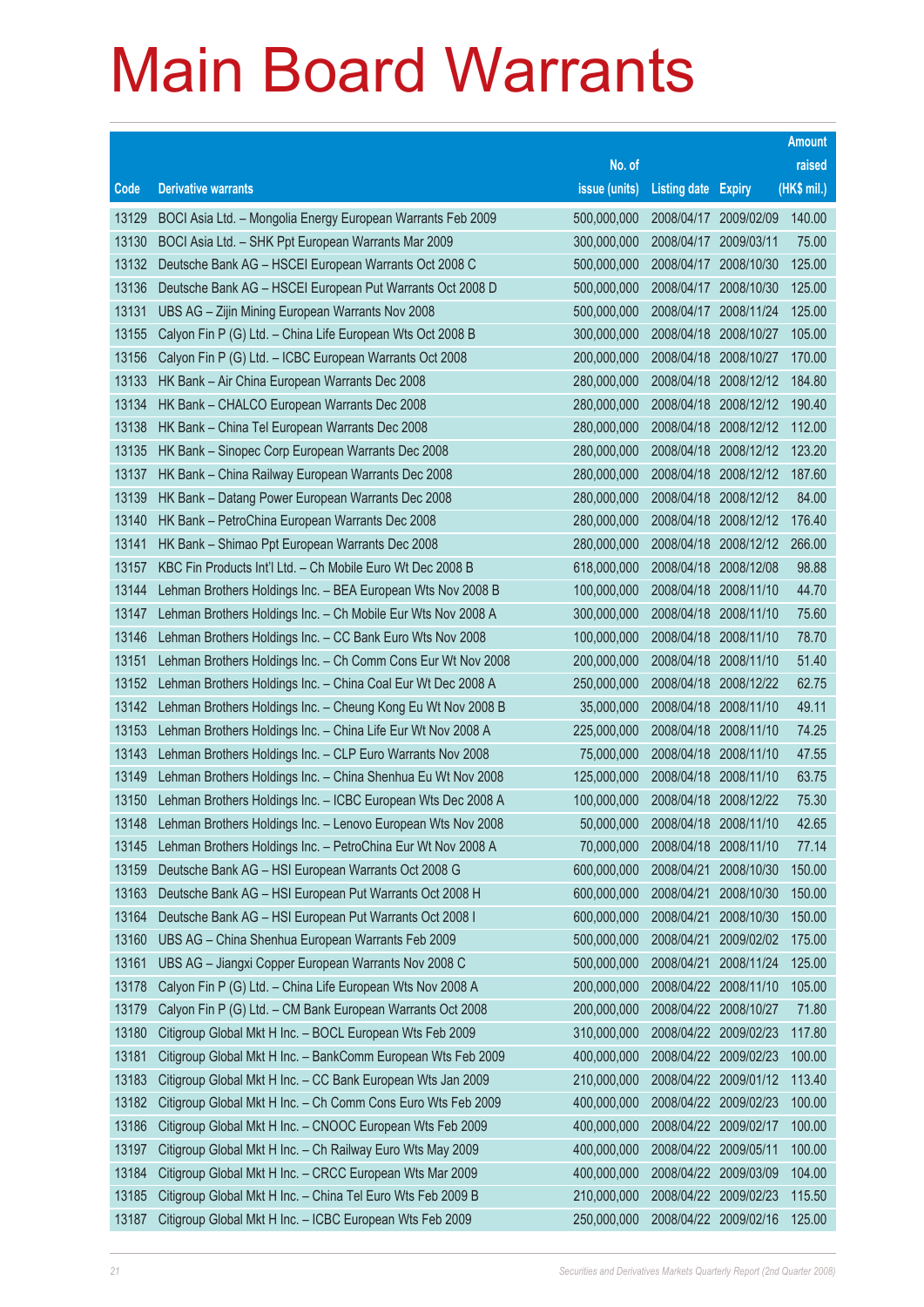|                |                                                                                                            |                            |                                     |                          | <b>Amount</b>  |
|----------------|------------------------------------------------------------------------------------------------------------|----------------------------|-------------------------------------|--------------------------|----------------|
|                |                                                                                                            | No. of                     |                                     |                          | raised         |
| Code           | <b>Derivative warrants</b>                                                                                 | issue (units)              | <b>Listing date Expiry</b>          |                          | (HK\$ mil.)    |
| 13188          | Citigroup Global Mkt H Inc. - PetroChina Euro Wts Apr 2009                                                 | 400,000,000                |                                     | 2008/04/22 2009/04/27    | 100.00         |
| 13162          | Deutsche Bank AG - HSI European Warrants Oct 2008 J                                                        | 600,000,000                |                                     | 2008/04/22 2008/10/30    | 153.00         |
| 13165          | Deutsche Bank AG - HSI European Warrants Oct 2008 K                                                        | 600,000,000                |                                     | 2008/04/22 2008/10/30    | 150.00         |
| 10783          | KBC Fin Products Int'l Ltd. - CM Bank Euro (CC) Wts Nov 2008                                               | 258,000,000                |                                     | 2008/04/22 2008/11/17    | 97.78          |
| 13171          | Macquarie Bank Ltd. - China Tel European Warrants Oct 2008                                                 | 250,000,000                |                                     | 2008/04/22 2008/10/30    | 135.75         |
| 13167          | Macquarie Bank Ltd. - CNOOC European Warrants Oct 2008 C                                                   | 400,000,000                |                                     | 2008/04/22 2008/10/30    | 104.80         |
| 13166          | Macquarie Bank Ltd. - Sinopec Corp European Wts Oct 2008 B                                                 | 300,000,000                |                                     | 2008/04/22 2008/10/30    | 284.40         |
| 13173          | Macquarie Bank Ltd. - Sinopec Corp Euro Put Wts Oct 2008                                                   | 300,000,000                |                                     | 2008/04/22 2008/10/30    | 213.60         |
| 13172          | Macquarie Bank Ltd. - Dongfeng Motor European Wts Jun 2009 B                                               | 100,000,000                |                                     | 2008/04/22 2009/06/24    | 91.00          |
| 13168          | Macquarie Bank Ltd. - ICBC European Warrants Oct 2008 B                                                    | 250,000,000                |                                     | 2008/04/22 2008/10/30    | 137.00         |
| 13169          | Macquarie Bank Ltd. - PetroChina European Warrants Jan 2009                                                | 400,000,000                | 2008/04/22 2009/01/29               |                          | 102.80         |
| 13174          | Macquarie Bank Ltd. - PetroChina European Put Wts Jan 2009                                                 | 400,000,000                |                                     | 2008/04/22 2009/01/29    | 102.40         |
| 13170          | Macquarie Bank Ltd. - SHK Ppt European Warrants Dec 2008                                                   | 150,000,000                |                                     | 2008/04/22 2008/12/30    | 178.50         |
| 13175          | Macquarie Bank Ltd. - SHK Ppt European Put Warrants Dec 2008                                               | 150,000,000                |                                     | 2008/04/22 2008/12/30    | 81.30          |
| 13176          | SGA Societe Generale Acceptance N.V. - CLife Eur Wt Oct 08 C                                               | 300,000,000                | 2008/04/22 2008/10/27               |                          | 124.50         |
| 13189          | UBS AG - HSI European Warrants Oct 2008 A                                                                  | 500,000,000                |                                     | 2008/04/22 2008/10/30    | 130.00         |
| 13190          | UBS AG - HSI European Warrants Oct 2008 B                                                                  | 500,000,000                |                                     | 2008/04/22 2008/10/30    | 127.50         |
| 13191          | UBS AG - HSI European Warrants Oct 2008 C                                                                  | 500,000,000                |                                     | 2008/04/22 2008/10/30    | 125.00         |
| 13192          | UBS AG - HSI European Warrants Oct 2008 D                                                                  | 500,000,000                |                                     | 2008/04/22 2008/10/30    | 125.00         |
| 13193          | UBS AG - HSI European Put Warrants Oct 2008 E                                                              | 500,000,000                | 2008/04/22 2008/10/30               |                          | 125.00         |
| 13194          | UBS AG - HSI European Put Warrants Oct 2008 F                                                              | 500,000,000                |                                     | 2008/04/22 2008/10/30    | 125.00         |
| 13195          | UBS AG - HSI European Put Warrants Oct 2008 G                                                              | 500,000,000                |                                     | 2008/04/22 2008/10/30    | 127.50         |
| 13196          | UBS AG - HSI European Put Warrants Oct 2008 H                                                              | 500,000,000                | 2008/04/22                          | 2008/10/30               | 130.00         |
|                | 09250# SGA Societe Generale Acceptance N.V. - CTel Eur Wts Sep 2008                                        | 100,000,000                | 2008/04/22 2008/09/08               |                          | 53.00          |
| 13215          | BNP Paribas Arbit Issu B.V. - HSI Euro Warrants Oct 2008 B                                                 | 600,000,000                |                                     | 2008/04/23 2008/10/30    | 156.00         |
| 13219          | BNP Paribas Arbit Issu B.V. - HSI Euro Put Wts Oct 2008 D                                                  | 600,000,000                |                                     | 2008/04/23 2008/10/30    | 150.00         |
| 13208          | Credit Suisse - Jiangxi Copper European Wts Nov 2008                                                       | 228,000,000                | 2008/04/23                          | 2008/11/03               | 63.84          |
| 13216          | Deutsche Bank AG - Zijin Mining European Warrants Dec 2008                                                 | 300,000,000                | 2008/04/23 2008/12/29               |                          | 75.00          |
| 13202<br>13199 | HK Bank - China Netcom European Warrants Dec 2008                                                          | 280,000,000                | 2008/04/23                          | 2008/12/19               | 100.80         |
|                | HK Bank - Ch Comm Cons European Warrants Dec 2008 A<br>HK Bank - Ch Comm Cons European Warrants Dec 2008 B | 280,000,000                | 2008/04/23 2008/12/19<br>2008/04/23 |                          | 92.40          |
| 13200<br>13198 | HK Bank - China Coal European Warrants Dec 2008                                                            | 280,000,000<br>280,000,000 | 2008/04/23                          | 2008/12/19               | 78.40<br>81.20 |
| 13201          | HK Bank - CITIC Bank European Warrants Dec 2008                                                            | 280,000,000                | 2008/04/23                          | 2008/12/19               | 179.20         |
| 13203          | HK Bank - CNPC European Warrants Dec 2008                                                                  | 280,000,000                | 2008/04/23                          | 2008/12/19<br>2008/12/19 | 145.60         |
| 13177          | HK Bank - Cathay Pac European Warrants Dec 2008                                                            | 280,000,000                | 2008/04/23                          | 2008/12/19               | 372.40         |
| 13204          | HK Bank - Foxconn European Warrants Dec 2008                                                               | 280,000,000                | 2008/04/23                          | 2008/12/19               | 70.00          |
| 13205          | HK Bank - Zijin Mining European Warrants Dec 2008 A                                                        | 280,000,000                | 2008/04/23                          | 2008/12/19               | 484.40         |
| 13206          | HK Bank - Zijin Mining European Warrants Dec 2008 B                                                        | 280,000,000                | 2008/04/23                          | 2008/12/19               | 397.60         |
| 13209          | CC Rabobank B.A. - BOCL European Warrants Oct 2008                                                         | 50,000,000                 | 2008/04/23                          | 2008/10/23               | 20.00          |
| 13214          | CC Rabobank B.A. - China Tel European Warrants Feb 2009                                                    | 300,000,000                | 2008/04/23                          | 2009/02/23               | 45.00          |
| 13210          | CC Rabobank B.A. - Ch Comm Cons European Warrants Nov 2008                                                 | 150,000,000                | 2008/04/23                          | 2008/11/03               | 45.00          |
| 13212          | CC Rabobank B.A. - A50 China European Warrants Nov 2008                                                    | 100,000,000                | 2008/04/23                          | 2008/11/05               | 33.00          |
| 13213          | CC Rabobank B.A. - PetroChina European Warrants Nov 2008 C                                                 | 200,000,000                | 2008/04/23                          |                          | 50.00          |
|                |                                                                                                            |                            |                                     | 2008/11/20               |                |
| $05495*$       | Deutsche Bank AG - HSI European Put Warrants Aug 2008 A                                                    | 1,000,000,000              | 2008/04/23 2008/08/28               |                          | 134.00         |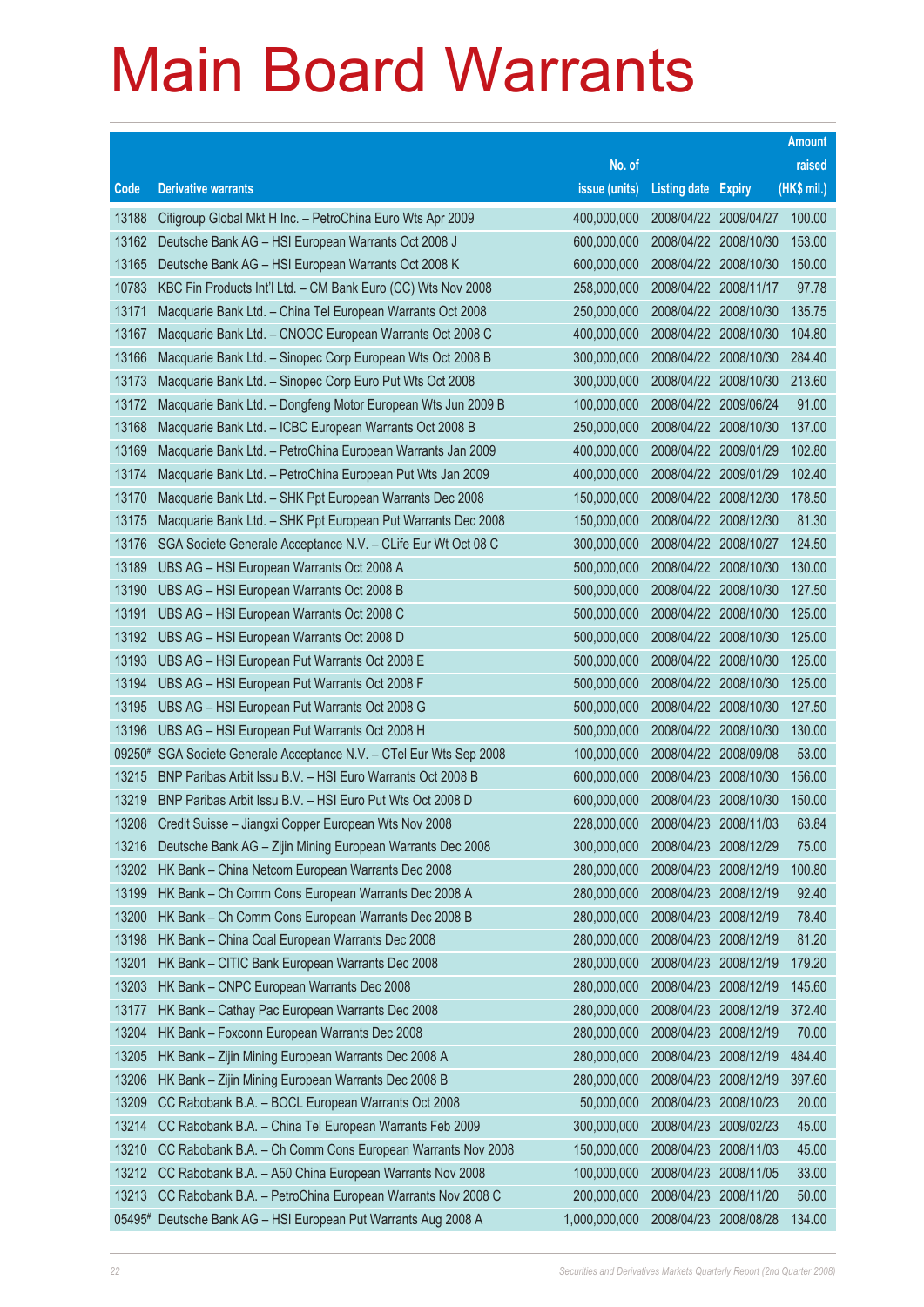|                |                                                                                                                       |                            |                            |                          | <b>Amount</b>  |
|----------------|-----------------------------------------------------------------------------------------------------------------------|----------------------------|----------------------------|--------------------------|----------------|
|                |                                                                                                                       | No. of                     |                            |                          | raised         |
| Code           | <b>Derivative warrants</b>                                                                                            | issue (units)              | <b>Listing date Expiry</b> |                          | (HK\$ mil.)    |
|                | 01339# Goldman Sachs SP (Asia) - China Shenhua Euro Wts Sep 2008                                                      | 80,000,000                 | 2008/04/23                 | 2008/09/16               | 11.76          |
| $05914*$       | Goldman Sachs SP (Asia) - A50 China European Wts Dec 2008                                                             | 400,000,000                | 2008/04/23                 | 2008/12/15               | 90.00          |
| 13224          | ABN AMRO Bank N.V. - BankComm European Warrants Oct 2008 B                                                            | 800,000,000                | 2008/04/24                 | 2008/10/20               | 120.00         |
| 13225          | ABN AMRO Bank N.V. - China Tel European Warrants Jan 2009 A                                                           | 1,288,000,000              | 2008/04/24                 | 2009/01/19               | 193.20         |
| 13227          | ABN AMRO Bank N.V. - CNOOC European Put Warrants Sep 2008                                                             | 788,000,000                | 2008/04/24                 | 2008/09/29               | 134.75         |
| 13226          | ABN AMRO Bank N.V. - PetroChina European Warrants Oct 2008 D                                                          | 800,000,000                | 2008/04/24                 | 2008/10/13               | 120.00         |
| 13221          | Calyon Fin P (G) Ltd. - BankComm European Warrants Feb 2009                                                           | 200,000,000                | 2008/04/24                 | 2009/02/02               | 50.60          |
| 13222          | Calyon Fin P (G) Ltd. - Sinopec Corp European Wts Apr 2009 B                                                          | 200,000,000                | 2008/04/24                 | 2009/04/24               | 50.20          |
| 13223          | Calyon Fin P (G) Ltd. - China Railway Euro Wts Dec 2008 B                                                             | 200,000,000                | 2008/04/24                 | 2008/12/15               | 31.00          |
| 13220          | Calyon Fin P (G) Ltd. - A50 China European Wts Nov 2008 A                                                             | 200,000,000                | 2008/04/24                 | 2008/11/10               | 58.20          |
| 13207          | Credit Suisse - A50 China European Warrants Oct 2008                                                                  | 228,000,000                | 2008/04/24                 | 2008/10/27               | 68.40          |
| 13211          | Credit Suisse - A50 China European Put Warrants Oct 2008                                                              | 228,000,000                | 2008/04/24                 | 2008/10/27               | 61.56          |
| 13217          | SGA Societe Generale Acceptance N.V. - BOCL Eu Wt Nov 2008 A                                                          | 150,000,000                | 2008/04/24                 | 2008/11/17               | 60.75          |
| 13218          | SGA Societe Generale Acceptance N.V. - CNOOC Eur Wt Oct 08 B                                                          | 300,000,000                | 2008/04/24                 | 2008/10/27               | 62.40          |
| 13074#         | Deutsche Bank AG - A50 China European Warrants Nov 2008 A                                                             | 700,000,000                | 2008/04/24                 | 2008/11/03               | 103.60         |
| 13245          | ABN AMRO Bank N.V. - China Mobile European Wts Aug 2008 C                                                             | 788,000,000                | 2008/04/25                 | 2008/08/12               | 118.20         |
| 13246          | ABN AMRO Bank N.V. - China Mobile Euro Put Wts Sep 2008 C                                                             | 788,000,000                | 2008/04/25                 | 2008/09/29               | 160.75         |
| 13228<br>13230 | BOCI Asia Ltd. - Ch Overseas European Warrants Nov 2008                                                               | 300,000,000<br>300,000,000 | 2008/04/25<br>2008/04/25   | 2008/11/17<br>2009/12/18 | 75.00<br>75.00 |
| 13229          | BOCI Asia Ltd. - Sinopec Corp European Warrants Dec 2009<br>BOCI Asia Ltd. - China Railway European Warrants Sep 2009 | 300,000,000                | 2008/04/25                 | 2009/09/17               | 75.00          |
| 13231          | BOCI Asia Ltd. - Mongolia Energy European Wts Dec 2008 A                                                              | 500,000,000                | 2008/04/25                 | 2008/12/17               | 125.00         |
| 13235          | Deutsche Bank AG - China Telecom European Warrants Nov 2009                                                           | 400,000,000                | 2008/04/25                 | 2009/11/23               | 60.00          |
| 13234          | Deutsche Bank AG - China Shenhua European Warrants Sep 2009                                                           | 400,000,000                | 2008/04/25                 | 2009/09/07               | 60.00          |
| 13243          | Goldman Sachs SP (Asia) - CC Bank European Warrants Feb 2009                                                          | 100,000,000                | 2008/04/25                 | 2009/02/16               | 96.00          |
| 13244          | Goldman Sachs SP (Asia) - China Shenhua Euro Wts Feb 2009                                                             | 80,000,000                 | 2008/04/25                 | 2009/02/23               | 51.20          |
| 13237          | Merrill Lynch Int'l & Co. C.V. - Beijing Air Eur Wt Jan 2009                                                          | 100,000,000                | 2008/04/25                 | 2009/01/23               | 25.00          |
| 13236          | Merrill Lynch Int'l & Co. C.V. - BOCL European Wts Nov 2008                                                           | 100,000,000                | 2008/04/25                 | 2008/11/03               | 42.50          |
| 13239          | Merrill Lynch Int'l & Co. C.V. - Ch Overseas Eur Wt Oct 2008                                                          | 180,000,000                | 2008/04/25 2008/10/27      |                          | 57.60          |
| 13240          | Merrill Lynch Int'l & Co. C.V. - Ch Overseas Eur Wt Dec 2008                                                          | 180,000,000                | 2008/04/25                 | 2008/12/15               | 53.10          |
| 13238          | Merrill Lynch Int'l & Co. C.V. - CC Bank Euro Wts Nov 2008                                                            | 100,000,000                | 2008/04/25                 | 2008/11/03               | 69.00          |
| 13242          | Merrill Lynch Int'l & Co. C.V. - A50 China Euro Wts Oct 2008                                                          | 180,000,000                | 2008/04/25                 | 2008/10/27               | 50.40          |
| 13241          | Merrill Lynch Int'l & Co. C.V. - Henderson Land Eu Wt Oct 08                                                          | 180,000,000                | 2008/04/25                 | 2008/10/27               | 125.10         |
| 13232          | SGA Societe Generale Acceptance N.V. - BOCL Eu Wt Nov 2008 B                                                          | 150,000,000                | 2008/04/25                 | 2008/11/03               | 45.00          |
| 13233          | SGA Societe Generale Acceptance N.V. - CTel Eu Wt Dec 2008 A                                                          | 100,000,000                | 2008/04/25                 | 2008/12/15               | 91.00          |
| 13255          | BNP Paribas Arbit Issu B.V. - HSCEI European Wts Nov 2008                                                             | 200,000,000                | 2008/04/28                 | 2008/11/27               | 54.00          |
| 13259          | BNP Paribas Arbit Issu B.V. - HSCEI Euro Put Wts Nov 2008                                                             | 200,000,000                | 2008/04/28                 | 2008/11/27               | 56.00          |
| 13256          | BNP Paribas Arbit Issu B.V. - HSI Euro Warrants Mar 2009 A                                                            | 400,000,000                | 2008/04/28                 | 2009/03/30               | 104.00         |
| 13260          | BNP Paribas Arbit Issu B.V. - HSI Euro Put Warrants Mar 2009                                                          | 400,000,000                | 2008/04/28                 | 2009/03/30               | 104.00         |
| 13247          | Deutsche Bank AG - Alibaba European Warrants Nov 2008                                                                 | 400,000,000                | 2008/04/28                 | 2008/11/27               | 140.00         |
| 13248          | Deutsche Bank AG - A50 China European Warrants Nov 2008 B                                                             | 500,000,000                | 2008/04/28                 | 2008/11/27               | 200.00         |
| 13249          | Deutsche Bank AG - A50 China European Warrants Dec 2008 A                                                             | 500,000,000                | 2008/04/28                 | 2008/12/30               | 170.00         |
| 13254          | Macquarie Bank Ltd. - China Mobile European Wts Dec 2008 A                                                            | 388,000,000                | 2008/04/28                 | 2008/12/18               | 58.98          |
| 13250          | UBS AG - Alibaba European Warrants Apr 2009                                                                           | 500,000,000                | 2008/04/28                 | 2009/04/20               | 125.00         |
| 13251          | UBS AG - ANTA Sports European Warrants Jun 2009                                                                       | 500,000,000                |                            | 2008/04/28 2009/06/15    | 125.00         |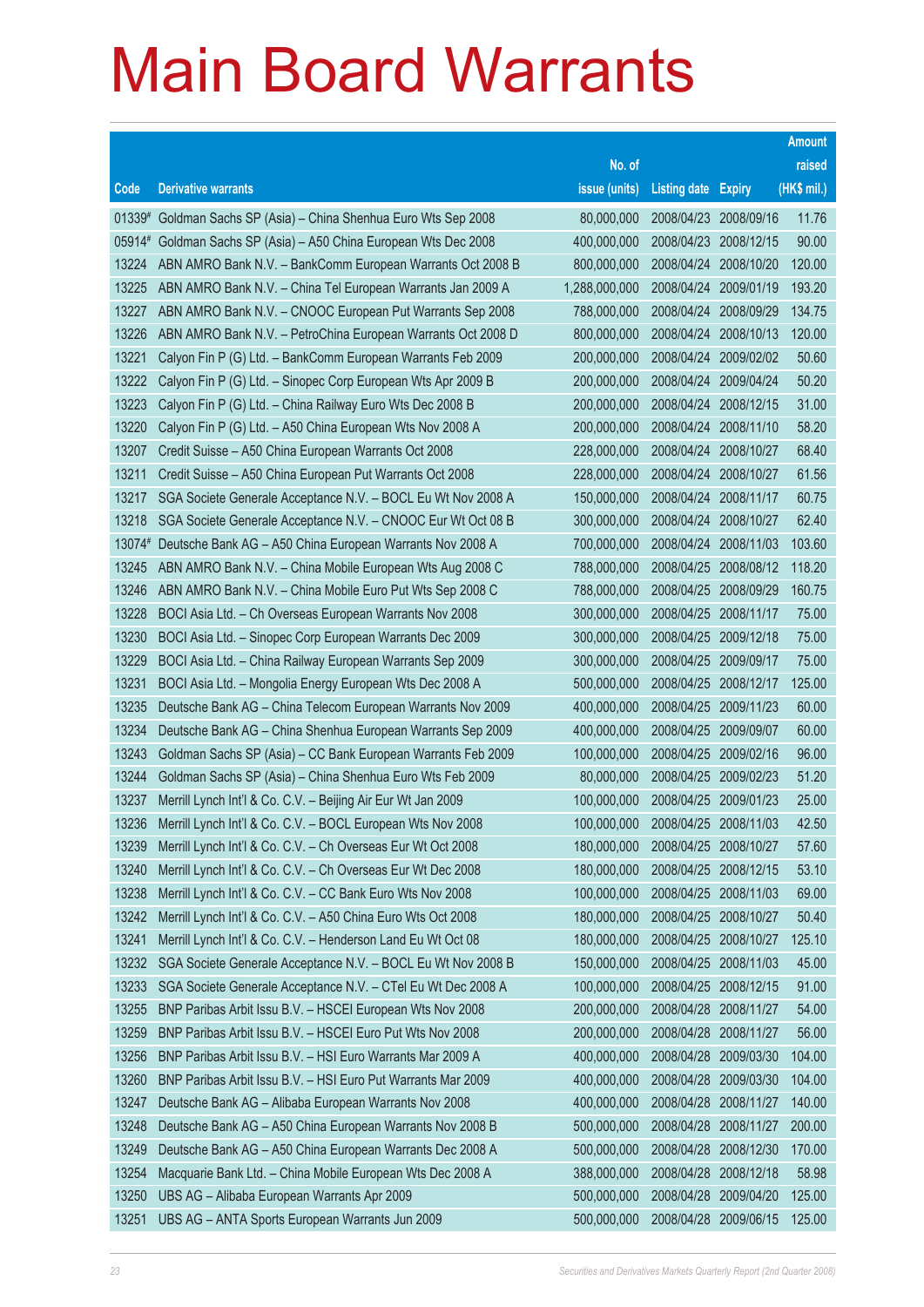|          |                                                                     |               |                            |            | <b>Amount</b> |
|----------|---------------------------------------------------------------------|---------------|----------------------------|------------|---------------|
|          |                                                                     | No. of        |                            |            | raised        |
| Code     | <b>Derivative warrants</b>                                          | issue (units) | <b>Listing date Expiry</b> |            | (HK\$ mil.)   |
| 13252    | UBS AG – China Dongxiang European Warrants Apr 2009                 | 500,000,000   | 2008/04/28                 | 2009/04/20 | 235.00        |
| 13253    | UBS AG - Hidili Industry European Warrants Apr 2009                 | 500,000,000   | 2008/04/28                 | 2009/04/20 | 125.00        |
| 13261    | Credit Suisse - CNOOC European Warrants Dec 2008                    | 228,000,000   | 2008/04/29                 | 2008/12/15 | 57.00         |
| 13262    | Credit Suisse – PetroChina European Warrants Jan 2009               | 228,000,000   | 2008/04/29 2009/01/19      |            | 57.00         |
| 13263    | Credit Suisse - PetroChina European Warrants Apr 2009               | 228,000,000   | 2008/04/29                 | 2009/04/22 | 57.00         |
| 13257    | SGA Societe Generale Acceptance N.V. - JIANC Eur Wt Dec 2008        | 100,000,000   | 2008/04/29                 | 2008/12/15 | 40.50         |
| 13258    | SGA Societe Generale Acceptance N.V. - ZIJIN Eur Wt Jun 2009        | 150,000,000   | 2008/04/29                 | 2009/06/08 | 37.65         |
|          | 03853# UBS AG - China Life European Warrants Dec 2010 B             | 1,500,000,000 | 2008/04/29                 | 2010/12/13 | 142.50        |
| 13279    | BNP Paribas Arbit Issu B.V. - A50 China Euro Wts Nov 2008           | 200,000,000   | 2008/04/30                 | 2008/11/27 | 54.00         |
| 13280    | BNP Paribas Arbit Issu B.V. - Zijin Mining Euro Wts Feb 2009        | 200,000,000   | 2008/04/30 2009/02/26      |            | 56.00         |
| 13265    | Deutsche Bank AG - HSI European Warrants Oct 2008 L                 | 600,000,000   | 2008/04/30                 | 2008/10/30 | 150.00        |
| 13275    | Fortis Bank S.A./N.V. - Belle Int'l European Wts Mar 2009           | 505,000,000   | 2008/04/30 2009/03/16      |            | 127.77        |
| 13276    | Fortis Bank S.A./N.V. - A50 China Euro Wts Mar 2009 A               | 240,000,000   | 2008/04/30                 | 2009/03/16 | 87.84         |
| 13277    | Fortis Bank S.A./N.V. - A50 China Euro Wts Mar 2009 B               | 215,000,000   | 2008/04/30 2009/03/30      |            | 69.88         |
| 13278    | Fortis Bank S.A./N.V. - Parkson European Warrants May 2009          | 615,000,000   | 2008/04/30                 | 2009/05/14 | 160.52        |
| 13264    | Merrill Lynch Int'l & Co. C.V. - Ch Mobile Eur Wt Dec 2008 B        | 180,000,000   | 2008/04/30 2008/12/08      |            | 29.70         |
| 13268    | SGA Societe Generale Acceptance N.V. - Ch Mob Eu Wt Nov 08 C        | 800,000,000   | 2008/04/30                 | 2008/11/05 | 128.00        |
| 13272    | SGA Societe Generale Acceptance N.V. - CMob Eu Put Wt Nov08D        | 600,000,000   | 2008/04/30 2008/11/06      |            | 150.00        |
| 13266    | SGA Societe Generale Acceptance N.V. - HSCEI Eu Put Wt Oct08H       | 200,000,000   | 2008/04/30                 | 2008/10/30 | 50.00         |
| 13267    | SGA Societe Generale Acceptance N.V. - HSCEI Eu Put Wt Oct081       | 200,000,000   | 2008/04/30 2008/10/30      |            | 50.00         |
| 13269    | SGA Societe Generale Acceptance N.V. - HSI Eu Put Wt Oct 08G        | 500,000,000   | 2008/04/30                 | 2008/10/30 | 125.00        |
| 13270    | SGA Societe Generale Acceptance N.V. - HSI Eu Put Wt Oct 08H        | 500,000,000   | 2008/04/30                 | 2008/10/30 | 125.00        |
| 13271    | SGA Societe Generale Acceptance N.V. - HSI Eu Put Wt Oct 081        | 500,000,000   | 2008/04/30                 | 2008/10/30 | 125.00        |
| 13273    | SGA Societe Generale Acceptance N.V. - HWL Eur Wt Nov 2008 C        | 150,000,000   | 2008/04/30 2008/11/28      |            | 66.00         |
| 13281    | SGA Societe Generale Acceptance N.V. - Petch Eur Wt Nov 08 D        | 200,000,000   | 2008/04/30                 | 2008/11/24 | 31.80         |
| 13274    | SGA Societe Generale Acceptance N.V. - SHK P Eur Wt Dec 2008        | 800,000,000   | 2008/04/30 2008/12/22      |            | 120.00        |
|          | 09545# ABN AMRO Bank N.V. - China Life European Warrants Jul 2008 C | 500,000,000   | 2008/04/30 2008/07/21      |            | 111.00        |
|          | 02224# ABN AMRO Bank N.V. - China Life European Warrants Aug 2008   | 500,000,000   | 2008/04/30 2008/08/04      |            | 94.00         |
|          | 05678# UBS AG - Air China European Warrants Dec 2008                | 700,000,000   | 2008/04/30 2008/12/08      |            | 93.10         |
| 13283    | Calyon Fin P (G) Ltd. - China Mobile Euro Put Wts Dec 2008          | 200,000,000   | 2008/05/02 2008/12/22      |            | 51.00         |
| 13282    | Calyon Fin P (G) Ltd. - China Life European Wts Nov 2008 B          | 200,000,000   | 2008/05/02 2008/11/10      |            | 70.20         |
| 13285    | Calyon Fin P (G) Ltd. - China Life Euro Put Wts Nov 2008            | 200,000,000   | 2008/05/02 2008/11/10      |            | 81.80         |
| 13286    | Calyon Fin P (G) Ltd. - A50 China European Wts Nov 2008 B           | 200,000,000   | 2008/05/02 2008/11/20      |            | 52.40         |
| 13284    | Calyon Fin P (G) Ltd. - PetroChina European Put Wts Dec 2008        | 200,000,000   | 2008/05/02 2008/12/22      |            | 50.00         |
| 13287    | Deutsche Bank AG - China Life European Warrants Nov 2008 A          | 600,000,000   | 2008/05/02 2008/11/03      |            | 276.00        |
| 13288    | Deutsche Bank AG - China Life European Warrants Dec 2008 A          | 600,000,000   | 2008/05/02 2008/12/01      |            | 240.00        |
| 13289    | Goldman Sachs SP (Asia) - BOCL European Warrants Feb 2009           | 150,000,000   | 2008/05/02 2009/02/02      |            | 61.50         |
| 13291    | Goldman Sachs SP (Asia) - China Mobile Euro Wts Feb 2009            | 200,000,000   | 2008/05/02 2009/02/23      |            | 50.00         |
| 13290    | Goldman Sachs SP (Asia) - CC Bank European Warrants Apr 2009        | 200,000,000   | 2008/05/02 2009/04/06      |            | 30.00         |
| 13292    | Goldman Sachs SP (Asia) - PetroChina European Wts Dec 2008 C        | 200,000,000   | 2008/05/02 2008/12/22      |            | 30.00         |
| $13231*$ | BOCI Asia Ltd. - Mongolia Energy European Wts Dec 2008 A            | 500,000,000   | 2008/05/02 2008/12/17      |            | 145.00        |
| 13305    | BNP Paribas Arbit Issu B.V. - Ch Comm Cons Eur Wt Nov 2008          | 300,000,000   | 2008/05/05 2008/11/17      |            | 78.00         |
| 13306    | BNP Paribas Arbit Issu B.V. - China Life Euro Wts Nov 2008          | 300,000,000   | 2008/05/05 2008/11/10      |            | 90.00         |
| 13307    | BNP Paribas Arbit Issu B.V. - Ch Mobile Euro Wts Nov 2008 C         | 300,000,000   | 2008/05/05 2008/11/17      |            | 75.00         |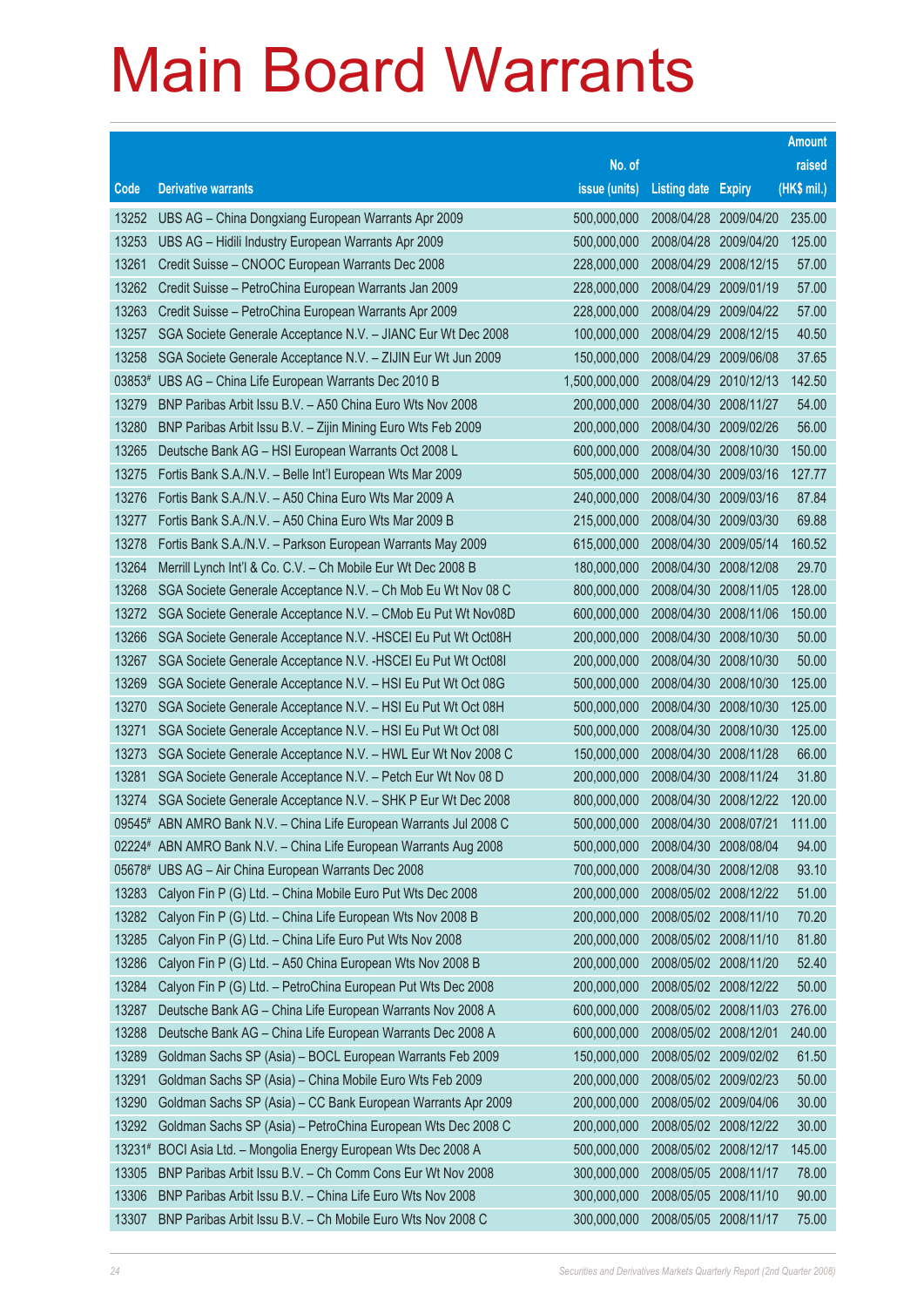|       |                                                                  |               |                            |                       | <b>Amount</b> |
|-------|------------------------------------------------------------------|---------------|----------------------------|-----------------------|---------------|
|       |                                                                  | No. of        |                            |                       | raised        |
| Code  | <b>Derivative warrants</b>                                       | issue (units) | <b>Listing date Expiry</b> |                       | (HK\$ mil.)   |
| 13308 | BNP Paribas Arbit Issu B.V. - Ch Mobile Euro Wts Dec 2008 B      | 300,000,000   | 2008/05/05 2008/12/08      |                       | 75.00         |
| 13304 | BNP Paribas Arbit Issu B.V. - HSI European Wts Nov 2008 A        | 400,000,000   | 2008/05/05 2008/11/27      |                       | 104.00        |
| 13310 | BNP Paribas Arbit Issu B.V. - HSI European Put Wts Nov 2008      | 400,000,000   | 2008/05/05 2008/11/27      |                       | 108.00        |
| 13309 | BNP Paribas Arbit Issu B.V. - PetroCh Euro Wts Dec 2008 A        | 300,000,000   | 2008/05/05 2008/12/08      |                       | 57.00         |
| 13295 | Deutsche Bank AG - HKEx European Warrants Oct 2008 B             | 400,000,000   | 2008/05/05 2008/10/20      |                       | 60.00         |
| 13296 | Deutsche Bank AG - HKEx European Put Warrants Nov 2008 B         | 400,000,000   | 2008/05/05 2008/11/10      |                       | 104.00        |
| 13294 | Deutsche Bank AG - HSI European Warrants Nov 2008 A              | 600,000,000   | 2008/05/05 2008/11/27      |                       | 150.00        |
| 13297 | Deutsche Bank AG - Ping An European Warrants Dec 2008 B          | 400,000,000   | 2008/05/05 2008/12/30      |                       | 66.40         |
| 13293 | Macquarie Bank Ltd. - Sinopec Corp European Wts Feb 2009         | 400,000,000   | 2008/05/05 2009/02/26      |                       | 100.00        |
| 13298 | SGA Societe Generale Acceptance N.V. - Ch Life Eu Wt Nov 08E     | 300,000,000   | 2008/05/05 2008/11/24      |                       | 114.00        |
| 13299 | SGA Societe Generale Acceptance N.V. - Ch Life Eu Wt Feb 09      | 300,000,000   | 2008/05/05 2009/02/02      |                       | 94.50         |
| 13302 | SGA Societe Generale Acceptance N.V. - HSI Euro Wt Nov 08 A      | 500,000,000   | 2008/05/05 2008/11/27      |                       | 125.00        |
| 13303 | SGA Societe Generale Acceptance N.V. - HSI Euro Wt Nov 08 B      | 500,000,000   | 2008/05/05 2008/11/27      |                       | 125.00        |
| 13300 | SGA Societe Generale Acceptance N.V. - ICBC Eur Wts Nov 08 B     | 100,000,000   | 2008/05/05 2008/11/05      |                       | 81.00         |
| 13301 | SGA Societe Generale Acceptance N.V. - ICBC Eur Wts Nov 08 C     | 100,000,000   | 2008/05/05 2008/11/28      |                       | 71.00         |
|       | 02305# KBC Fin Products Int'l Ltd. - China Tel Euro Wts May 2009 | 600,000,000   | 2008/05/05 2009/05/05      |                       | 76.80         |
| 13334 | ABN AMRO Bank N.V. - BankComm European Warrants Oct 2008 C       | 800,000,000   | 2008/05/06 2008/10/27      |                       | 120.00        |
| 13311 | ABN AMRO Bank N.V. - China Life European Warrants Oct 2008 D     | 300,000,000   | 2008/05/06 2008/10/20      |                       | 97.50         |
| 13333 | ABN AMRO Bank N.V. - CNOOC European Warrants Aug 2008 B          | 788,000,000   | 2008/05/06 2008/08/18      |                       | 118.20        |
| 10788 | ABN AMRO Bank N.V. - RICA Index Euro Wts Apr 2011                | 100,000,000   | 2008/05/06 2011/04/28      |                       | 195.00        |
| 13329 | Credit Suisse - A50 China European Put Warrants Nov 2008 A       | 228,000,000   | 2008/05/06 2008/11/10      |                       | 66.12         |
| 13330 | Credit Suisse - A50 China European Put Warrants Nov 2008 B       | 228,000,000   | 2008/05/06 2008/11/24      |                       | 57.00         |
| 13317 | Goldman Sachs SP (Asia) - China Life Euro Wts Dec 2008 B         | 150,000,000   | 2008/05/06 2008/12/29      |                       | 63.00         |
| 13328 | Goldman Sachs SP (Asia) - HSBC European Warrants Dec 2008 B      | 300,000,000   | 2008/05/06 2008/12/29      |                       | 45.00         |
| 13318 | Goldman Sachs SP (Asia) - PetroChina European Wts Nov 2008       | 80,000,000    | 2008/05/06 2008/11/17      |                       | 60.80         |
| 13319 | Goldman Sachs SP (Asia) - PetroChina European Wts Mar 2009       | 200,000,000   | 2008/05/06 2009/03/02      |                       | 50.00         |
| 13313 | KBC Fin Products Int'l Ltd. - Ch Mobile Eu Put Wt Nov 2008 I     | 800,000,000   |                            | 2008/05/06 2008/11/06 | 200.00        |
| 13315 | KBC Fin Products Int'l Ltd. - CNOOC Euro Put Wts Nov 2008        | 400,000,000   | 2008/05/06 2008/11/06      |                       | 100.00        |
| 13314 | KBC Fin Products Int'l Ltd. - Sinopec Corp Eur Put Wt May 09     | 400,000,000   | 2008/05/06                 | 2009/05/04            | 100.00        |
| 13316 | KBC Fin Products Int'l Ltd. - HSI European Wts Dec 2008 A        | 400,000,000   | 2008/05/06 2008/12/30      |                       | 100.00        |
| 13312 | KBC Fin Products Int'l Ltd. - HSI Euro Put Wts Dec 2008 F        | 400,000,000   | 2008/05/06                 | 2008/12/30            | 100.00        |
| 13324 | Lehman Brothers Holdings Inc. - China COSCO Eu Wt Nov 2008 B     | 125,000,000   | 2008/05/06 2008/11/10      |                       | 40.50         |
| 13327 | Lehman Brothers Holdings Inc. - China Life Eur Wt Nov 2008 B     | 225,000,000   | 2008/05/06                 | 2008/11/10            | 72.90         |
| 13323 | Lehman Brothers Holdings Inc. - Ch Mobile Eur Wts Nov 2008 B     | 300,000,000   | 2008/05/06 2008/11/10      |                       | 76.20         |
| 13322 | Lehman Brothers Holdings Inc. - CNOOC European Wts Nov 2008      | 200,000,000   | 2008/05/06                 | 2008/11/10            | 50.00         |
| 13320 | Lehman Brothers Holdings Inc. - HSBC European Wts Dec 2008       | 100,000,000   | 2008/05/06 2008/12/22      |                       | 77.80         |
| 13321 | Lehman Brothers Holdings Inc. - PetroChina Eur Wt Nov 2008 B     | 60,000,000    | 2008/05/06                 | 2008/11/10            | 68.16         |
| 13326 | Lehman Brothers Holdings Inc. - PICC European Wts Nov 2008       | 35,000,000    | 2008/05/06 2008/11/10      |                       | 39.24         |
| 13325 | Lehman Brothers Holdings Inc. - Ping An Euro Wts Nov 2008        | 75,000,000    | 2008/05/06                 | 2008/11/10            | 54.53         |
| 13332 | Standard Bank PLC - HSBC European Warrants Apr 2009              | 200,000,000   | 2008/05/06                 | 2009/04/06            | 30.00         |
| 13331 | Standard Bank PLC - ICBC European Warrants Nov 2009              | 150,000,000   | 2008/05/06                 | 2009/11/23            | 22.50         |
| 13353 | ABN AMRO Bank N.V. - BOCL European Warrants Aug 2008             | 200,000,000   | 2008/05/07                 | 2008/08/25            | 57.20         |
| 13341 | HK Bank - CC Bank European Warrants Jan 2009                     | 280,000,000   | 2008/05/07                 | 2009/01/15            | 246.40        |
| 13340 | HK Bank - China Coal European Warrants Jan 2009                  | 280,000,000   | 2008/05/07                 | 2009/01/15            | 72.80         |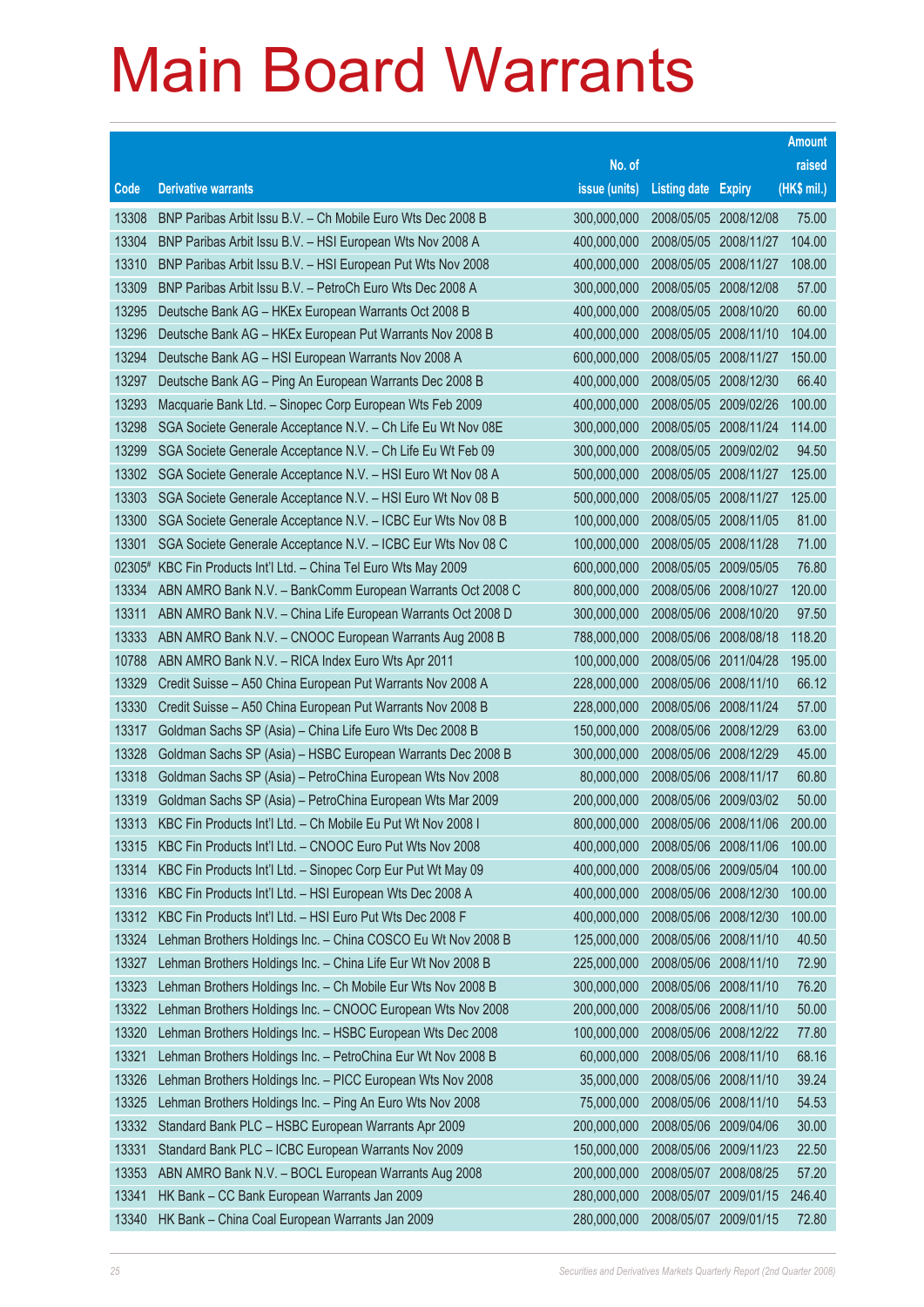|       |                                                              |               |                            |                       | <b>Amount</b> |
|-------|--------------------------------------------------------------|---------------|----------------------------|-----------------------|---------------|
|       |                                                              | No. of        |                            |                       | raised        |
| Code  | <b>Derivative warrants</b>                                   | issue (units) | <b>Listing date Expiry</b> |                       | (HK\$ mil.)   |
| 13342 | HK Bank - Hunan Nonferrous European Warrants Jan 2009 B      | 280,000,000   |                            | 2008/05/07 2009/01/15 | 173.60        |
| 13343 | HK Bank - ICBC European Warrants Jan 2009                    | 280,000,000   |                            | 2008/05/07 2009/01/15 | 215.60        |
| 13354 | KBC Fin Products Int'l Ltd. - HSCEI Euro Wts Dec 2008 A      | 400,000,000   |                            | 2008/05/07 2008/12/30 | 100.00        |
| 13356 | KBC Fin Products Int'l Ltd. - HSCEI Euro Wts Dec 2008 B      | 400,000,000   |                            | 2008/05/07 2008/12/30 | 100.00        |
| 13358 | KBC Fin Products Int'l Ltd. - HSCEI Euro Put Wts Dec 2008 C  | 400,000,000   |                            | 2008/05/07 2008/12/30 | 100.00        |
| 13359 | KBC Fin Products Int'l Ltd. - HSCEI Euro Put Wts Dec 2008 D  | 400,000,000   |                            | 2008/05/07 2008/12/30 | 100.00        |
| 13336 | Macquarie Bank Ltd. - CC Bank European Warrants Nov 2008     | 400,000,000   |                            | 2008/05/07 2008/11/27 | 362.40        |
| 13335 | Macquarie Bank Ltd. - China Life European Warrants Nov 2008  | 350,000,000   |                            | 2008/05/07 2008/11/27 | 130.55        |
| 13339 | Macquarie Bank Ltd. - China Life European Put Wts Nov 2008   | 350,000,000   |                            | 2008/05/07 2008/11/27 | 143.15        |
| 13337 | Macquarie Bank Ltd. - CNOOC European Warrants Nov 2008 B     | 400,000,000   |                            | 2008/05/07 2008/11/27 | 106.80        |
| 13338 | Macquarie Bank Ltd. - HKEx European Put Warrants Dec 2008    | 350,000,000   | 2008/05/07 2008/12/30      |                       | 89.25         |
| 13344 | SGA Societe Generale Acceptance N.V. - BOCom Eur Wt Dec 08 C | 200,000,000   |                            | 2008/05/07 2008/12/22 | 34.00         |
| 13345 | SGA Societe Generale Acceptance N.V. - BOCom Eur Wt Feb 2009 | 200,000,000   |                            | 2008/05/07 2009/02/26 | 32.00         |
| 13346 | SGA Societe Generale Acceptance N.V. - CCB Eur Wt Nov 2008 B | 100,000,000   |                            | 2008/05/07 2008/11/24 | 110.00        |
| 13347 | SGA Societe Generale Acceptance N.V. - CCB Eur Wt Dec 2008 B | 100,000,000   | 2008/05/07 2008/12/22      |                       | 94.00         |
| 13348 | SGA Societe Generale Acceptance N.V. - CRail Eur Wt Nov 2008 | 200,000,000   |                            | 2008/05/07 2008/11/24 | 32.00         |
| 13349 | SGA Societe Generale Acceptance N.V. - CRail Eu Wt Dec 2008A | 200,000,000   |                            | 2008/05/07 2008/12/22 | 30.00         |
| 13350 | SGA Societe Generale Acceptance N.V. - Petch Eur Wt Nov 08 E | 200,000,000   |                            | 2008/05/07 2008/11/24 | 31.80         |
| 13351 | UBS AG - China Mobile European Warrants Nov 2008             | 500,000,000   | 2008/05/07                 | 2008/11/24            | 125.00        |
| 13355 | UBS AG - China Mobile European Put Warrants Nov 2008         | 500,000,000   |                            | 2008/05/07 2008/11/24 | 125.00        |
| 13352 | UBS AG - China Mobile European Warrants Dec 2008 L           | 500,000,000   |                            | 2008/05/07 2008/12/29 | 125.00        |
| 13365 | Bank of China (HK) Ltd. - CC Bank European Warrants Dec 2008 | 50,000,000    | 2008/05/08 2008/12/29      |                       | 60.45         |
| 13362 | Bank of China (HK) Ltd. - HKEx European Warrants Dec 2008    | 200,000,000   | 2008/05/08                 | 2008/12/01            | 56.00         |
| 13363 | Bank of China (HK) Ltd. - ICBC European Warrants Oct 2008    | 100,000,000   |                            | 2008/05/08 2008/10/30 | 66.10         |
| 13364 | Bank of China (HK) Ltd. - Ping An European Warrants Dec 2008 | 60,000,000    | 2008/05/08 2008/12/01      |                       | 64.74         |
| 13361 | Macquarie Bank Ltd. - CHALCO European Put Warrants Feb 2009  | 288,000,000   | 2008/05/08 2009/02/26      |                       | 73.73         |
| 13357 | Macquarie Bank Ltd. - BOCHK European Warrants Oct 2008 B     | 388,000,000   | 2008/05/08 2008/10/27      |                       | 59.75         |
| 13360 | Macquarie Bank Ltd. - Yanzhou Coal European Wts Feb 2009     | 150,000,000   | 2008/05/08 2009/02/27      |                       | 50.85         |
| 13366 | Merrill Lynch Int'l & Co. C.V. - China Coal Eur Wts Jan 2009 | 180,000,000   | 2008/05/08 2009/01/23      |                       | 46.80         |
| 13368 | Merrill Lynch Int'l & Co. C.V. - CNOOC European Wts Nov 2008 | 180,000,000   | 2008/05/08 2008/11/24      |                       | 45.00         |
| 13367 | Merrill Lynch Int'l & Co. C.V. - Ch Shenhua Eur Wts Aug 2009 | 180,000,000   | 2008/05/08 2009/08/24      |                       | 185.40        |
| 13369 | Merrill Lynch Int'l & Co. C.V. - JX Copper Eur Wt Feb 2009 A | 180,000,000   | 2008/05/08                 | 2009/02/16            | 68.40         |
| 13370 | Merrill Lynch Int'l & Co. C.V. - Yanzhou Coal Eu Wt Jun 2009 | 180,000,000   | 2008/05/08                 | 2009/06/29            | 117.00        |
| 13371 | Merrill Lynch Int'l & Co. C.V. - Zijin Mining Eu Wt Jun 2009 | 180,000,000   | 2008/05/08                 | 2009/06/29            | 47.70         |
| 13381 | ABN AMRO Bank N.V. - PetroChina European Put Wts Dec 2008    | 800,000,000   | 2008/05/09                 | 2008/12/11            | 176.00        |
| 13376 | ABN AMRO Bank N.V. - Ping An European Warrants Nov 2008      | 988,000,000   | 2008/05/09                 | 2008/11/24            | 152.15        |
| 13375 | Deutsche Bank AG - Alibaba European Warrants Dec 2008        | 400,000,000   | 2008/05/09                 | 2008/12/29            | 220.00        |
| 13378 | Deutsche Bank AG - HSI European Put Warrants Nov 2008 C      | 600,000,000   | 2008/05/09                 | 2008/11/27            | 150.00        |
| 13374 | Deutsche Bank AG - HSI European Warrants Nov 2008 B          | 600,000,000   | 2008/05/09                 | 2008/11/27            | 150.00        |
| 13377 | Goldman Sachs SP (Asia) - CC Bank European Wts Nov 2008 B    | 100,000,000   | 2008/05/09                 | 2008/11/10            | 64.00         |
| 13372 | HK Bank - China Shenhua European Warrants Jan 2009 A         | 280,000,000   | 2008/05/09                 | 2009/01/15            | 134.40        |
| 13373 | HK Bank - China Shenhua European Warrants Jan 2009 B         | 280,000,000   | 2008/05/09                 | 2009/01/15            | 106.40        |
| 13379 | KBC Fin Products Int'l Ltd. - HSI European Wts Dec 2008 B    | 400,000,000   | 2008/05/09                 | 2008/12/30            | 100.00        |
| 13380 | KBC Fin Products Int'l Ltd. - HSI European Wts Dec 2008 C    | 400,000,000   | 2008/05/09 2008/12/30      |                       | 100.00        |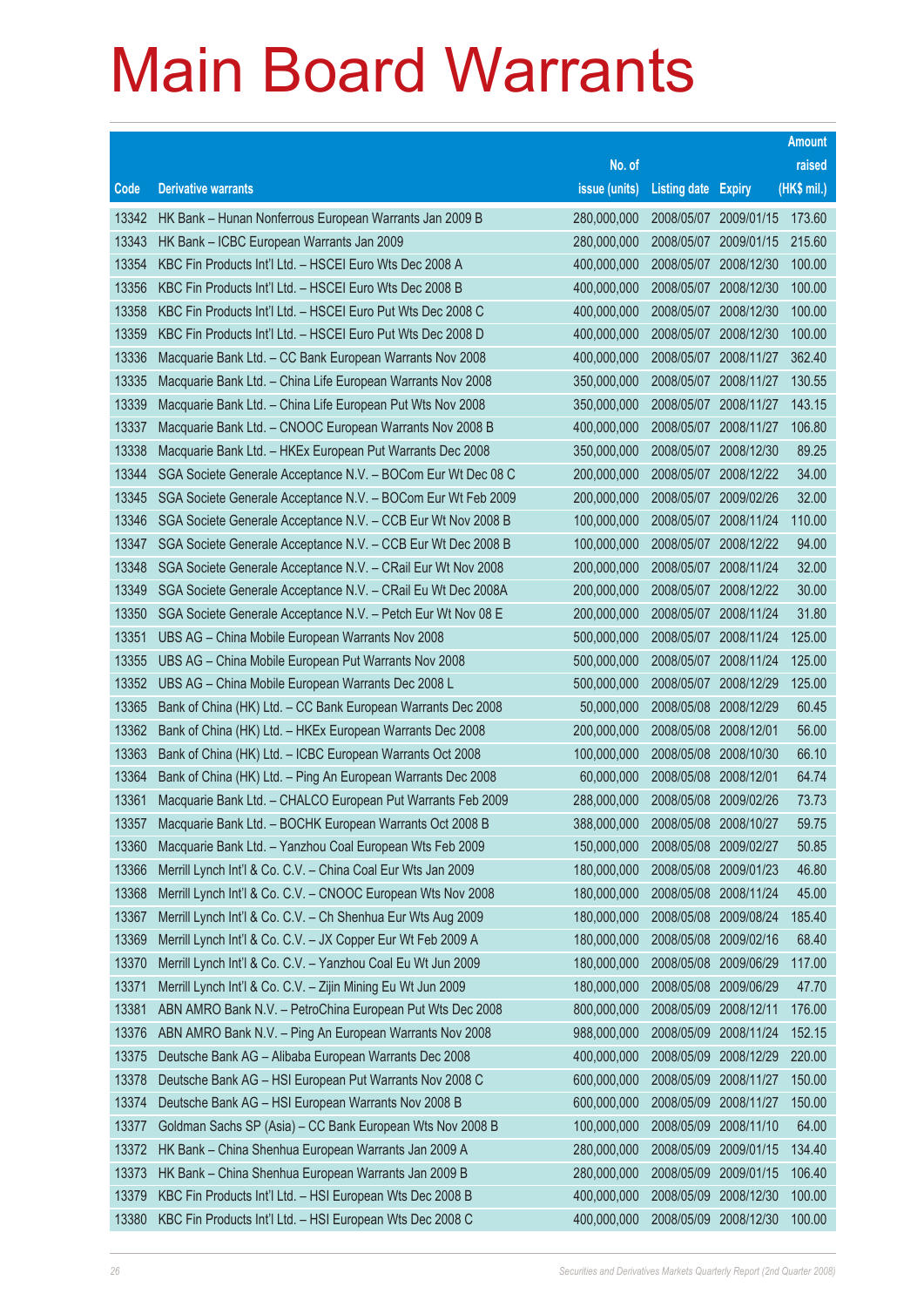|          |                                                                    |               |                            |                       | <b>Amount</b> |
|----------|--------------------------------------------------------------------|---------------|----------------------------|-----------------------|---------------|
|          |                                                                    | No. of        |                            |                       | raised        |
| Code     | <b>Derivative warrants</b>                                         | issue (units) | <b>Listing date Expiry</b> |                       | (HK\$ mil.)   |
| 13384    | Lehman Brothers Holdings Inc. - BEA European Wts Dec 2008          | 100,000,000   | 2008/05/09                 | 2008/12/22            | 39.30         |
| 13386    | Lehman Brothers Holdings Inc. - Ch Overseas Eu Wt Dec 2008 A       | 150,000,000   |                            | 2008/05/09 2008/12/22 | 38.25         |
| 13387    | Lehman Brothers Holdings Inc. - China Tel Euro Wt Dec 2008 A       | 100,000,000   | 2008/05/09                 | 2008/12/22            | 72.70         |
| 13385    | Lehman Brothers Holdings Inc. - Sinopec Corp Eur Wt Nov 2008       | 65,000,000    | 2008/05/09 2008/11/10      |                       | 56.68         |
| 13382    | Lehman Brothers Holdings Inc. - Hutchison Euro Wt Dec 2008 A       | 100,000,000   | 2008/05/09                 | 2008/12/22            | 56.10         |
| 13389    | Lehman Brothers Holdings Inc. - Pacific Basin Eu Wt Dec 08A        | 150,000,000   |                            | 2008/05/09 2008/12/22 | 47.85         |
| 13388    | Lehman Brothers Holdings Inc. - PetroChina Eur Wt Dec 2008 A       | 60,000,000    | 2008/05/09                 | 2008/12/22            | 86.58         |
| 13383    | Lehman Brothers Holdings Inc. - SHK Ppt Euro Wts Dec 2008 A        | 225,000,000   |                            | 2008/05/09 2008/12/22 | 59.18         |
|          | 09315# Deutsche Bank AG - China Tel European Warrants Dec 2008 B   | 800,000,000   | 2008/05/09                 | 2008/12/29            | 80.00         |
| 13399    | BNP Paribas Arbit Issu B.V. - HSCEI European Wts Dec 2008          | 200,000,000   |                            | 2008/05/13 2008/12/30 | 56.00         |
| 13403    | BNP Paribas Arbit Issu B.V. - HSCEI Euro Put Wts Dec 2008          | 200,000,000   | 2008/05/13                 | 2008/12/30            | 66.00         |
| 13400    | BNP Paribas Arbit Issu B.V. - HSI European Wts Nov 2008 B          | 400,000,000   |                            | 2008/05/13 2008/11/27 | 116.00        |
| 13401    | BNP Paribas Arbit Issu B.V. - HSI European Wts Mar 2009 B          | 400,000,000   |                            | 2008/05/13 2009/03/30 | 100.00        |
| 13402    | BNP Paribas Arbit Issu B.V. - HSI Euro Put Wts Oct 2008 E          | 400,000,000   |                            | 2008/05/13 2008/10/30 | 80.00         |
| 13390    | SGA Societe Generale Acceptance N.V. - Alibaba Eu Wt Dec 08        | 100,000,000   | 2008/05/13                 | 2008/12/22            | 33.00         |
| 13391    | SGA Societe Generale Acceptance N.V. - Alibaba Eu Wt Mar 09        | 100,000,000   |                            | 2008/05/13 2009/03/30 | 35.00         |
| 13395    | SGA Societe Generale Acceptance N.V. - A50 Ch Eu Wt Dec 08 B       | 500,000,000   |                            | 2008/05/13 2008/12/22 | 195.00        |
| 13396    | SGA Societe Generale Acceptance N.V. - A50 Ch Eu Wt Dec 08 C       | 500,000,000   |                            | 2008/05/13 2008/12/22 | 170.00        |
| 13397    | SGA Societe Generale Acceptance N.V. - A50 Ch Eu Wt Jan 09 A       | 500,000,000   | 2008/05/13                 | 2009/01/30            | 150.00        |
| 13398    | SGA Societe Generale Acceptance N.V. - A50 Ch Eu Wt Jan 09 B       | 500,000,000   |                            | 2008/05/13 2009/01/30 | 125.00        |
| 13392    | SGA Societe Generale Acceptance N.V. - HSI Eu Put Wt Nov 08C       | 500,000,000   |                            | 2008/05/13 2008/11/27 | 125.00        |
| 13393    | SGA Societe Generale Acceptance N.V. - HSI Eu Put Wt Nov 08D       | 500,000,000   |                            | 2008/05/13 2008/11/27 | 125.00        |
| 13394    | SGA Societe Generale Acceptance N.V. - HSI Eu Put Wt Nov 08E       | 500,000,000   | 2008/05/13 2008/11/27      |                       | 130.00        |
| 07771#   | CC Rabobank B.A. - Hutchison European Warrants Oct 2008            | 600,000,000   | 2008/05/13 2008/10/17      |                       | 28.80         |
| $01339*$ | Goldman Sachs SP (Asia) - China Shenhua Euro Wts Sep 2008          | 140,000,000   | 2008/05/13 2008/09/16      |                       | 19.04         |
|          | 04894# KBC Fin Products Int'l Ltd. - China Tel Euro Wts Sep 2009 A | 700,000,000   | 2008/05/13 2009/09/01      |                       | 92.40         |
|          | 01723# KBC Fin Products Int'l Ltd. - CRCC European Wts Sep 2008 C  | 440,000,000   | 2008/05/13 2008/09/17      |                       | 98.12         |
| 13422    | Deutsche Bank AG - China Life European Warrants Oct 2008 B         | 600,000,000   |                            | 2008/05/14 2008/10/08 | 114.00        |
| 13412    | Deutsche Bank AG - HSCEI European Warrants Nov 2008                | 400,000,000   | 2008/05/14                 | 2008/11/27            | 104.00        |
| 13416    | Deutsche Bank AG - HSCEI European Put Warrants Nov 2008            | 400,000,000   | 2008/05/14                 | 2008/11/27            | 100.00        |
| 13413    | Deutsche Bank AG - HSI European Put Warrants Nov 2008 D            | 600,000,000   | 2008/05/14                 | 2008/11/27            | 150.00        |
| 13404    | HK Bank - HSCEI European Warrants Dec 2008 A                       | 1,000,000,000 | 2008/05/14                 | 2008/12/30            | 250.00        |
| 13405    | HK Bank - HSCEI European Warrants Dec 2008 B                       | 1,000,000,000 | 2008/05/14                 | 2008/12/30            | 250.00        |
| 13406    | HK Bank - HSCEI European Warrants Dec 2008 C                       | 1,000,000,000 | 2008/05/14                 | 2008/12/30            | 250.00        |
| 13407    | HK Bank - HSCEI European Warrants Dec 2008 D                       | 1,000,000,000 | 2008/05/14                 | 2008/12/30            | 250.00        |
| 13408    | HK Bank - HSCEI European Warrants Dec 2008 E                       | 1,000,000,000 | 2008/05/14                 | 2008/12/30            | 250.00        |
| 13409    | HK Bank - HSCEI European Put Warrants Dec 2008 F                   | 1,000,000,000 | 2008/05/14                 | 2008/12/30            | 250.00        |
| 13410    | HK Bank - HSCEI European Put Warrants Dec 2008 G                   | 1,000,000,000 | 2008/05/14                 | 2008/12/30            | 250.00        |
| 13411    | HK Bank - HSCEI European Put Warrants Dec 2008 H                   | 1,000,000,000 | 2008/05/14                 | 2008/12/30            | 250.00        |
| 13423    | Macquarie Bank Ltd. - Agile Ppt European Warrants Feb 2009         | 150,000,000   | 2008/05/14                 | 2009/02/27            | 37.65         |
| 13420    | Macquarie Bank Ltd - CM Bank European Warrants Nov 2008 A          | 400,000,000   | 2008/05/14                 | 2008/11/27            | 124.80        |
| 13421    | Macquarie Bank Ltd - CM Bank European Warrants Nov 2008 B          | 400,000,000   | 2008/05/14                 | 2008/11/27            | 100.40        |
| 13424    | Macquarie Bank Ltd. - Henderson Land Dev Euro Wts Jan 2009         | 200,000,000   | 2008/05/14                 | 2009/01/30            | 87.00         |
| 13419    | Macquarie Bank Ltd. - Jiangxi Copper European Wts Nov 2008         | 388,000,000   | 2008/05/14                 | 2008/11/27            | 98.94         |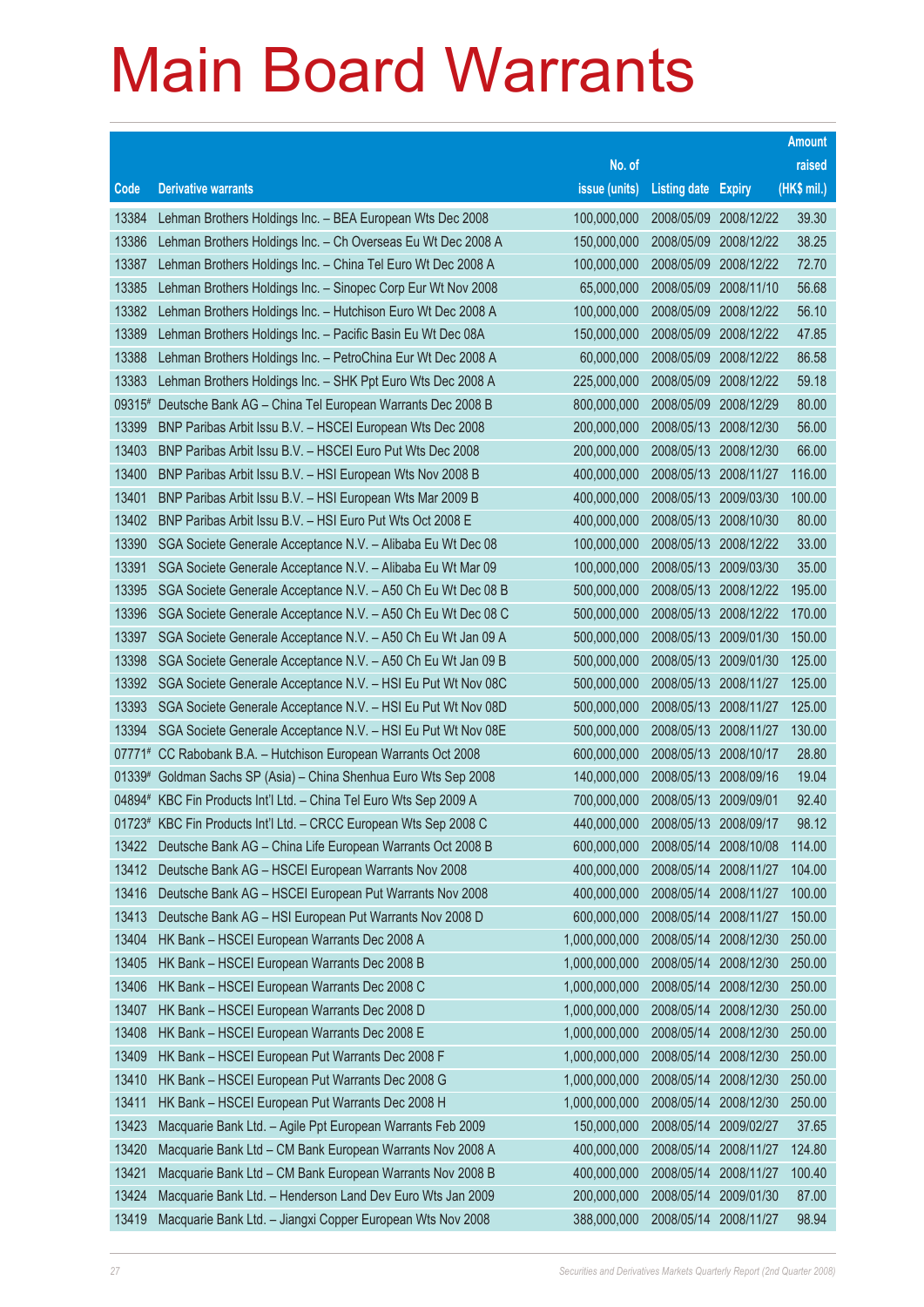|                 |                                                                                                                       |                            |                          |                          | <b>Amount</b>    |
|-----------------|-----------------------------------------------------------------------------------------------------------------------|----------------------------|--------------------------|--------------------------|------------------|
|                 |                                                                                                                       | No. of                     |                          |                          | raised           |
| Code            | <b>Derivative warrants</b>                                                                                            | issue (units)              | <b>Listing date</b>      | <b>Expiry</b>            | (HK\$ mil.)      |
| 13425           | Macquarie Bank Ltd. - Wharf European Warrants Jan 2009                                                                | 150,000,000                | 2008/05/14               | 2009/01/30               | 39.30            |
| 13438           | Merrill Lynch Int'l & Co. C.V. - Ch Rail Cons Eu Wt Nov 2008                                                          | 180,000,000                | 2008/05/14               | 2008/11/24               | 45.90            |
| 13439           | Merrill Lynch Int'l & Co. C.V. - A50 China Eur Wt Jan 2009 A                                                          | 180,000,000                | 2008/05/14               | 2009/01/19               | 60.30            |
| 13414           | SGA Societe Generale Acceptance N.V. - BOCL Eu Wt Nov 2008 C                                                          | 150,000,000                | 2008/05/14               | 2008/11/24               | 43.50            |
| 13434           | SGA Societe Generale Acceptance N.V. - Ch Mob Eu Wt Mar 09 A                                                          | 800,000,000                | 2008/05/14               | 2009/03/30               | 200.00           |
| 13415           | SGA Societe Generale Acceptance N.V. - CCB Euro Wts Feb 2009                                                          | 100,000,000                | 2008/05/14               | 2009/02/26               | 98.00            |
| 13433           | SGA Societe Generale Acceptance N.V. - CK(H) Eu Wt Dec 2008B                                                          | 200,000,000                | 2008/05/14               | 2008/12/01               | 254.00           |
| 13435           | SGA Societe Generale Acceptance N.V. - CNOOC Eu Wt Oct 2008C                                                          | 200,000,000                | 2008/05/14               | 2008/10/20               | 31.00            |
| 13417           | SGA Societe Generale Acceptance N.V. - CNOOC Eu Wt Feb 2009A                                                          | 300,000,000                | 2008/05/14               | 2009/02/11               | 75.30            |
| 13418           | SGA Societe Generale Acceptance N.V. - HSBC Eu Put Wt Dec08B                                                          | 200,000,000                | 2008/05/14               | 2008/12/23               | 172.00           |
| 13436           | SGA Societe Generale Acceptance N.V. - MTRC Eur Wts Apr 2009                                                          | 200,000,000                | 2008/05/14               | 2009/04/30               | 54.00            |
| 13437           | SGA Societe Generale Acceptance N.V. - Petch Eu Wt Dec 2008D                                                          | 200,000,000                | 2008/05/14               | 2008/12/08               | 31.60            |
| 13426           | UBS AG - Angang Steel European Warrants Dec 2008 B                                                                    | 500,000,000                | 2008/05/14               | 2008/12/29               | 125.00           |
| 13427           | UBS AG - Ch Molybdenum European Warrants Jul 2009                                                                     | 500,000,000                | 2008/05/14               | 2009/07/06               | 125.00           |
| 13428           | UBS AG - Datang European Warrants Sep 2009                                                                            | 500,000,000                | 2008/05/14               | 2009/09/21               | 125.00           |
| 13429           | UBS AG - R&F Ppt European Warrants Jan 2009                                                                           | 500,000,000                | 2008/05/14               | 2009/01/12               | 125.00           |
| 13430           | UBS AG - Nine Dragons European Warrants Aug 2009                                                                      | 500,000,000                | 2008/05/14               | 2009/08/10               | 125.00           |
| 13432           | UBS AG - Sh Petrochem European Warrants Mar 2009                                                                      | 500,000,000                | 2008/05/14               | 2009/03/09               | 145.00           |
| 13431           | UBS AG - Shimao Ppt European Warrants Nov 2008                                                                        | 500,000,000                | 2008/05/14               | 2008/11/17               | 125.00           |
| 03636#          | SGA Societe Generale Acceptance N.V. - CLife Eur Wt Aug 08 C                                                          | 300,000,000                | 2008/05/14               | 2008/08/21               | 35.40            |
|                 | 09250# SGA Societe Generale Acceptance N.V. - CTel Eur Wts Sep 2008                                                   | 200,000,000                | 2008/05/14               | 2008/09/08               | 130.00<br>207.50 |
| 13231#<br>13440 | BOCI Asia Ltd. - Mongolia Energy European Wts Dec 2008 A<br>Deutsche Bank AG - Hutchison European Warrants Nov 2008 B | 500,000,000<br>300,000,000 | 2008/05/14<br>2008/05/15 | 2008/12/17<br>2008/11/17 | 177.00           |
| 13441           | Deutsche Bank AG - SHK Ppt European Warrants Oct 2008                                                                 | 300,000,000                |                          | 2008/05/15 2008/10/02    | 57.00            |
| 13442           | Deutsche Bank AG - SHK Ppt European Warrants Nov 2008                                                                 | 300,000,000                | 2008/05/15               | 2008/11/17               | 45.00            |
| 13443           | HK Bank - A50 China European Warrants Feb 2009 A                                                                      | 280,000,000                |                          | 2008/05/15 2009/02/13    | 120.40           |
| 13444           | HK Bank - A50 China European Warrants Feb 2009 B                                                                      | 280,000,000                | 2008/05/15 2009/02/13    |                          | 95.20            |
| 13447           | CC Rabobank B.A. - Angang Steel European Warrants Dec 2008                                                            | 200,000,000                | 2008/05/15 2008/12/31    |                          | 92.00            |
| 13448           | CC Rabobank B.A. - BOCL European Warrants Dec 2008                                                                    | 100,000,000                | 2008/05/15               | 2008/12/30               | 40.00            |
| 13449           | CC Rabobank B.A. - BankComm European Warrants Dec 2008 C                                                              | 300,000,000                | 2008/05/15               | 2008/12/30               | 45.00            |
| 13450           | CC Rabobank B.A. - China Coal European Warrants Dec 2008                                                              | 200,000,000                | 2008/05/15               | 2008/12/30               | 52.00            |
| 13451           | CC Rabobank B.A. - CM Bank European Warrants Dec 2008 B                                                               | 100,000,000                | 2008/05/15               | 2008/12/30               | 55.00            |
| 13455           | CC Rabobank B.A. - CNOOC European Warrants Dec 2008                                                                   | 300,000,000                | 2008/05/15               | 2008/12/30               | 75.00            |
| 13452           | CC Rabobank B.A. - China Railway European Wts Dec 2008 A                                                              | 400,000,000                | 2008/05/15               | 2008/12/01               | 60.00            |
| 13453           | CC Rabobank B.A. - China Shenhua European Warrants Nov 2008                                                           | 120,000,000                |                          | 2008/05/15 2008/11/28    | 84.00            |
| 13456           | CC Rabobank B.A. - Henderson Land Dev Euro Wts Dec 2008 A                                                             | 60,000,000                 | 2008/05/15               | 2008/12/30               | 54.00            |
| 13445           | UBS AG - BankComm European Warrants Mar 2009                                                                          | 500,000,000                | 2008/05/15               | 2009/03/16               | 125.00           |
| 13446           | UBS AG - Ping An European Warrants Feb 2009 B                                                                         | 500,000,000                | 2008/05/15               | 2009/02/16               | 125.00           |
| 02360#          | Citigroup Global Mkt H Inc. - China Tel Euro Wts Nov 2008                                                             | 240,000,000                | 2008/05/15               | 2008/11/24               | 13.20            |
| 13466           | BOCI Asia Ltd. - ICBC European Warrants Dec 2008                                                                      | 100,000,000                | 2008/05/16               | 2008/12/05               | 95.00            |
| 13467           | BOCI Asia Ltd. - Mongolia Energy European Warrants Jan 2009                                                           | 500,000,000                | 2008/05/16               | 2009/01/07               | 180.00           |
| 13460           | HK Bank - HSI European Warrants Dec 2008 A                                                                            | 1,000,000,000              | 2008/05/16               | 2008/12/30               | 250.00           |
| 13461           | HK Bank - HSI European Warrants Dec 2008 B                                                                            | 1,000,000,000              | 2008/05/16               | 2008/12/30               | 250.00           |
| 13462           | HK Bank - HSI European Warrants Dec 2008 C                                                                            | 1,000,000,000              |                          | 2008/05/16 2008/12/30    | 250.00           |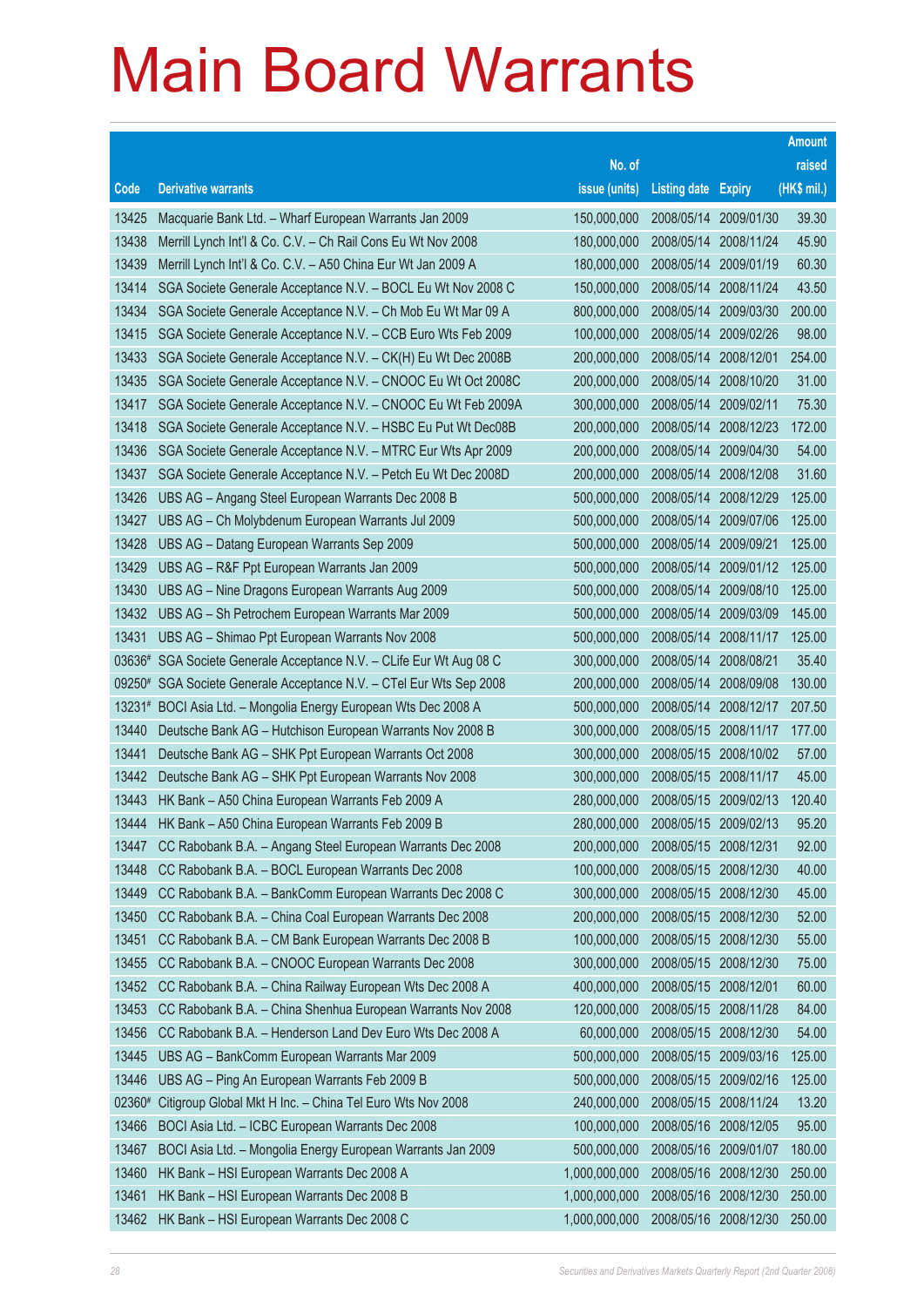|        |                                                              |               |                            |                       | <b>Amount</b> |
|--------|--------------------------------------------------------------|---------------|----------------------------|-----------------------|---------------|
|        |                                                              | No. of        |                            |                       | raised        |
| Code   | <b>Derivative warrants</b>                                   | issue (units) | <b>Listing date Expiry</b> |                       | (HK\$ mil.)   |
| 13463  | HK Bank - HSI European Warrants Dec 2008 D                   | 1,000,000,000 |                            | 2008/05/16 2008/12/30 | 250.00        |
| 13464  | HK Bank - HSI European Put Warrants Dec 2008 E               | 1,000,000,000 | 2008/05/16 2008/12/30      |                       | 250.00        |
| 13465  | HK Bank - HSI European Put Warrants Dec 2008 F               | 1,000,000,000 | 2008/05/16                 | 2008/12/30            | 250.00        |
| 13468  | Macquarie Bank Ltd. - Alibaba European Warrants Mar 2009     | 288,000,000   | 2008/05/16 2009/03/30      |                       | 89.28         |
| 13469  | Macquarie Bank Ltd. - Mongolia Energy Euro Warrants May 2009 | 150,000,000   | 2008/05/16 2009/05/27      |                       | 63.60         |
| 13458  | SGA Societe Generale Acceptance N.V. - CTel Eu Wt Feb 2009 A | 100,000,000   | 2008/05/16 2009/02/16      |                       | 85.00         |
| 13454  | SGA Societe Generale Acceptance N.V. - CCCCL Eur Wt Mar 2009 | 200,000,000   | 2008/05/16                 | 2009/03/03            | 31.40         |
| 13457  | SGA Societe Generale Acceptance N.V. - CP&CC Eu Wt Nov 2008B | 50,000,000    | 2008/05/16 2008/11/24      |                       | 48.50         |
| 13459  | SGA Societe Generale Acceptance N.V. - Zijin Eu Wt Nov 2008B | 150,000,000   | 2008/05/16 2008/11/24      |                       | 24.00         |
| 13472  | UBS AG - Mongolia Energy European Warrants Apr 2009          | 500,000,000   | 2008/05/16                 | 2009/04/14            | 125.00        |
| 13470  | UBS AG - Mongolia Energy European Warrants Dec 2008 A        | 500,000,000   | 2008/05/16                 | 2008/12/15            | 170.00        |
| 13471  | UBS AG - Mongolia Energy European Warrants Dec 2008 B        | 500,000,000   | 2008/05/16 2008/12/15      |                       | 125.00        |
| 13481  | ABN AMRO Bank N.V. - China Life European Put Wts Sep 2008    | 300,000,000   | 2008/05/19                 | 2008/09/16            | 45.00         |
| 13473  | ABN AMRO Bank N.V. - China Tel European Warrants Oct 2008 D  | 158,000,000   | 2008/05/19                 | 2008/10/02            | 79.63         |
| 10790  | ABN AMRO Bank N.V. - Gold European Warrants Nov 2008         | 200,000,000   | 2008/05/19                 | 2008/11/24            | 50.60         |
| 13474  | ABN AMRO Bank N.V. - Hutchison European Warrants Oct 2008    | 100,000,000   | 2008/05/19                 | 2008/10/10            | 47.90         |
| 10789  | ABN AMRO Bank N.V. - MSCI Taiwan Idx Euro Wts Apr 2011       | 100,000,000   | 2008/05/19                 | 2011/04/28            | 177.80        |
| 13476  | Deutsche Bank AG - China Telecom European Warrants Nov 2008  | 300,000,000   | 2008/05/19                 | 2008/11/24            | 210.00        |
| 13477  | CC Rabobank B.A. - Ch Comm Cons European Warrants Dec 2008   | 300,000,000   | 2008/05/19                 | 2008/12/30            | 75.00         |
| 13478  | CC Rabobank B.A. - China Life European Put Warrants Dec 2008 | 200,000,000   | 2008/05/19                 | 2008/12/30            | 104.00        |
| 13479  | CC Rabobank B.A. - China Shenhua European Warrants Jan 2009  | 120,000,000   | 2008/05/19                 | 2009/01/29            | 84.00         |
| 13480  | CC Rabobank B.A. - Ping An European Warrants Dec 2008        | 500,000,000   | 2008/05/19                 | 2008/12/19            | 75.00         |
| 13475  | SGA Societe Generale Acceptance N.V. - CNOOC Eu Wt Dec 2008C | 200,000,000   | 2008/05/19                 | 2008/12/15            | 33.40         |
| 05870# | KBC Fin Products Int'l Ltd. - Sinopec European Wts Nov 2008  | 800,000,000   | 2008/05/19                 | 2008/11/05            | 73.60         |
| 13487  | BOCI Asia Ltd. - Alibaba European Warrants Dec 2008          | 500,000,000   |                            | 2008/05/20 2008/12/17 | 250.00        |
| 13489  | BOCI Asia Ltd. - Ch Comm Cons European Warrants Nov 2008     | 300,000,000   | 2008/05/20                 | 2008/11/20            | 75.00         |
| 13488  | BOCI Asia Ltd. - Nine Dragons European Warrants Jan 2009     | 300,000,000   | 2008/05/20                 | 2009/01/14            | 75.00         |
| 13492  | Deutsche Bank AG - China Netcom European Warrants Dec 2008   | 300,000,000   | 2008/05/20 2008/12/29      |                       | 108.00        |
| 13493  | Deutsche Bank AG - China Unicom European Warrants Dec 2008   | 300,000,000   | 2008/05/20                 | 2008/12/29            | 84.00         |
| 13482  | HK Bank - CITIC Resources European Warrants Feb 2009 A       | 280,000,000   | 2008/05/20                 | 2009/02/13            | 299.60        |
| 13483  | HK Bank - CITIC Resources European Warrants Feb 2009 B       | 280,000,000   | 2008/05/20                 | 2009/02/13            | 229.60        |
| 13484  | HK Bank - Mongolia Energy European Warrants Feb 2009 A       | 280,000,000   | 2008/05/20                 | 2009/02/13            | 89.60         |
| 13485  | HK Bank - Mongolia Energy European Warrants Feb 2009 B       | 280,000,000   | 2008/05/20                 | 2009/02/13            | 72.80         |
| 13486  | SGA Societe Generale Acceptance N.V. - CLife Eur Wt Sep 08 F | 200,000,000   | 2008/05/20                 | 2008/09/30            | 63.00         |
| 13490  | UBS AG - Alibaba European Warrants Dec 2008                  | 500,000,000   | 2008/05/20                 | 2008/12/08            | 125.00        |
| 13491  | UBS AG - Alibaba European Warrants Feb 2009                  | 500,000,000   | 2008/05/20                 | 2009/02/16            | 125.00        |
| 09631# | HK Bank - SMIC European Warrants Nov 2008                    | 200,000,000   | 2008/05/20                 | 2008/11/19            | 12.00         |
| 13494  | BOCI Asia Ltd. - CC Bank European Warrants Dec 2008          | 300,000,000   | 2008/05/21                 | 2008/12/19            | 360.00        |
| 13495  | BOCI Asia Ltd. - Tencent Holdings European Warrants Feb 2009 | 500,000,000   | 2008/05/21                 | 2009/02/25            | 125.00        |
| 13504  | BNP Paribas Arbit Issu B.V. - BOCL European Wts Sep 2008 C   | 200,000,000   | 2008/05/21                 | 2008/09/29            | 36.00         |
| 13511  | Deutsche Bank AG - HKEx European Warrants Dec 2008 A         | 400,000,000   | 2008/05/21                 | 2008/12/15            | 72.00         |
| 13510  | Deutsche Bank AG - HKEx European Warrants Oct 2008 C         | 400,000,000   | 2008/05/21                 | 2008/10/30            | 88.00         |
| 13498  | Merrill Lynch Int'l & Co. C.V. - CHALCO Euro Wts Dec 2008    | 180,000,000   | 2008/05/21                 | 2008/12/22            | 45.90         |
| 13499  | Merrill Lynch Int'l & Co. C.V. - China Telecom Eur Wt Jul 09 | 180,000,000   | 2008/05/21                 | 2009/07/27            | 27.18         |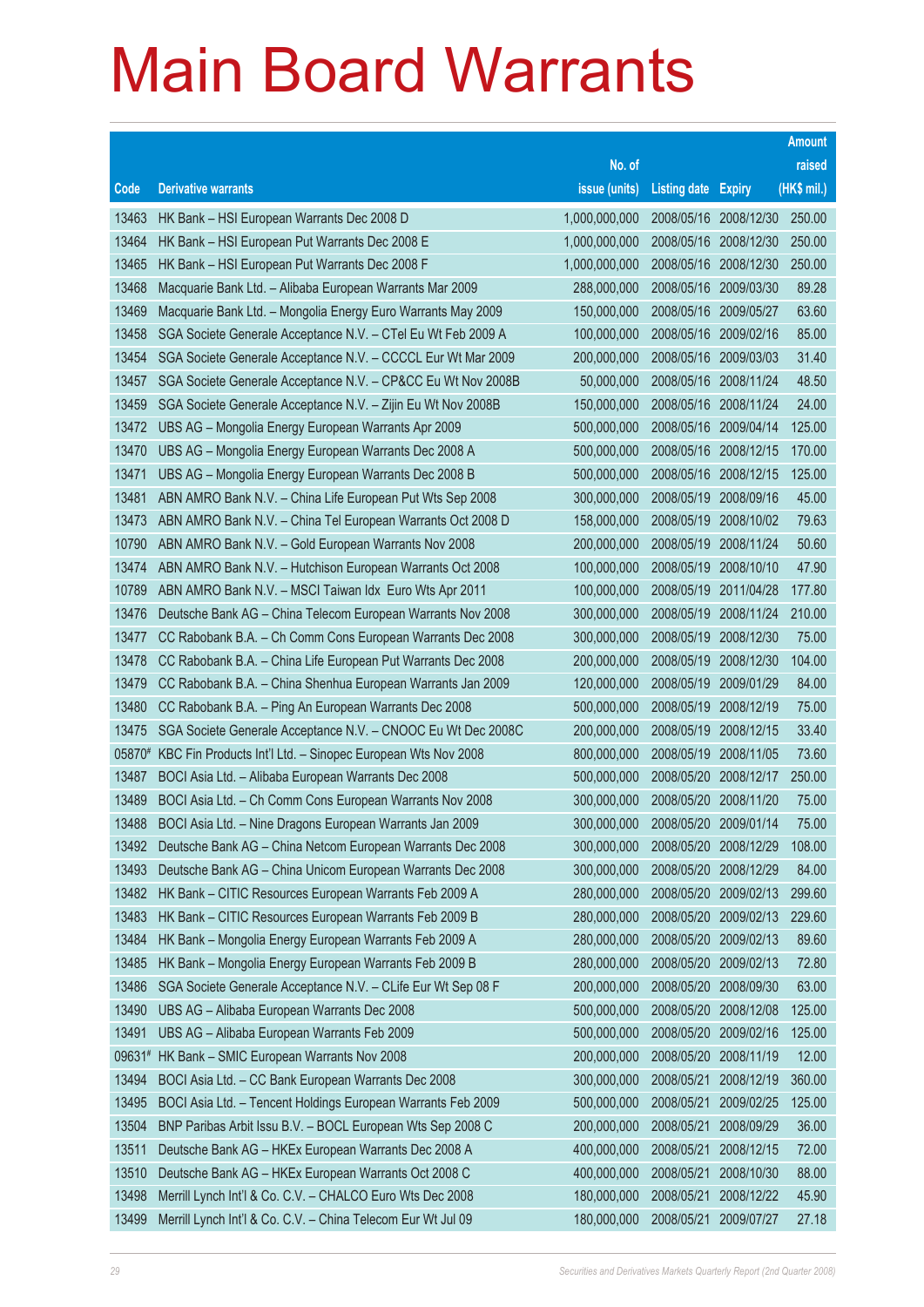|        |                                                              |               |                       |                       | <b>Amount</b> |
|--------|--------------------------------------------------------------|---------------|-----------------------|-----------------------|---------------|
|        |                                                              | No. of        |                       |                       | raised        |
| Code   | <b>Derivative warrants</b>                                   | issue (units) | <b>Listing date</b>   | <b>Expiry</b>         | (HK\$ mil.)   |
| 13500  | Merrill Lynch Int'l & Co. C.V. - CLP European Wts Dec 2008   | 100,000,000   | 2008/05/21            | 2008/12/01            | 67.50         |
| 13501  | Merrill Lynch Int'l & Co. C.V. - Sinofert Euro Wts Feb 2009  | 100,000,000   | 2008/05/21            | 2009/02/23            | 25.50         |
| 13505  | CC Rabobank B.A. - Ch Mobile European Put Wts Dec 2008 B     | 300,000,000   | 2008/05/21            | 2008/12/30            | 75.00         |
| 13506  | CC Rabobank B.A. - ICBC European Warrants Nov 2008           | 120,000,000   | 2008/05/21            | 2008/11/27            | 66.00         |
| 13507  | CC Rabobank B.A. - Mongolia Energy European Wts Dec 2008     | 150,000,000   | 2008/05/21            | 2008/12/30            | 69.00         |
| 13508  | CC Rabobank B.A. - PetroChina European Warrants Oct 2008 F   | 200,000,000   | 2008/05/21            | 2008/10/30            | 30.00         |
| 13509  | CC Rabobank B.A. - Tencent Holdings European Wts Dec 2008    | 300,000,000   | 2008/05/21            | 2008/12/30            | 75.00         |
| 13496  | SGA Societe Generale Acceptance N.V. - CP&CC Eu Wt Dec 2008A | 50,000,000    | 2008/05/21            | 2008/12/01            | 59.50         |
| 13497  | SGA Societe Generale Acceptance N.V. - Petch Eu Wt Dec 2008E | 200,000,000   | 2008/05/21            | 2008/12/15            | 34.20         |
| 13503  | UBS AG - Ping An European Warrants Nov 2009                  | 500,000,000   | 2008/05/21            | 2009/11/23            | 125.00        |
| 13502  | UBS AG - Zijin Mining European Warrants Dec 2008 B           | 500,000,000   | 2008/05/21            | 2008/12/22            | 125.00        |
| 13529  | ABN AMRO Bank N.V. - CNOOC European Warrants Sep 2008 D      | 600,000,000   |                       | 2008/05/22 2008/09/09 | 92.40         |
| 13530  | ABN AMRO Bank N.V. - PetroChina European Warrants Dec 2008 B | 788,000,000   |                       | 2008/05/22 2008/12/15 | 124.50        |
| 13516  | Citigroup Global Mkt H Inc. - BOCL European Wts Jun 2009     | 350,000,000   |                       | 2008/05/22 2009/06/15 | 105.00        |
| 13519  | Citigroup Global Mkt H Inc. - China Tel Euro Wts May 2009    | 480,000,000   |                       | 2008/05/22 2009/05/29 | 72.48         |
| 13518  | Citigroup Global Mkt H Inc. - China Tel Euro Wts Aug 2009    | 480,000,000   |                       | 2008/05/22 2009/08/03 | 75.84         |
| 13517  | Citigroup Global Mkt H Inc. - CC Bank European Wts Jul 2009  | 400,000,000   |                       | 2008/05/22 2009/07/20 | 104.00        |
| 13521  | Citigroup Global Mkt H Inc. - CNOOC European Wts Apr 2009    | 400,000,000   |                       | 2008/05/22 2009/04/27 | 104.00        |
| 13520  | Citigroup Global Mkt H Inc. - China Shenhua Eur Wts Jul 2009 | 230,000,000   |                       | 2008/05/22 2009/07/13 | 101.20        |
| 13522  | Citigroup Global Mkt H Inc. - HKEx European Wts Mar 2009     | 380,000,000   |                       | 2008/05/22 2009/03/16 | 96.90         |
| 13523  | Citigroup Global Mkt H Inc. - Huaneng Power Euro Wt Feb 2009 | 240,000,000   |                       | 2008/05/22 2009/02/09 | 103.20        |
| 13524  | Citigroup Global Mkt H Inc. - Hutchison Euro Wts Feb 2009    | 250,000,000   |                       | 2008/05/22 2009/02/23 | 112.50        |
| 13525  | Citigroup Global Mkt H Inc. - SHK Ppt European Wts Apr 2009  | 330,000,000   |                       | 2008/05/22 2009/04/28 | 82.50         |
| 13515  | Deutsche Bank AG - BOCL European Warrants Nov 2008           | 400,000,000   | 2008/05/22 2008/11/11 |                       | 90.80         |
| 13527  | Deutsche Bank AG - CC Bank European Warrants Nov 2008 B      | 400,000,000   |                       | 2008/05/22 2008/11/24 | 364.00        |
| 13528  | Deutsche Bank AG - China Life European Warrants Nov 2008 B   | 400,000,000   | 2008/05/22 2008/11/11 |                       | 192.00        |
| 10792  | Goldman Sachs SP (Asia) - TAIEX European Warrants Dec 2008   | 200,000,000   |                       | 2008/05/22 2008/12/17 | 172.00        |
| 10793  | Goldman Sachs SP (Asia) - TAIEX European Warrants Mar 2009   | 200,000,000   |                       | 2008/05/22 2009/03/18 | 172.00        |
| 13512  | SGA Societe Generale Acceptance N.V. - CLife Eur Wt Dec 08 C | 400,000,000   |                       | 2008/05/22 2008/12/15 | 140.00        |
| 13513  | SGA Societe Generale Acceptance N.V. - CNOOC Eu Wt Nov 2008B | 200,000,000   |                       | 2008/05/22 2008/11/17 | 33.00         |
| 13514  | SGA Societe Generale Acceptance N.V. - HSBC Eu Wt Dec 2008 D | 200,000,000   | 2008/05/22 2008/12/01 |                       | 164.00        |
| 13526  | UBS AG - Mongolia Energy European Warrants Feb 2009          | 500,000,000   |                       | 2008/05/22 2009/02/16 | 125.00        |
| 09832# | Deutsche Bank AG - Sinopec Corp European Warrants Nov 2008   | 600,000,000   |                       | 2008/05/22 2008/11/05 | 61.80         |
| 13544  | Deutsche Bank AG - CNOOC European Warrants Nov 2008          | 600,000,000   |                       | 2008/05/23 2008/11/24 | 150.00        |
| 13545  | Deutsche Bank AG - CNOOC European Warrants Dec 2008 A        | 600,000,000   |                       | 2008/05/23 2008/12/22 | 120.00        |
| 13543  | Deutsche Bank AG - Sinopec Corp European Warrants Mar 2009   | 600,000,000   |                       | 2008/05/23 2009/03/23 | 90.00         |
| 13546  | Deutsche Bank AG - PetroChina European Warrants Oct 2008 D   | 600,000,000   | 2008/05/23            | 2008/10/20            | 102.00        |
| 13539  | HK Bank - Anhui Conch European Warrants Feb 2009             | 280,000,000   |                       | 2008/05/23 2009/02/27 | 436.80        |
| 13541  | HK Bank - Sinofert European Warrants Feb 2009                | 280,000,000   |                       | 2008/05/23 2009/02/27 | 400.40        |
| 13542  | HK Bank - Tencent European Warrants Feb 2009                 | 280,000,000   |                       | 2008/05/23 2009/02/27 | 417.20        |
| 13531  | Macquarie Bank Ltd. - HSBC European Warrants Nov 2008        | 350,000,000   | 2008/05/23            | 2008/11/27            | 115.50        |
| 13532  | SGA Societe Generale Acceptance N.V. - BOCL Eu Wt Dec 2008 D | 150,000,000   |                       | 2008/05/23 2008/12/15 | 37.50         |
| 13535  | SGA Societe Generale Acceptance N.V. - Ch Mob Eu Wt Feb 09 A | 800,000,000   | 2008/05/23            | 2009/02/06            | 200.00        |
| 13534  | SGA Societe Generale Acceptance N.V. - CCCCL Eur Wt Dec 08 B | 300,000,000   |                       | 2008/05/23 2008/12/15 | 76.50         |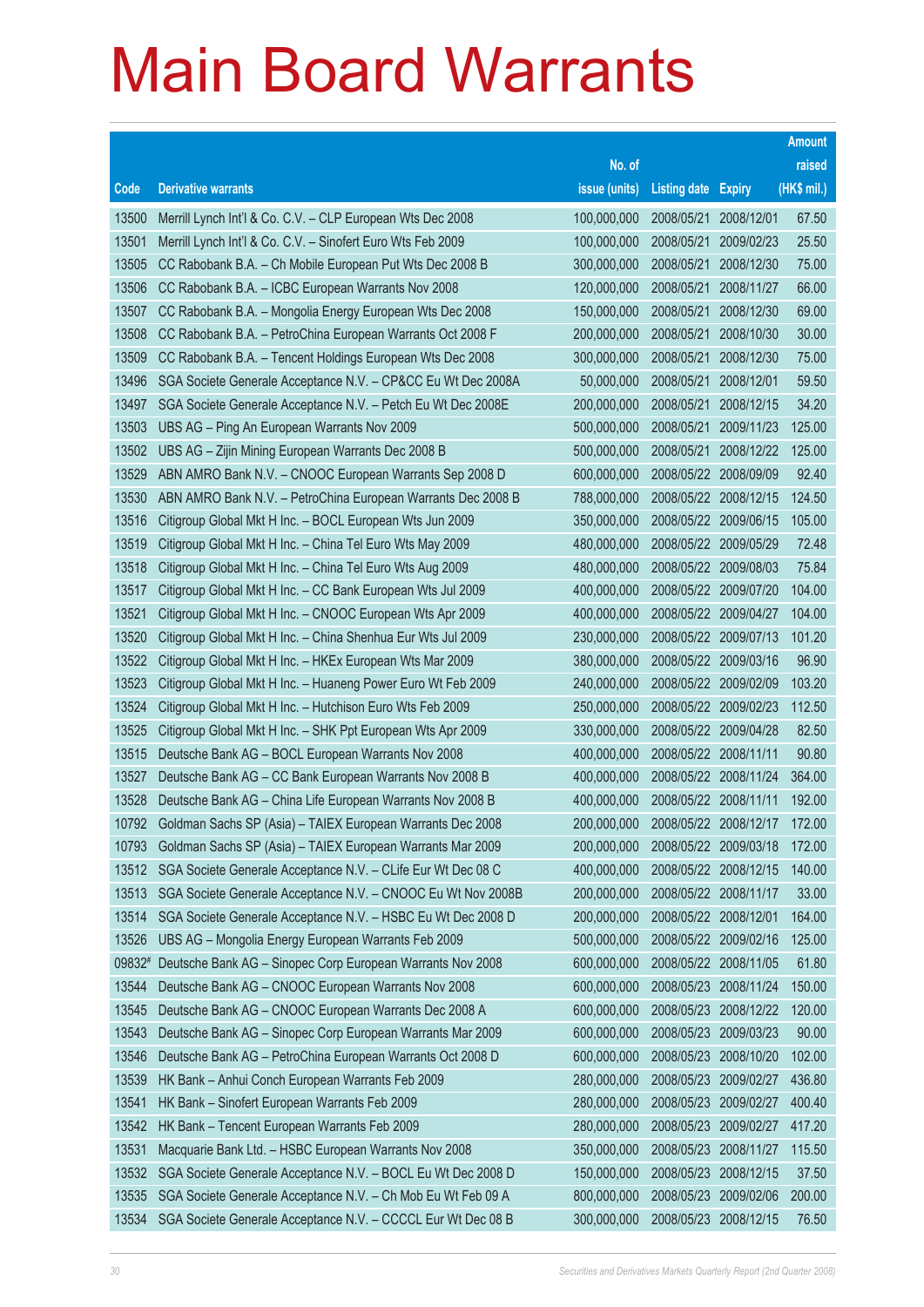|       |                                                               |               |                            |                       | <b>Amount</b> |
|-------|---------------------------------------------------------------|---------------|----------------------------|-----------------------|---------------|
|       |                                                               | No. of        |                            |                       | raised        |
| Code  | <b>Derivative warrants</b>                                    | issue (units) | <b>Listing date Expiry</b> |                       | (HK\$ mil.)   |
| 13533 | SGA Societe Generale Acceptance N.V. - CK(H) Eu Wt Mar 2009A  | 600,000,000   | 2008/05/23 2009/03/11      |                       | 108.00        |
| 13536 | SGA Societe Generale Acceptance N.V. - HSCEI Eur Wt Nov 08 A  | 200,000,000   | 2008/05/23 2008/11/27      |                       | 50.00         |
| 13537 | SGA Societe Generale Acceptance N.V. - HSCEI Eur Wt Nov 08 B  | 200,000,000   | 2008/05/23 2008/11/27      |                       | 50.00         |
| 13540 | SGA Societe Generale Acceptance N.V. - HSCEI Eu Put Wt Nov 08 | 200,000,000   | 2008/05/23 2008/11/27      |                       | 50.00         |
| 13538 | SGA Societe Generale Acceptance N.V. - SHK P Eu Wt Mar 2009A  | 600,000,000   | 2008/05/23 2009/03/11      |                       | 120.00        |
| 13548 | UBS AG - China Tel European Warrants Dec 2008 A               | 500,000,000   |                            | 2008/05/23 2008/12/22 | 300.00        |
| 13549 | UBS AG - China Tel European Warrants Dec 2008 B               | 500,000,000   |                            | 2008/05/23 2008/12/22 | 225.00        |
| 13547 | UBS AG - China Tel European Warrants Dec 2009 F               | 500,000,000   | 2008/05/23 2009/12/14      |                       | 125.00        |
| 13567 | ABN AMRO Bank N.V. - Cheung Kong European Warrants Dec 2008B  | 600,000,000   | 2008/05/26 2008/12/29      |                       | 150.00        |
| 13568 | ABN AMRO Bank N.V. - China Mobile Euro Put Wts Sep 2008 D     | 788,000,000   | 2008/05/26 2008/09/22      |                       | 138.69        |
| 13569 | ABN AMRO Bank N.V. - CNOOC European Put Warrants Nov 2008     | 600,000,000   | 2008/05/26                 | 2008/11/28            | 150.00        |
| 13570 | ABN AMRO Bank N.V. - SHK Ppt European Put Warrants Dec 2008B  | 588,000,000   | 2008/05/26 2008/12/15      |                       | 147.00        |
| 13558 | BNP Paribas Arbit Issu B.V. - Ch Mobile Eu Put Wt Dec 2008    | 200,000,000   | 2008/05/26 2008/12/22      |                       | 34.00         |
| 13557 | BNP Paribas Arbit Issu B.V. - Ch Comm Cons Eur Wt Dec 2008    | 300,000,000   | 2008/05/26 2008/12/15      |                       | 81.00         |
| 13560 | BNP Paribas Arbit Issu B.V. - HKEx European Wts Feb 2009      | 200,000,000   | 2008/05/26                 | 2009/02/16            | 52.00         |
| 13559 | BNP Paribas Arbit Issu B.V. - HKEx European Wts Oct 2008 B    | 200,000,000   | 2008/05/26 2008/10/30      |                       | 40.00         |
| 13561 | BNP Paribas Arbit Issu B.V. - HSBC European Wts Jun 2009 B    | 200,000,000   | 2008/05/26 2009/06/22      |                       | 54.00         |
| 13562 | BNP Paribas Arbit Issu B.V. - MTRC European Wts Dec 2008      | 150,000,000   | 2008/05/26 2008/12/08      |                       | 57.00         |
| 13563 | BNP Paribas Arbit Issu B.V. - PetroCh European Wts Nov 2008C  | 300,000,000   | 2008/05/26                 | 2008/11/17            | 45.00         |
| 13564 | BNP Paribas Arbit Issu B.V. - Ping An Euro Wts Feb 2009 A     | 200,000,000   | 2008/05/26 2009/02/16      |                       | 30.00         |
| 13566 | BNP Paribas Arbit Issu B.V. - Tencent European Wts Aug 2009   | 200,000,000   | 2008/05/26                 | 2009/08/03            | 60.00         |
| 13565 | HK Bank - Chaoda Modern European Warrants Mar 2009            | 280,000,000   | 2008/05/26                 | 2009/03/06            | 70.00         |
| 13550 | HK Bank - GOME European Warrants Mar 2009                     | 280,000,000   | 2008/05/26                 | 2009/03/06            | 103.60        |
| 13551 | HK Bank - Pacific Basin European Warrants Mar 2009            | 280,000,000   | 2008/05/26                 | 2009/03/06            | 78.40         |
| 10797 | KBC Fin Products Int'l Ltd. - BOCL Euro (CC) Wts Dec 2008     | 218,000,000   | 2008/05/26 2008/12/15      |                       | 98.10         |
| 10798 | KBC Fin Products Int'l Ltd. - CC Bank Eur (CC) Wts Dec 2008D  | 138,000,000   | 2008/05/26 2008/12/15      |                       | 97.98         |
| 10799 | KBC Fin Products Int'l Ltd. - ICBC Euro (CC) Wts Dec 2008 B   | 200,000,000   | 2008/05/26 2008/12/15      |                       | 100.00        |
| 13552 | Merrill Lynch Int'l & Co. C.V. - BankComm Euro Wts Feb 2009   | 180,000,000   | 2008/05/26 2009/02/16      |                       | 39.06         |
| 13553 | Merrill Lynch Int'l & Co. C.V. - Ch Comm Cons Eu Wt Jan 2009  | 180,000,000   | 2008/05/26 2009/01/19      |                       | 45.00         |
| 13554 | Merrill Lynch Int'l & Co. C.V. - CM Bank Euro Wts Dec 2008    | 180,000,000   | 2008/05/26 2008/12/22      |                       | 90.00         |
| 13555 | Merrill Lynch Int'l & Co. C.V. - Sinopec Euro Wts Mar 2009    | 180,000,000   | 2008/05/26 2009/03/16      |                       | 27.00         |
| 13556 | Merrill Lynch Int'l & Co. C.V. - HKEx European Wts Jan 2009   | 180,000,000   | 2008/05/26                 | 2009/01/12            | 45.90         |
| 10794 | CC Rabobank B.A. - China COSCO European (CC) Wts Dec 2008     | 100,000,000   | 2008/05/26                 | 2008/12/12            | 30.00         |
| 10795 | CC Rabobank B.A. - CSCL European (CC) Warrants Dec 2008       | 50,000,000    | 2008/05/26                 | 2008/12/29            | 31.50         |
| 10796 | CC Rabobank B.A. - Mongolia Energy Euro (CC) Wts Feb 2009     | 150,000,000   | 2008/05/26 2009/02/27      |                       | 48.00         |
| 13613 | Credit Suisse - China Coal European Warrants Feb 2009         | 200,000,000   | 2008/05/27                 | 2009/02/13            | 64.00         |
| 13611 | Credit Suisse - Hutchison European Warrants Dec 2008          | 200,000,000   | 2008/05/27                 | 2008/12/08            | 84.00         |
| 13612 | Credit Suisse - Jiangxi Copper European Wts Feb 2009          | 100,000,000   | 2008/05/27                 | 2009/02/23            | 32.00         |
| 13609 | Deutsche Bank AG - China Coal European Warrants Nov 2008      | 300,000,000   | 2008/05/27                 | 2008/11/21            | 87.00         |
| 13610 | Deutsche Bank AG - Jiangxi Copper European Wts Nov 2008       | 300,000,000   | 2008/05/27                 | 2008/11/24            | 111.00        |
| 13599 | Fortis Bank S.A./N.V. - Ch Railway Cons Euro Wts Mar 2009     | 365,000,000   | 2008/05/27                 | 2009/03/16            | 98.55         |
| 13592 | Fortis Bank S.A./N.V. - HKEx Euro Warrants Apr 2009           | 288,000,000   | 2008/05/27                 | 2009/04/08            | 74.02         |
| 13593 | Fortis Bank S.A./N.V. - HKEx Euro Warrants Oct 2009 B         | 265,000,000   | 2008/05/27                 | 2009/10/12            | 71.82         |
| 13596 | Fortis Bank S.A./N.V. - ICBC European Warrants Feb 2009       | 65,000,000    | 2008/05/27                 | 2009/02/16            | 44.59         |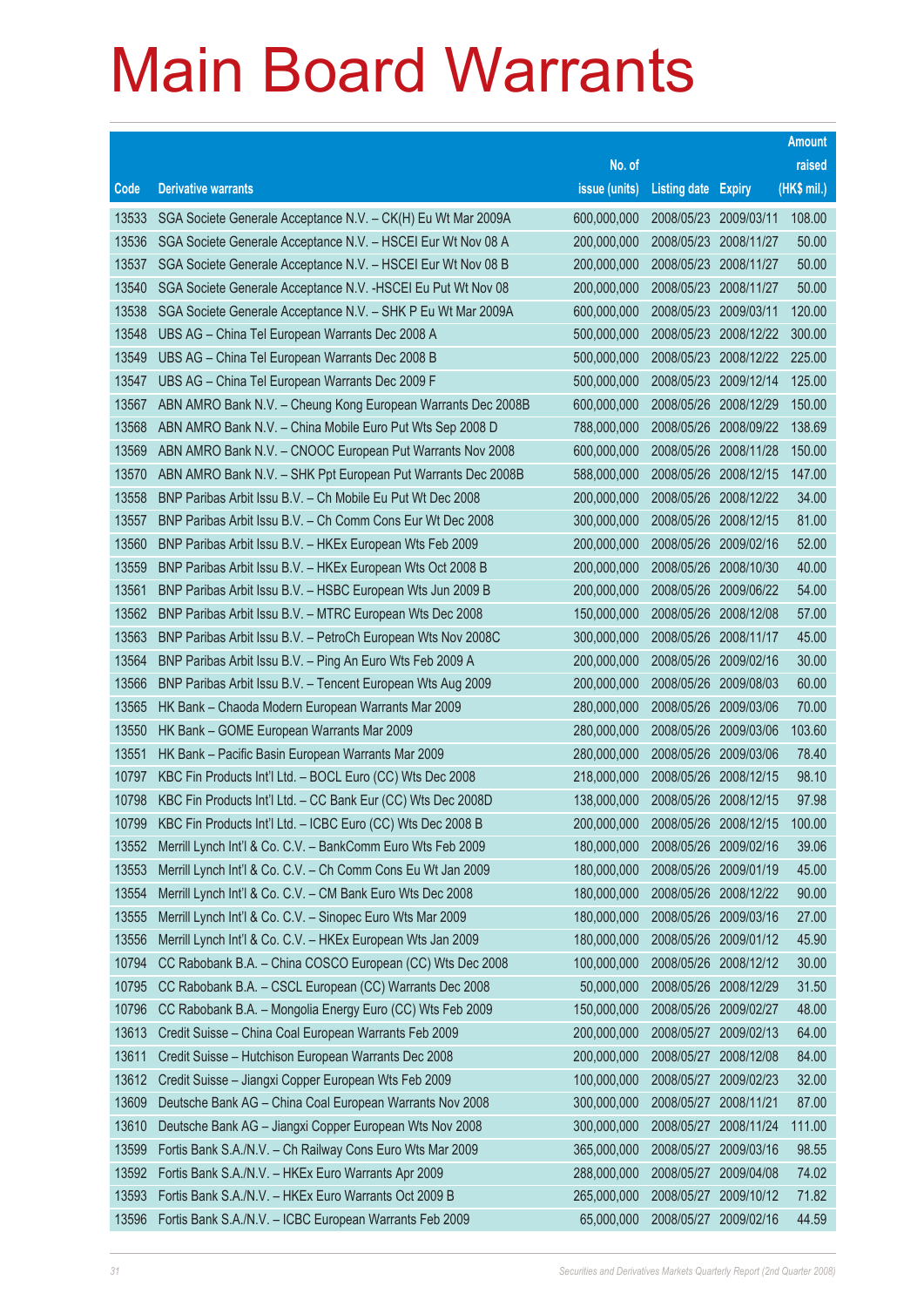|        |                                                              |               |                       |                       | <b>Amount</b> |
|--------|--------------------------------------------------------------|---------------|-----------------------|-----------------------|---------------|
|        |                                                              | No. of        |                       |                       | raised        |
| Code   | <b>Derivative warrants</b>                                   | issue (units) | <b>Listing date</b>   | <b>Expiry</b>         | (HK\$ mil.)   |
| 13594  | Fortis Bank S.A./N.V. - Ping An European Warrants Feb 2009   | 60,000,000    | 2008/05/27 2009/02/16 |                       | 63.66         |
| 13615  | KBC Fin Products Int'l Ltd. - CNOOC European Wts Dec 2008 J  | 400,000,000   | 2008/05/27 2008/12/01 |                       | 100.00        |
| 13571  | Macquarie Bank Ltd. - BOCL European Warrants Nov 2008 C      | 138,000,000   | 2008/05/27            | 2008/11/27            | 35.05         |
| 13572  | Macquarie Bank Ltd. - China Coal European Warrants Feb 2009  | 200,000,000   |                       | 2008/05/27 2009/02/26 | 50.80         |
| 13573  | Macquarie Bank Ltd. - Hutchison European Warrants Nov 2008   | 200,000,000   |                       | 2008/05/27 2008/11/27 | 70.40         |
| 13575  | Macquarie Bank Ltd. - SMIC European Warrants Dec 2009        | 200,000,000   | 2008/05/27            | 2009/12/28            | 50.40         |
| 13603  | Merrill Lynch Int'l & Co. C.V. - Ch Shenhua Eur Wts May 2009 | 100,000,000   | 2008/05/27            | 2009/05/11            | 75.00         |
| 13580  | SGA Societe Generale Acceptance N.V. - CCoal Eur Wt Dec 2008 | 200,000,000   | 2008/05/27            | 2008/12/30            | 74.00         |
| 13581  | SGA Societe Generale Acceptance N.V. - CLife Eu Wt Jan 2009A | 300,000,000   | 2008/05/27            | 2009/01/05            | 120.00        |
| 13605  | SGA Societe Generale Acceptance N.V. - CNOOC Eu Wt Dec 2008D | 300,000,000   | 2008/05/27            | 2008/12/15            | 47.40         |
| 13606  | SGA Societe Generale Acceptance N.V. - CNOOC Eu Wt Dec 2008E | 300,000,000   | 2008/05/27            | 2008/12/29            | 66.90         |
| 13604  | SGA Societe Generale Acceptance N.V. - CP&CC Eu Wt Dec 2008B | 50,000,000    |                       | 2008/05/27 2008/12/15 | 49.00         |
| 13582  | SGA Societe Generale Acceptance N.V. - Shenhua Eur Wt Jan 09 | 200,000,000   | 2008/05/27            | 2009/01/05            | 108.00        |
| 13583  | SGA Societe Generale Acceptance N.V. - ICBC Eu Wt Dec 2008 B | 100,000,000   |                       | 2008/05/27 2008/12/22 | 75.00         |
| 13607  | SGA Societe Generale Acceptance N.V. - Petch Eu Wt Dec 2008F | 400,000,000   | 2008/05/27            | 2008/12/30            | 60.40         |
| 13608  | SGA Societe Generale Acceptance N.V. - Petch Eu Wt Jan 2009A | 400,000,000   | 2008/05/27 2009/01/19 |                       | 60.00         |
| 13600  | UBS AG - BOC HK European Warrants Mar 2009                   | 500,000,000   | 2008/05/27            | 2009/03/16            | 125.00        |
| 13602  | UBS AG - China Coal European Warrants Feb 2009               | 500,000,000   | 2008/05/27            | 2009/02/16            | 125.00        |
| 13601  | UBS AG - Cheung Kong European Warrants Jul 2009              | 500,000,000   | 2008/05/27            | 2009/07/27            | 125.00        |
| 13577  | Macquarie Bank Ltd. - BOCL European Put Warrants Nov 2008 D  | 128,000,000   | 2008/05/27            | 2008/11/27            | 38.02         |
| 13578  | Macquarie Bank Ltd. - China Tel Euro Put Warrants Nov 2008   | 128,000,000   | 2008/05/27            | 2008/11/27            | 63.10         |
| 13579  | Macquarie Bank Ltd. - ICBC European Put Warrants Nov 2008 B  | 128,000,000   | 2008/05/27            | 2008/11/27            | 57.34         |
| 13584  | HK Bank - HSCEI European Warrants Jun 2009 A                 | 480,000,000   | 2008/05/27            | 2009/06/29            | 120.00        |
| 13585  | HK Bank - HSCEI European Warrants Jun 2009 B                 | 480,000,000   | 2008/05/27            | 2009/06/29            | 120.00        |
| 13586  | HK Bank - HSI European Warrants Jun 2009 A                   | 480,000,000   | 2008/05/27            | 2009/06/29            | 120.00        |
| 13587  | HK Bank - HSI European Warrants Jun 2009 B                   | 480,000,000   | 2008/05/27            | 2009/06/29            | 120.00        |
| 13588  | HK Bank - HSI European Warrants Jun 2009 C                   | 480,000,000   | 2008/05/27            | 2009/06/29            | 120.00        |
| 13589  | HK Bank - HSCEI European Put Warrants Jun 2009               | 480,000,000   | 2008/05/27 2009/06/29 |                       | 120.00        |
| 13590  | HK Bank - HSI European Put Warrants Jun 2009 D               | 480,000,000   | 2008/05/27            | 2009/06/29            | 120.00        |
| 13591  | HK Bank - HSI European Put Warrants Jun 2009 E               | 480,000,000   | 2008/05/27            | 2009/06/29            | 120.00        |
| 10800  | Citigroup Global Mkt H Inc. - TWCOI European PC May 2013     | 2,400,000     | 2008/05/27 2013/05/27 |                       | 10.21         |
| 10801  | Citigroup Global Mkt H Inc. - TWELI European PC May 2013     | 2,850,000     | 2008/05/27            | 2013/05/27            | 10.03         |
| 10802  | Citigroup Global Mkt H Inc. - TWFNI European PC May 2013     | 820,000       | 2008/05/27            | 2013/05/27            | 10.04         |
| 13614  | Credit Suisse - China COSCO European Warrants Nov 2008       | 100,000,000   | 2008/05/27            | 2008/11/26            | 40.00         |
| 13598  | Fortis Bank S.A./N.V. - Alibaba European Warrants Jun 2009   | 290,000,000   | 2008/05/27            | 2009/06/29            | 161.24        |
| 13595  | Fortis Bank S.A./N.V. - CITIC Bank European Wts Feb 2009     | 90,000,000    | 2008/05/27            | 2009/02/16            | 70.47         |
| 13597  | Fortis Bank S.A./N.V. - Tencent European Warrants Aug 2009   | 665,000,000   | 2008/05/27            | 2009/08/27            | 171.57        |
| 13576  | Macquarie Bank Ltd. - Anhui Conch European Warrants Sep 2009 | 388,000,000   | 2008/05/27            | 2009/09/29            | 97.00         |
| 13574  | Macquarie Bank Ltd. - Tencent European Warrants Jan 2009     | 388,000,000   | 2008/05/27            | 2009/01/29            | 97.39         |
| 03819# | ABN AMRO Bank N.V. - HSBC European Warrants Oct 2008 A       | 600,000,000   | 2008/05/27            | 2008/10/27            | 30.60         |
| 13618  | Deutsche Bank AG - Cheung Kong European Warrants Dec 2008 E  | 400,000,000   | 2008/05/28            | 2008/12/29            | 60.00         |
| 13625  | Deutsche Bank AG - CNOOC European Warrants Oct 2008 A        | 400,000,000   | 2008/05/28            | 2008/10/13            | 60.00         |
| 13626  | Deutsche Bank AG - CNOOC European Warrants Oct 2008 B        | 400,000,000   | 2008/05/28            | 2008/10/20            | 72.00         |
| 13616  | HK Bank - Yurun Food European Warrants Mar 2009              | 280,000,000   | 2008/05/28            | 2009/03/06            | 75.60         |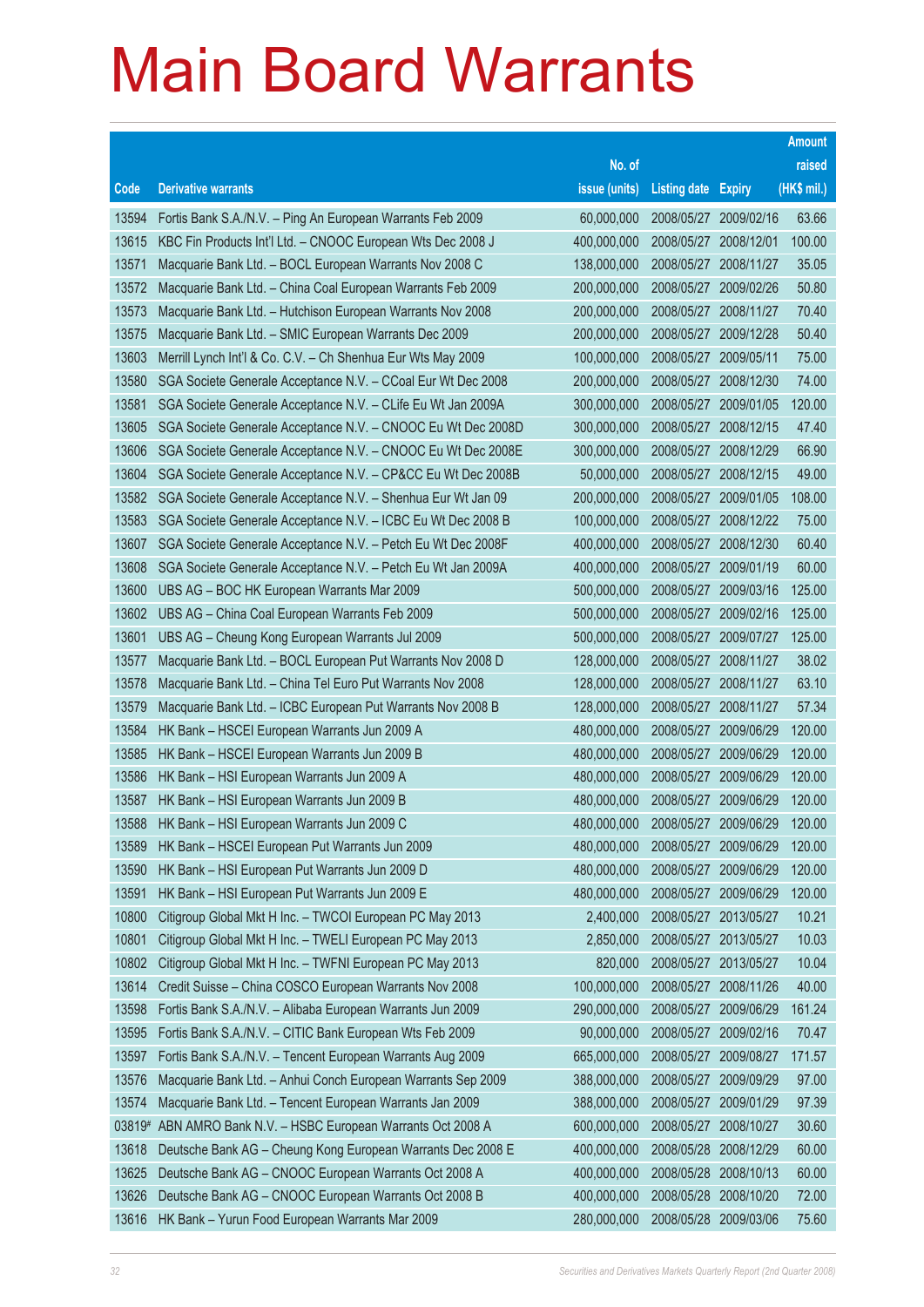|        |                                                                  |               |                            |            | <b>Amount</b> |
|--------|------------------------------------------------------------------|---------------|----------------------------|------------|---------------|
|        |                                                                  | No. of        |                            |            | raised        |
| Code   | <b>Derivative warrants</b>                                       | issue (units) | <b>Listing date Expiry</b> |            | (HK\$ mil.)   |
| 13623  | KBC Fin Products Int'l Ltd. - China Life Euro Wts Nov 2008 D     | 400,000,000   | 2008/05/28                 | 2008/11/28 | 100.00        |
| 13624  | KBC Fin Products Int'l Ltd. - HSBC European Wts Nov 2008         | 138,000,000   | 2008/05/28 2008/11/28      |            | 96.60         |
| 13617  | Macquarie Bank Ltd. - Angang Steel European Wts Nov 2008         | 200,000,000   | 2008/05/28                 | 2008/11/28 | 71.40         |
| 13619  | UBS AG - Air China European Warrants Jun 2009 A                  | 500,000,000   | 2008/05/28 2009/06/29      |            | 125.00        |
| 13620  | UBS AG - Air China European Warrants Jun 2009 B                  | 500,000,000   | 2008/05/28                 | 2009/06/29 | 125.00        |
| 13621  | UBS AG - Yanzhou Coal European Wts Dec 2008                      | 500,000,000   | 2008/05/28 2008/12/08      |            | 125.00        |
| 13622  | UBS AG - Yanzhou Coal European Wts Mar 2009                      | 500,000,000   | 2008/05/28                 | 2009/03/30 | 125.00        |
|        | 05478# HK Bank - Foxconn European Warrants Sep 2008 B            | 280,000,000   | 2008/05/28 2008/09/19      |            | 12.04         |
| 13627  | ABN AMRO Bank N.V. - CNOOC European Warrants Nov 2008 B          | 600,000,000   | 2008/05/29                 | 2008/11/10 | 115.80        |
| 13628  | Macquarie Bank Ltd. - Yanzhou Coal European Wts Dec 2008         | 150,000,000   | 2008/05/29                 | 2008/12/22 | 37.65         |
| 13629  | HK Bank - Alibaba European Warrants Mar 2009 A                   | 280,000,000   | 2008/05/29                 | 2009/03/13 | 126.00        |
| 13630  | HK Bank - Alibaba European Warrants Mar 2009 B                   | 280,000,000   | 2008/05/29                 | 2009/03/13 | 103.60        |
| 13632  | HK Bank - COSCO Pacific European Warrants Mar 2009               | 280,000,000   | 2008/05/29                 | 2009/03/13 | 95.20         |
| 13633  | HK Bank - Harbin Power European Warrants Mar 2009                | 280,000,000   | 2008/05/29                 | 2009/03/13 | 100.80        |
| 13634  | HK Bank - Melco Int'l Dev European Warrants Mar 2009             | 280,000,000   | 2008/05/29                 | 2009/03/13 | 72.80         |
| 13631  | HK Bank - Sinoma European Warrants Mar 2009                      | 280,000,000   | 2008/05/29                 | 2009/03/13 | 72.80         |
| 04944# | Deutsche Bank AG - China Mobile European Warrants Sep 2008 B     | 1,000,000,000 | 2008/05/29                 | 2008/09/29 | 61.00         |
| 13066# | BNP Paribas Arbit Issu B.V. - Ch Mobile Euro Wts Dec 2008 A      | 500,000,000   | 2008/05/29 2008/12/15      |            | 54.50         |
| 13636  | SGA Societe Generale Acceptance N.V. - CNOOC Eu Wt Sep 2009      | 300,000,000   | 2008/05/30                 | 2009/09/28 | 75.00         |
| 13635  | SGA Societe Generale Acceptance N.V. - CP&CC Eur Wt Jan 2009     | 500,000,000   | 2008/05/30 2009/01/12      |            | 81.00         |
| 13637  | SGA Societe Generale Acceptance N.V. - ICBC Eu Wt Dec 2008 C     | 100,000,000   | 2008/05/30                 | 2008/12/15 | 74.00         |
| 10803  | Merrill Lynch Int'l & Co. C.V. - TWNOI Euro PC May 2013 A        | 100,000,000   | 2008/05/30 2013/05/30      |            | 200.00        |
| 10804  | Merrill Lynch Int'l & Co. C.V. - TWNOI Euro PC May 2013 B        | 100,000,000   | 2008/05/30                 | 2013/05/30 | 500.00        |
| 13638  | UBS AG - CSCL European Warrants Feb 2009                         | 500,000,000   | 2008/05/30 2009/02/23      |            | 225.00        |
| 13639  | UBS AG - Pacific Basin European Warrants Feb 2009                | 500,000,000   | 2008/05/30 2009/02/23      |            | 125.00        |
|        | 13013# ABN AMRO Bank N.V. - China Mobile European Wts Oct 2008 E | 712,000,000   | 2008/05/30 2008/10/13      |            | 57.67         |
|        | 13245# ABN AMRO Bank N.V. - China Mobile European Wts Aug 2008 C | 712,000,000   | 2008/05/30 2008/08/12      |            | 23.50         |
|        | 10800# Citigroup Global Mkt H Inc. - TWCOI European PC May 2013  | 92,200,000    | 2008/05/30 2013/05/27      |            | 373.41        |
| 10801# | Citigroup Global Mkt H Inc. - TWELI European PC May 2013         | 117,470,000   | 2008/05/30                 | 2013/05/27 | 387.65        |
| 10802# | Citigroup Global Mkt H Inc. - TWFNI European PC May 2013         | 32,180,000    | 2008/05/30 2013/05/27      |            | 379.72        |
| 13641  | Goldman Sachs SP (Asia) - A50 China Euro Put Wts Dec 2008        | 200,000,000   | 2008/06/02 2008/12/08      |            | 50.00         |
| 13640  | Macquarie Bank Ltd. - China Mobile European Wts Dec 2008 B       | 388,000,000   | 2008/06/02 2008/12/15      |            | 62.47         |
| 13642  | Merrill Lynch Int'l & Co. C.V. - China COSCO Eur Wt Dec 2008     | 100,000,000   | 2008/06/02 2008/12/22      |            | 40.00         |
| 13643  | Merrill Lynch Int'l & Co. C.V. - Harbin Power Eu Wt Feb 2009     | 100,000,000   | 2008/06/02 2009/02/16      |            | 43.00         |
| 13644  | Merrill Lynch Int'l & Co. C.V. - Hutchison Euro Wts Mar 2009     | 100,000,000   | 2008/06/02 2009/03/23      |            | 62.00         |
| 13645  | Merrill Lynch Int'l & Co. C.V. - Hutchison Euro Wts Apr 2009     | 100,000,000   | 2008/06/02 2009/04/20      |            | 45.00         |
| 13646  | Merrill Lynch Int'l & Co. C.V. - Yanzhou Coal Eu Wt Feb 2009     | 100,000,000   | 2008/06/02                 | 2009/02/16 | 31.00         |
| 09455# | ABN AMRO Bank N.V. - China Mobile European Wts Oct 2008 B        | 712,000,000   | 2008/06/02 2008/10/20      |            | 79.03         |
| 13652  | BNP Paribas Arbit Issu B.V. - HSI European Wts Dec 2008 B        | 300,000,000   | 2008/06/03                 | 2008/12/30 | 81.00         |
| 13656  | BNP Paribas Arbit Issu B.V. - HSI Euro Put Wts Dec 2008 D        | 300,000,000   | 2008/06/03 2008/12/30      |            | 90.00         |
| 13657  | Deutsche Bank AG - China Mobile European Warrants Dec 2008 B     | 600,000,000   | 2008/06/03                 | 2008/12/18 | 90.00         |
| 13661  | Deutsche Bank AG - China Mobile European Put Wts Dec 2008 C      | 600,000,000   | 2008/06/03 2008/12/18      |            | 90.00         |
| 13662  | Deutsche Bank AG - China Mobile European Put Wts Dec 2008 D      | 600,000,000   | 2008/06/03                 | 2008/12/30 | 120.00        |
| 13648  | Merrill Lynch Int'l & Co. C.V. - Ch Mobile Eur Put Wt May 09     | 180,000,000   | 2008/06/03 2009/05/18      |            | 53.10         |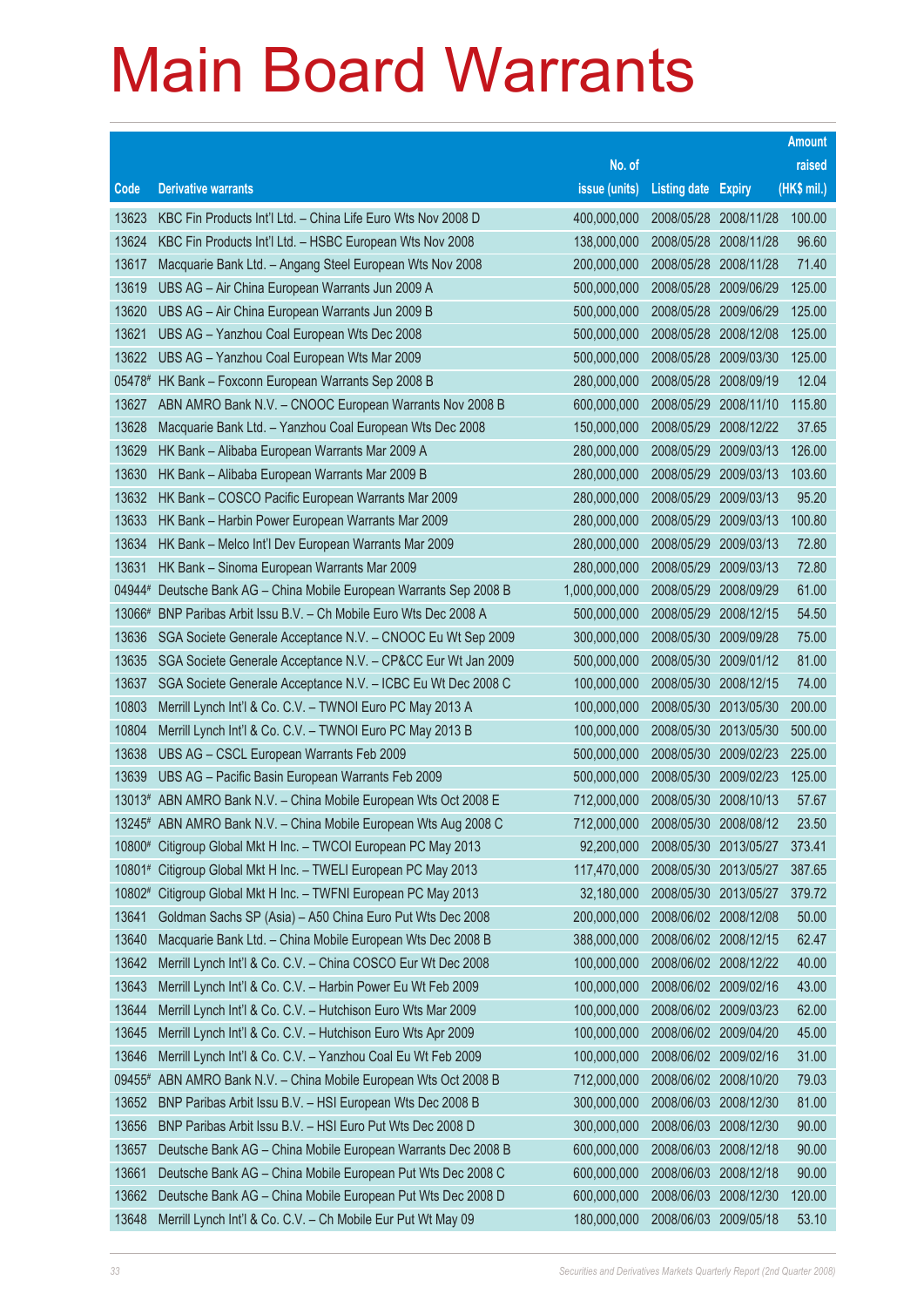|       |                                                               |               |                            |                       | <b>Amount</b> |
|-------|---------------------------------------------------------------|---------------|----------------------------|-----------------------|---------------|
|       |                                                               | No. of        |                            |                       | raised        |
| Code  | <b>Derivative warrants</b>                                    | issue (units) | <b>Listing date Expiry</b> |                       | (HK\$ mil.)   |
| 13647 | Merrill Lynch Int'l & Co. C.V. - Ch Life Eur Put Wt Jan 2009  | 180,000,000   | 2008/06/03 2009/01/19      |                       | 89.10         |
| 13649 | Merrill Lynch Int'l & Co. C.V. - CNOOC Euro Put Wts May 2009  | 180,000,000   | 2008/06/03 2009/05/18      |                       | 49.50         |
| 13650 | Merrill Lynch Int'l & Co. C.V. - HKEx Euro Put Wts Feb 2009   | 180,000,000   | 2008/06/03 2009/02/16      |                       | 50.40         |
| 13651 | Merrill Lynch Int'l & Co. C.V. - PetroChina Eu Put Wt Jul 09  | 180,000,000   |                            | 2008/06/03 2009/07/20 | 47.70         |
| 13658 | CC Rabobank B.A. - China Life European Warrants Feb 2009      | 200,000,000   |                            | 2008/06/03 2009/02/27 | 110.00        |
| 13664 | CC Rabobank B.A. - A50 China European Warrants Jan 2009 A     | 200,000,000   |                            | 2008/06/03 2009/01/30 | 54.00         |
| 13660 | CC Rabobank B.A. - HK Gas European Warrants Feb 2009          | 200,000,000   | 2008/06/03 2009/02/27      |                       | 70.00         |
| 13659 | CC Rabobank B.A. - Henderson Land Dev Euro Wts Dec 2008 B     | 60,000,000    |                            | 2008/06/03 2008/12/19 | 36.00         |
| 13663 | CC Rabobank B.A. - HSBC European Warrants Apr 2009 B          | 500,000,000   |                            | 2008/06/03 2009/04/30 | 125.00        |
| 13653 | SGA Societe Generale Acceptance N.V. - HSCEI Eu Put Wt Dec08A | 200,000,000   |                            | 2008/06/03 2008/12/30 | 50.00         |
| 13654 | SGA Societe Generale Acceptance N.V. - HSCEI Eu Put Wt Dec08B | 200,000,000   | 2008/06/03                 | 2008/12/30            | 50.00         |
| 13655 | SGA Societe Generale Acceptance N.V. - HSCEI Eu Put Wt Dec08C | 200,000,000   |                            | 2008/06/03 2008/12/30 | 50.00         |
| 13698 | ABN AMRO Bank N.V. - HSBC European Warrants Sep 2008 F        | 100,000,000   | 2008/06/04                 | 2008/09/22            | 73.00         |
| 13667 | Deutsche Bank AG - Ch Comm Cons European Warrants Dec 2008    | 400,000,000   | 2008/06/04                 | 2008/12/08            | 100.00        |
| 13665 | Deutsche Bank AG - China Life European Warrants Dec 2008 B    | 600,000,000   | 2008/06/04                 | 2008/12/15            | 216.00        |
| 13669 | Deutsche Bank AG - China Life European Put Warrants Dec 2008  | 600,000,000   | 2008/06/04                 | 2008/12/15            | 264.00        |
| 13668 | Deutsche Bank AG - China Mobile European Warrants Nov 2008 B  | 600,000,000   | 2008/06/04                 | 2008/11/28            | 102.00        |
| 13666 | Deutsche Bank AG - HSCEI European Warrants Dec 2008           | 400,000,000   | 2008/06/04                 | 2008/12/30            | 100.00        |
| 13670 | Deutsche Bank AG - HSCEI European Put Warrants Dec 2008       | 400,000,000   | 2008/06/04                 | 2008/12/30            | 100.00        |
| 13689 | Merrill Lynch Int'l & Co. C.V. - Agile Ppt Euro Wts Apr 2009  | 100,000,000   | 2008/06/04                 | 2009/04/21            | 26.50         |
| 13691 | Merrill Lynch Int'l & Co. C.V. - Ch Oilfield Eur Wt Jan 2009  | 100,000,000   | 2008/06/04                 | 2009/01/21            | 46.50         |
| 13690 | Merrill Lynch Int'l & Co. C.V. - CC Bank Euro Wts Dec 2008    | 100,000,000   | 2008/06/04                 | 2008/12/29            | 85.00         |
| 13692 | Merrill Lynch Int'l & Co. C.V. - CNOOC European Wts Feb 2009  | 180,000,000   | 2008/06/04                 | 2009/02/20            | 45.00         |
| 13693 | Merrill Lynch Int'l & Co. C.V. - Datang Power Eu Wt Dec 2008  | 100,000,000   |                            | 2008/06/04 2008/12/15 | 100.50        |
| 13696 | Merrill Lynch Int'l & Co. C.V. - A50 China Euro Wts Dec 2008  | 180,000,000   | 2008/06/04                 | 2008/12/04            | 51.30         |
| 13697 | Merrill Lynch Int'l & Co. C.V. - A50 China Eur Wt Jan 2009 B  | 180,000,000   | 2008/06/04                 | 2009/01/09            | 65.70         |
| 13694 | Merrill Lynch Int'l & Co. C.V. - ICBC European Wts Jan 2009   | 100,000,000   | 2008/06/04 2009/01/21      |                       | 75.00         |
| 13695 | Merrill Lynch Int'l & Co. C.V. - SHK Ppt Euro Wts Apr 2009    | 180,000,000   | 2008/06/04 2009/04/06      |                       | 45.00         |
| 13684 | CC Rabobank B.A. - BEA European Warrants Jan 2009             | 100,000,000   | 2008/06/04                 | 2009/01/29            | 62.00         |
| 13685 | CC Rabobank B.A. - CLP European Warrants Mar 2009             | 60,000,000    | 2008/06/04                 | 2009/03/30            | 42.00         |
| 13687 | CC Rabobank B.A. - HKEx European Warrants Mar 2009            | 300,000,000   | 2008/06/04                 | 2009/03/30            | 75.00         |
| 13686 | CC Rabobank B.A. - Hang Seng Bank European Warrants Jun 2009  | 100,000,000   | 2008/06/04                 | 2009/06/29            | 25.00         |
| 13688 | CC Rabobank B.A. - MTRC European Warrants Feb 2009            | 200,000,000   | 2008/06/04                 | 2009/02/20            | 70.00         |
| 13671 | UBS AG - Anhui Conch European Warrants Jun 2009               | 500,000,000   | 2008/06/04                 | 2009/06/29            | 125.00        |
| 13672 | UBS AG - China Life European Warrants Dec 2012 A              | 500,000,000   | 2008/06/04                 | 2012/12/10            | 125.00        |
| 13673 | UBS AG - China Life European Warrants Dec 2012 B              | 500,000,000   | 2008/06/04                 | 2012/12/10            | 125.00        |
| 13676 | UBS AG - CNOOC European Put Warrants Feb 2009                 | 500,000,000   | 2008/06/04                 | 2009/02/09            | 130.00        |
| 13674 | UBS AG - Sinopec Corp European Put Warrants Mar 2009          | 500,000,000   | 2008/06/04                 | 2009/03/30            | 125.00        |
| 13675 | UBS AG - China Shenhua European Put Warrants Feb 2009         | 500,000,000   | 2008/06/04                 | 2009/02/09            | 200.00        |
| 13677 | UBS AG - Datang European Warrants Nov 2009                    | 500,000,000   | 2008/06/04                 | 2009/11/30            | 125.00        |
| 13681 | UBS AG - A50 China European Warrants Mar 2009 A               | 500,000,000   | 2008/06/04                 | 2009/03/02            | 125.00        |
| 13679 | UBS AG - HKEx European Put Warrants Feb 2009 A                | 500,000,000   | 2008/06/04                 | 2009/02/09            | 130.00        |
| 13680 | UBS AG - HKEx European Put Warrants Jun 2009 A                | 500,000,000   | 2008/06/04                 | 2009/06/01            | 125.00        |
| 13678 | UBS AG - HS Bank European Warrants Oct 2009                   | 500,000,000   | 2008/06/04 2009/10/19      |                       | 125.00        |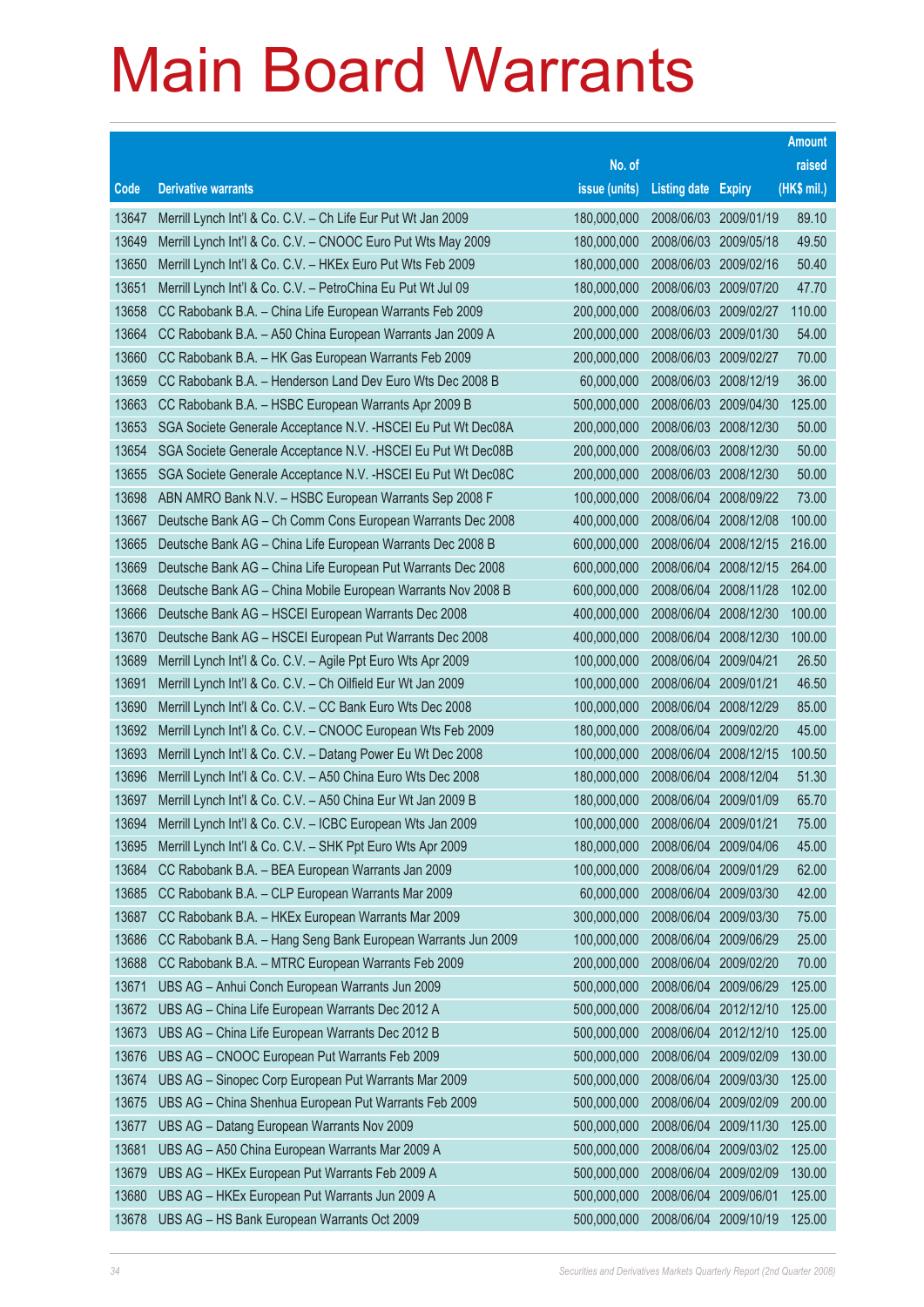|       |                                                              |               |                            |                       | <b>Amount</b> |
|-------|--------------------------------------------------------------|---------------|----------------------------|-----------------------|---------------|
|       |                                                              | No. of        |                            |                       | raised        |
| Code  | <b>Derivative warrants</b>                                   | issue (units) | <b>Listing date Expiry</b> |                       | (HK\$ mil.)   |
| 13682 | UBS AG - PetroChina European Put Warrants Mar 2009           | 500,000,000   | 2008/06/04                 | 2009/03/30            | 130.00        |
| 13683 | UBS AG - PICC European Warrants Oct 2009                     | 500,000,000   | 2008/06/04                 | 2009/10/19            | 125.00        |
| 13699 | ABN AMRO Bank N.V. - CM Bank European Warrants Dec 2008 A    | 300,000,000   | 2008/06/05                 | 2008/12/08            | 83.10         |
| 13700 | HK Bank - Anhui Conch European Warrants Mar 2009             | 280,000,000   |                            | 2008/06/05 2009/03/16 | 78.40         |
| 13701 | HK Bank - Country Garden European Warrants Mar 2009          | 280,000,000   |                            | 2008/06/05 2009/03/16 | 75.60         |
| 13702 | HK Bank - Sinofert European Warrants Mar 2009                | 280,000,000   |                            | 2008/06/05 2009/03/16 | 81.20         |
| 13703 | HK Bank - Sinotrans Ship European Warrants May 2010          | 280,000,000   | 2008/06/05 2010/05/14      |                       | 70.00         |
| 13709 | KBC Fin Products Int'l Ltd. - BOCL European Wts Jan 2009     | 400,000,000   |                            | 2008/06/05 2009/01/15 | 100.00        |
| 13710 | KBC Fin Products Int'l Ltd. - Sinopec Euro Wts Mar 2009 A    | 568,000,000   | 2008/06/05 2009/03/16      |                       | 96.56         |
| 13707 | KBC Fin Products Int'l Ltd. - HSI European Wts Dec 2008 D    | 400,000,000   |                            | 2008/06/05 2008/12/30 | 100.00        |
| 13708 | KBC Fin Products Int'l Ltd. - HSI European Wts Dec 2008 E    | 400,000,000   | 2008/06/05                 | 2008/12/30            | 100.00        |
| 13711 | KBC Fin Products Int'l Ltd. - HSI European Put Wts Dec 2008G | 600,000,000   |                            | 2008/06/05 2008/12/30 | 150.00        |
| 13704 | UBS AG - BankComm European Put Warrants Oct 2009             | 500,000,000   |                            | 2008/06/05 2009/10/19 | 125.00        |
| 13705 | UBS AG - CM Bank European Put Warrants Dec 2008              | 500,000,000   |                            | 2008/06/05 2008/12/08 | 125.00        |
| 13706 | UBS AG - Ping An European Put Warrants Nov 2009              | 500,000,000   | 2008/06/05                 | 2009/11/30            | 125.00        |
| 13727 | ABN AMRO Bank N.V. - CC Bank European Warrants Oct 2008 G    | 150,000,000   | 2008/06/06 2008/10/17      |                       | 75.60         |
| 13726 | KBC Fin Products Int'l Ltd. - PetroChina Euro Wts Feb 2009   | 400,000,000   |                            | 2008/06/06 2009/02/18 | 100.00        |
| 13722 | Merrill Lynch Int'l & Co. C.V. - CITIC Bank Euro Wt Dec 2008 | 100,000,000   |                            | 2008/06/06 2008/12/22 | 55.50         |
| 13723 | Merrill Lynch Int'l & Co. C.V. - HK Gas Euro Wts Jan 2009    | 100,000,000   | 2008/06/06 2009/01/19      |                       | 28.50         |
| 13724 | Merrill Lynch Int'l & Co. C.V. - HKEx Euro Wts Feb 2009 A    | 180,000,000   |                            | 2008/06/06 2009/02/09 | 60.30         |
| 13725 | Merrill Lynch Int'l & Co. C.V. - Pacific Basin Eu Wt Feb2009 | 100,000,000   |                            | 2008/06/06 2009/02/23 | 28.00         |
| 13712 | SGA Societe Generale Acceptance N.V. - HSI Eur Wt Dec 2008 A | 500,000,000   |                            | 2008/06/06 2008/12/30 | 125.00        |
| 13713 | SGA Societe Generale Acceptance N.V. - HSI Eur Wt Dec 2008 B | 500,000,000   | 2008/06/06                 | 2008/12/30            | 125.00        |
| 13714 | SGA Societe Generale Acceptance N.V. - HSI Eur Wt Dec 2008 C | 500,000,000   |                            | 2008/06/06 2008/12/30 | 125.00        |
| 13715 | SGA Societe Generale Acceptance N.V. - HSI Eur Wt Dec 2008 D | 500,000,000   |                            | 2008/06/06 2008/12/30 | 125.00        |
| 13716 | SGA Societe Generale Acceptance N.V. - HSI Eur Wt Dec 2008 E | 500,000,000   | 2008/06/06 2008/12/30      |                       | 125.00        |
| 13717 | SGA Societe Generale Acceptance N.V. - HSI Eu Put Wt Dec 08F | 500,000,000   |                            | 2008/06/06 2008/12/30 | 125.00        |
| 13718 | SGA Societe Generale Acceptance N.V. - HSI Eu Put Wt Dec 08G | 500,000,000   | 2008/06/06 2008/12/30      |                       | 125.00        |
| 13719 | SGA Societe Generale Acceptance N.V. - HSI Eu Put Wt Dec 08H | 500,000,000   | 2008/06/06                 | 2008/12/30            | 125.00        |
| 13720 | SGA Societe Generale Acceptance N.V. - HSI Eu Put Wt Dec 081 | 500,000,000   |                            | 2008/06/06 2008/12/30 | 125.00        |
| 13721 | SGA Societe Generale Acceptance N.V. - HSI Eu Put Wt Dec 08J | 500,000,000   | 2008/06/06 2008/12/30      |                       | 125.00        |
| 13728 | BOCI Asia Ltd. - China Mobile European Warrants Aug 2009 A   | 400,000,000   | 2008/06/10                 | 2009/08/26            | 100.00        |
| 13732 | BOCI Asia Ltd. - China Mobile European Put Warrants Aug 2009 | 400,000,000   | 2008/06/10                 | 2009/08/19            | 100.00        |
| 13729 | BOCI Asia Ltd. - Yurun Food European Warrants Feb 2009       | 200,000,000   | 2008/06/10                 | 2009/02/18            | 57.00         |
| 13736 | Deutsche Bank AG - CNOOC European Warrants Dec 2008 B        | 400,000,000   | 2008/06/10                 | 2008/12/15            | 100.00        |
| 13735 | Deutsche Bank AG - China Railway European Warrants May 2009  | 400,000,000   | 2008/06/10 2009/05/11      |                       | 62.00         |
| 13737 | Deutsche Bank AG - HKEx European Warrants Dec 2008 B         | 400,000,000   | 2008/06/10                 | 2008/12/15            | 104.00        |
| 13738 | Deutsche Bank AG - HSBC European Put Warrants Sep 2009       | 400,000,000   | 2008/06/10                 | 2009/09/29            | 62.00         |
| 13739 | KBC Fin Products Int'l Ltd. - CITIC Bank Euro Wts Mar 2009   | 138,000,000   | 2008/06/10                 | 2009/03/02            | 99.36         |
| 13740 | CC Rabobank B.A. - CNOOC European Warrants Feb 2009          | 300,000,000   | 2008/06/10                 | 2009/02/26            | 93.00         |
| 13741 | CC Rabobank B.A. - Sinopec Corp European Warrants Mar 2009   | 400,000,000   | 2008/06/10                 | 2009/03/30            | 100.00        |
| 13742 | CC Rabobank B.A. - China Railway European Wts Dec 2008 B     | 400,000,000   | 2008/06/10                 | 2008/12/01            | 60.00         |
| 13743 | CC Rabobank B.A. - Ch Railway Cons European Wts Feb 2009 A   | 300,000,000   | 2008/06/10                 | 2009/02/26            | 75.00         |
| 13744 | CC Rabobank B.A. - ICBC European Warrants Apr 2009           | 1,000,000,000 | 2008/06/10 2009/04/20      |                       | 150.00        |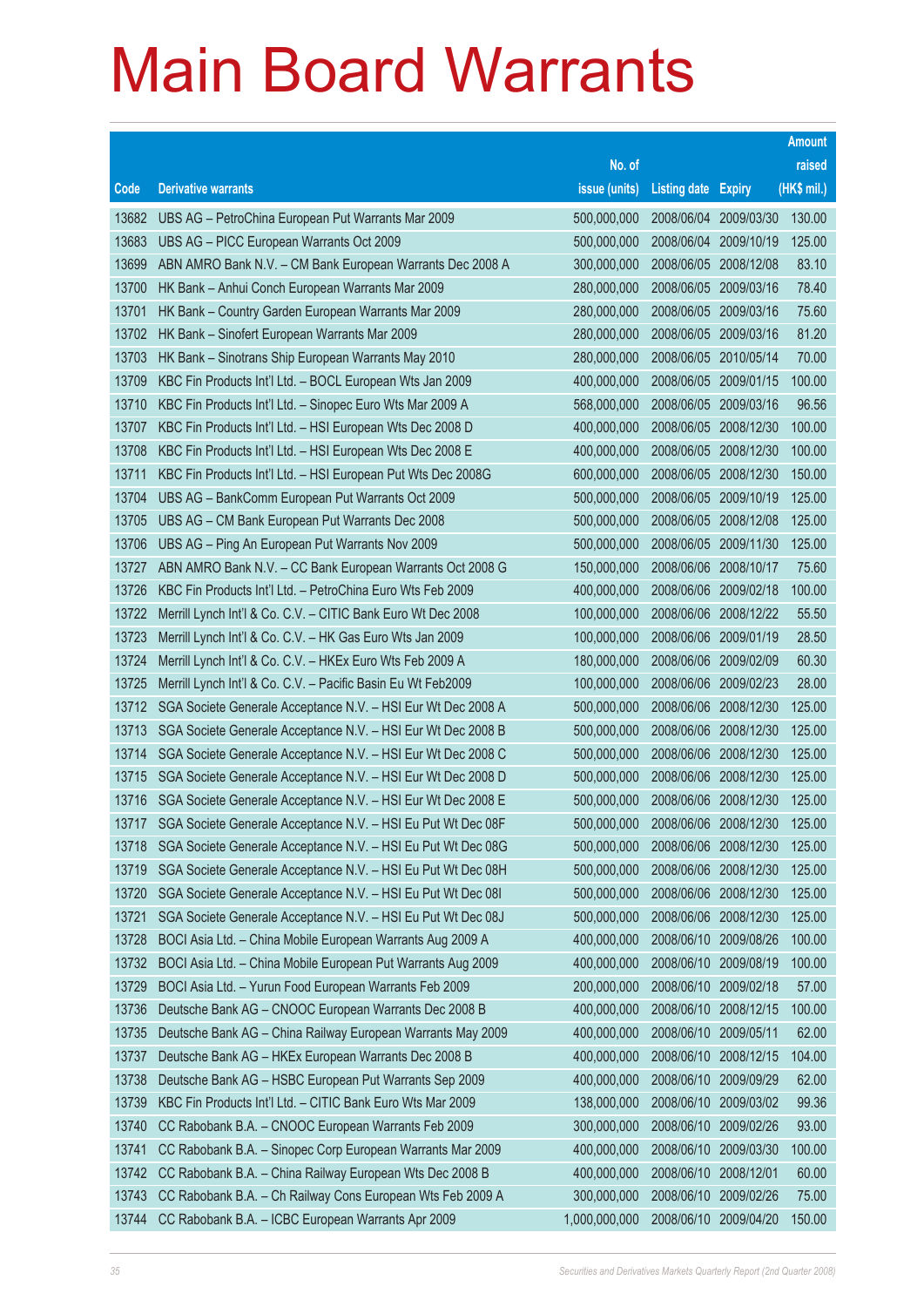| No. of<br>raised<br>(HK\$ mil.)<br><b>Derivative warrants</b><br>issue (units)<br>Code<br><b>Listing date</b><br><b>Expiry</b><br>148.50<br>SGA Societe Generale Acceptance N.V. - CLife Eur Wt May 2009<br>300,000,000<br>2008/06/10 2009/05/04<br>13731<br>2008/06/10 2009/03/02<br>250.00<br>13733<br>SGA Societe Generale Acceptance N.V. - Ch Mob Eu Wt Mar 09 B<br>200,000,000<br>56.40<br>SGA Societe Generale Acceptance N.V. - CNOOC Eu Wt Dec 2008F<br>300,000,000<br>2008/06/10<br>2008/12/01<br>13730<br>200.00<br>2008/06/10<br>13734<br>SGA Societe Generale Acceptance N.V. - HKEx Eu Wt Mar 2009<br>800,000,000<br>2009/03/30<br>600,000,000<br>103.20<br>02152# Deutsche Bank AG - China Life European Warrants Sep 2008 A<br>2008/06/10 2008/09/29<br>2008/06/10 2008/12/29<br>51.20<br>09315#<br>Deutsche Bank AG - China Tel European Warrants Dec 2008 B<br>800,000,000<br>66.60<br>Deutsche Bank AG - China Mobile European Warrants Dec 2008 A<br>600,000,000<br>2008/06/10<br>2008/12/08<br>13010#<br>500,000,000<br>2008/06/11<br>126.00<br>13748<br>ABN AMRO Bank N.V. - China Unicom European Warrants Dec 2008<br>2008/12/15<br>200,000,000<br>68.80<br>ABN AMRO Bank N.V. - China Shenhua European Wts Dec 2008 B<br>2008/06/11<br>2008/12/15<br>13747<br>2008/06/11<br>70.00<br>13745<br>HK Bank - China Mobile European Warrants Feb 2009<br>280,000,000<br>2009/02/20<br>97.78<br>13746<br>Macquarie Bank Ltd. - CHALCO European Warrants Dec 2008 B<br>388,000,000<br>2008/06/11<br>2008/12/30<br>38.00<br>10805<br>2008/06/11<br>SGA Societe Generale Acceptance N.V. - N225 Eu Wt Dec 2008 A<br>100,000,000<br>2008/12/11<br>100,000,000<br>25.00<br>10806<br>SGA Societe Generale Acceptance N.V. - N225 Eu Wt Dec 2008 B<br>2008/06/11<br>2008/12/11<br>2008/06/11<br>26.00<br>10807<br>SGA Societe Generale Acceptance N.V. - N225 Eu Wt Dec 2008 C<br>100,000,000<br>2008/12/11 |
|------------------------------------------------------------------------------------------------------------------------------------------------------------------------------------------------------------------------------------------------------------------------------------------------------------------------------------------------------------------------------------------------------------------------------------------------------------------------------------------------------------------------------------------------------------------------------------------------------------------------------------------------------------------------------------------------------------------------------------------------------------------------------------------------------------------------------------------------------------------------------------------------------------------------------------------------------------------------------------------------------------------------------------------------------------------------------------------------------------------------------------------------------------------------------------------------------------------------------------------------------------------------------------------------------------------------------------------------------------------------------------------------------------------------------------------------------------------------------------------------------------------------------------------------------------------------------------------------------------------------------------------------------------------------------------------------------------------------------------------------------------------------------------------------------------------------------------------------------------------------------------------------------------------------|
|                                                                                                                                                                                                                                                                                                                                                                                                                                                                                                                                                                                                                                                                                                                                                                                                                                                                                                                                                                                                                                                                                                                                                                                                                                                                                                                                                                                                                                                                                                                                                                                                                                                                                                                                                                                                                                                                                                                        |
|                                                                                                                                                                                                                                                                                                                                                                                                                                                                                                                                                                                                                                                                                                                                                                                                                                                                                                                                                                                                                                                                                                                                                                                                                                                                                                                                                                                                                                                                                                                                                                                                                                                                                                                                                                                                                                                                                                                        |
|                                                                                                                                                                                                                                                                                                                                                                                                                                                                                                                                                                                                                                                                                                                                                                                                                                                                                                                                                                                                                                                                                                                                                                                                                                                                                                                                                                                                                                                                                                                                                                                                                                                                                                                                                                                                                                                                                                                        |
|                                                                                                                                                                                                                                                                                                                                                                                                                                                                                                                                                                                                                                                                                                                                                                                                                                                                                                                                                                                                                                                                                                                                                                                                                                                                                                                                                                                                                                                                                                                                                                                                                                                                                                                                                                                                                                                                                                                        |
|                                                                                                                                                                                                                                                                                                                                                                                                                                                                                                                                                                                                                                                                                                                                                                                                                                                                                                                                                                                                                                                                                                                                                                                                                                                                                                                                                                                                                                                                                                                                                                                                                                                                                                                                                                                                                                                                                                                        |
|                                                                                                                                                                                                                                                                                                                                                                                                                                                                                                                                                                                                                                                                                                                                                                                                                                                                                                                                                                                                                                                                                                                                                                                                                                                                                                                                                                                                                                                                                                                                                                                                                                                                                                                                                                                                                                                                                                                        |
|                                                                                                                                                                                                                                                                                                                                                                                                                                                                                                                                                                                                                                                                                                                                                                                                                                                                                                                                                                                                                                                                                                                                                                                                                                                                                                                                                                                                                                                                                                                                                                                                                                                                                                                                                                                                                                                                                                                        |
|                                                                                                                                                                                                                                                                                                                                                                                                                                                                                                                                                                                                                                                                                                                                                                                                                                                                                                                                                                                                                                                                                                                                                                                                                                                                                                                                                                                                                                                                                                                                                                                                                                                                                                                                                                                                                                                                                                                        |
|                                                                                                                                                                                                                                                                                                                                                                                                                                                                                                                                                                                                                                                                                                                                                                                                                                                                                                                                                                                                                                                                                                                                                                                                                                                                                                                                                                                                                                                                                                                                                                                                                                                                                                                                                                                                                                                                                                                        |
|                                                                                                                                                                                                                                                                                                                                                                                                                                                                                                                                                                                                                                                                                                                                                                                                                                                                                                                                                                                                                                                                                                                                                                                                                                                                                                                                                                                                                                                                                                                                                                                                                                                                                                                                                                                                                                                                                                                        |
|                                                                                                                                                                                                                                                                                                                                                                                                                                                                                                                                                                                                                                                                                                                                                                                                                                                                                                                                                                                                                                                                                                                                                                                                                                                                                                                                                                                                                                                                                                                                                                                                                                                                                                                                                                                                                                                                                                                        |
|                                                                                                                                                                                                                                                                                                                                                                                                                                                                                                                                                                                                                                                                                                                                                                                                                                                                                                                                                                                                                                                                                                                                                                                                                                                                                                                                                                                                                                                                                                                                                                                                                                                                                                                                                                                                                                                                                                                        |
|                                                                                                                                                                                                                                                                                                                                                                                                                                                                                                                                                                                                                                                                                                                                                                                                                                                                                                                                                                                                                                                                                                                                                                                                                                                                                                                                                                                                                                                                                                                                                                                                                                                                                                                                                                                                                                                                                                                        |
|                                                                                                                                                                                                                                                                                                                                                                                                                                                                                                                                                                                                                                                                                                                                                                                                                                                                                                                                                                                                                                                                                                                                                                                                                                                                                                                                                                                                                                                                                                                                                                                                                                                                                                                                                                                                                                                                                                                        |
|                                                                                                                                                                                                                                                                                                                                                                                                                                                                                                                                                                                                                                                                                                                                                                                                                                                                                                                                                                                                                                                                                                                                                                                                                                                                                                                                                                                                                                                                                                                                                                                                                                                                                                                                                                                                                                                                                                                        |
|                                                                                                                                                                                                                                                                                                                                                                                                                                                                                                                                                                                                                                                                                                                                                                                                                                                                                                                                                                                                                                                                                                                                                                                                                                                                                                                                                                                                                                                                                                                                                                                                                                                                                                                                                                                                                                                                                                                        |
| 26.00<br>10809<br>SGA Societe Generale Acceptance N.V. - N225 Eu Put Wt Dec08D<br>100,000,000<br>2008/06/11<br>2008/12/11                                                                                                                                                                                                                                                                                                                                                                                                                                                                                                                                                                                                                                                                                                                                                                                                                                                                                                                                                                                                                                                                                                                                                                                                                                                                                                                                                                                                                                                                                                                                                                                                                                                                                                                                                                                              |
| 2008/06/11<br>40.00<br>10810<br>SGA Societe Generale Acceptance N.V. - N225 Eu Put Wt Dec08E<br>100,000,000<br>2008/12/11                                                                                                                                                                                                                                                                                                                                                                                                                                                                                                                                                                                                                                                                                                                                                                                                                                                                                                                                                                                                                                                                                                                                                                                                                                                                                                                                                                                                                                                                                                                                                                                                                                                                                                                                                                                              |
| 1,700,000,000<br>23.80<br>UBS AG - China Life European Warrants Oct 2008 C<br>2008/06/11<br>2008/10/13<br>$01426*$                                                                                                                                                                                                                                                                                                                                                                                                                                                                                                                                                                                                                                                                                                                                                                                                                                                                                                                                                                                                                                                                                                                                                                                                                                                                                                                                                                                                                                                                                                                                                                                                                                                                                                                                                                                                     |
| 75.00<br>13751<br>BNP Paribas Arbit Issu B.V. - Ch Mobile Euro Wts Apr 2009<br>300,000,000<br>2008/06/12 2009/04/21                                                                                                                                                                                                                                                                                                                                                                                                                                                                                                                                                                                                                                                                                                                                                                                                                                                                                                                                                                                                                                                                                                                                                                                                                                                                                                                                                                                                                                                                                                                                                                                                                                                                                                                                                                                                    |
| 50.00<br>BNP Paribas Arbit Issu B.V. - CNOOC European Wts Dec 2008<br>200,000,000<br>2008/06/12 2008/12/22<br>13752                                                                                                                                                                                                                                                                                                                                                                                                                                                                                                                                                                                                                                                                                                                                                                                                                                                                                                                                                                                                                                                                                                                                                                                                                                                                                                                                                                                                                                                                                                                                                                                                                                                                                                                                                                                                    |
| 300,000,000<br>2008/06/12 2009/04/27<br>75.00<br>13753<br>BNP Paribas Arbit Issu B.V. - PetroCh European Wts Apr 2009                                                                                                                                                                                                                                                                                                                                                                                                                                                                                                                                                                                                                                                                                                                                                                                                                                                                                                                                                                                                                                                                                                                                                                                                                                                                                                                                                                                                                                                                                                                                                                                                                                                                                                                                                                                                  |
| 75.00<br>13749<br>Deutsche Bank AG - CHALCO European Warrants Dec 2008<br>300,000,000<br>2008/06/12 2008/12/15                                                                                                                                                                                                                                                                                                                                                                                                                                                                                                                                                                                                                                                                                                                                                                                                                                                                                                                                                                                                                                                                                                                                                                                                                                                                                                                                                                                                                                                                                                                                                                                                                                                                                                                                                                                                         |
| 102.00<br>13750<br>Deutsche Bank AG - CM Bank European Warrants Dec 2008<br>300,000,000<br>2008/06/12 2008/12/15                                                                                                                                                                                                                                                                                                                                                                                                                                                                                                                                                                                                                                                                                                                                                                                                                                                                                                                                                                                                                                                                                                                                                                                                                                                                                                                                                                                                                                                                                                                                                                                                                                                                                                                                                                                                       |
| 76.00<br>Merrill Lynch Int'l & Co. C.V. - BEA European Wts Jan 2009<br>100,000,000<br>2008/06/12 2009/01/19<br>13754                                                                                                                                                                                                                                                                                                                                                                                                                                                                                                                                                                                                                                                                                                                                                                                                                                                                                                                                                                                                                                                                                                                                                                                                                                                                                                                                                                                                                                                                                                                                                                                                                                                                                                                                                                                                   |
| 100,000,000<br>2008/06/12 2008/12/29<br>65.00<br>13755<br>Merrill Lynch Int'l & Co. C.V. - CNPC European Wts Dec 2008                                                                                                                                                                                                                                                                                                                                                                                                                                                                                                                                                                                                                                                                                                                                                                                                                                                                                                                                                                                                                                                                                                                                                                                                                                                                                                                                                                                                                                                                                                                                                                                                                                                                                                                                                                                                  |
| 500,000,000<br>SGA Societe Generale Acceptance N.V. - CTel Eur Wts Dec 2009<br>2008/06/12 2009/12/14<br>75.00<br>13757                                                                                                                                                                                                                                                                                                                                                                                                                                                                                                                                                                                                                                                                                                                                                                                                                                                                                                                                                                                                                                                                                                                                                                                                                                                                                                                                                                                                                                                                                                                                                                                                                                                                                                                                                                                                 |
| 100,000,000<br>2008/06/12 2008/12/30<br>93.00<br>SGA Societe Generale Acceptance N.V. - CTel Eu Wt Dec 2008 B<br>13756<br>800,000,000<br>07559#<br>Deutsche Bank AG - CNOOC European Warrants Sep 2008 B                                                                                                                                                                                                                                                                                                                                                                                                                                                                                                                                                                                                                                                                                                                                                                                                                                                                                                                                                                                                                                                                                                                                                                                                                                                                                                                                                                                                                                                                                                                                                                                                                                                                                                               |
| 2008/06/12 2008/09/29<br>78.40<br>788,000,000<br>2008/06/13 2008/11/21<br>130.02<br>13758                                                                                                                                                                                                                                                                                                                                                                                                                                                                                                                                                                                                                                                                                                                                                                                                                                                                                                                                                                                                                                                                                                                                                                                                                                                                                                                                                                                                                                                                                                                                                                                                                                                                                                                                                                                                                              |
| ABN AMRO Bank N.V. - China Mobile European Wts Nov 2008 D<br>ABN AMRO Bank N.V. - China Mobile Euro Put Wts Dec 2008 B<br>788,000,000<br>2008/06/13 2008/12/12<br>118.20<br>13762                                                                                                                                                                                                                                                                                                                                                                                                                                                                                                                                                                                                                                                                                                                                                                                                                                                                                                                                                                                                                                                                                                                                                                                                                                                                                                                                                                                                                                                                                                                                                                                                                                                                                                                                      |
| 788,000,000<br>162.33<br>13763<br>ABN AMRO Bank N.V. - China Mobile Euro Put Wts Dec 2008 C<br>2008/06/13 2008/12/23                                                                                                                                                                                                                                                                                                                                                                                                                                                                                                                                                                                                                                                                                                                                                                                                                                                                                                                                                                                                                                                                                                                                                                                                                                                                                                                                                                                                                                                                                                                                                                                                                                                                                                                                                                                                   |
| 38.50<br>SGA Societe Generale Acceptance N.V. - CMB Euro Wts Jan 2009<br>100,000,000<br>2008/06/13 2009/01/19<br>13759                                                                                                                                                                                                                                                                                                                                                                                                                                                                                                                                                                                                                                                                                                                                                                                                                                                                                                                                                                                                                                                                                                                                                                                                                                                                                                                                                                                                                                                                                                                                                                                                                                                                                                                                                                                                 |
| 13760<br>SGA Societe Generale Acceptance N.V. - Ch Mob Eu Wt Feb 09 B<br>800,000,000<br>2008/06/13<br>120.00<br>2009/02/26                                                                                                                                                                                                                                                                                                                                                                                                                                                                                                                                                                                                                                                                                                                                                                                                                                                                                                                                                                                                                                                                                                                                                                                                                                                                                                                                                                                                                                                                                                                                                                                                                                                                                                                                                                                             |
| SGA Societe Generale Acceptance N.V. - HKEx Eu Wt Feb 2009<br>800,000,000<br>2008/06/13<br>206.40<br>13761<br>2009/02/26                                                                                                                                                                                                                                                                                                                                                                                                                                                                                                                                                                                                                                                                                                                                                                                                                                                                                                                                                                                                                                                                                                                                                                                                                                                                                                                                                                                                                                                                                                                                                                                                                                                                                                                                                                                               |
| 300,000,000<br>111.00<br>13764<br>SGA Societe Generale Acceptance N.V. - MTRC Eur Wts Feb 2009<br>2008/06/13<br>2009/02/26                                                                                                                                                                                                                                                                                                                                                                                                                                                                                                                                                                                                                                                                                                                                                                                                                                                                                                                                                                                                                                                                                                                                                                                                                                                                                                                                                                                                                                                                                                                                                                                                                                                                                                                                                                                             |
| 500,000,000<br>ABN AMRO Bank N.V. - Ch Comm Cons European Wts Oct 2008 B<br>2008/06/16<br>2008/10/13<br>76.00<br>13766                                                                                                                                                                                                                                                                                                                                                                                                                                                                                                                                                                                                                                                                                                                                                                                                                                                                                                                                                                                                                                                                                                                                                                                                                                                                                                                                                                                                                                                                                                                                                                                                                                                                                                                                                                                                 |
| CC Rabobank B.A. - BOC HK European Warrants Jun 2009<br>37.50<br>13767<br>150,000,000<br>2008/06/16<br>2009/06/29                                                                                                                                                                                                                                                                                                                                                                                                                                                                                                                                                                                                                                                                                                                                                                                                                                                                                                                                                                                                                                                                                                                                                                                                                                                                                                                                                                                                                                                                                                                                                                                                                                                                                                                                                                                                      |
| 13768<br>CC Rabobank B.A. - CC Bank European Warrants Apr 2009<br>800,000,000<br>2008/06/16<br>120.00<br>2009/04/06                                                                                                                                                                                                                                                                                                                                                                                                                                                                                                                                                                                                                                                                                                                                                                                                                                                                                                                                                                                                                                                                                                                                                                                                                                                                                                                                                                                                                                                                                                                                                                                                                                                                                                                                                                                                    |
| 150,000,000<br>37.50<br>13769<br>CC Rabobank B.A. - Sinopec Corp European Put Wts Jul 2009<br>2008/06/16<br>2009/07/30                                                                                                                                                                                                                                                                                                                                                                                                                                                                                                                                                                                                                                                                                                                                                                                                                                                                                                                                                                                                                                                                                                                                                                                                                                                                                                                                                                                                                                                                                                                                                                                                                                                                                                                                                                                                 |
| 13770<br>CC Rabobank B.A. - Mongolia Energy European Wts Jan 2009<br>150,000,000<br>2008/06/16<br>102.00<br>2009/01/30                                                                                                                                                                                                                                                                                                                                                                                                                                                                                                                                                                                                                                                                                                                                                                                                                                                                                                                                                                                                                                                                                                                                                                                                                                                                                                                                                                                                                                                                                                                                                                                                                                                                                                                                                                                                 |
| SGA Societe Generale Acceptance N.V. - Shenhua Eur Wt Feb 09<br>150,000,000<br>2008/06/16<br>93.00<br>13765<br>2009/02/02                                                                                                                                                                                                                                                                                                                                                                                                                                                                                                                                                                                                                                                                                                                                                                                                                                                                                                                                                                                                                                                                                                                                                                                                                                                                                                                                                                                                                                                                                                                                                                                                                                                                                                                                                                                              |
| BOCI Asia Ltd. - Mongolia Energy European Warrants Dec 2008B<br>500,000,000<br>2008/06/17<br>250.00<br>13772<br>2008/12/29                                                                                                                                                                                                                                                                                                                                                                                                                                                                                                                                                                                                                                                                                                                                                                                                                                                                                                                                                                                                                                                                                                                                                                                                                                                                                                                                                                                                                                                                                                                                                                                                                                                                                                                                                                                             |
| BOCI Asia Ltd. - Tracker Fund European Warrants Dec 2008<br>300,000,000<br>85.50<br>13771<br>2008/06/17<br>2008/12/30                                                                                                                                                                                                                                                                                                                                                                                                                                                                                                                                                                                                                                                                                                                                                                                                                                                                                                                                                                                                                                                                                                                                                                                                                                                                                                                                                                                                                                                                                                                                                                                                                                                                                                                                                                                                  |
| 300,000,000<br>BOCI Asia Ltd. - Tracker Fund European Put Warrants Feb 2009<br>2008/06/17<br>75.00<br>13775<br>2009/02/26                                                                                                                                                                                                                                                                                                                                                                                                                                                                                                                                                                                                                                                                                                                                                                                                                                                                                                                                                                                                                                                                                                                                                                                                                                                                                                                                                                                                                                                                                                                                                                                                                                                                                                                                                                                              |
| Calyon Fin P (G) Ltd. - China Life European Wts Jan 2009<br>13780<br>200,000,000<br>83.00<br>2008/06/17<br>2009/01/09                                                                                                                                                                                                                                                                                                                                                                                                                                                                                                                                                                                                                                                                                                                                                                                                                                                                                                                                                                                                                                                                                                                                                                                                                                                                                                                                                                                                                                                                                                                                                                                                                                                                                                                                                                                                  |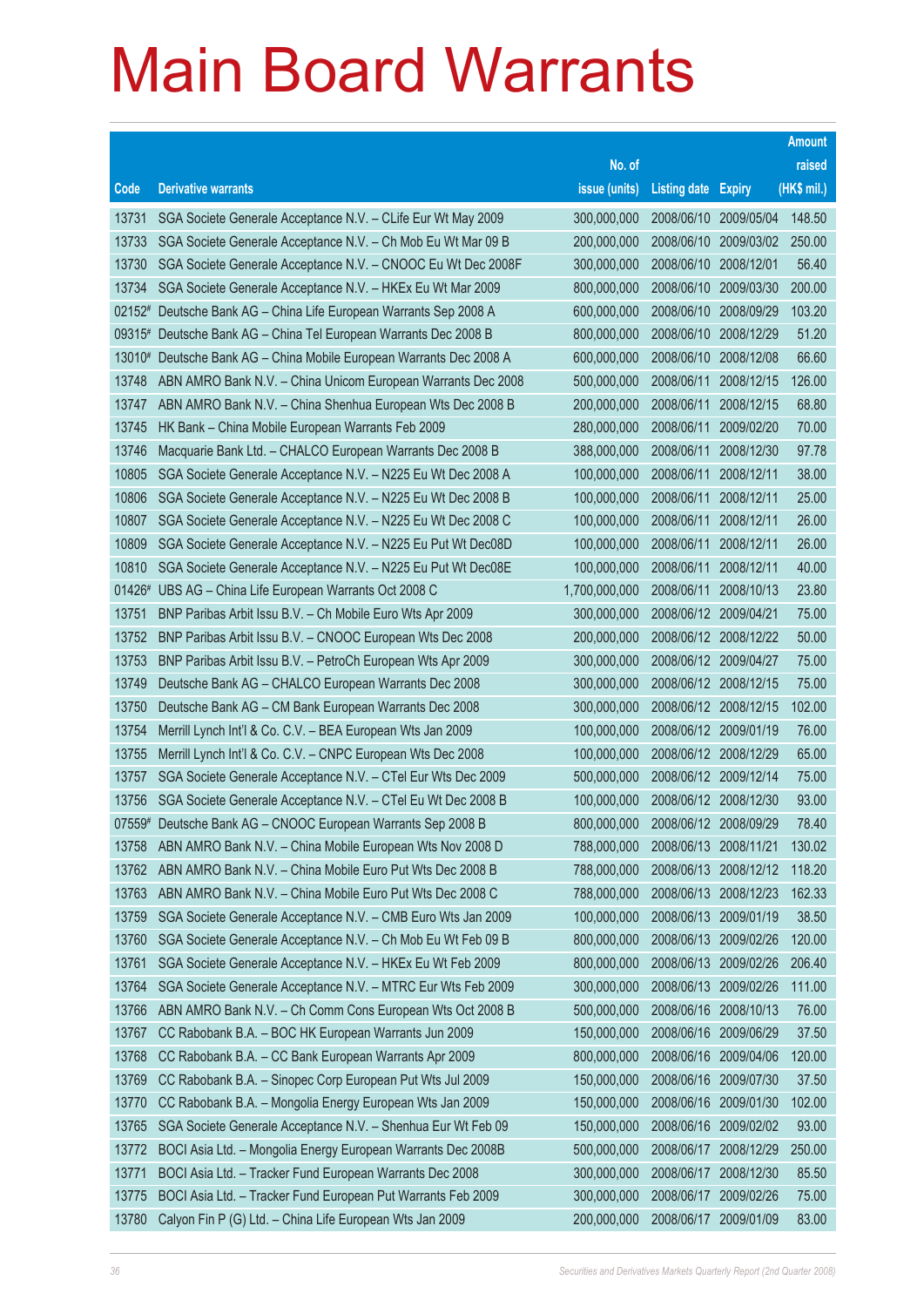|       |                                                              |               |                            |                       | <b>Amount</b> |
|-------|--------------------------------------------------------------|---------------|----------------------------|-----------------------|---------------|
|       |                                                              | No. of        |                            |                       | raised        |
| Code  | <b>Derivative warrants</b>                                   | issue (units) | <b>Listing date Expiry</b> |                       | (HK\$ mil.)   |
| 13779 | Calyon Fin P (G) Ltd. - A50 China European Wts Jan 2009      | 200,000,000   | 2008/06/17                 | 2009/01/29            | 56.20         |
| 13773 | HK Bank - PICC European Warrants Jun 2009                    | 280,000,000   | 2008/06/17                 | 2009/06/26            | 70.00         |
| 13774 | HK Bank - Zijin Mining European Warrants Apr 2009            | 280,000,000   | 2008/06/17                 | 2009/04/24            | 70.00         |
| 13781 | Merrill Lynch Int'l & Co. C.V. - Air China Euro Wts Jun 2009 | 100,000,000   |                            | 2008/06/17 2009/06/25 | 15.50         |
| 13783 | Merrill Lynch Int'l & Co. C.V. - Ch Mobile Eur Wt Sep 2010   | 180,000,000   | 2008/06/17                 | 2010/09/07            | 46.80         |
| 13782 | Merrill Lynch Int'l & Co. C.V. - Cathay Pac Eur Wts Feb 2009 | 100,000,000   |                            | 2008/06/17 2009/02/09 | 25.50         |
| 13784 | Merrill Lynch Int'l & Co. C.V. - HSBC Euro Wts Dec 2009      | 180,000,000   | 2008/06/17                 | 2009/12/23            | 33.66         |
| 13785 | Merrill Lynch Int'l & Co. C.V. - MTRC European Wts Jan 2009  | 100,000,000   |                            | 2008/06/17 2009/01/19 | 30.00         |
| 13776 | SGA Societe Generale Acceptance N.V. - CP&CC Eur Wt Feb 2009 | 500,000,000   |                            | 2008/06/17 2009/02/26 | 76.50         |
| 13777 | SGA Societe Generale Acceptance N.V. - HSCEI Eur Wt Dec 08 D | 200,000,000   |                            | 2008/06/17 2008/12/30 | 50.00         |
| 13778 | SGA Societe Generale Acceptance N.V. - HSCEI Eur Wt Dec 08 E | 200,000,000   | 2008/06/17                 | 2008/12/30            | 50.00         |
| 13809 | ABN AMRO Bank N.V. - BOC HK European Warrants Dec 2008 B     | 400,000,000   |                            | 2008/06/18 2008/12/22 | 103.20        |
| 13810 | ABN AMRO Bank N.V. - CM Bank European Warrants Dec 2008 B    | 300,000,000   |                            | 2008/06/18 2008/12/22 | 101.10        |
| 13814 | BNP Paribas Arbit Issu B.V. - BOCL European Wts Jan 2009     | 200,000,000   |                            | 2008/06/18 2009/01/12 | 60.00         |
| 13816 | BNP Paribas Arbit Issu B.V. - Ch Mobile Euro Wts Jan 2009    | 300,000,000   | 2008/06/18 2009/01/21      |                       | 48.00         |
| 13817 | BNP Paribas Arbit Issu B.V. - Ch Mobile Eu Put Wt Feb 2009   | 300,000,000   |                            | 2008/06/18 2009/02/23 | 78.00         |
| 13815 | BNP Paribas Arbit Issu B.V. - Ch Comm Cons Eur Wt Mar 2009   | 200,000,000   |                            | 2008/06/18 2009/03/09 | 50.00         |
| 13818 | BNP Paribas Arbit Issu B.V. - Ch Railway Euro Wts Jun 2009   | 200,000,000   |                            | 2008/06/18 2009/06/22 | 30.00         |
| 13819 | BNP Paribas Arbit Issu B.V. - A50 China Euro Wts Jan 2009    | 200,000,000   | 2008/06/18 2009/01/19      |                       | 52.00         |
| 13826 | Goldman Sachs SP (Asia) - HSI European Warrants Dec 2008     | 200,000,000   | 2008/06/18 2008/12/30      |                       | 50.00         |
| 13830 | Goldman Sachs SP (Asia) - HSI European Put Warrants Dec 2008 | 200,000,000   |                            | 2008/06/18 2008/12/30 | 50.00         |
| 13827 | Goldman Sachs SP (Asia) - Hutchison European Wts Dec 2008 B  | 200,000,000   |                            | 2008/06/18 2008/12/22 | 128.00        |
| 13806 | HK Bank - Air China European Warrants Feb 2009               | 280,000,000   |                            | 2008/06/18 2009/02/20 | 260.40        |
| 13807 | HK Bank - CHALCO European Warrants Apr 2009 A                | 280,000,000   |                            | 2008/06/18 2009/04/24 | 70.00         |
| 13808 | HK Bank - Shanghai Electric European Warrants Sep 2009       | 280,000,000   |                            | 2008/06/18 2009/09/18 | 70.00         |
| 13820 | J P Morgan SP BV - Cheung Kong European Warrants Feb 2009    | 300,000,000   | 2008/06/18 2009/02/23      |                       | 46.20         |
| 13821 | J P Morgan SP BV - MTRC European Warrants Dec 2008           | 100,000,000   |                            | 2008/06/18 2008/12/18 | 26.90         |
|       | 13822 J P Morgan SP BV - SHK Ppt European Warrants Jan 2009  | 300,000,000   | 2008/06/18 2009/01/23      |                       | 45.90         |
| 13823 | J P Morgan SP BV - Wharf European Warrants Dec 2008          | 80,000,000    |                            | 2008/06/18 2008/12/22 | 26.00         |
| 13824 | J P Morgan SP BV - Yanzhou Coal European Warrants Dec 2008   | 100,000,000   | 2008/06/18 2008/12/18      |                       | 25.30         |
| 13825 | KBC Fin Products Int'l Ltd. - China Life Euro Wts Jan 2009   | 168,000,000   | 2008/06/18 2009/01/15      |                       | 97.44         |
| 13792 | Lehman Brothers Holdings Inc. - China Tel Eur Wts Mar 2009 A | 100,000,000   | 2008/06/18 2009/03/30      |                       | 61.00         |
| 13789 | Lehman Brothers Holdings Inc. - Ch Mobile Eur Wts Dec 2008 A | 75,000,000    |                            | 2008/06/18 2008/12/22 | 88.05         |
| 13790 | Lehman Brothers Holdings Inc. - Ch Mobile Eur Wts Dec 2008 B | 75,000,000    |                            | 2008/06/18 2008/12/22 | 53.70         |
| 13791 | Lehman Brothers Holdings Inc. - China Tel Euro Wt Dec 2008 B | 100,000,000   |                            | 2008/06/18 2008/12/22 | 60.90         |
| 13794 | Lehman Brothers Holdings Inc. - Hutchison Euro Wts Mar 2009  | 100,000,000   |                            | 2008/06/18 2009/03/30 | 54.10         |
| 13793 | Lehman Brothers Holdings Inc. - Hutchison Euro Wt Dec 2008 B | 100,000,000   |                            | 2008/06/18 2008/12/22 | 40.70         |
| 13796 | Lehman Brothers Holdings Inc. - ICBC European Wts Feb 2009   | 125,000,000   | 2008/06/18 2009/02/18      |                       | 61.75         |
| 13795 | Lehman Brothers Holdings Inc. - ICBC European Wts Dec 2008 B | 125,000,000   |                            | 2008/06/18 2008/12/22 | 75.88         |
| 13797 | Lehman Brothers Holdings Inc. - Pacific Basin Eu Wt Dec 08 B | 150,000,000   |                            | 2008/06/18 2008/12/22 | 37.65         |
| 13798 | Lehman Brothers Holdings Inc. - PetroChina Euro Wts Dec 08 B | 75,000,000    |                            | 2008/06/18 2008/12/22 | 81.60         |
| 13799 | Lehman Brothers Holdings Inc. - PetroChina Euro Wts Feb 2009 | 75,000,000    | 2008/06/18 2009/02/18      |                       | 78.00         |
| 13800 | Lehman Brothers Holdings Inc. - Ping An Euro Wts Dec 2008 A  | 50,000,000    |                            | 2008/06/18 2008/12/22 | 41.25         |
| 13801 | Lehman Brothers Holdings Inc. - Ping An Euro Wts Dec 2008 B  | 50,000,000    |                            | 2008/06/18 2008/12/22 | 27.80         |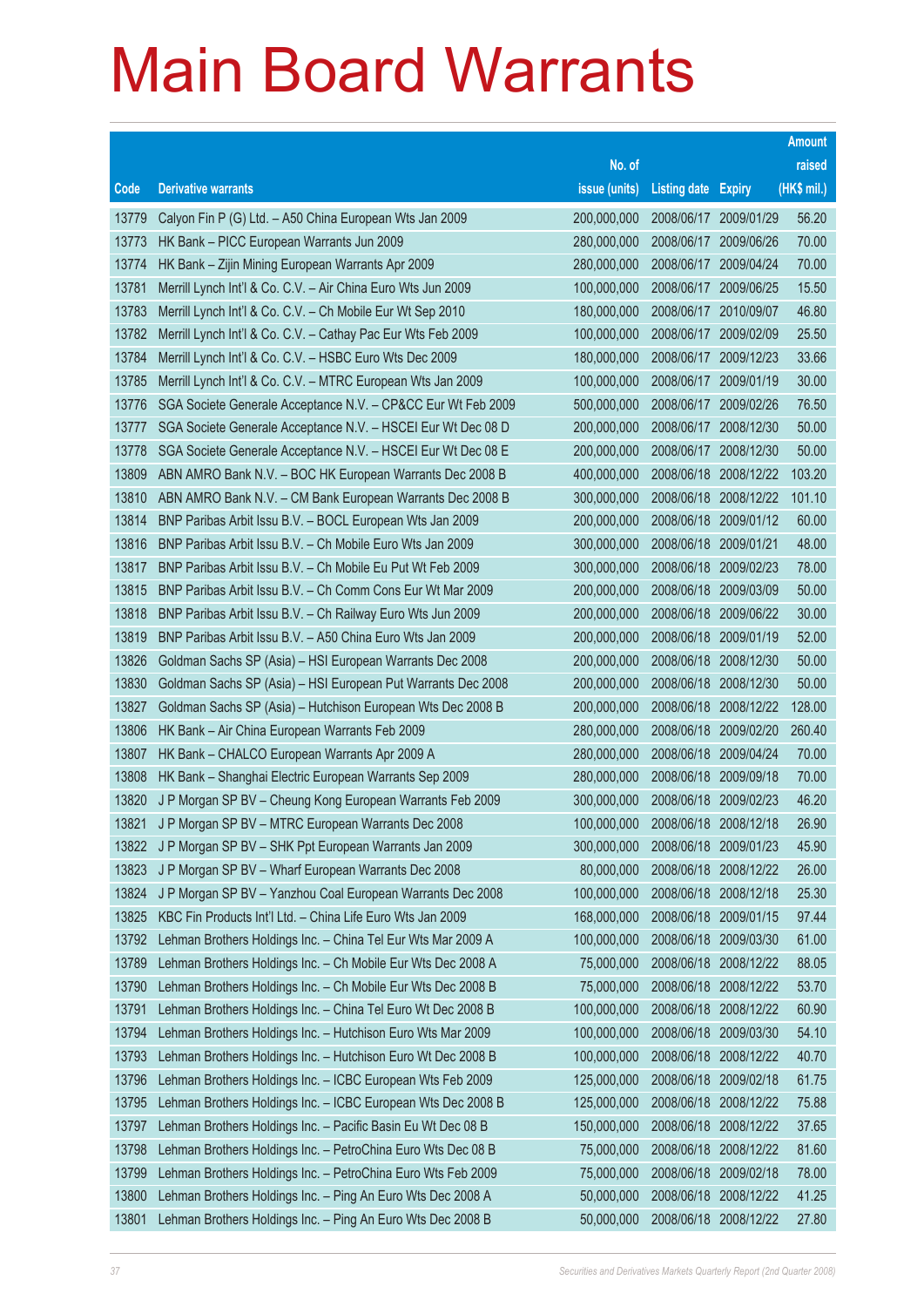|       |                                                                     |               |                            |                       | <b>Amount</b> |
|-------|---------------------------------------------------------------------|---------------|----------------------------|-----------------------|---------------|
|       |                                                                     | No. of        |                            |                       | raised        |
| Code  | <b>Derivative warrants</b>                                          | issue (units) | <b>Listing date Expiry</b> |                       | (HK\$ mil.)   |
| 13803 | Lehman Brothers Holdings Inc. - SHK Ppt Euro Wts Mar 2009           | 50,000,000    |                            | 2008/06/18 2009/03/30 | 47.50         |
| 13802 | Lehman Brothers Holdings Inc. - SHK Ppt Euro Wts Dec 2008 B         | 50,000,000    |                            | 2008/06/18 2008/12/22 | 48.15         |
| 13804 | Macquarie Bank Ltd. - China Unicom European Wts Jan 2009            | 388,000,000   | 2008/06/18                 | 2009/01/29            | 97.78         |
| 13805 | Macquarie Bank Ltd. - Jiangxi Copper European Wts Dec 2008          | 388,000,000   |                            | 2008/06/18 2008/12/30 | 97.39         |
| 13811 | Merrill Lynch Int'l & Co. C.V. - CHALCO Euro Wts Mar 2009           | 100,000,000   |                            | 2008/06/18 2009/03/12 | 25.00         |
| 13812 | Merrill Lynch Int'l & Co. C.V. - HKEx Euro Wts Feb 2009 B           | 180,000,000   |                            | 2008/06/18 2009/02/16 | 45.90         |
| 13813 | Merrill Lynch Int'l & Co. C.V. - JX Copper Eur Wt Feb 2009 B        | 100,000,000   | 2008/06/18                 | 2009/02/02            | 36.50         |
| 13786 | SGA Societe Generale Acceptance N.V. - CK(H) Eu Wt Mar 2009B        | 100,000,000   |                            | 2008/06/18 2009/03/02 | 166.00        |
| 13787 | SGA Societe Generale Acceptance N.V. - HSBC Eu Put Wt Mar 09        | 200,000,000   |                            | 2008/06/18 2009/03/02 | 192.00        |
| 13788 | SGA Societe Generale Acceptance N.V. - SHK P Eur Wt Mar 09 B        | 100,000,000   |                            | 2008/06/18 2009/03/02 | 119.00        |
|       | 01750# ABN AMRO Bank N.V. - China Mobile European Wts Nov 2008 B    | 500,000,000   | 2008/06/18                 | 2008/11/10            | 43.00         |
|       | 02133# Merrill Lynch Int'l & Co. C.V. - Ch Mobile Eur Wt Mar 2009 B | 300,000,000   |                            | 2008/06/18 2009/03/09 | 51.30         |
| 10808 | ABN AMRO Bank N.V. - RICER Index European Warrants Jun 2011         | 100,000,000   | 2008/06/19                 | 2011/06/10            | 190.00        |
| 13862 | Credit Suisse - China COSCO European Warrants Dec 2008              | 100,000,000   |                            | 2008/06/19 2008/12/22 | 33.00         |
| 13861 | Credit Suisse - China Coal European Warrants Dec 2008 C             | 100,000,000   | 2008/06/19                 | 2008/12/22            | 25.00         |
| 13864 | Credit Suisse - China Life European Warrants Feb 2009 A             | 228,000,000   |                            | 2008/06/19 2009/02/09 | 82.08         |
| 13865 | Credit Suisse - China Life European Warrants Feb 2009 B             | 228,000,000   | 2008/06/19                 | 2009/02/23            | 61.56         |
| 13866 | Credit Suisse - Jiangxi Copper European Wts Dec 2008                | 100,000,000   |                            | 2008/06/19 2008/12/22 | 25.00         |
| 13839 | Deutsche Bank AG - China Mobile European Warrants Dec 2008 E        | 600,000,000   | 2008/06/19                 | 2008/12/18            | 96.00         |
| 13840 | Deutsche Bank AG - HSI European Put Warrants Dec 2008               | 600,000,000   |                            | 2008/06/19 2008/12/30 | 150.00        |
| 13836 | Deutsche Bank AG - HSI European Warrants Dec 2008 A                 | 600,000,000   | 2008/06/19                 | 2008/12/30            | 168.00        |
| 13837 | Deutsche Bank AG - HSI European Warrants Dec 2008 B                 | 600,000,000   |                            | 2008/06/19 2008/12/30 | 150.00        |
| 13838 | Deutsche Bank AG - HSI European Warrants Dec 2008 C                 | 600,000,000   | 2008/06/19                 | 2008/12/30            | 150.00        |
| 13858 | Goldman Sachs SP (Asia) - Sinopec Corp European Wts Mar 2009        | 200,000,000   |                            | 2008/06/19 2009/03/23 | 30.00         |
| 13841 | J P Morgan SP BV - China Mob European Wts Dec 2008                  | 300,000,000   | 2008/06/19                 | 2008/12/18            | 45.90         |
| 13859 | CC Rabobank B.A. - Ch Mobile European Warrants Mar 2009             | 500,000,000   |                            | 2008/06/19 2009/03/30 | 125.00        |
| 13863 | CC Rabobank B.A. - Ch Mobile European Put Wts May 2009              | 500,000,000   | 2008/06/19 2009/05/27      |                       | 125.00        |
| 13860 | CC Rabobank B.A. - HSBC European Warrants Mar 2009                  | 500,000,000   | 2008/06/19 2009/03/30      |                       | 125.00        |
| 13857 | SGA Societe Generale Acceptance N.V. - CNOOC Eu Wt May 2009         | 300,000,000   | 2008/06/19                 | 2009/05/04            | 75.00         |
| 13828 | SGA Societe Generale Acceptance N.V. - CRail Eu Wt Dec 2008B        | 50,000,000    | 2008/06/19                 | 2008/12/19            | 48.00         |
| 13856 | SGA Societe Generale Acceptance N.V. - Shenhua Eu Wt Dec2008        | 100,000,000   | 2008/06/19                 | 2008/12/29            | 49.00         |
| 13829 | SGA Societe Generale Acceptance N.V. - HSCEI Eu Wt Dec 2008F        | 200,000,000   | 2008/06/19                 | 2008/12/30            | 50.00         |
| 13833 | SGA Societe Generale Acceptance N.V. - HSCEI Eu Put Wt Dec08G       | 200,000,000   | 2008/06/19                 | 2008/12/30            | 50.00         |
| 13834 | SGA Societe Generale Acceptance N.V. - HSCEI Eu Put Wt Dec08H       | 200,000,000   | 2008/06/19                 | 2008/12/30            | 50.00         |
| 13835 | SGA Societe Generale Acceptance N.V. - HSCEI Eu Put Wt Dec08I       | 200,000,000   | 2008/06/19                 | 2008/12/30            | 50.00         |
| 13831 | SGA Societe Generale Acceptance N.V. - ICBC Eu Wt Dec 2008 D        | 100,000,000   | 2008/06/19                 | 2008/12/22            | 57.00         |
| 13832 | SGA Societe Generale Acceptance N.V. - Petch Eu Wt Feb 2009         | 400,000,000   | 2008/06/19                 | 2009/02/18            | 61.60         |
| 13842 | UBS AG - BOCL European Warrants Dec 2008 A                          | 500,000,000   | 2008/06/19                 | 2008/12/22            | 190.00        |
| 13843 | UBS AG - BOCL European Warrants Dec 2008 B                          | 500,000,000   | 2008/06/19                 | 2008/12/22            | 145.00        |
| 13844 | UBS AG - BOCL European Warrants Dec 2008 C                          | 500,000,000   | 2008/06/19                 | 2008/12/22            | 125.00        |
| 13845 | UBS AG - CC Bank European Warrants Dec 2008                         | 500,000,000   | 2008/06/19                 | 2008/12/22            | 265.00        |
| 13846 | UBS AG - China Life European Warrants Dec 2008 A                    | 500,000,000   | 2008/06/19                 | 2008/12/22            | 175.00        |
| 13847 | UBS AG - China Life European Warrants Dec 2008 B                    | 500,000,000   | 2008/06/19                 | 2008/12/22            | 130.00        |
| 13848 | UBS AG - China Life European Warrants Dec 2008 C                    | 500,000,000   |                            | 2008/06/19 2008/12/22 | 125.00        |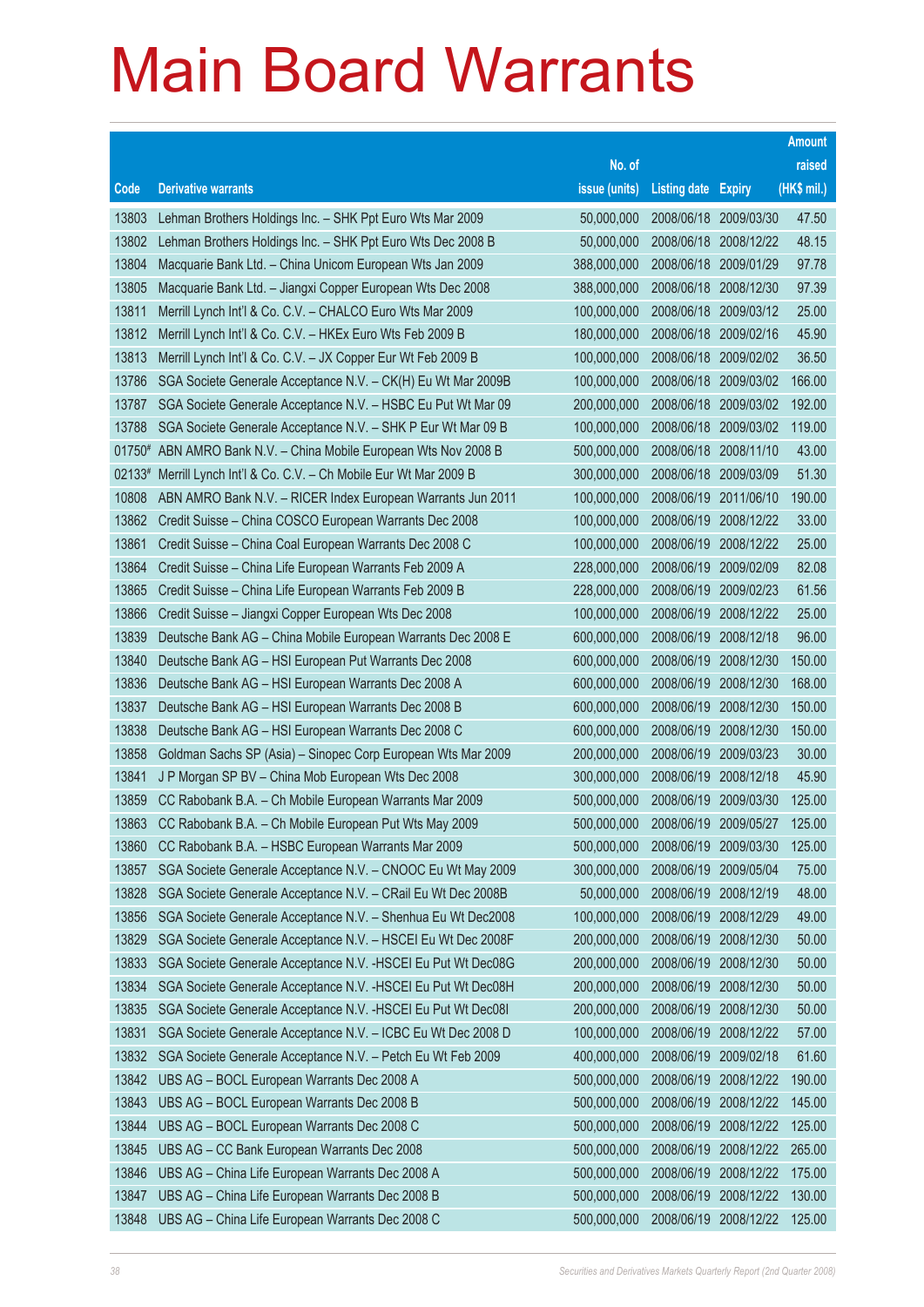|                |                                                                                                                  | No. of                     |                            |                                     | raised         |
|----------------|------------------------------------------------------------------------------------------------------------------|----------------------------|----------------------------|-------------------------------------|----------------|
| Code           | <b>Derivative warrants</b>                                                                                       | issue (units)              | <b>Listing date Expiry</b> |                                     | (HK\$ mil.)    |
| 13849          | UBS AG - CM Bank European Warrants Dec 2008 B                                                                    | 500,000,000                |                            | 2008/06/19 2008/12/22               | 170.00         |
| 13850          | UBS AG - CM Bank European Warrants Dec 2008 C                                                                    | 500,000,000                |                            | 2008/06/19 2008/12/22               | 130.00         |
| 13851          | UBS AG - CM Bank European Warrants Dec 2008 D<br>500,000,000                                                     |                            | 2008/06/19                 | 2008/12/22                          | 125.00         |
| 13852          | UBS AG - CNOOC European Warrants Jun 2009 A<br>500,000,000                                                       |                            | 2008/06/19                 | 2009/06/15                          | 125.00         |
| 13853          | UBS AG - CNOOC European Warrants Jun 2009 B                                                                      | 500,000,000                | 2008/06/19                 | 2009/06/15                          | 125.00         |
| 13854          | UBS AG - China Tel European Warrants Dec 2008 C                                                                  | 500,000,000                |                            | 2008/06/19 2008/12/22               | 240.00         |
| 13855          | UBS AG - China Tel European Warrants Dec 2008 D                                                                  | 500,000,000                | 2008/06/19                 | 2008/12/22                          | 160.00         |
| 13902          | ABN AMRO Bank N.V. - China Life European Warrants Nov 2008 A                                                     | 288,000,000                |                            | 2008/06/20 2008/11/10               | 89.57          |
| 13903          | ABN AMRO Bank N.V. - China Life European Warrants Nov 2008 B                                                     | 288,000,000                |                            | 2008/06/20 2008/11/17               | 60.19          |
| 13885          | BOCI Asia Ltd. - A50 China European Warrants Jan 2009                                                            | 300,000,000                |                            | 2008/06/20 2009/01/14               | 75.00          |
| 13886          | BOCI Asia Ltd. - A50 China European Warrants Mar 2009                                                            | 300,000,000                | 2008/06/20                 | 2009/03/25                          | 75.00          |
| 13888          | Calyon Fin P (G) Ltd. - Sinopec Corp European Wts Jul 2009                                                       | 200,000,000                |                            | 2008/06/20 2009/07/06               | 50.20          |
| 13889          | Calyon Fin P (G) Ltd. - Sinopec Corp European Wts Oct 2009                                                       | 200,000,000                |                            | 2008/06/20 2009/10/05               | 50.20          |
| 13890          | Calyon Fin P (G) Ltd. - PetroChina European Wts Jul 2009                                                         | 200,000,000                |                            | 2008/06/20 2009/07/06               | 50.00          |
| 13891          | Calyon Fin P (G) Ltd. - PetroChina European Wts Dec 2009                                                         | 200,000,000                | 2008/06/20                 | 2009/12/07                          | 50.00          |
| 13892          | Deutsche Bank AG - China Life European Warrants Dec 2008 C                                                       | 600,000,000                |                            | 2008/06/20 2008/12/30               | 234.00         |
| 13894          | Deutsche Bank AG - A50 China European Warrants Dec 2008 B                                                        | 400,000,000                |                            | 2008/06/20 2008/12/22               | 152.00         |
| 13895          | Deutsche Bank AG - A50 China European Warrants Dec 2008 C                                                        | 400,000,000                |                            | 2008/06/20 2008/12/29               | 108.00         |
| 13893          | Deutsche Bank AG - HSBC European Warrants Jun 2009                                                               | 600,000,000                | 2008/06/20                 | 2009/06/30                          | 90.00          |
| 13887          | Goldman Sachs SP (Asia) - China Tel European Wts Dec 2008                                                        | 100,000,000                |                            | 2008/06/20 2008/12/22               | 61.00          |
| 13896          | J P Morgan SP BV - Beijing Air Euro Wts Feb 2009                                                                 | 100,000,000                |                            | 2008/06/20 2009/02/26               | 25.40          |
| 13898          | J P Morgan SP BV - China Coal European Warrants Jul 2009                                                         | 180,000,000                |                            | 2008/06/20 2009/07/30               | 48.60          |
| 13897          | J P Morgan SP BV - CITIC Bank European Warrants Dec 2008 B                                                       | 100,000,000                | 2008/06/20                 | 2008/12/30                          | 48.30          |
| 13899          | J P Morgan SP BV - CNOOC European Warrants Dec 2008                                                              | 300,000,000                | 2008/06/20                 | 2008/12/01                          | 45.00          |
| 13900<br>13901 | J P Morgan SP BV - HKEx European Warrants Mar 2009<br>J P Morgan SP BV - Yanzhou Coal European Warrants Jul 2009 | 300,000,000<br>180,000,000 | 2008/06/20                 | 2008/06/20 2009/03/30<br>2009/07/30 | 75.60<br>47.70 |
| 13872          | Lehman Brothers Holdings Inc. - Ch Overseas Eur Wts Mar 2009                                                     | 150,000,000                | 2008/06/20                 | 2009/03/30                          | 38.25          |
| 13870          | Lehman Brothers Holdings Inc. - CC Bank Euro Wts Feb 2009                                                        | 100,000,000                | 2008/06/20 2009/02/18      |                                     | 63.80          |
| 13869          | Lehman Brothers Holdings Inc. - Ch Comm Cons Eur Wt Feb 2009                                                     | 200,000,000                | 2008/06/20                 | 2009/02/18                          | 50.20          |
| 13867          | Lehman Brothers Holdings Inc. - China Coal Eur Wt Dec 2008 B                                                     | 200,000,000                | 2008/06/20                 | 2008/12/22                          | 50.60          |
| 13868          | Lehman Brothers Holdings Inc. - China Coal Euro Wts Mar 2009                                                     | 200,000,000                | 2008/06/20                 | 2009/03/30                          | 51.00          |
| 13877          | Lehman Brothers Holdings Inc. - CNOOC Euro Wts Dec 2008 A                                                        | 50,000,000                 | 2008/06/20                 | 2008/12/22                          | 77.60          |
| 13878          | Lehman Brothers Holdings Inc. - CNOOC Euro Wts Dec 2008 B                                                        | 50,000,000                 | 2008/06/20                 | 2008/12/22                          | 55.95          |
| 13871          | Lehman Brothers Holdings Inc. - Ch Overseas Eu Wt Dec 2008 B                                                     | 150,000,000                | 2008/06/20                 | 2008/12/22                          | 38.10          |
| 13873          | Lehman Brothers Holdings Inc. - Sinopec Corp Eur Wt Dec 08 A                                                     | 80,000,000                 | 2008/06/20                 | 2008/12/22                          | 77.36          |
| 13874          | Lehman Brothers Holdings Inc. - Sinopec Corp Eur Wt Dec 08 B                                                     | 80,000,000                 | 2008/06/20                 | 2008/12/22                          | 55.92          |
| 13875          | Lehman Brothers Holdings Inc. - China Shenhua Eu Wt Feb 09 A                                                     | 100,000,000                | 2008/06/20                 | 2009/02/18                          | 45.40          |
| 13876          | Lehman Brothers Holdings Inc. - China Shenhua Eu Wt Feb 09 B                                                     | 125,000,000                | 2008/06/20                 | 2009/02/18                          | 37.63          |
| 13883          | Macquarie Bank Ltd. - A50 China European Warrants Jan 2009                                                       | 200,000,000                | 2008/06/20                 | 2009/01/30                          | 30.00          |
| 13884          | Macquarie Bank Ltd. - R&F Ppt European Warrants Jan 2009                                                         | 100,000,000                | 2008/06/20                 | 2009/01/12                          | 25.30          |
| 13882          | Merrill Lynch Int'l & Co. C.V. - Ch Mobile Eur Wt Jun 2009 B                                                     | 180,000,000                | 2008/06/20                 | 2009/06/08                          | 49.50          |
| 13879          | SGA Societe Generale Acceptance N.V. - CCoal Eur Wt Feb 2009                                                     | 100,000,000                | 2008/06/20                 | 2009/02/16                          | 34.50          |
| 13880          | SGA Societe Generale Acceptance N.V. - A50 Ch Eu Wt Jan 09 C                                                     | 100,000,000                | 2008/06/20                 | 2009/01/30                          | 25.00          |
| 13881          | SGA Societe Generale Acceptance N.V. - A50 Ch Eu Wt Mar 2009                                                     | 100,000,000                | 2008/06/20                 | 2009/03/02                          | 20.30          |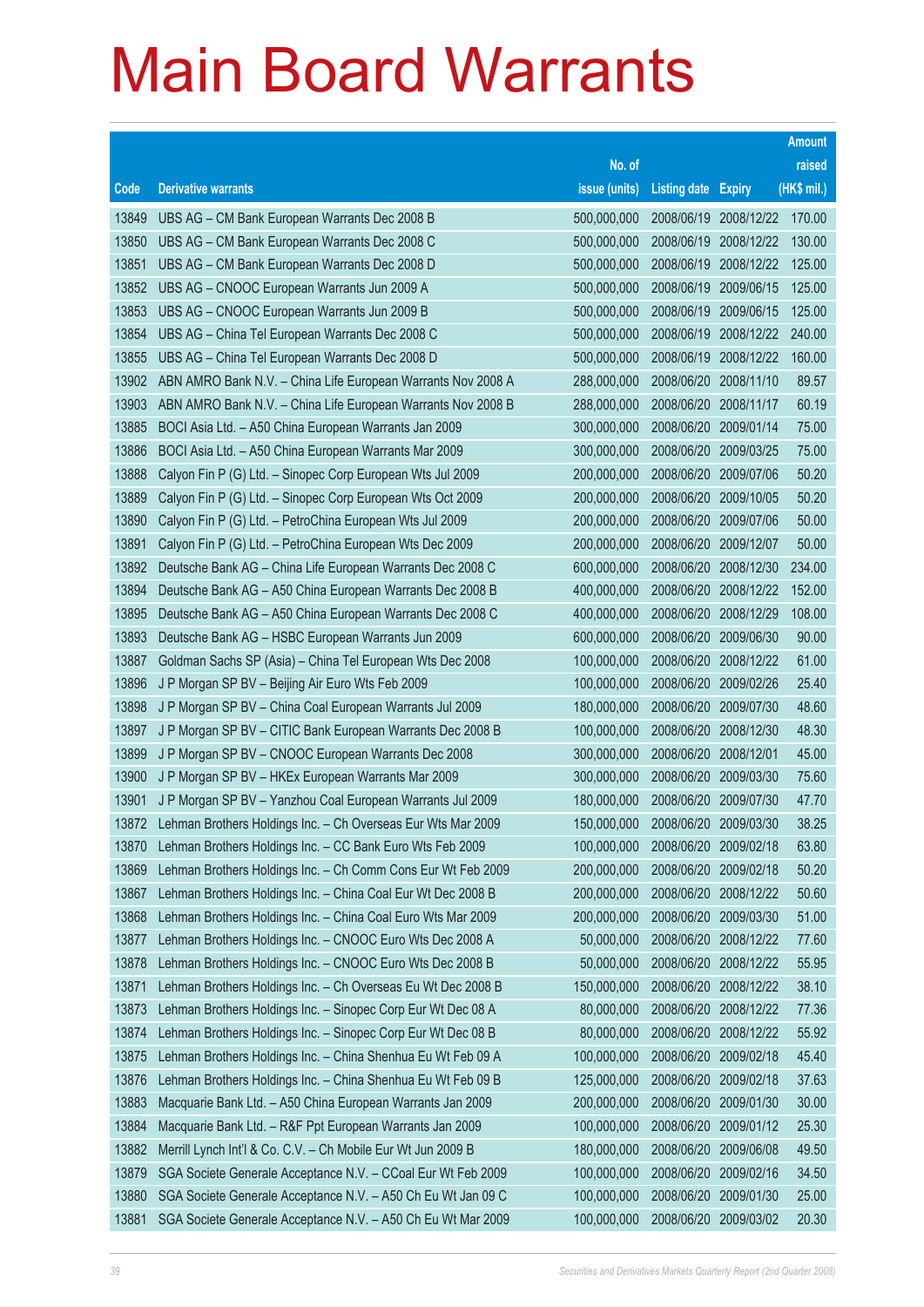|                |                                                                                                                              | No. of                     |                            |                                                | raised           |
|----------------|------------------------------------------------------------------------------------------------------------------------------|----------------------------|----------------------------|------------------------------------------------|------------------|
| Code           | <b>Derivative warrants</b>                                                                                                   | issue (units)              | <b>Listing date Expiry</b> |                                                | (HK\$ mil.)      |
| 13904          | ABN AMRO Bank N.V. - A50 China European Warrants Dec 2008                                                                    | 588,000,000                |                            | 2008/06/23 2008/12/23                          | 147.00           |
| 13914          | KBC Fin Products Int'l Ltd. - CC Bank Euro Wts Dec 2008 E                                                                    | 178,000,000                |                            | 2008/06/23 2008/12/04                          | 97.90            |
| 13913          | KBC Fin Products Int'l Ltd. - A50 Ch Euro Wts Jan 2009                                                                       | 400,000,000                | 2008/06/23                 | 2009/01/20                                     | 100.00           |
| 13915          | KBC Fin Products Int'l Ltd. - HSBC European Wts Dec 2008 B                                                                   | 168,000,000                |                            | 2008/06/23 2008/12/23                          | 97.44            |
| 13910          | UBS AG - Angang Steel European Warrants Feb 2009                                                                             | 500,000,000                |                            | 2008/06/23 2009/02/23                          | 150.00           |
| 13905          | UBS AG - Beijing Airport European Warrants Jun 2009                                                                          | 500,000,000                |                            | 2008/06/23 2009/06/22                          | 125.00           |
| 13911          | UBS AG - China Tel European Warrants Oct 2010                                                                                | 500,000,000                | 2008/06/23                 | 2010/10/25                                     | 125.00           |
| 13906          | UBS AG - China Travel European Warrants Jan 2009                                                                             | 500,000,000                |                            | 2008/06/23 2009/01/12                          | 145.00           |
| 13912          | UBS AG - PICC European Warrants Oct 2010                                                                                     | 500,000,000                |                            | 2008/06/23 2010/10/25                          | 125.00           |
| 13909          | UBS AG - Shenzhen Invest European Warrants Jan 2009                                                                          | 500,000,000                |                            | 2008/06/23 2009/01/12                          | 175.00           |
| 13908          | UBS AG - Shanghai Electric European Warrants Dec 2011                                                                        | 500,000,000                | 2008/06/23                 | 2011/12/12                                     | 125.00           |
| 13907          | UBS AG - SMIC European Warrants Jun 2010                                                                                     | 500,000,000                |                            | 2008/06/23 2010/06/28                          | 125.00           |
| 09764#         | Macquarie Bank Ltd. - A50 China European Warrants Sep 2008                                                                   | 250,000,000                |                            | 2008/06/23 2008/09/29                          | 37.25            |
| 13920          | Deutsche Bank AG - CITIC Bank European Warrants Nov 2008                                                                     | 300,000,000                |                            | 2008/06/24 2008/11/17                          | 129.00           |
| 13921          | Deutsche Bank AG - ICBC European Warrants Dec 2008 B                                                                         | 300,000,000                | 2008/06/24                 | 2008/12/30                                     | 156.00           |
| 13933          | KBC Fin Products Int'l Ltd. - Sinopec Euro Wts Mar 2009 B                                                                    | 618,000,000                |                            | 2008/06/24 2009/03/16                          | 98.88            |
| 13934          | KBC Fin Products Int'l Ltd. - HSI European Wts Jan 2009                                                                      | 400,000,000                | 2008/06/24                 | 2009/01/29                                     | 100.00           |
| 13916          | SGA Societe Generale Acceptance N.V. - BOCL Eu Wt Dec 2008 E                                                                 | 100,000,000                |                            | 2008/06/24 2008/12/29                          | 29.00            |
| 13917          | SGA Societe Generale Acceptance N.V. - BOCL Eu Wt Jan 2009 B                                                                 | 100,000,000                | 2008/06/24                 | 2009/01/29                                     | 26.00            |
| 13918          | SGA Societe Generale Acceptance N.V. - CRCC Eu Wt Dec 2008 B                                                                 | 400,000,000                |                            | 2008/06/24 2008/12/22                          | 84.00            |
| 13922          | SGA Societe Generale Acceptance N.V. - HSI Eur Wt Dec 2008 K                                                                 | 500,000,000                | 2008/06/24                 | 2008/12/30                                     | 140.00           |
| 13923          | SGA Societe Generale Acceptance N.V. - HSI Eur Wt Dec 2008 L                                                                 | 500,000,000                | 2008/06/24                 | 2008/12/30                                     | 130.00           |
| 13924          | SGA Societe Generale Acceptance N.V. - HSI Eur Wt Dec 2008 M                                                                 | 500,000,000                | 2008/06/24                 | 2008/12/30                                     | 125.00           |
| 13925          | SGA Societe Generale Acceptance N.V. - HSI Eur Wt Dec 2008 N                                                                 | 500,000,000                |                            | 2008/06/24 2008/12/30                          | 125.00           |
| 13926          | SGA Societe Generale Acceptance N.V. - HSI Eur Wt Dec 2008 O                                                                 | 500,000,000                | 2008/06/24                 | 2008/12/30                                     | 125.00<br>125.00 |
| 13927          | SGA Societe Generale Acceptance N.V. - HSI Eur Wt Dec 2008 P                                                                 | 500,000,000<br>500,000,000 |                            | 2008/06/24 2008/12/30<br>2008/06/24 2008/12/30 |                  |
| 13928<br>13929 | SGA Societe Generale Acceptance N.V. - HSI Eu Put Wt Dec 08Q<br>SGA Societe Generale Acceptance N.V. - HSI Eu Put Wt Dec 08R | 500,000,000                |                            |                                                | 125.00<br>125.00 |
| 13930          | SGA Societe Generale Acceptance N.V. - HSI Eu Put Wt Dec 08S                                                                 | 500,000,000                | 2008/06/24                 | 2008/06/24 2008/12/30<br>2008/12/30            | 125.00           |
| 13931          | SGA Societe Generale Acceptance N.V. - HSI Eu Put Wt Mar 09A                                                                 | 500,000,000                | 2008/06/24                 | 2009/03/30                                     | 125.00           |
| 13932          | SGA Societe Generale Acceptance N.V. - HSI Eu Put Wt Mar 09B                                                                 | 500,000,000                | 2008/06/24                 | 2009/03/30                                     | 125.00           |
| 13919          | SGA Societe Generale Acceptance N.V. - Petch Eu Wt Jan 2009B                                                                 | 400,000,000                | 2008/06/24                 | 2009/01/29                                     | 60.00            |
| 13948          | ABN AMRO Bank N.V. - HSI European Warrants Oct 2008                                                                          | 400,000,000                | 2008/06/25                 | 2008/10/30                                     | 60.00            |
| 13952          | ABN AMRO Bank N.V. - HSI European Put Warrants Oct 2008                                                                      | 400,000,000                | 2008/06/25                 | 2008/10/30                                     | 60.00            |
| 13936          | Calyon Fin P (G) Ltd. - China Mobile European Wts Mar 2009                                                                   | 200,000,000                | 2008/06/25                 | 2009/03/30                                     | 51.40            |
| 13937          | Calyon Fin P (G) Ltd. - China Life Euro Put Wts Feb 2009                                                                     | 200,000,000                | 2008/06/25                 | 2009/02/16                                     | 59.00            |
| 13938          | Calyon Fin P (G) Ltd. - CNOOC European Put Warrants Feb 2009                                                                 | 200,000,000                | 2008/06/25                 | 2009/02/16                                     | 50.40            |
| 13939          | Calyon Fin P (G) Ltd. - HSBC European Put Warrants Feb 2009                                                                  | 100,000,000                | 2008/06/25                 | 2009/02/16                                     | 81.70            |
| 13951          | Credit Suisse - Shanghai Electric European Warrants Dec 2008                                                                 | 100,000,000                | 2008/06/25                 | 2008/12/29                                     | 59.00            |
| 13950          | Credit Suisse - Shanghai Electric European Warrants Feb 2009                                                                 | 100,000,000                | 2008/06/25                 | 2009/02/16                                     | 54.00            |
| 13943          | Citigroup Global Mkt H Inc. - Angang Steel Euro Wts Jun 2009                                                                 | 440,000,000                | 2008/06/25                 | 2009/06/29                                     | 118.80           |
| 13944          | Citigroup Global Mkt H Inc. - CITIC Bank Euro Wts Jun 2009                                                                   | 160,000,000                | 2008/06/25                 | 2009/06/22                                     | 112.00           |
| 13946          | Citigroup Global Mkt H Inc. - COSCO Pac Euro Wts Jun 2009                                                                    | 400,000,000                | 2008/06/25                 | 2009/06/15                                     | 104.00           |
| 13945          | Citigroup Global Mkt H Inc. - Sinopec Corp Euro Wts Jun 2009                                                                 | 440,000,000                |                            | 2008/06/25 2009/06/18                          | 114.40           |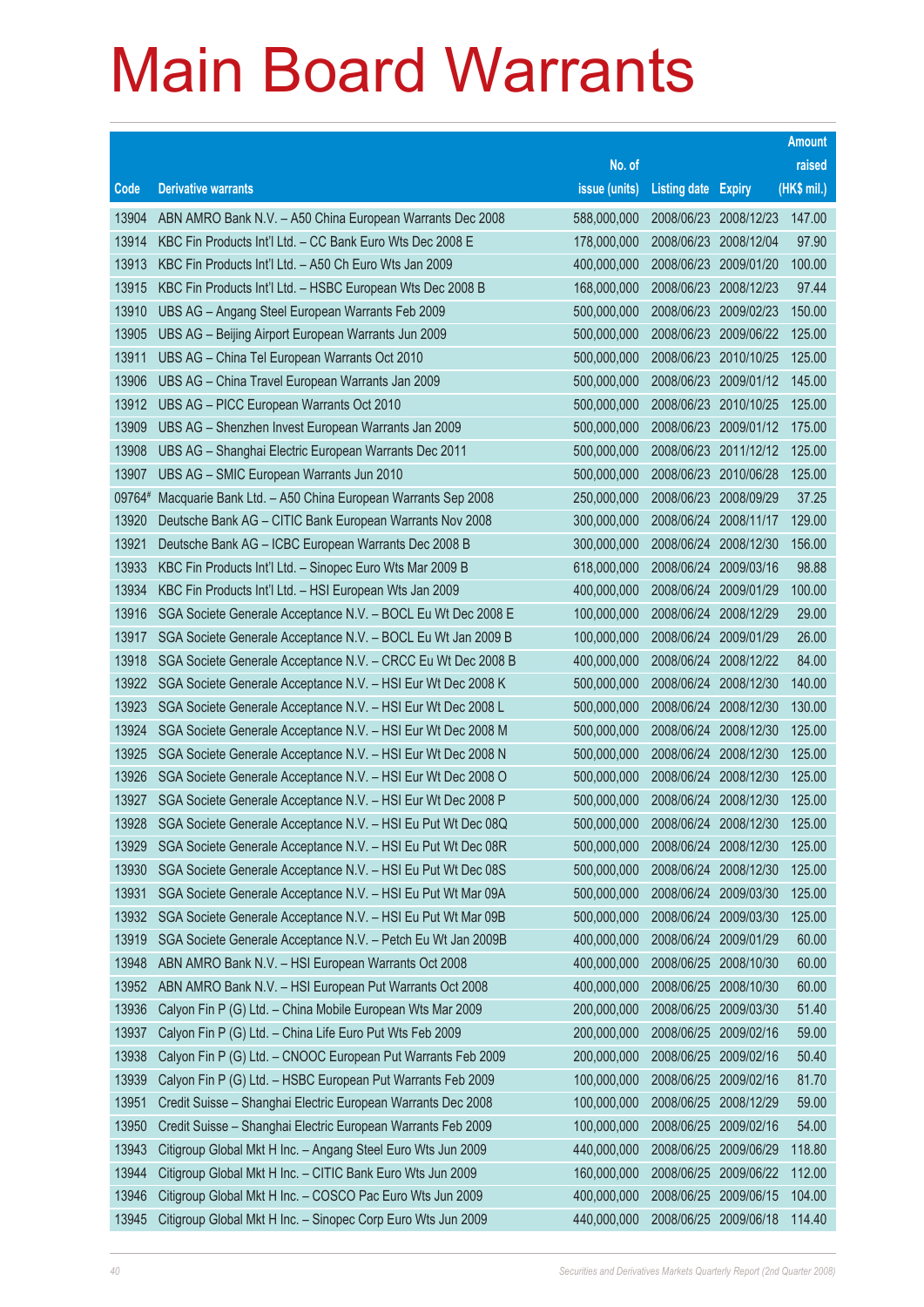|        |                                                              | No. of                    |                            |                       | raised      |  |
|--------|--------------------------------------------------------------|---------------------------|----------------------------|-----------------------|-------------|--|
| Code   | <b>Derivative warrants</b>                                   | issue (units)             | <b>Listing date Expiry</b> |                       | (HK\$ mil.) |  |
| 13947  | Citigroup Global Mkt H Inc. - Henderson Land Eur Wt Jun 2009 | 280,000,000               |                            | 2008/06/25 2009/06/15 | 112.00      |  |
| 13935  | Macquarie Bank Ltd. - Ch Comm Cons European Wts Feb 2009     | 300,000,000               |                            | 2008/06/25 2009/02/26 | 75.60       |  |
| 13940  | CC Rabobank B.A. - Ch Railway Cons European Wts Feb 2009 B   | 300,000,000<br>2008/06/25 |                            | 2009/02/27            | 75.00       |  |
| 13942  | CC Rabobank B.A. - A50 China European Warrants Jan 2009 B    | 100,000,000               | 2008/06/25                 | 2009/01/09            | 25.00       |  |
| 13941  | CC Rabobank B.A. - Hutchison European Warrants Jan 2009      | 60,000,000                | 2008/06/25                 | 2009/01/09            | 39.00       |  |
| 13949  | SGA Societe Generale Acceptance N.V. - Ch Mob Eu Wt Dec 08 C | 400,000,000               | 2008/06/25                 | 2008/12/29            | 60.00       |  |
| 13975  | ABN AMRO Bank N.V. - Ping An European Warrants Feb 2009      | 988,000,000               | 2008/06/26                 | 2009/02/27            | 148.20      |  |
| 13960  | BOCI Asia Ltd. - China Mobile European Warrants Aug 2009 B   | 400,000,000               | 2008/06/26                 | 2009/08/12            | 100.00      |  |
| 13961  | BOCI Asia Ltd. - HK Gas European Warrants Feb 2009           | 100,000,000               | 2008/06/26 2009/02/18      |                       | 25.00       |  |
| 13962  | BOCI Asia Ltd. - HKEx European Warrants Jun 2009             | 200,000,000               |                            | 2008/06/26 2009/06/18 | 50.00       |  |
| 13963  | BOCI Asia Ltd. - Hutchison European Warrants Jan 2009        | 100,000,000               | 2008/06/26                 | 2009/01/05            | 68.00       |  |
| 13964  | BNP Paribas Arbit Issu B.V. - China Life Euro Wts Mar 2009   | 300,000,000               | 2008/06/26                 | 2009/03/03            | 126.00      |  |
| 13965  | BNP Paribas Arbit Issu B.V. - CM Bank European Wts May 2009  | 200,000,000               |                            | 2008/06/26 2009/05/13 | 88.00       |  |
| 13966  | BNP Paribas Arbit Issu B.V. - CNOOC European Wts Feb 2009    | 300,000,000               |                            | 2008/06/26 2009/02/23 | 90.00       |  |
| 13967  | BNP Paribas Arbit Issu B.V. - PetroCh Euro Wts Dec 2008 B    | 300,000,000               | 2008/06/26                 | 2008/12/12            | 57.00       |  |
| 13968  | BNP Paribas Arbit Issu B.V. - Ping An Euro Wts Feb 2009 B    | 200,000,000               |                            | 2008/06/26 2009/02/18 | 30.00       |  |
| 13973  | Goldman Sachs SP (Asia) - China Shenhua Euro Wts Jan 2009    | 100,000,000               |                            | 2008/06/26 2009/01/29 | 59.00       |  |
| 13972  | Goldman Sachs SP (Asia) - China Shenhua Euro Wts Mar 2009 A  | 100,000,000               |                            | 2008/06/26 2009/03/30 | 71.00       |  |
| 13974  | Goldman Sachs SP (Asia) - China Shenhua Euro Wts Mar 2009 B  | 100,000,000               | 2008/06/26                 | 2009/03/30            | 47.00       |  |
| 13971  | Goldman Sachs SP (Asia) - A50 China European Wts Jan 2009 B  | 200,000,000               | 2008/06/26                 | 2009/01/19            | 50.00       |  |
| 13970  | Goldman Sachs SP (Asia) - A50 China European Wts Feb 2009    | 200,000,000               | 2008/06/26                 | 2009/02/23            | 66.00       |  |
| 13969  | KBC Fin Products Int'l Ltd. - A50 Ch Euro Wts Dec 2008       | 378,000,000               |                            | 2008/06/26 2008/12/29 | 98.28       |  |
| 13953  | Macquarie Bank Ltd. - China COSCO European Warrants Dec 2008 | 188,000,000               | 2008/06/26                 | 2008/12/30            | 54.33       |  |
| 13954  | Macquarie Bank Ltd. - PetroChina European Wts Dec 2008 B     | 88,000,000                |                            | 2008/06/26 2008/12/30 | 93.46       |  |
| 13955  | Merrill Lynch Int'l & Co. C.V. - BOC HK Euro Wts Feb 2009    | 180,000,000               |                            | 2008/06/26 2009/02/23 | 49.50       |  |
| 13956  | Merrill Lynch Int'l & Co. C.V. - China Life Eu Wt Jun 2009   | 180,000,000               |                            | 2008/06/26 2009/06/15 | 75.60       |  |
| 13957  | Merrill Lynch Int'l & Co. C.V. - China Life Eu Wt Sep 2009   | 180,000,000               | 2008/06/26                 | 2009/09/14            | 135.00      |  |
| 13958  | Merrill Lynch Int'l & Co. C.V. - R&P Ppt Euro Wts Mar 2009   | 100,000,000               | 2008/06/26 2009/03/16      |                       | 35.00       |  |
| 13959  | Merrill Lynch Int'l & Co. C.V. - Shimao Ppt Euro Wt Mar 2009 | 100,000,000               | 2008/06/26                 | 2009/03/09            | 26.00       |  |
| 13697# | Merrill Lynch Int'l & Co. C.V. - A50 China Eur Wt Jan 2009 B | 320,000,000               | 2008/06/26                 | 2009/01/09            | 58.88       |  |
| 10811  | ABN AMRO Bank N.V. - Oil Futures European Put Wts Feb 2009   | 500,000,000               | 2008/06/27                 | 2009/02/09            | 125.00      |  |
| 13988  | Bank of China (HK) Ltd. - BankComm European Wts Jan 2009     | 52,000,000                | 2008/06/27                 | 2009/01/23            | 60.06       |  |
| 13983  | Bank of China (HK) Ltd. - China Mobile European Wts Dec 2008 | 300,000,000               | 2008/06/27                 | 2008/12/18            | 59.70       |  |
| 13981  | Bank of China (HK) Ltd. - Cheung Kong European Wts Jan 2009  | 63,000,000                | 2008/06/27                 | 2009/01/23            | 59.91       |  |
| 13986  | Bank of China (HK) Ltd. - China Life European Wts Jan 2009   | 140,000,000               | 2008/06/27                 | 2009/01/23            | 59.92       |  |
| 13987  | Bank of China (HK) Ltd. - China Life European Wts Apr 2009   | 160,000,000               | 2008/06/27                 | 2009/04/06            | 60.48       |  |
| 13989  | Bank of China (HK) Ltd. - CM Bank European Warrants Jan 2009 | 150,000,000               | 2008/06/27                 | 2009/01/23            | 60.00       |  |
| 13982  | Bank of China (HK) Ltd. - CNOOC European Warrants Oct 2008   | 385,000,000               | 2008/06/27                 | 2008/10/27            | 60.06       |  |
| 13984  | Bank of China (HK) Ltd. - ICBC European Warrants Jan 2009    | 62,000,000                | 2008/06/27                 | 2009/01/23            | 60.26       |  |
| 13985  | Bank of China (HK) Ltd. - Ping An European Warrants Jan 2009 | 66,000,000                | 2008/06/27                 | 2009/01/23            | 59.60       |  |
| 10812  | Goldman Sachs SP (Asia) - MSCI Taiwan Idx Eur Wt Dec 2008 B  | 400,000,000               | 2008/06/27                 | 2008/12/30            | 244.00      |  |
| 13976  | UBS AG - A50 China European Warrants Jan 2009                | 500,000,000               | 2008/06/27                 | 2009/01/12            | 160.00      |  |
| 13977  | UBS AG - A50 China European Warrants Mar 2009 B              | 500,000,000               | 2008/06/27                 | 2009/03/23            | 125.00      |  |
| 13978  | UBS AG - A50 China European Warrants Jun 2009                | 500,000,000               | 2008/06/27                 | 2009/06/29            | 125.00      |  |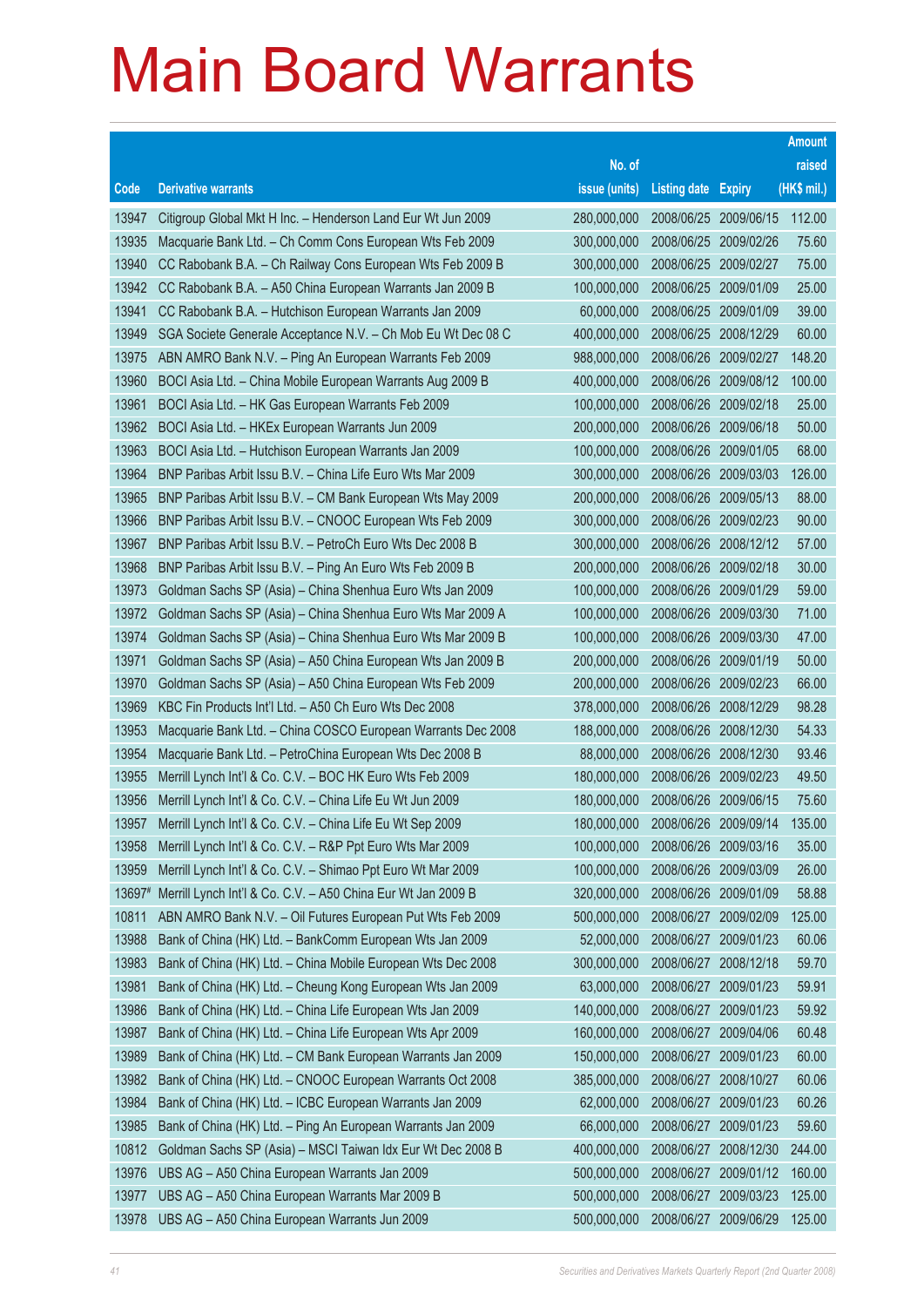|              |                                                              |                      |              |               | <b>Amount</b> |
|--------------|--------------------------------------------------------------|----------------------|--------------|---------------|---------------|
|              |                                                              | No. of               |              |               | raised        |
| Code         | <b>Derivative warrants</b>                                   | <i>issue (units)</i> | Listing date | <b>Expiry</b> | (HK\$ mil.)   |
| 13979        | UBS AG - A50 China European Put Warrants Jul 2009            | 500,000,000          | 2008/06/27   | 2009/07/20    | 150.00        |
| 13980        | UBS AG - Shimao Ppt European Warrants Jul 2009               | 500.000.000          | 2008/06/27   | 2009/07/20    | 125.00        |
| 13990        | Macquarie Bank Ltd. - CHALCO European Warrants Jan 2009      | 388,000,000          | 2008/06/30   | 2009/01/29    | 97.78         |
| 13992        | Merrill Lynch Int'l & Co. C.V. - China Coal Eur Wts Mar 2009 | 100.000.000          | 2008/06/30   | 2009/03/23    | 28.50         |
| 13991        | Merrill Lynch Int'l & Co. C.V. - A50 China Eur Wt Mar 2009   | 180,000,000          | 2008/06/30   | 2009/03/30    | 55.80         |
| 13993        | Merrill Lynch Int'l & Co. C.V. - Yanzhou Coal Eu Wt Mar 2009 | 100.000.000          | 2008/06/30   | 2009/03/23    | 33.00         |
| 13248#       | Deutsche Bank AG - A50 China European Warrants Nov 2008 B    | 500.000.000          | 2008/06/30   | 2008/11/27    | 67.00         |
| 13668#       | Deutsche Bank AG - China Mobile European Warrants Nov 2008 B | 600,000,000          | 2008/06/30   | 2008/11/28    | 49.20         |
| <b>Total</b> |                                                              |                      |              |               | 110,344.97    |

# Further issue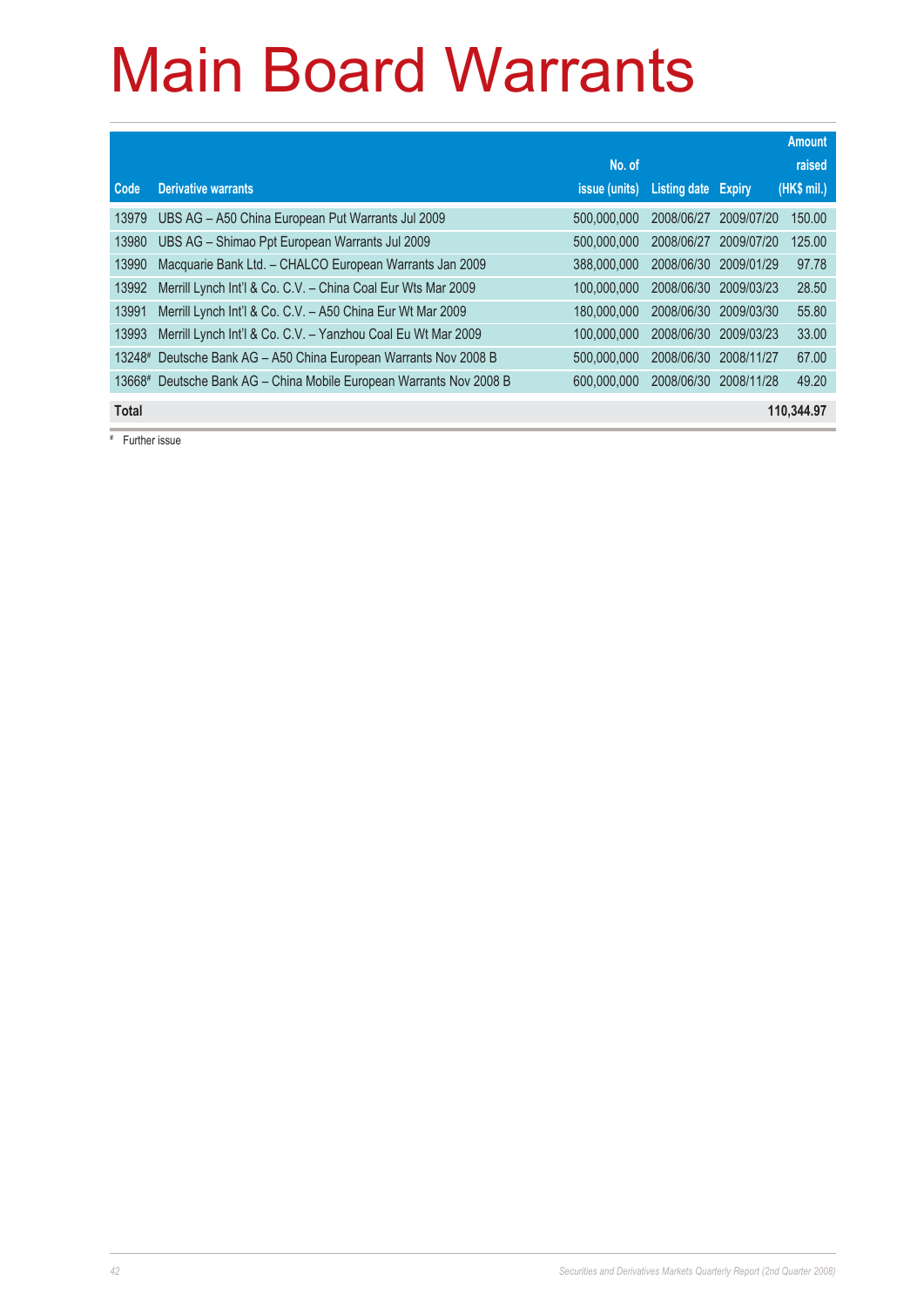# Main Board Debt Securities

#### **Debt Securities Trading Statistics**

|      |                |                                | <b>Turnover value</b>   |  |  |
|------|----------------|--------------------------------|-------------------------|--|--|
|      |                | Exchange fund notes (HK\$ mil) | Market total (HK\$ mil) |  |  |
| 2007 | Q2             | -                              | 0.84                    |  |  |
|      | Q <sub>3</sub> | $\overline{\phantom{0}}$       | 1.28                    |  |  |
|      | Q4             | -                              | 4.43                    |  |  |
| 2008 | Q1             | -                              | 2.43                    |  |  |
|      | Q2             | -                              | 1.75                    |  |  |

#### **Debt Securities Nominal Value**

|      |    | No. of issues | Nominal value (HK\$ mil.) |
|------|----|---------------|---------------------------|
| 2007 | Q2 | 175           | 420,525.54                |
|      | Q3 | 175           | 419,591.14                |
|      | Q4 | 175           | 427,813.24                |
| 2008 | Q1 | 174           | 424,656.34                |
|      | Q2 | 175           | 435,938.30                |

#### **New Listing Statistics - Debt Securities**

|      |    | No. of newly listed debt securities | Amount raised (HK\$ mil.) |
|------|----|-------------------------------------|---------------------------|
| 2007 | Q2 |                                     | 21,630.18                 |
|      | Q3 | ჩ                                   | 13,185.89                 |
|      | Q4 |                                     | 13,989.61                 |
| 2008 | Q1 | 4                                   | 8,355.96                  |
|      | Q2 |                                     | 16,607.66                 |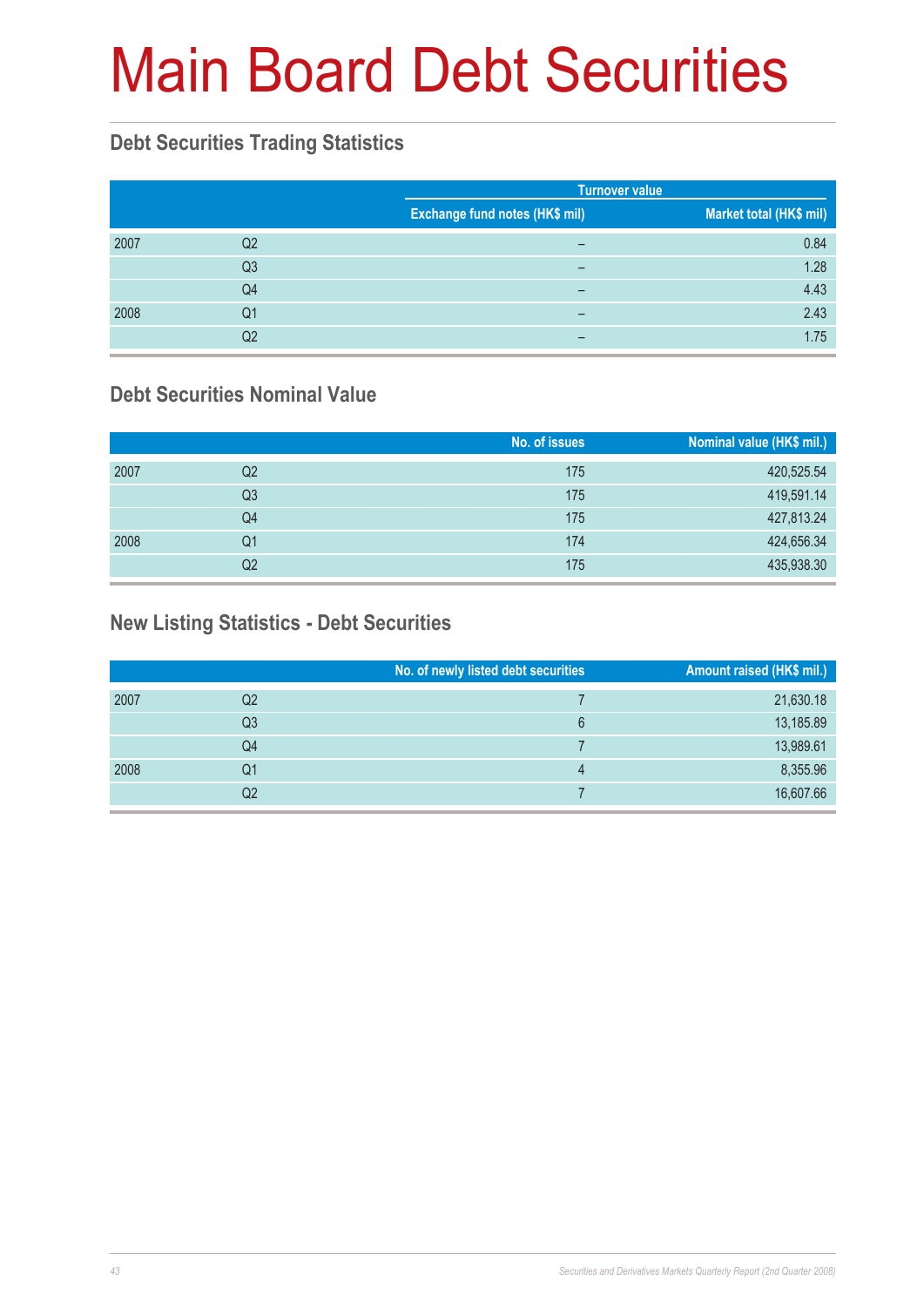# Main Board Debt Securities

#### **Newly Listed Debt Securities**

for 2nd quarter 2008

|          |                                                                 |                  |               |                     |                 | <b>Amount raised</b> |
|----------|-----------------------------------------------------------------|------------------|---------------|---------------------|-----------------|----------------------|
| Code     | <b>Debt securities</b>                                          | <b>Principal</b> |               | <b>Listing date</b> | <b>Maturity</b> | (HK\$ mil.)          |
| 01607    | Swire Pacific MTN Financing Ltd. 6.25%<br>Guaranteed Notes 2018 | <b>USD</b>       | 400,000,000   | 2008/04/21          | 2018/04/18      | 3,091.95             |
| $01607*$ | Swire Pacific MTN Financing Ltd. 6.25%<br>Guaranteed Notes 2018 | <b>USD</b>       | 100,000,000   | 2008/04/25          | 2018/04/18      | 774.12               |
| 04177    | Hong Kong Monetary Authority 1.77%<br>Exchange Fund Notes 2010  | <b>HKD</b>       | 1,200,000,000 | 2008/05/16          | 2010/05/17      | 1,195.68             |
| 04300    | Fair Vantage Ltd. 1% Guaranteed<br>Convertible Bonds 2013       | <b>HKD</b>       | 4,680,000,000 | 2008/06/03          | 2013/06/03      | 4,680.00             |
| 04153#   | Hong Kong Monetary Authority 4.57%<br>Exchange Fund Notes 2011  | <b>HKD</b>       | 1,200,000,000 | 2008/06/16          | 2011/06/13      | 1,239.12             |
| 04178    | Hong Kong Monetary Authority 2.88%<br>Exchange Fund Notes 2013  | <b>HKD</b>       | 1,000,000,000 | 2008/06/17          | 2013/06/17      | 963.50               |
| 04301    | CMHI Finance (BVI) Co., Ltd. 6.125%<br>Guaranteed Notes 2013    | <b>USD</b>       | 300,000,000   | 2008/06/19          | 2013/06/18      | 2,328.79             |
| 04302    | CMHI Finance (BVI) Co., Ltd. 7.125%<br>Guaranteed Notes 2018    | <b>USD</b>       | 200,000,000   | 2008/06/19          | 2018/06/18      | 1,545.54             |
| 04179    | Hong Kong Monetary Authority 3.56%<br>Exchange Fund Notes 2018  | <b>HKD</b>       | 800,000,000   | 2008/06/26          | 2018/06/25      | 788.96               |
|          |                                                                 |                  |               |                     |                 | 16,607.66            |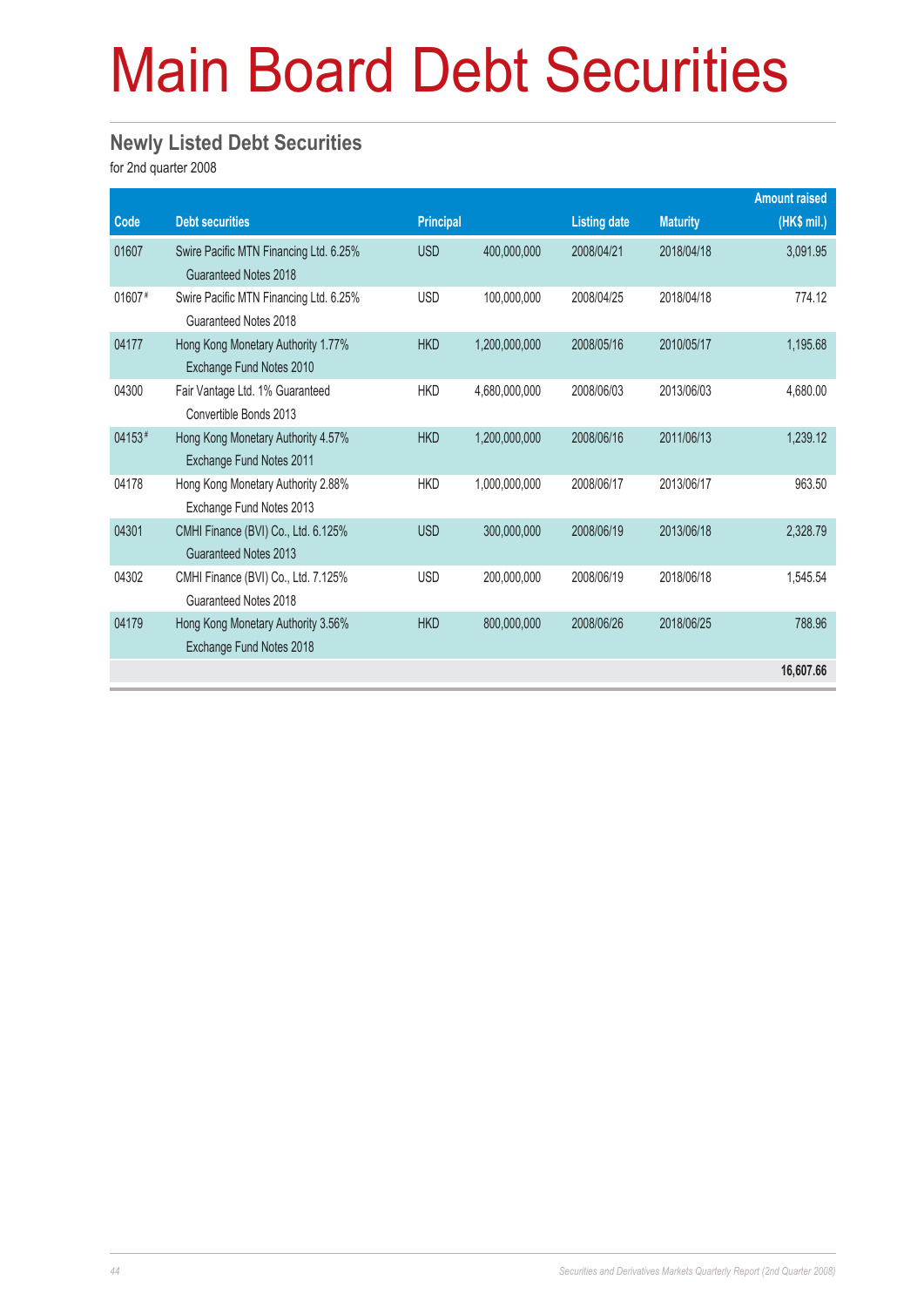# Main Board Unit Trusts and Mutual Funds

#### **Unit Trusts and Mutual Funds Trading Statistics**

|      |                | <b>Exchange Traded</b><br>Fund (ETF)<br>(HK\$ mil.) | <b>Real Estate</b><br><b>Investment</b><br><b>Trusts (REITs)</b><br>(HK\$ mil.) | <b>Others</b><br>(HK\$ mil.) | <b>Total</b><br>(HK\$ mil.) | % of market total<br>(HK\$ mil.) |
|------|----------------|-----------------------------------------------------|---------------------------------------------------------------------------------|------------------------------|-----------------------------|----------------------------------|
| 2007 | Q <sub>2</sub> | 35,370.10                                           | 10,725.14                                                                       |                              | 46,095.24                   | 1.20                             |
|      | Q <sub>3</sub> | 44,168.17                                           | 14,031.46                                                                       | 10,132.74                    | 68,332.38                   | 1.12                             |
|      | Q4             | 49,930.36                                           | 13,436.81                                                                       | 2,388.41                     | 65,755.59                   | 0.79                             |
| 2008 | Q <sub>1</sub> | 44,683.48                                           | 18,698.54                                                                       | 638.57                       | 64,020.59                   | 1.08                             |
|      | Q <sub>2</sub> | 147,996.81                                          | 10,119.33                                                                       | 775.06                       | 158,891.20                  | 3.44                             |

Note: 1. Include turnover values in HKD only.

#### **Unit Trusts and Mutual Funds Market Value**

|      |                | No. of<br><b>issues</b> | <b>Exchange</b><br><b>Traded Funds</b><br>(ETF)<br>(HK\$ mil.) | No. of<br><b>issues</b> | <b>Real Estate</b><br><b>Investment</b><br><b>Trusts</b><br>(REITs)<br>(HK\$ mil.) | No. of<br><b>issues</b> | <b>Others</b><br>(HK\$ mil.) | No. of<br><b>issues</b> | <b>Total</b><br>(HK\$ mil.) |
|------|----------------|-------------------------|----------------------------------------------------------------|-------------------------|------------------------------------------------------------------------------------|-------------------------|------------------------------|-------------------------|-----------------------------|
| 2007 | Q <sub>2</sub> | 16                      | 81,938.16                                                      | $\overline{7}$          | 68,468.86                                                                          | 1                       | -                            | 24                      | 150.407.02                  |
|      | Q <sub>3</sub> | 17                      | 99.014.35                                                      | 7                       | 67,040.15                                                                          | $\overline{2}$          | 5,028.22                     | 26                      | 171,082.73                  |
|      | Q4             | 17                      | 105,623.36                                                     | 7                       | 66,089.08                                                                          | $\overline{2}$          | 4.098.45                     | 26                      | 175,810.89                  |
| 2008 | Q <sub>1</sub> | 17                      | 94,528.75                                                      | 7                       | 64,001.26                                                                          | $\overline{2}$          | 2,781.89                     | 26                      | 161,311.89                  |
|      | Q <sub>2</sub> | 23                      | 109,069.79                                                     | 7                       | 63,006.95                                                                          | $\overline{2}$          | 2,912.06                     | 32                      | 174,988.80                  |

#### **New Listing Unit Trust and Mutual Funds Statistics**

|      |                | No. of newly listed<br>unit trust and mutual funds | <b>Funds raised</b><br>(HK\$ mil.) |
|------|----------------|----------------------------------------------------|------------------------------------|
| 2007 | Q2             | 8                                                  | 2,245.19                           |
|      | Q <sub>3</sub> | ŋ                                                  | 3,719.10                           |
|      | Q4             |                                                    | -                                  |
| 2008 | Q1             | -                                                  |                                    |
|      | Q2             | 6                                                  |                                    |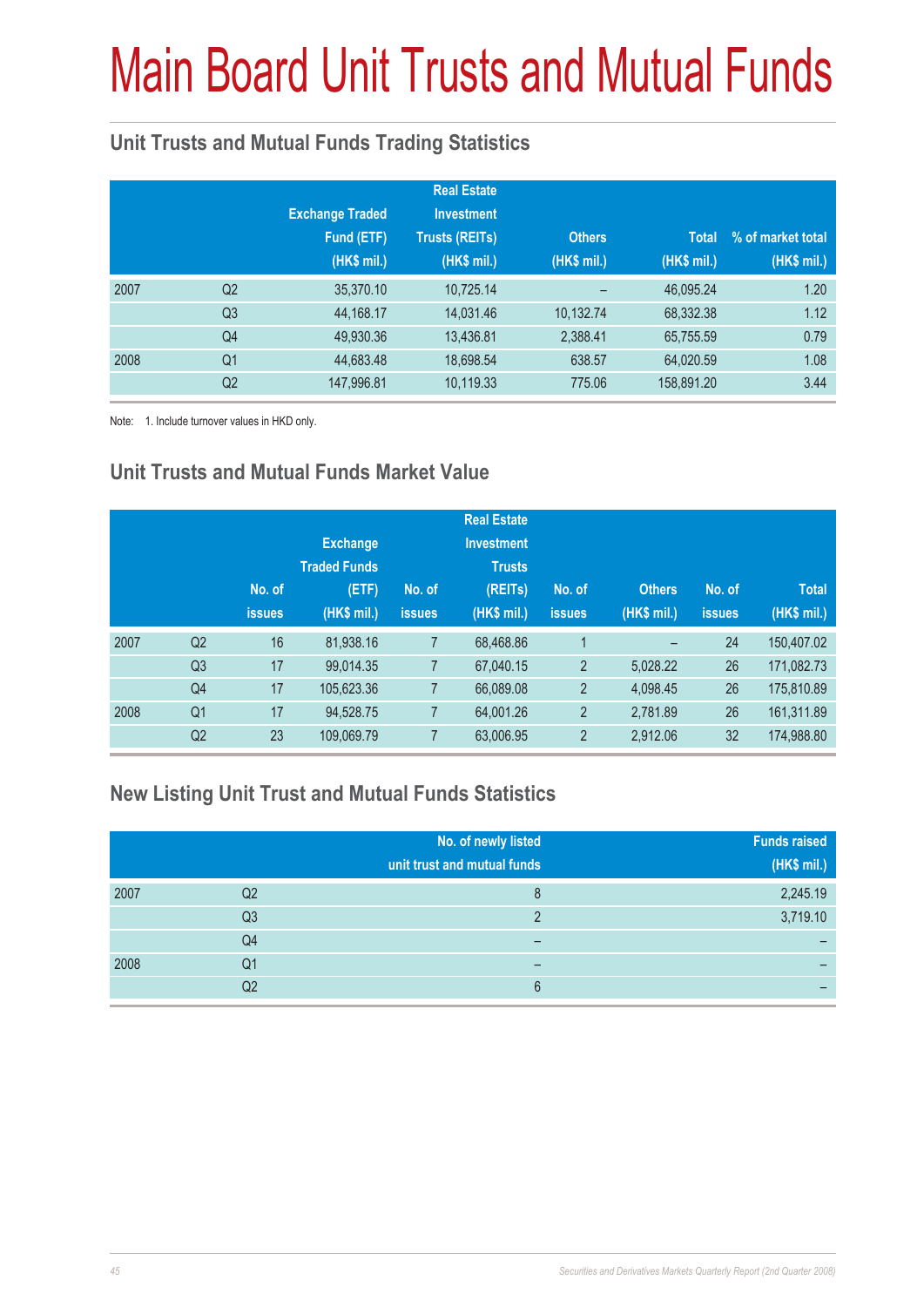# Main Board Unit Trusts and Mutual Funds

#### **Newly Listed Unit Trust and Mutual Funds**

for 2nd quarter 2008

|       |                                    |                                       | <b>Issue price</b> | <b>Amount raised</b> |                     |
|-------|------------------------------------|---------------------------------------|--------------------|----------------------|---------------------|
| Code  | <b>Unit trust and Mutual funds</b> | <b>Fund manager</b>                   | (HKS)              | $(HK$$ mil)          | <b>Listing date</b> |
| 02825 | W.I.S.E - CSI HK 100 Tracker       | BOCI-Prudential Asset Management Ltd. | n.a.               | n.a.                 | 2008/05/15          |
| 02814 | Lyxor ETF Japan (TOPIX)            | Lyxor International Asset Management  | n.a.               | n.a.                 | 2008/06/03          |
| 02837 | Lyxor ETF MSCI Taiwan              | Lyxor International Asset Management  | n.a.               | n.a.                 | 2008/06/03          |
| 02820 | Lyxor ETF MSCI Emerging Markets    | Lyxor International Asset Management  | n.a.               | n.a.                 | 2008/06/03          |
| 02803 | Lyxor ETF FTSE RAFI US 1000        | Lyxor International Asset Management  | n.a.               | n.a.                 | 2008/06/03          |
| 02806 | Lyxor ETF FTSE RAFI Europe         | Lyxor International Asset Management  | n.a.               | n.a.                 | 2008/06/03          |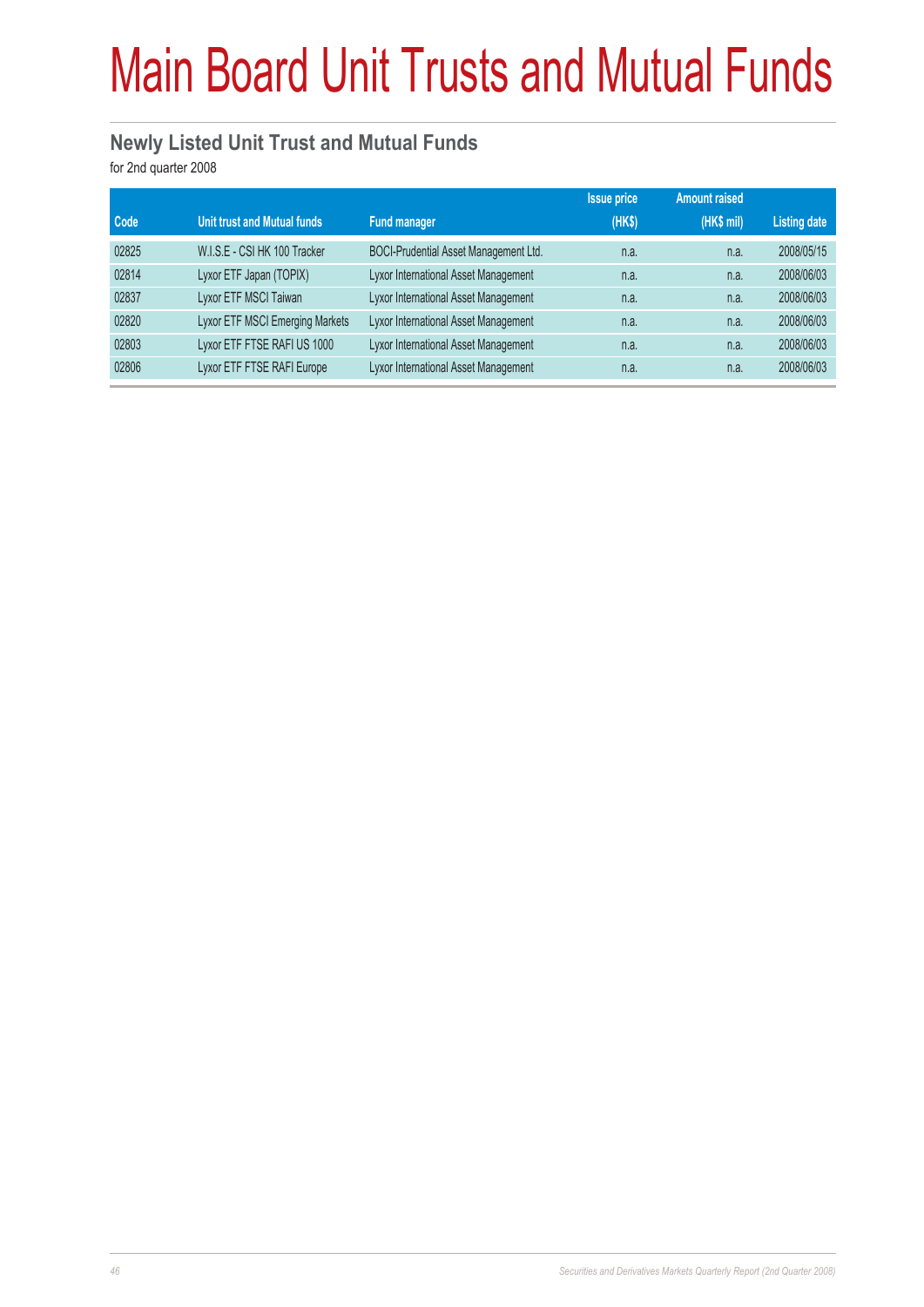#### **Callable Bull/Bear Contracts Trading Statistics**

|      | <b>Number</b> | Market value (HK\$ mil.) |           | Turnover value (HK\$ mil.) |
|------|---------------|--------------------------|-----------|----------------------------|
| 2007 | Q2            | 37                       | 2,476.60  | 5,381.01                   |
|      | Q3            | 62                       | 8,911.10  | 15,694.50                  |
|      | Q4            | 131                      | 20,406.20 | 45,417.33                  |
| 2008 | Q1            | 214                      | 52,370.20 | 83,719.44                  |
|      | Q2            | 453                      | 86,945.83 | 176,028.32                 |

#### **New Listings Callable Bull/Bear Contracts Statistics**

|      |                | No. of newly listed CBBC | Amount raised (HK\$ mil.) |
|------|----------------|--------------------------|---------------------------|
| 2007 | Q2             | 29                       | 1,367.20                  |
|      | Q <sub>3</sub> | 111                      | 7,632.40                  |
|      | Q4             | 206                      | 20,480.60                 |
| 2008 | Q1             | 323                      | 45,053.80                 |
|      | Q2             | 630                      | 77,040.15                 |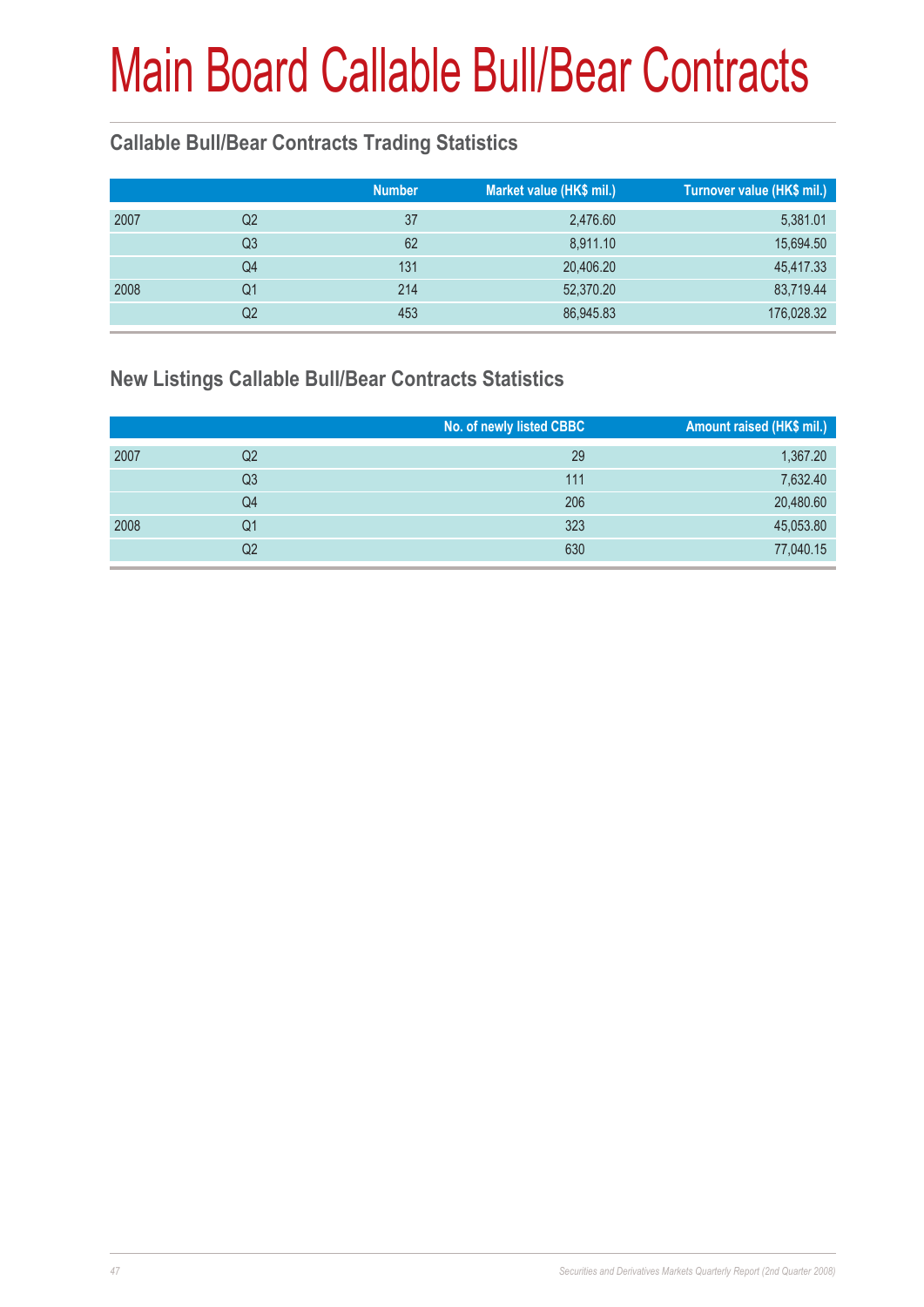#### **Newly Listed Callable Bull/Bear Contracts**

for 2nd quarter 2008

|       |                                                          | No. of        |                     |               | <b>Amount raised</b> |
|-------|----------------------------------------------------------|---------------|---------------------|---------------|----------------------|
| Code  | <b>Callable Bull/Bear Contracts</b>                      | issue (units) | <b>Listing date</b> | <b>Expiry</b> | $(HK$$ mil.)         |
| 06245 | Deutsche Bank AG - China Mobile R Bull CBBC Oct 2008 A   | 300,000,000   | 2008/04/02          | 2008/10/06    | 79.50                |
| 06246 | Deutsche Bank AG - China Mobile R Bear CBBC Oct 2008 B   | 300,000,000   | 2008/04/02          | 2008/10/06    | 93.00                |
| 06247 | Deutsche Bank AG - HSI R Bull CBBC Dec 2008 V            | 600,000,000   | 2008/04/02          | 2008/12/30    | 234.00               |
| 06226 | UBS AG - HSCEI R Bull CBBC Nov 2008 N                    | 500,000,000   | 2008/04/02          | 2008/11/27    | 125.00               |
| 06231 | UBS AG - HSI R Bull CBBC Nov 2008 P                      | 500,000,000   | 2008/04/02          | 2008/11/27    | 125.00               |
| 06251 | ABN AMRO Bank N.V. - HSCEI R Bull CBBC Nov 2008 I        | 100,000,000   | 2008/04/03          | 2008/11/27    | 33.20                |
| 06270 | ABN AMRO Bank N.V. - HSCEI R Bull CBBC Nov 2008 J        | 100,000,000   | 2008/04/03          | 2008/11/27    | 29.60                |
| 06271 | ABN AMRO Bank N.V. - HSCEI R Bear CBBC Nov 2008 K        | 100,000,000   | 2008/04/03          | 2008/11/27    | 37.50                |
| 06273 | ABN AMRO Bank N.V. - HSCEI R Bear CBBC Nov 2008 L        | 100,000,000   | 2008/04/03          | 2008/11/27    | 46.30                |
| 06306 | ABN AMRO Bank N.V. - HSI R Bull CBBC Nov 2008 A          | 300,000,000   | 2008/04/07          | 2008/11/27    | 153.00               |
| 06337 | ABN AMRO Bank N.V. - HSI R Bull CBBC Nov 2008 H          | 300,000,000   | 2008/04/07          | 2008/11/27    | 138.30               |
| 06274 | ABN AMRO Bank N.V. - HSI R Bull CBBC Nov 2008 I          | 300,000,000   | 2008/04/07          | 2008/11/27    | 105.90               |
| 06211 | ABN AMRO Bank N.V. - HSI R Bull CBBC Nov 2008 J          | 300,000,000   | 2008/04/07          | 2008/11/27    | 116.70               |
| 06275 | Deutsche Bank AG - China Life R Bull CBBC Oct 2008 A     | 300,000,000   | 2008/04/07          | 2008/10/13    | 195.00               |
| 06278 | Deutsche Bank AG - China Life R Bear CBBC Oct 2008 B     | 300,000,000   | 2008/04/07          | 2008/10/13    | 270.00               |
| 06341 | UBS AG - China Shenhua R Bull CBBC Dec 2008 A            | 200,000,000   | 2008/04/07          | 2008/12/22    | 108.00               |
| 06307 | UBS AG - HSCEI R Bear CBBC Nov 2008 O                    | 500,000,000   | 2008/04/07          | 2008/11/27    | 125.00               |
| 06311 | UBS AG - HSI R Bull CBBC Nov 2008 Q                      | 500,000,000   | 2008/04/07          | 2008/11/27    | 125.00               |
| 06340 | UBS AG - HSI R Bear CBBC Nov 2008 R                      | 500,000,000   | 2008/04/07          | 2008/11/27    | 125.00               |
| 06469 | Deutsche Bank AG - CHALCO R Bull CBBC Oct 2008 B         | 300,000,000   | 2008/04/08          | 2008/10/20    | 159.00               |
| 06492 | Deutsche Bank AG - China Coal R Bull CBBC Nov 2008 B     | 300,000,000   | 2008/04/08          | 2008/11/10    | 153.00               |
| 06312 | Deutsche Bank AG - China Shenhua R Bull CBBC Oct 2008 A  | 300,000,000   | 2008/04/08          | 2008/10/20    | 294.00               |
| 06403 | Deutsche Bank AG - HSI R Bull CBBC Dec 2008 W            | 600,000,000   | 2008/04/08          | 2008/12/30    | 150.00               |
| 06495 | Deutsche Bank AG - HSI R Bull CBBC Dec 2008 X            | 600,000,000   | 2008/04/08          | 2008/12/30    | 210.00               |
| 07208 | Deutsche Bank AG - HSI R Bull CBBC Dec 2008 Y            | 600,000,000   | 2008/04/08          | 2008/12/30    | 168.00               |
| 06356 | Deutsche Bank AG - Jiangxi Copper R Bull CBBC Oct 2008 A | 300,000,000   | 2008/04/08          | 2008/10/20    | 153.00               |
| 07211 | UBS AG - CHALCO R Bull CBBC Oct 2008 D                   | 200,000,000   | 2008/04/09          | 2008/10/20    | 76.00                |
| 07215 | UBS AG - Jiangxi Copper R Bull CBBC Oct 2008 D           | 200,000,000   | 2008/04/09          | 2008/10/20    | 78.00                |
| 04203 | ABN AMRO Bank N.V. - HSCEI R Bull CBBC Nov 2008 M        | 100,000,000   | 2008/04/10          | 2008/11/27    | 28.70                |
| 04202 | ABN AMRO Bank N.V. - HSI R Bull CBBC Nov 2008 W          | 100,000,000   | 2008/04/10          | 2008/11/27    | 35.70                |
| 07209 | Deutsche Bank AG - HSI R Bull CBBC Nov 2008 T            | 600,000,000   | 2008/04/10          | 2008/11/27    | 150.00               |
| 07210 | Deutsche Bank AG - HSI R Bull CBBC Nov 2008 U            | 600,000,000   | 2008/04/10          | 2008/11/27    | 180.00               |
| 07212 | UBS AG - HSCEI R Bull CBBC Nov 2008 Q                    | 500,000,000   | 2008/04/10          | 2008/11/27    | 135.00               |
| 07213 | UBS AG - HSCEI R Bull CBBC Nov 2008 R                    | 500,000,000   | 2008/04/10          | 2008/11/27    | 125.00               |
| 07222 | UBS AG - HSCEI R Bull CBBC Nov 2008 S                    | 500,000,000   | 2008/04/10          | 2008/11/27    | 125.00               |
| 07229 | UBS AG - HSCEI R Bull CBBC Nov 2008 T                    | 500,000,000   | 2008/04/10          | 2008/11/27    | 125.00               |
| 07216 | UBS AG - HSCEI R Bear CBBC Nov 2008 P                    | 500,000,000   | 2008/04/10          | 2008/11/27    | 125.00               |
| 07234 | UBS AG - HSI R Bull CBBC Nov 2008 V                      | 500,000,000   | 2008/04/10          | 2008/11/27    | 125.00               |
| 07236 | UBS AG - HSI R Bull CBBC Nov 2008 W                      | 500,000,000   | 2008/04/10          | 2008/11/27    | 125.00               |
| 04200 | UBS AG - HSI R Bull CBBC Nov 2008 X                      | 500,000,000   | 2008/04/10          | 2008/11/27    | 125.00               |
| 04201 | UBS AG - HSI R Bull CBBC Nov 2008 Y                      | 500,000,000   | 2008/04/10          | 2008/11/27    | 125.00               |
| 07217 | UBS AG - HSI R Bear CBBC Nov 2008 S                      | 500,000,000   | 2008/04/10          | 2008/11/27    | 125.00               |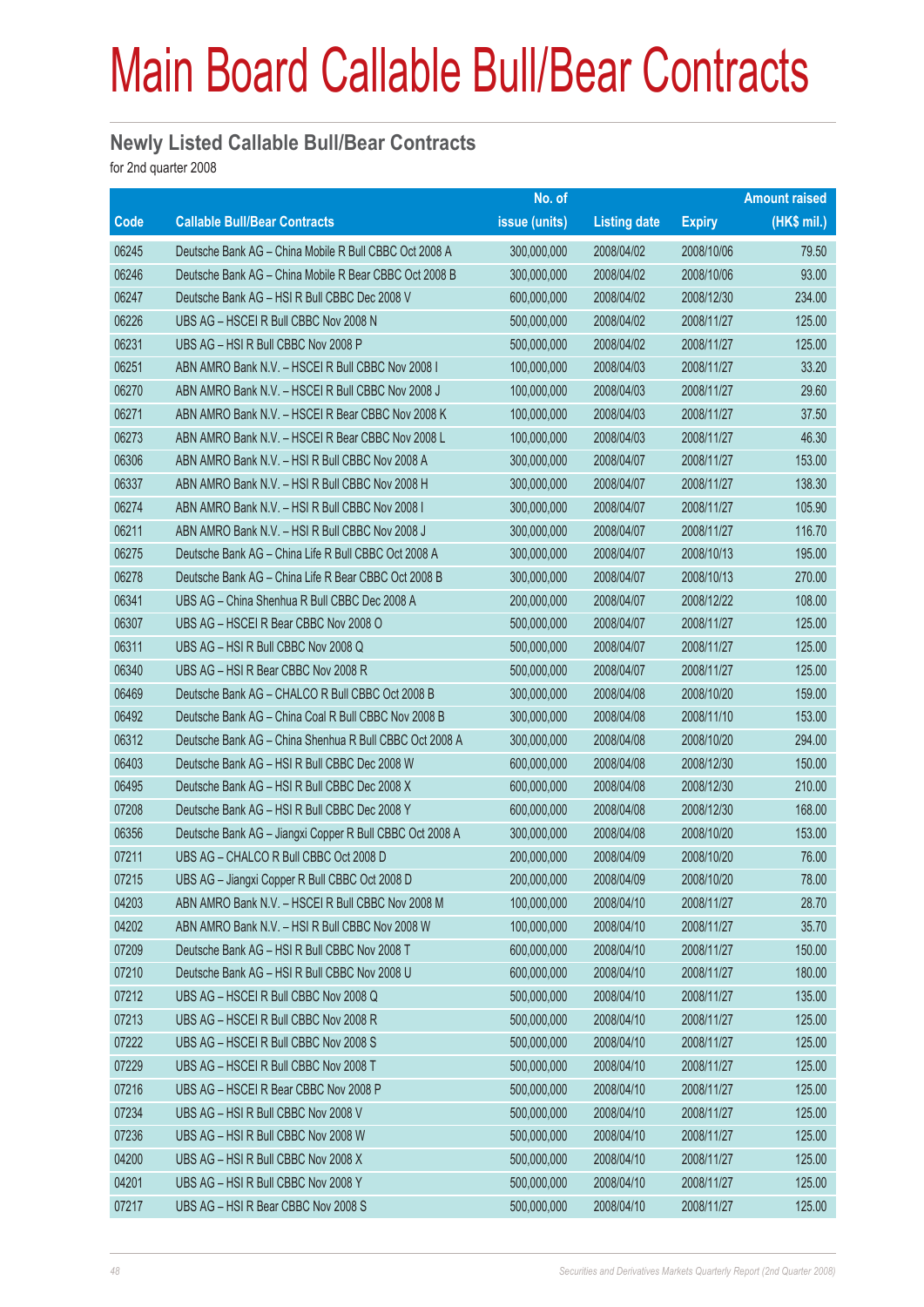|       |                                                               | No. of        |                     |               | <b>Amount raised</b> |
|-------|---------------------------------------------------------------|---------------|---------------------|---------------|----------------------|
| Code  | <b>Callable Bull/Bear Contracts</b>                           | issue (units) | <b>Listing date</b> | <b>Expiry</b> | $(HK$$ mil.)         |
| 07218 | UBS AG - HSI R Bear CBBC Nov 2008 T                           | 500,000,000   | 2008/04/10          | 2008/11/27    | 125.00               |
| 07219 | UBS AG - HSI R Bear CBBC Nov 2008 U                           | 500,000,000   | 2008/04/10          | 2008/11/27    | 125.00               |
| 06232 | SGA Societe Generale Acceptance N.V. - HSI R Bull CBBC Oct08A | 500,000,000   | 2008/04/14          | 2008/10/30    | 125.00               |
| 06328 | SGA Societe Generale Acceptance N.V. - HSI R Bull CBBC Oct08B | 500,000,000   | 2008/04/14          | 2008/10/30    | 127.50               |
| 06386 | SGA Societe Generale Acceptance N.V. - HSI R Bear CBBC Oct08C | 500,000,000   | 2008/04/14          | 2008/10/30    | 125.00               |
| 06387 | SGA Societe Generale Acceptance N.V. - HSI R Bear CBBC Oct08D | 500,000,000   | 2008/04/14          | 2008/10/30    | 125.00               |
| 06200 | UBS AG - HSCEI R Bear CBBC Nov 2008 U                         | 500,000,000   | 2008/04/14          | 2008/11/27    | 125.00               |
| 06207 | UBS AG - HSI R Bull CBBC Nov 2008 Z                           | 500,000,000   | 2008/04/14          | 2008/11/27    | 125.00               |
| 06214 | UBS AG - HSI R Bear CBBC Nov 2008 C                           | 500,000,000   | 2008/04/14          | 2008/11/27    | 125.00               |
| 06480 | Deutsche Bank AG - HSCEI R Bull CBBC Nov 2008 A               | 400,000,000   | 2008/04/17          | 2008/11/27    | 172.00               |
| 07204 | Deutsche Bank AG - HSCEI R Bull CBBC Nov 2008 B               | 400,000,000   | 2008/04/17          | 2008/11/27    | 140.00               |
| 07255 | UBS AG - China Mobile R Bull CBBC Dec 2008 A                  | 300,000,000   | 2008/04/17          | 2008/12/08    | 87.00                |
| 07260 | UBS AG - China Mobile R Bull CBBC Dec 2008 B                  | 300,000,000   | 2008/04/17          | 2008/12/08    | 75.00                |
| 07261 | UBS AG - China Mobile R Bear CBBC Dec 2008 C                  | 300,000,000   | 2008/04/17          | 2008/12/08    | 75.00                |
| 07254 | UBS AG - CM Bank R Bull CBBC Dec 2008 A                       | 200,000,000   | 2008/04/17          | 2008/12/08    | 86.00                |
| 07266 | UBS AG - HKEx R Bull CBBC Dec 2008 A                          | 300,000,000   | 2008/04/17          | 2008/12/08    | 87.00                |
| 07267 | UBS AG - HSBC R Bull CBBC Dec 2008 A                          | 300,000,000   | 2008/04/17          | 2008/12/08    | 75.00                |
| 07221 | UBS AG - HSCEI R Bear CBBC Nov 2008 V                         | 500,000,000   | 2008/04/17          | 2008/11/27    | 125.00               |
| 07233 | UBS AG - HSI R Bull CBBC Nov 2008 D                           | 500,000,000   | 2008/04/17          | 2008/11/27    | 125.00               |
| 07240 | UBS AG - HSI R Bear CBBC Nov 2008 J                           | 500,000,000   | 2008/04/17          | 2008/11/27    | 125.00               |
| 07248 | UBS AG - HSI R Bear CBBC Nov 2008 K                           | 500,000,000   | 2008/04/17          | 2008/11/27    | 125.00               |
| 04204 | UBS AG - Ping An R Bull CBBC Dec 2008 A                       | 200,000,000   | 2008/04/17          | 2008/12/08    | 50.00                |
| 04205 | Deutsche Bank AG - HSI R Bull CBBC Dec 2008 Z                 | 600,000,000   | 2008/04/18          | 2008/12/30    | 150.00               |
| 04206 | Deutsche Bank AG - HSI R Bull CBBC Nov 2008 V                 | 600,000,000   | 2008/04/21          | 2008/11/27    | 180.00               |
| 04210 | Deutsche Bank AG - HSI R Bear CBBC Nov 2008 W                 | 600,000,000   | 2008/04/21          | 2008/11/27    | 360.00               |
| 04211 | Deutsche Bank AG - HSI R Bear CBBC Nov 2008 X                 | 600,000,000   | 2008/04/21          | 2008/11/27    | 408.00               |
| 04213 | Goldman Sachs SP (Asia) - HSI R Bull CBBC Sep 2008 A          | 200,000,000   | 2008/04/21          | 2008/09/29    | 50.00                |
| 04209 | Goldman Sachs SP (Asia) - HSI R Bull CBBC Oct 2008 A          | 200,000,000   | 2008/04/21          | 2008/10/30    | 50.00                |
| 04208 | Goldman Sachs SP (Asia) - HSI R Bull CBBC Nov 2008 A          | 200,000,000   | 2008/04/21          | 2008/11/27    | 50.00                |
| 04214 | Goldman Sachs SP (Asia) - HSI R Bear CBBC Sep 2008 B          | 200,000,000   | 2008/04/21          | 2008/09/29    | 50.00                |
| 04215 | Goldman Sachs SP (Asia) - HSI R Bear CBBC Oct 2008 B          | 200,000,000   | 2008/04/21          | 2008/10/30    | 50.00                |
| 04216 | Goldman Sachs SP (Asia) - HSI R Bear CBBC Nov 2008 B          | 200,000,000   | 2008/04/21          | 2008/11/27    | 50.00                |
| 04207 | SGA Societe Generale Acceptance N.V. - HSI R Bull CBBC Oct08E | 500,000,000   | 2008/04/21          | 2008/10/30    | 125.00               |
| 04212 | SGA Societe Generale Acceptance N.V. - HSI R Bear CBBC Oct08F | 500,000,000   | 2008/04/21          | 2008/10/30    | 125.00               |
| 04239 | UBS AG - BankComm R Bull CBBC Dec 2008 A                      | 300,000,000   | 2008/04/22          | 2008/12/08    | 75.00                |
| 04240 | UBS AG - China Life R Bull CBBC Dec 2008 A                    | 300,000,000   | 2008/04/22          | 2008/12/08    | 150.00               |
| 04241 | UBS AG - CNOOC R Bull CBBC Dec 2008 A                         | 300,000,000   | 2008/04/22          | 2008/12/08    | 75.00                |
| 04221 | UBS AG - HSCEI R Bull CBBC Nov 2008 C                         | 500,000,000   | 2008/04/22          | 2008/11/27    | 125.00               |
| 04217 | UBS AG - HSCEI R Bull CBBC Nov 2008 W                         | 500,000,000   | 2008/04/22          | 2008/11/27    | 125.00               |
| 04218 | UBS AG - HSCEI R Bull CBBC Nov 2008 X                         | 500,000,000   | 2008/04/22          | 2008/11/27    | 125.00               |
| 04219 | UBS AG - HSCEI R Bull CBBC Nov 2008 Y                         | 500,000,000   | 2008/04/22          | 2008/11/27    | 125.00               |
| 04220 | UBS AG - HSCEI R Bull CBBC Nov 2008 Z                         | 500,000,000   | 2008/04/22          | 2008/11/27    | 125.00               |
| 04222 | UBS AG - HSCEI R Bear CBBC Nov 2008 D                         | 500,000,000   | 2008/04/22          | 2008/11/27    | 125.00               |
| 04223 | UBS AG - HSCEI R Bear CBBC Nov 2008 H                         | 500,000,000   | 2008/04/22          | 2008/11/27    | 125.00               |
| 04224 | UBS AG - HSCEIR Bear CBBC Nov 2008 I                          | 500,000,000   | 2008/04/22          | 2008/11/27    | 125.00               |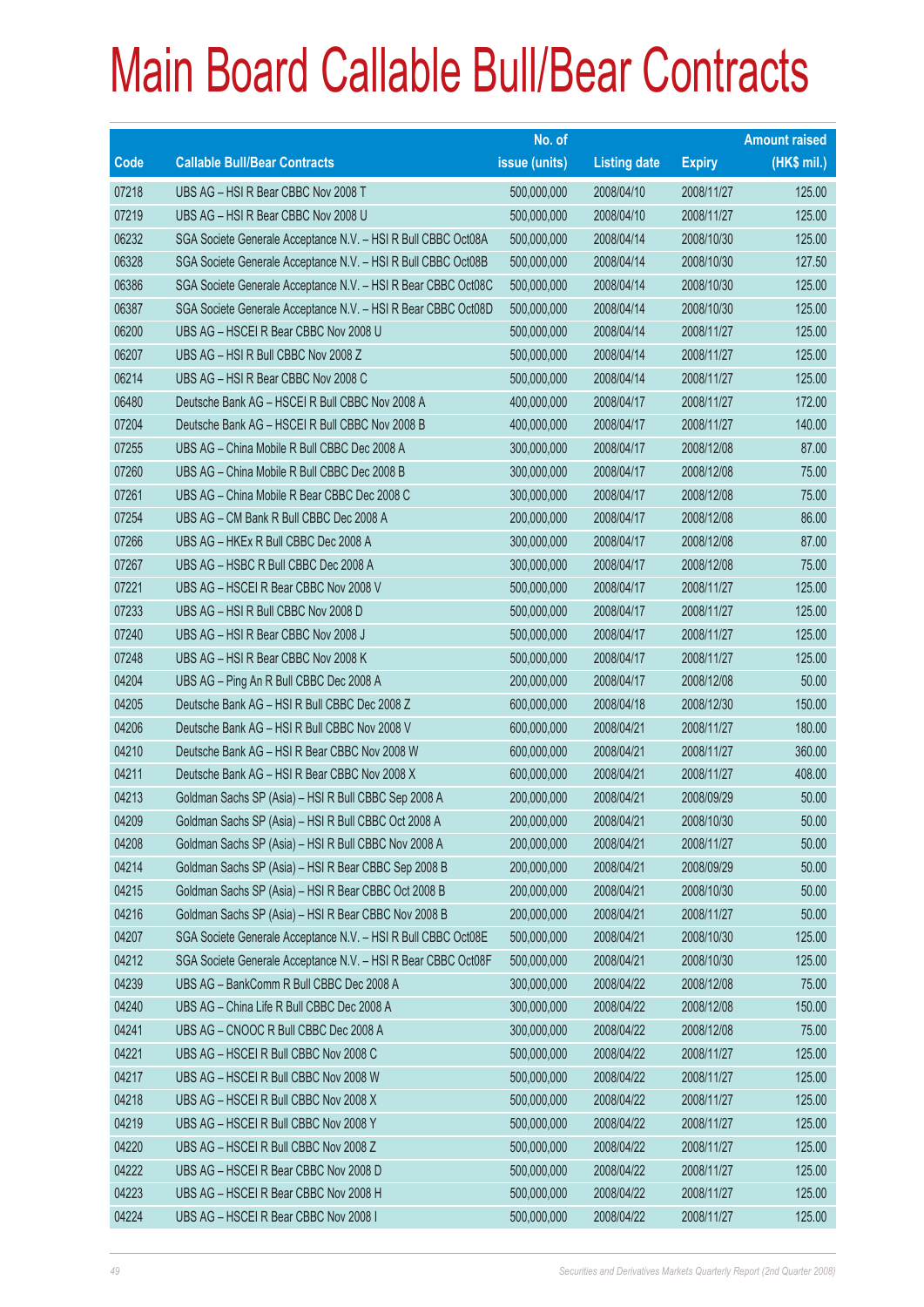|       |                                                        | No. of        |                     |               | <b>Amount raised</b> |
|-------|--------------------------------------------------------|---------------|---------------------|---------------|----------------------|
| Code  | <b>Callable Bull/Bear Contracts</b>                    | issue (units) | <b>Listing date</b> | <b>Expiry</b> | $(HK$$ mil.)         |
| 04225 | UBS AG - HSCEI R Bear CBBC Nov 2008 J                  | 500,000,000   | 2008/04/22          | 2008/11/27    | 125.00               |
| 04226 | UBS AG - HSCEI R Bear CBBC Nov 2008 O                  | 500,000,000   | 2008/04/22          | 2008/11/27    | 125.00               |
| 04227 | UBS AG - HSI R Bull CBBC Dec 2008 A                    | 500,000,000   | 2008/04/22          | 2008/12/30    | 145.00               |
| 04228 | UBS AG - HSI R Bull CBBC Dec 2008 B                    | 500,000,000   | 2008/04/22          | 2008/12/30    | 125.00               |
| 04229 | UBS AG - HSI R Bull CBBC Dec 2008 C                    | 500,000,000   | 2008/04/22          | 2008/12/30    | 125.00               |
| 04230 | UBS AG - HSI R Bull CBBC Dec 2008 D                    | 500,000,000   | 2008/04/22          | 2008/12/30    | 125.00               |
| 04231 | UBS AG - HSI R Bull CBBC Dec 2008 E                    | 500,000,000   | 2008/04/22          | 2008/12/30    | 125.00               |
| 04237 | UBS AG - HSI R Bear CBBC Nov 2008 E                    | 500,000,000   | 2008/04/22          | 2008/11/27    | 155.00               |
| 04238 | UBS AG - HSI R Bear CBBC Nov 2008 R                    | 500,000,000   | 2008/04/22          | 2008/11/27    | 185.00               |
| 04232 | UBS AG - HSI R Bear CBBC Dec 2008 F                    | 500,000,000   | 2008/04/22          | 2008/12/30    | 125.00               |
| 04233 | UBS AG - HSI R Bear CBBC Dec 2008 G                    | 500,000,000   | 2008/04/22          | 2008/12/30    | 125.00               |
| 04234 | UBS AG - HSI R Bear CBBC Dec 2008 H                    | 500,000,000   | 2008/04/22          | 2008/12/30    | 125.00               |
| 04235 | UBS AG - HSI R Bear CBBC Dec 2008 I                    | 500,000,000   | 2008/04/22          | 2008/12/30    | 125.00               |
| 04236 | UBS AG - HSI R Bear CBBC Dec 2008 J                    | 500,000,000   | 2008/04/22          | 2008/12/30    | 140.00               |
| 04242 | Deutsche Bank AG - HKEx R Bull CBBC Nov 2008 A         | 300,000,000   | 2008/04/24          | 2008/11/24    | 129.00               |
| 04246 | Deutsche Bank AG - HKEx R Bear CBBC Nov 2008 B         | 300,000,000   | 2008/04/24          | 2008/11/24    | 99.00                |
| 04244 | UBS AG - HSCEI R Bull CBBC Nov 2008 P                  | 500,000,000   | 2008/04/24          | 2008/11/27    | 125.00               |
| 04243 | UBS AG - HSI R Bull CBBC Nov 2008 S                    | 500,000,000   | 2008/04/24          | 2008/11/27    | 125.00               |
| 04247 | UBS AG - HSI R Bear CBBC Nov 2008 T                    | 500,000,000   | 2008/04/24          | 2008/11/27    | 125.00               |
| 04245 | ABN AMRO Bank N.V. - HSI R Bull CBBC Nov 2008 P        | 100,000,000   | 2008/04/25          | 2008/11/27    | 31.60                |
| 04248 | ABN AMRO Bank N.V. - HSI R Bull CBBC Nov 2008 X        | 100,000,000   | 2008/04/25          | 2008/11/27    | 25.60                |
| 04249 | Deutsche Bank AG - HSI R Bull CBBC Nov 2008 Y          | 600,000,000   | 2008/04/25          | 2008/11/27    | 120.00               |
| 04250 | Deutsche Bank AG - Zijin Mining R Bull CBBC Dec 2008 A | 300,000,000   | 2008/04/28          | 2008/12/15    | 87.00                |
| 04254 | UBS AG - CITIC Bank R Bull CBBC Dec 2008 A             | 200,000,000   | 2008/04/28          | 2008/12/08    | 50.00                |
| 04255 | UBS AG - China Railway R Bull CBBC Dec 2008 A          | 200,000,000   | 2008/04/28          | 2008/12/08    | 50.00                |
| 04256 | UBS AG - HS Bank R Bull CBBC Dec 2008 A                | 300,000,000   | 2008/04/28          | 2008/12/08    | 75.00                |
| 04251 | UBS AG - HSCEI R Bull CBBC Nov 2008 T                  | 500,000,000   | 2008/04/28          | 2008/11/27    | 125.00               |
| 04252 | UBS AG - HSI R Bull CBBC Dec 2008 K                    | 500,000,000   | 2008/04/28          | 2008/12/30    | 125.00               |
| 04253 | UBS AG - HSI R Bull CBBC Dec 2008 L                    | 500,000,000   | 2008/04/28          | 2008/12/30    | 125.00               |
| 04257 | UBS AG - Zijin Mining R Bull CBBC Dec 2008 A           | 200,000,000   | 2008/04/28          | 2008/12/08    | 50.00                |
| 04261 | UBS AG - HSCEI R Bull CBBC Nov 2008 U                  | 500,000,000   | 2008/04/29          | 2008/11/27    | 125.00               |
| 04258 | UBS AG - HSCEI R Bear CBBC Nov 2008 S                  | 500,000,000   | 2008/04/29          | 2008/11/27    | 125.00               |
| 04259 | UBS AG - HSCEI R Bear CBBC Nov 2008 V                  | 500,000,000   | 2008/04/29          | 2008/11/27    | 125.00               |
| 04262 | UBS AG - HSI R Bull CBBC Nov 2008 U                    | 500,000,000   | 2008/04/29          | 2008/11/27    | 125.00               |
| 04264 | UBS AG - HSI R Bear CBBC Nov 2008 Y                    | 500,000,000   | 2008/04/29          | 2008/11/27    | 125.00               |
| 04263 | UBS AG - HSI R Bear CBBC Dec 2008 M                    | 500,000,000   | 2008/04/29          | 2008/12/30    | 125.00               |
| 04268 | Goldman Sachs SP (Asia) - HSI R Bull CBBC Sep 2008 C   | 200,000,000   | 2008/04/30          | 2008/09/29    | 50.00                |
| 04269 | Goldman Sachs SP (Asia) - HSI R Bear CBBC Nov 2008 C   | 200,000,000   | 2008/04/30          | 2008/11/27    | 50.00                |
| 04270 | Goldman Sachs SP (Asia) - HSI R Bear CBBC Dec 2008 A   | 200,000,000   | 2008/04/30          | 2008/12/30    | 50.00                |
| 04260 | UBS AG - HSCEI R Bull CBBC Nov 2008 D                  | 500,000,000   | 2008/04/30          | 2008/11/27    | 125.00               |
| 04265 | UBS AG - HSCEI R Bear CBBC Nov 2008 H                  | 500,000,000   | 2008/04/30          | 2008/11/27    | 125.00               |
| 04266 | UBS AG - HSCEI R Bear CBBC Nov 2008 I                  | 500,000,000   | 2008/04/30          | 2008/11/27    | 125.00               |
| 04267 | UBS AG - HSI R Bull CBBC Dec 2008 N                    | 500,000,000   | 2008/04/30          | 2008/12/30    | 125.00               |
| 04271 | UBS AG - HSI R Bear CBBC Dec 2008 O                    | 500,000,000   | 2008/04/30          | 2008/12/30    | 125.00               |
| 04272 | UBS AG - HSI R Bear CBBC Dec 2008 P                    | 500,000,000   | 2008/04/30          | 2008/12/30    | 125.00               |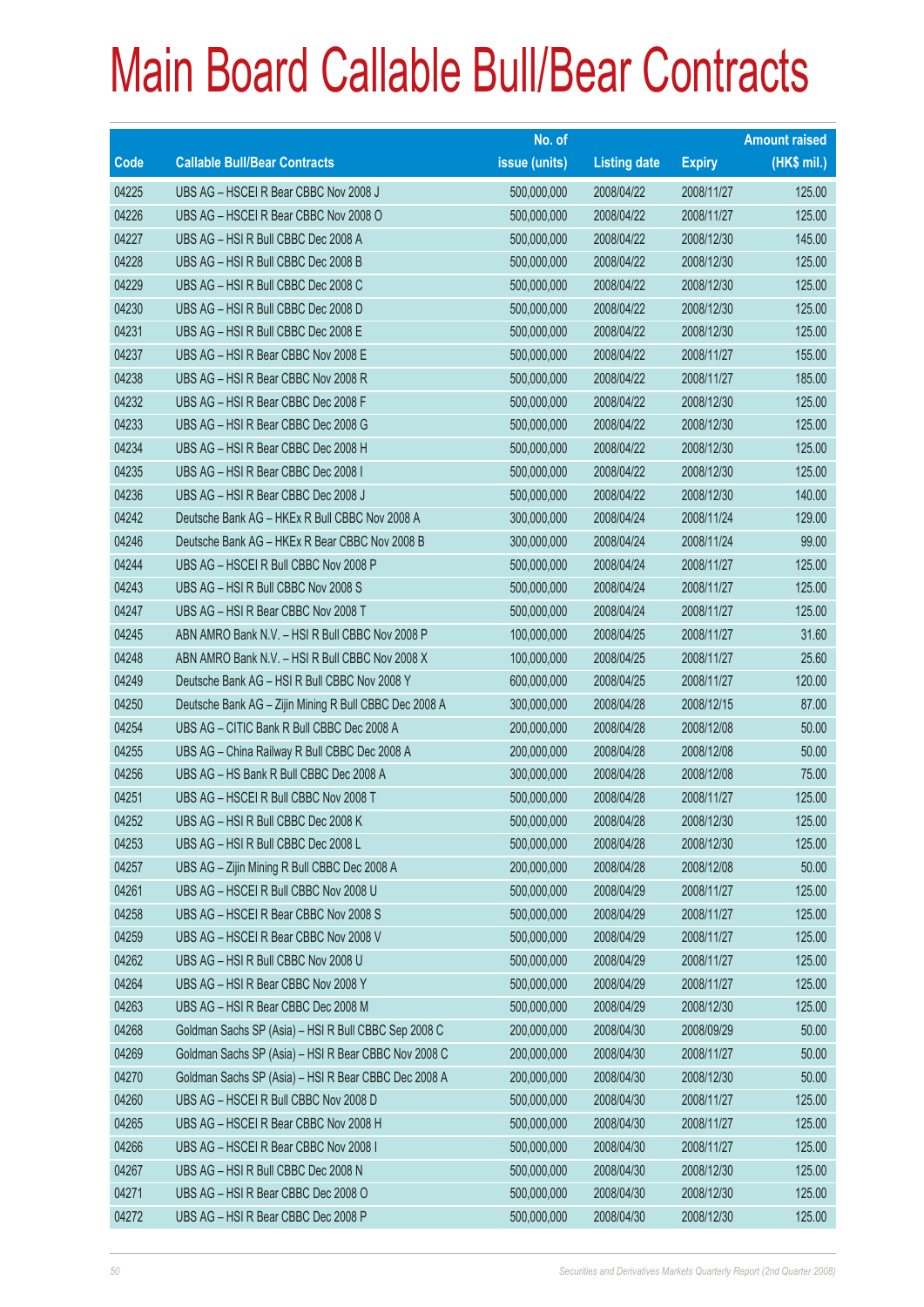|        |                                                               | No. of        |                     |               | <b>Amount raised</b> |
|--------|---------------------------------------------------------------|---------------|---------------------|---------------|----------------------|
| Code   | <b>Callable Bull/Bear Contracts</b>                           | issue (units) | <b>Listing date</b> | <b>Expiry</b> | (HK\$ mil.)          |
| 04248# | ABN AMRO Bank N.V. - HSI R Bull CBBC Nov 2008 X               | 100,000,000   | 2008/05/02          | 2008/11/27    | 37.50                |
| 04273  | Deutsche Bank AG - HSCEI R Bull CBBC Nov 2008 C               | 300,000,000   | 2008/05/02          | 2008/11/27    | 117.00               |
| 04274  | Deutsche Bank AG - HSCEI R Bull CBBC Nov 2008 D               | 300,000,000   | 2008/05/02          | 2008/11/27    | 93.00                |
| 04277  | Deutsche Bank AG - HSCEI R Bear CBBC Nov 2008 E               | 300,000,000   | 2008/05/02          | 2008/11/27    | 123.00               |
| 04278  | Deutsche Bank AG - HSCEI R Bear CBBC Nov 2008 F               | 300,000,000   | 2008/05/02          | 2008/11/27    | 162.00               |
| 04276  | Deutsche Bank AG - HSI R Bull CBBC Nov 2008 F                 | 300,000,000   | 2008/05/02          | 2008/11/27    | 90.00                |
| 04275  | Deutsche Bank AG - HSI R Bull CBBC Nov 2008 Z                 | 300,000,000   | 2008/05/02          | 2008/11/27    | 75.00                |
| 03105  | Goldman Sachs SP (Asia) - HSI R Bull CBBC Oct 2008 C          | 200,000,000   | 2008/05/02          | 2008/10/30    | 50.00                |
| 03106  | Goldman Sachs SP (Asia) - HSI R Bear CBBC Nov 2008 D          | 200,000,000   | 2008/05/02          | 2008/11/27    | 50.00                |
| 03107  | Goldman Sachs SP (Asia) - HSI R Bear CBBC Dec 2008 B          | 200,000,000   | 2008/05/02          | 2008/12/30    | 50.00                |
| 03108  | Goldman Sachs SP (Asia) - HSI R Bear CBBC Dec 2008 C          | 200,000,000   | 2008/05/02          | 2008/12/30    | 50.00                |
| 04279  | SGA Societe Generale Acceptance N.V. - HSI R Bull CBBC Oct08G | 500,000,000   | 2008/05/02          | 2008/10/30    | 125.00               |
| 04280  | SGA Societe Generale Acceptance N.V. - HSI R Bull CBBC Oct08H | 500,000,000   | 2008/05/02          | 2008/10/30    | 125.00               |
| 04283  | SGA Societe Generale Acceptance N.V. - HSI R Bear CBBC Oct081 | 500,000,000   | 2008/05/02          | 2008/10/30    | 125.00               |
| 04282  | UBS AG - China Mobile R Bull CBBC Dec 2008 D                  | 300,000,000   | 2008/05/02          | 2008/12/08    | 75.00                |
| 04296  | UBS AG - China Mobile R Bear CBBC Dec 2008 E                  | 300,000,000   | 2008/05/02          | 2008/12/08    | 75.00                |
| 04281  | UBS AG - China Life R Bull CBBC Dec 2008 B                    | 300,000,000   | 2008/05/02          | 2008/12/08    | 111.00               |
| 04295  | UBS AG - China Life R Bear CBBC Dec 2008 C                    | 300,000,000   | 2008/05/02          | 2008/12/08    | 204.00               |
| 03101  | UBS AG - HSCEI R Bull CBBC Dec 2008 G                         | 500,000,000   | 2008/05/02          | 2008/12/30    | 125.00               |
| 03102  | UBS AG - HSCEI R Bull CBBC Dec 2008 H                         | 500,000,000   | 2008/05/02          | 2008/12/30    | 125.00               |
| 03103  | UBS AG - HSCEI R Bull CBBC Dec 2008 I                         | 500,000,000   | 2008/05/02          | 2008/12/30    | 125.00               |
| 03104  | UBS AG - HSCEI R Bull CBBC Dec 2008 J                         | 500,000,000   | 2008/05/02          | 2008/12/30    | 125.00               |
| 04284  | UBS AG - HSCEI R Bear CBBC Dec 2008 A                         | 500,000,000   | 2008/05/02          | 2008/12/30    | 125.00               |
| 04285  | UBS AG - HSCEI R Bear CBBC Dec 2008 B                         | 500,000,000   | 2008/05/02          | 2008/12/30    | 125.00               |
| 04286  | UBS AG - HSCEI R Bear CBBC Dec 2008 C                         | 500,000,000   | 2008/05/02          | 2008/12/30    | 125.00               |
| 04287  | UBS AG - HSCEI R Bear CBBC Dec 2008 D                         | 500,000,000   | 2008/05/02          | 2008/12/30    | 125.00               |
| 04288  | UBS AG - HSCEI R Bear CBBC Dec 2008 E                         | 500,000,000   | 2008/05/02          | 2008/12/30    | 125.00               |
| 04289  | UBS AG - HSCEI R Bear CBBC Dec 2008 F                         | 500,000,000   | 2008/05/02          | 2008/12/30    | 125.00               |
| 04297  | UBS AG - HSI R Bull CBBC Dec 2008 V                           | 500,000,000   | 2008/05/02          | 2008/12/30    | 125.00               |
| 04298  | UBS AG - HSI R Bull CBBC Dec 2008 W                           | 500,000,000   | 2008/05/02          | 2008/12/30    | 125.00               |
| 04299  | UBS AG - HSI R Bull CBBC Dec 2008 X                           | 500,000,000   | 2008/05/02          | 2008/12/30    | 125.00               |
| 03100  | UBS AG - HSI R Bull CBBC Dec 2008 Y                           | 500,000,000   | 2008/05/02          | 2008/12/30    | 125.00               |
| 04290  | UBS AG - HSI R Bear CBBC Dec 2008 Q                           | 500,000,000   | 2008/05/02          | 2008/12/30    | 125.00               |
| 04291  | UBS AG - HSI R Bear CBBC Dec 2008 R                           | 500,000,000   | 2008/05/02          | 2008/12/30    | 125.00               |
| 04292  | UBS AG - HSI R Bear CBBC Dec 2008 S                           | 500,000,000   | 2008/05/02          | 2008/12/30    | 125.00               |
| 04293  | UBS AG - HSI R Bear CBBC Dec 2008 T                           | 500,000,000   | 2008/05/02          | 2008/12/30    | 125.00               |
| 04294  | UBS AG - HSI R Bear CBBC Dec 2008 U                           | 500,000,000   | 2008/05/02          | 2008/12/30    | 135.00               |
| 06491# | UBS AG - HSI R Bear CBBC Sep 2008 E                           | 1,000,000,000 | 2008/05/05          | 2008/09/29    | 200.00               |
| 06222# | UBS AG - HSI R Bear CBBC Oct 2008 D                           | 1,000,000,000 | 2008/05/05          | 2008/10/30    | 175.00               |
| 06235# | ABN AMRO Bank N.V. - HSI R Bear CBBC Nov 2008 D               | 100,000,000   | 2008/05/05          | 2008/11/27    | 38.50                |
| 03115  | ABN AMRO Bank N.V. - HSI R Bull CBBC Nov 2008 Y               | 200,000,000   | 2008/05/05          | 2008/11/27    | 50.20                |
| 03109  | Deutsche Bank AG - HSCEI R Bull CBBC Nov 2008 G               | 300,000,000   | 2008/05/05          | 2008/11/27    | 75.00                |
| 03110  | Deutsche Bank AG - HSCEI R Bull CBBC Nov 2008 H               | 300,000,000   | 2008/05/05          | 2008/11/27    | 99.00                |
| 03111  | KBC Fin Products Int'l Ltd. - HSCEI R Bull CBBC Nov 2008 A    | 400,000,000   | 2008/05/05          | 2008/11/27    | 100.00               |
| 03112  | KBC Fin Products Int'l Ltd. - HSI R Bull CBBC Nov 2008 A      | 268,000,000   | 2008/05/05          | 2008/11/27    | 99.16                |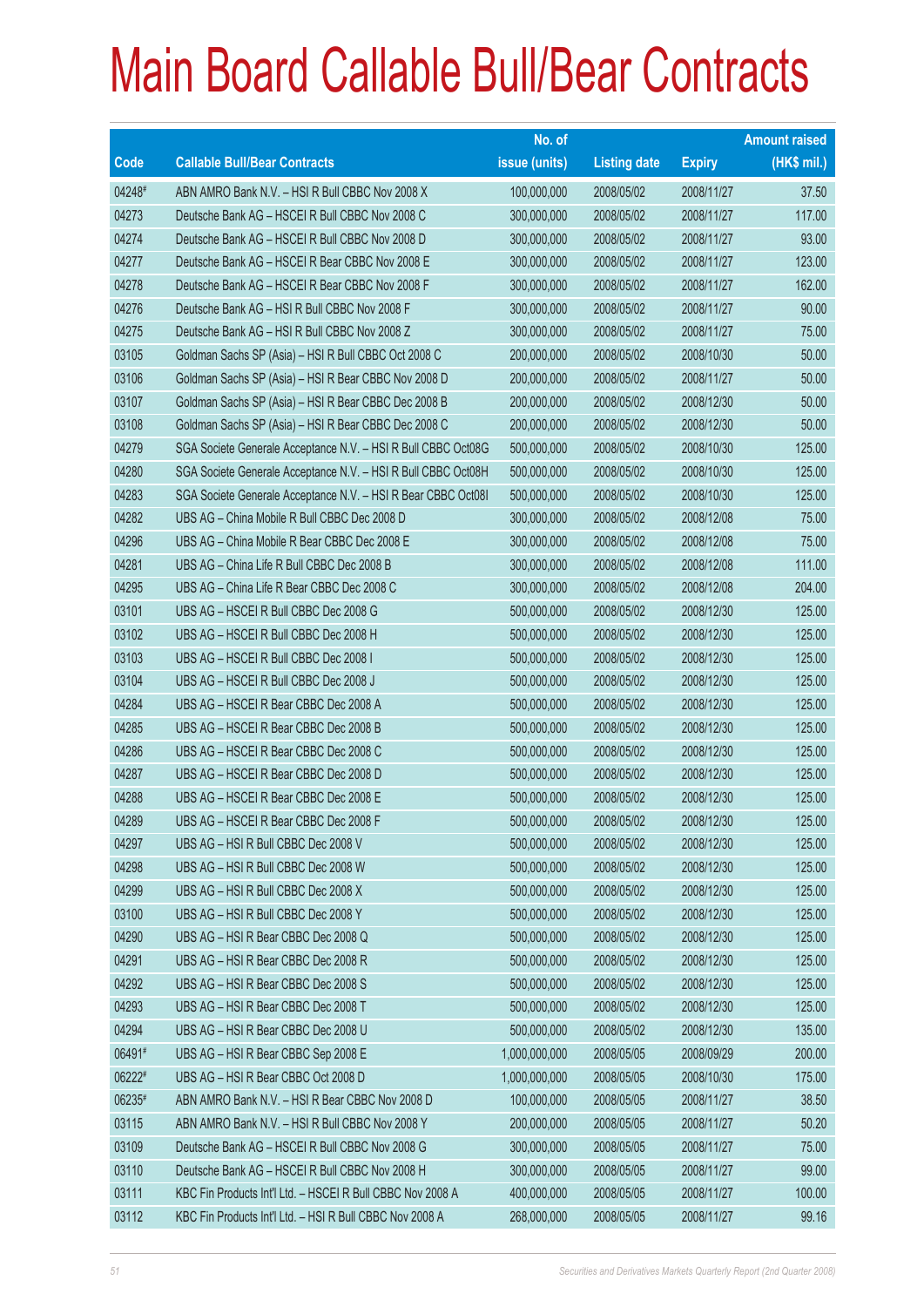|             |                                                                           | No. of        |                     |               | <b>Amount raised</b> |
|-------------|---------------------------------------------------------------------------|---------------|---------------------|---------------|----------------------|
| <b>Code</b> | <b>Callable Bull/Bear Contracts</b>                                       | issue (units) | <b>Listing date</b> | <b>Expiry</b> | (HK\$ mil.)          |
| 03113       | KBC Fin Products Int'l Ltd. - HSI R Bull CBBC Nov 2008 B                  | 298,000,000   | 2008/05/05          | 2008/11/27    | 98.34                |
| 03114       | KBC Fin Products Int'l Ltd. - HSI R Bull CBBC Nov 2008 C                  | 400,000,000   | 2008/05/05          | 2008/11/27    | 100.00               |
| 03116       | Deutsche Bank AG - HSI R Bull CBBC Dec 2008 A                             | 400,000,000   | 2008/05/06          | 2008/12/30    | 100.00               |
| 03117       | Deutsche Bank AG - HSI R Bull CBBC Dec 2008 F                             | 400,000,000   | 2008/05/06          | 2008/12/30    | 100.00               |
| 03128       | Deutsche Bank AG - Nikkei 225 Index R Bull CBBC Dec 2008 A                | 300,000,000   | 2008/05/06          | 2008/12/12    | 75.00                |
| 03132       | Deutsche Bank AG - Nikkei 225 Index R Bear CBBC Dec 2008 B                | 300,000,000   | 2008/05/06          | 2008/12/12    | 75.00                |
| 03118       | SGA Societe Generale Acceptance N.V. - HSI R Bull CBBC Oct08J             | 500,000,000   | 2008/05/06          | 2008/10/30    | 125.00               |
| 03119       | SGA Societe Generale Acceptance N.V. - HSI R Bull CBBC Oct08K             | 500,000,000   | 2008/05/06          | 2008/10/30    | 125.00               |
| 03120       | SGA Societe Generale Acceptance N.V. - HSI R Bull CBBC Nov08A             | 500,000,000   | 2008/05/06          | 2008/11/27    | 125.00               |
| 03121       | SGA Societe Generale Acceptance N.V. - HSI R Bull CBBC Nov08B             | 500,000,000   | 2008/05/06          | 2008/11/27    | 125.00               |
| 03122       | SGA Societe Generale Acceptance N.V. - HSI R Bull CBBC Nov08C             | 500,000,000   | 2008/05/06          | 2008/11/27    | 125.00               |
| 03123       | SGA Societe Generale Acceptance N.V. - HSI R Bear CBBC Oct08L             | 500,000,000   | 2008/05/06          | 2008/10/30    | 125.00               |
| 03124       | SGA Societe Generale Acceptance N.V. - HSI R Bear CBBC Oct08M             | 500,000,000   | 2008/05/06          | 2008/10/30    | 125.00               |
| 03125       | SGA Societe Generale Acceptance N.V. - HSI R Bear CBBC Nov08D             | 500,000,000   | 2008/05/06          | 2008/11/27    | 125.00               |
| 03126       | SGA Societe Generale Acceptance N.V. - HSI R Bear CBBC Nov08E             | 500,000,000   | 2008/05/06          | 2008/11/27    | 125.00               |
| 03127       | SGA Societe Generale Acceptance N.V. - HSI R Bear CBBC Nov08F             | 500,000,000   | 2008/05/06          | 2008/11/27    | 125.00               |
| 03129       | UBS AG - HSI R Bull CBBC Jan 2009 A                                       | 500,000,000   | 2008/05/07          | 2009/01/29    | 125.00               |
| 03130       | UBS AG - HSI R Bull CBBC Jan 2009 B                                       | 500,000,000   | 2008/05/07          | 2009/01/29    | 125.00               |
| 03134       | UBS AG - HSI R Bear CBBC Jan 2009 C                                       | 500,000,000   | 2008/05/07          | 2009/01/29    | 125.00               |
| 03135       | UBS AG - HSI R Bear CBBC Jan 2009 D                                       | 500,000,000   | 2008/05/07          | 2009/01/29    | 125.00               |
| 03136       | UBS AG - HSI R Bear CBBC Jan 2009 E                                       | 500,000,000   | 2008/05/07          | 2009/01/29    | 150.00               |
| 03131       | ABN AMRO Bank N.V. - HSI R Bull CBBC Feb 2009 A                           | 100,000,000   | 2008/05/08          | 2009/02/26    | 25.10                |
| 03133       | Deutsche Bank AG - HSCEI R Bull CBBC Nov 2008 I                           | 600,000,000   | 2008/05/08          | 2008/11/27    | 189.00               |
| 03137       | Deutsche Bank AG - HSI R Bull CBBC Nov 2008 J                             | 600,000,000   | 2008/05/08          | 2008/11/27    | 150.00               |
| 03138       | SGA Societe Generale Acceptance NV - HSCEI R Bull CBBC Oct08A             | 300,000,000   | 2008/05/08          | 2008/10/30    | 75.00                |
| 03139       | SGA Societe Generale Acceptance NV - HSCEI R Bull CBBC Oct08B             | 300,000,000   | 2008/05/08          | 2008/10/30    | 75.00                |
| 03140       | SGA Societe Generale Acceptance NV - HSCEI R Bull CBBC Oct08C             | 300,000,000   | 2008/05/08          | 2008/10/30    | 75.00                |
| 03141       | SGA Societe Generale Acceptance NV - HSCEI R Bull CBBC Oct08D             | 300,000,000   | 2008/05/08          | 2008/10/30    | 75.00                |
| 03142       | SGA Societe Generale Acceptance NV - HSCEI R Bear CBBC Oct08E 300,000,000 |               | 2008/05/08          | 2008/10/30    | 75.00                |
| 03143       | SGA Societe Generale Acceptance NV - HSCEI R Bear CBBC Oct08F             | 300,000,000   | 2008/05/08          | 2008/10/30    | 75.00                |
| 03144       | SGA Societe Generale Acceptance NV - HSCEI R Bear CBBC Oct08G             | 300,000,000   | 2008/05/08          | 2008/10/30    | 75.00                |
| 03145       | SGA Societe Generale Acceptance NV - HSCEI R Bear CBBC Oct08H 300,000,000 |               | 2008/05/08          | 2008/10/30    | 75.00                |
| 03155       | Deutsche Bank AG - HSI R Bull CBBC Nov 2008 O                             | 600,000,000   | 2008/05/09          | 2008/11/27    | 150.00               |
| 03154       | Deutsche Bank AG - HSI R Bull CBBC Nov 2008 P                             | 600,000,000   | 2008/05/09          | 2008/11/27    | 150.00               |
| 03156       | Goldman Sachs SP (Asia) - HSI R Bull CBBC Dec 2008 D                      | 200,000,000   | 2008/05/09          | 2008/12/30    | 50.00                |
| 03149       | SGA Societe Generale Acceptance N.V. - HSI R Bull CBBC Nov08G             | 500,000,000   | 2008/05/09          | 2008/11/27    | 125.00               |
| 03152       | SGA Societe Generale Acceptance N.V. - HSI R Bull CBBC Nov08H             | 500,000,000   | 2008/05/09          | 2008/11/27    | 125.00               |
| 03153       | SGA Societe Generale Acceptance N.V. - HSI R Bear CBBC Nov08I             | 500,000,000   | 2008/05/09          | 2008/11/27    | 125.00               |
| 03146       | UBS AG - HSCEI R Bull CBBC Jan 2009 A                                     | 500,000,000   | 2008/05/09          | 2009/01/29    | 125.00               |
| 03150       | UBS AG - HSCEI R Bear CBBC Jan 2009 B                                     | 500,000,000   | 2008/05/09          | 2009/01/29    | 125.00               |
| 03147       | UBS AG - HSI R Bull CBBC Jan 2009 F                                       | 500,000,000   | 2008/05/09          | 2009/01/29    | 125.00               |
| 03148       | UBS AG - HSI R Bull CBBC Jan 2009 G                                       | 500,000,000   | 2008/05/09          | 2009/01/29    | 125.00               |
| 03151       | UBS AG - HSI R Bear CBBC Jan 2009 H                                       | 500,000,000   | 2008/05/09          | 2009/01/29    | 125.00               |
| 30003       | ABN AMRO Bank N.V. - HSI R Bull CBBC Oct 2008 A                           | 100,000,000   | 2008/05/14          | 2008/10/30    | 49.50                |
| 30004       | ABN AMRO Bank N.V. - HSI R Bull CBBC Oct 2008 B                           | 100,000,000   | 2008/05/14          | 2008/10/30    | 25.00                |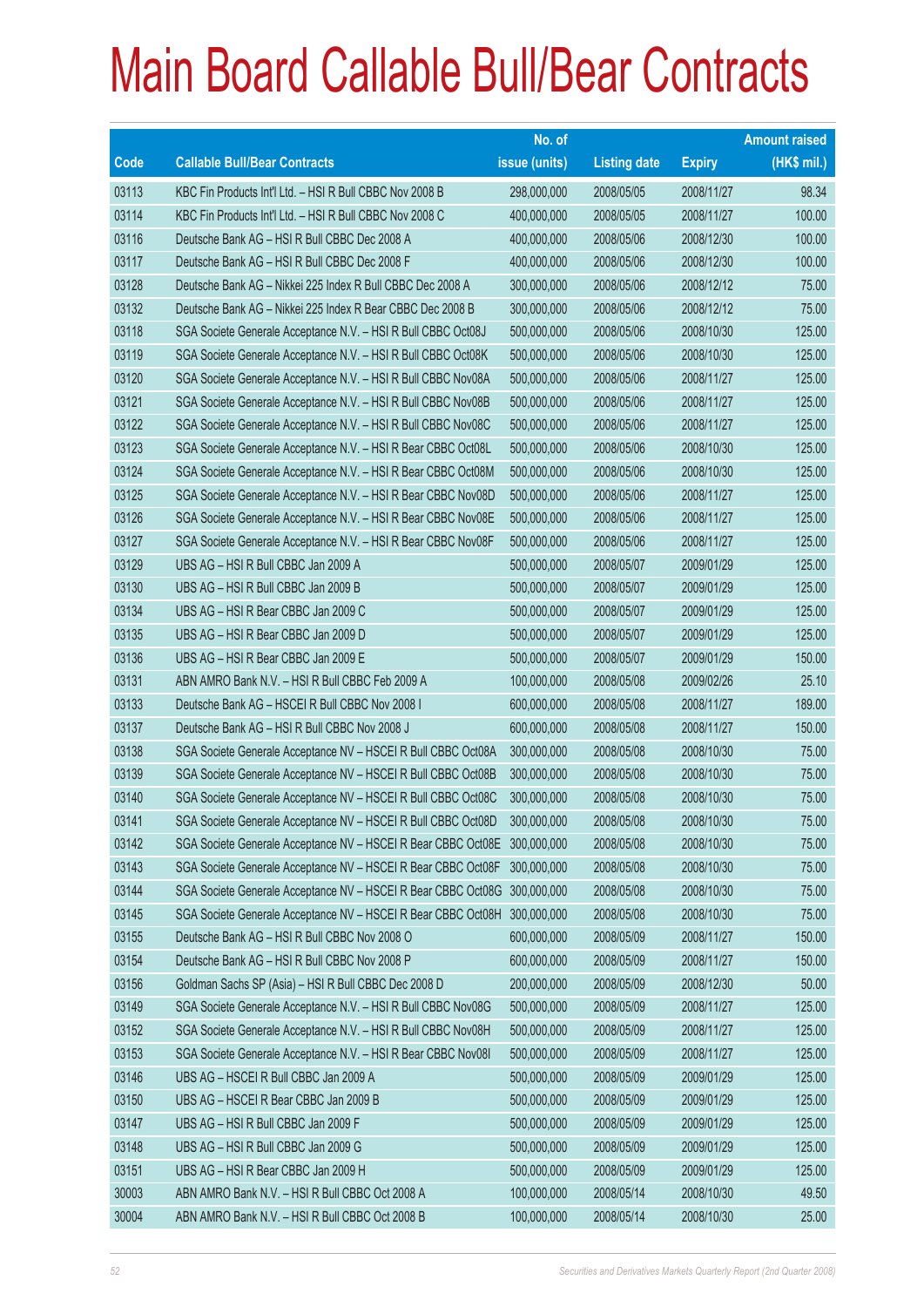|             |                                                               | No. of        |                     |               | <b>Amount raised</b> |
|-------------|---------------------------------------------------------------|---------------|---------------------|---------------|----------------------|
| <b>Code</b> | <b>Callable Bull/Bear Contracts</b>                           | issue (units) | <b>Listing date</b> | <b>Expiry</b> | $(HK$$ mil.)         |
| 30007       | ABN AMRO Bank N.V. - HSI R Bear CBBC Oct 2008 C               | 100,000,000   | 2008/05/14          | 2008/10/30    | 16.80                |
| 30008       | ABN AMRO Bank N.V. - HSI R Bear CBBC Oct 2008 D               | 100,000,000   | 2008/05/14          | 2008/10/30    | 28.00                |
| 30001       | Deutsche Bank AG - HSI R Bear CBBC Nov 2008 M                 | 400,000,000   | 2008/05/14          | 2008/11/27    | 212.00               |
| 30002       | Deutsche Bank AG - HSI R Bear CBBC Nov 2008 Q                 | 400,000,000   | 2008/05/14          | 2008/11/27    | 252.00               |
| 04248#      | ABN AMRO Bank N.V. - HSI R Bull CBBC Nov 2008 X               | 200,000,000   | 2008/05/15          | 2008/11/27    | 57.00                |
| 30033       | KBC Fin Products Int'l Ltd. - HSI R Bear CBBC Nov 2008 D      | 400,000,000   | 2008/05/15          | 2008/11/27    | 100.00               |
| 30034       | KBC Fin Products Int'l Ltd. - HSI R Bear CBBC Nov 2008 E      | 200,000,000   | 2008/05/15          | 2008/11/27    | 100.00               |
| 30005       | UBS AG - BankComm R Bull CBBC Dec 2008 B                      | 200,000,000   | 2008/05/15          | 2008/12/08    | 56.00                |
| 30006       | UBS AG - China Coal R Bull CBBC Dec 2008 A                    | 200,000,000   | 2008/05/15          | 2008/12/08    | 100.00               |
| 30009       | UBS AG - Cheung Kong R Bull CBBC Dec 2008 A                   | 300,000,000   | 2008/05/15          | 2008/12/08    | 75.00                |
| 30010       | UBS AG - CM Bank R Bull CBBC Dec 2008 B                       | 200,000,000   | 2008/05/15          | 2008/12/08    | 126.00               |
| 30013       | UBS AG - CNOOC R Bull CBBC Dec 2008 B                         | 300,000,000   | 2008/05/15          | 2008/12/08    | 93.00                |
| 30011       | UBS AG - Sinopec Corp R Bull CBBC Dec 2008 A                  | 300,000,000   | 2008/05/15          | 2008/12/08    | 90.00                |
| 30012       | UBS AG - China Shenhua R Bull CBBC Dec 2008 B                 | 200,000,000   | 2008/05/15          | 2008/12/08    | 106.00               |
| 30015       | UBS AG - HKEx R Bull CBBC Dec 2008 B                          | 200,000,000   | 2008/05/15          | 2008/12/08    | 80.00                |
| 30016       | UBS AG - HKEx R Bull CBBC Dec 2008 C                          | 200,000,000   | 2008/05/15          | 2008/12/08    | 60.00                |
| 30014       | UBS AG - HS Bank R Bull CBBC Dec 2008 B                       | 200,000,000   | 2008/05/15          | 2008/12/08    | 50.00                |
| 30024       | UBS AG - HSCEI R Bull CBBC Jan 2009 C                         | 500,000,000   | 2008/05/15          | 2009/01/29    | 125.00               |
| 30028       | UBS AG - HSCEI R Bear CBBC Jan 2009 D                         | 500,000,000   | 2008/05/15          | 2009/01/29    | 125.00               |
| 30025       | UBS AG - HSI R Bull CBBC Jan 2009 I                           | 500,000,000   | 2008/05/15          | 2009/01/29    | 125.00               |
| 30026       | UBS AG - HSI R Bull CBBC Jan 2009 J                           | 500,000,000   | 2008/05/15          | 2009/01/29    | 125.00               |
| 30027       | UBS AG - HSI R Bull CBBC Jan 2009 N                           | 500,000,000   | 2008/05/15          | 2009/01/29    | 125.00               |
| 30029       | UBS AG - HSI R Bear CBBC Jan 2009 K                           | 500,000,000   | 2008/05/15          | 2009/01/29    | 125.00               |
| 30030       | UBS AG - HSI R Bear CBBC Jan 2009 L                           | 500,000,000   | 2008/05/15          | 2009/01/29    | 125.00               |
| 30031       | UBS AG - HSI R Bear CBBC Jan 2009 M                           | 500,000,000   | 2008/05/15          | 2009/01/29    | 125.00               |
| 30032       | UBS AG - HSI R Bear CBBC Jan 2009 O                           | 500,000,000   | 2008/05/15          | 2009/01/29    | 125.00               |
| 30017       | UBS AG - Hutchison R Bull CBBC Dec 2008 A                     | 300,000,000   | 2008/05/15          | 2008/12/08    | 75.00                |
| 30018       | UBS AG - Jiangxi Copper R Bull CBBC Dec 2008 A                | 200,000,000   | 2008/05/15          | 2008/12/08    | 124.00               |
| 30019       | UBS AG - Petrochina R Bull CBBC Dec 2008 A                    | 300,000,000   | 2008/05/15          | 2008/12/08    | 102.00               |
| 30020       | UBS AG - Petrochina R Bull CBBC Dec 2008 B                    | 300,000,000   | 2008/05/15          | 2008/12/08    | 75.00                |
| 30021       | UBS AG - Ping An R Bull CBBC Dec 2008 B                       | 300,000,000   | 2008/05/15          | 2008/12/08    | 87.00                |
| 30022       | UBS AG - Ping An R Bull CBBC Dec 2008 C                       | 300,000,000   | 2008/05/15          | 2008/12/08    | 75.00                |
| 30023       | UBS AG - SHK Ppt R Bull CBBC Dec 2008 A                       | 300,000,000   | 2008/05/15          | 2008/12/08    | 75.00                |
| 30037       | KBC Fin Products Int'l Ltd. - HSCEI R Bear CBBC Nov 2008 B    | 400,000,000   | 2008/05/16          | 2008/11/27    | 100.00               |
| 30035       | UBS AG - HSCEI R Bull CBBC Jan 2009 E                         | 500,000,000   | 2008/05/16          | 2009/01/29    | 125.00               |
| 30036       | UBS AG - HSCEI R Bull CBBC Jan 2009 F                         | 500,000,000   | 2008/05/16          | 2009/01/29    | 125.00               |
| 30039       | UBS AG - HSCEI R Bear CBBC Jan 2009 G                         | 500,000,000   | 2008/05/16          | 2009/01/29    | 125.00               |
| 30040       | UBS AG - HSCEI R Bear CBBC Jan 2009 H                         | 500,000,000   | 2008/05/16          | 2009/01/29    | 125.00               |
| 30049       | Deutsche Bank AG - HSI R Bear CBBC Dec 2008 B                 | 400,000,000   | 2008/05/19          | 2008/12/30    | 100.00               |
| 30048       | Deutsche Bank AG - HSI R Bear CBBC Dec 2008 G                 | 400,000,000   | 2008/05/19          | 2008/12/30    | 120.00               |
| 30038       | SGA Societe Generale Acceptance N.V. - HSI R Bear CBBC Nov08J | 500,000,000   | 2008/05/19          | 2008/11/27    | 125.00               |
| 30041       | SGA Societe Generale Acceptance N.V. - HSI R Bear CBBC Nov08K | 500,000,000   | 2008/05/19          | 2008/11/27    | 125.00               |
| 30045       | UBS AG - HSCEI R Bear CBBC Jan 2009 I                         | 500,000,000   | 2008/05/19          | 2009/01/29    | 125.00               |
| 30042       | UBS AG - HSI R Bull CBBC Jan 2009 P                           | 500,000,000   | 2008/05/19          | 2009/01/29    | 125.00               |
| 30043       | UBS AG - HSI R Bull CBBC Jan 2009 Q                           | 500,000,000   | 2008/05/19          | 2009/01/29    | 125.00               |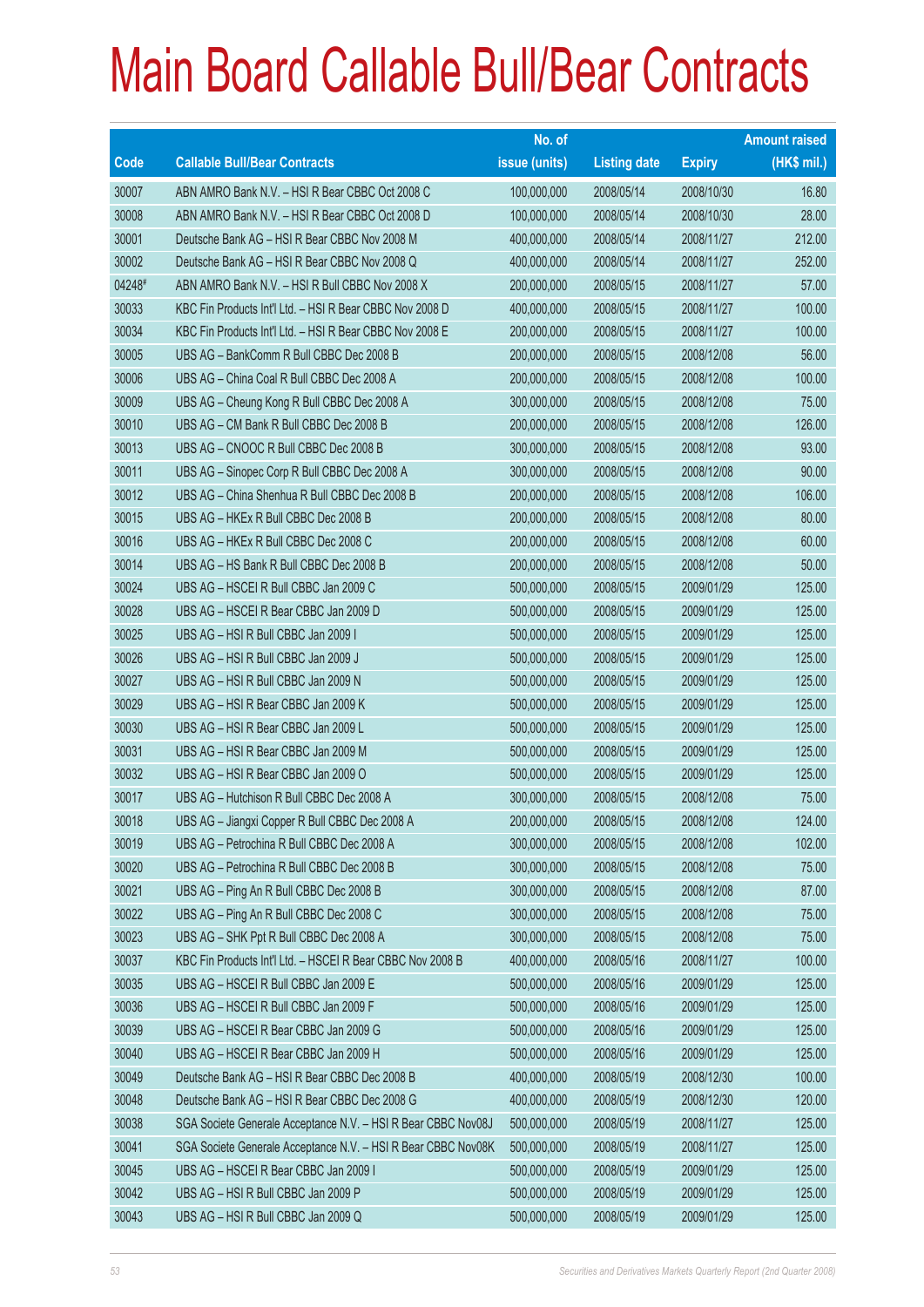|             |                                                               | No. of        |                     |               | <b>Amount raised</b> |
|-------------|---------------------------------------------------------------|---------------|---------------------|---------------|----------------------|
| <b>Code</b> | <b>Callable Bull/Bear Contracts</b>                           | issue (units) | <b>Listing date</b> | <b>Expiry</b> | (HK\$ mil.)          |
| 30044       | UBS AG - HSI R Bull CBBC Jan 2009 R                           | 500,000,000   | 2008/05/19          | 2009/01/29    | 125.00               |
| 30046       | UBS AG - HSI R Bear CBBC Jan 2009 S                           | 500,000,000   | 2008/05/19          | 2009/01/29    | 125.00               |
| 30047       | UBS AG - HSI R Bear CBBC Jan 2009 T                           | 500,000,000   | 2008/05/19          | 2009/01/29    | 125.00               |
| 30056       | CC Rabobank B.A. - HSI R Bull CBBC Nov 2008 A                 | 100,000,000   | 2008/05/20          | 2008/11/27    | 25.00                |
| 30060       | CC Rabobank B.A. - HSI R Bear CBBC Nov 2008 B                 | 100,000,000   | 2008/05/20          | 2008/11/27    | 30.00                |
| 30050       | SGA Societe Generale Acceptance N.V. - HSI R Bull CBBC Nov08L | 300,000,000   | 2008/05/20          | 2008/11/27    | 165.00               |
| 30051       | SGA Societe Generale Acceptance N.V. - HSI R Bull CBBC Nov08M | 300,000,000   | 2008/05/20          | 2008/11/27    | 133.50               |
| 30052       | SGA Societe Generale Acceptance N.V. - HSI R Bull CBBC Nov08N | 300,000,000   | 2008/05/20          | 2008/11/27    | 112.50               |
| 30053       | SGA Societe Generale Acceptance N.V. - HSI R Bear CBBC Nov08O | 300,000,000   | 2008/05/20          | 2008/11/27    | 216.00               |
| 30054       | UBS AG - HSI R Bull CBBC Jan 2009 U                           | 500,000,000   | 2008/05/20          | 2009/01/29    | 125.00               |
| 30058       | UBS AG - HSI R Bear CBBC Jan 2009 V                           | 500,000,000   | 2008/05/20          | 2009/01/29    | 125.00               |
| 30055       | UBS AG - Zijin Mining R Bull CBBC Dec 2008 B                  | 200,000,000   | 2008/05/20          | 2008/12/08    | 50.00                |
| 30065       | KBC Fin Products Int'l Ltd. - HSI R Bull CBBC Nov 2008 F      | 400,000,000   | 2008/05/22          | 2008/11/27    | 100.00               |
| 30064       | KBC Fin Products Int'l Ltd. - HSI R Bull CBBC Dec 2008 A      | 400,000,000   | 2008/05/22          | 2008/12/30    | 100.00               |
| 30069       | KBC Fin Products Int'l Ltd. - HSI R Bear CBBC Nov 2008 G      | 400,000,000   | 2008/05/22          | 2008/11/27    | 100.00               |
| 30068       | KBC Fin Products Int'l Ltd. - HSI R Bear CBBC Dec 2008 B      | 400,000,000   | 2008/05/22          | 2008/12/30    | 100.00               |
| 30061       | UBS AG - HSCEI R Bull CBBC Jan 2009 J                         | 500,000,000   | 2008/05/22          | 2009/01/29    | 125.00               |
| 30057       | UBS AG - HSI R Bull CBBC Jan 2009 W                           | 500,000,000   | 2008/05/22          | 2009/01/29    | 125.00               |
| 30059       | UBS AG - HSI R Bull CBBC Jan 2009 X                           | 500,000,000   | 2008/05/22          | 2009/01/29    | 125.00               |
| 30062       | UBS AG - HSI R Bear CBBC Jan 2009 Y                           | 500,000,000   | 2008/05/22          | 2009/01/29    | 125.00               |
| 30063       | UBS AG - HSI R Bear CBBC Jan 2009 Z                           | 500,000,000   | 2008/05/22          | 2009/01/29    | 125.00               |
| 03116#      | Deutsche Bank AG - HSI R Bull CBBC Dec 2008 A                 | 600,000,000   | 2008/05/23          | 2008/12/30    | 98.40                |
| 04243#      | UBS AG - HSI R Bull CBBC Nov 2008 S                           | 1,000,000,000 | 2008/05/23          | 2008/11/27    | 244.00               |
| 30070       | Deutsche Bank AG - Nikkei 225 Index R Bull CBBC Dec 2008 C    | 300,000,000   | 2008/05/23          | 2008/12/12    | 75.00                |
| 30074       | Deutsche Bank AG - Nikkei 225 Index R Bear CBBC Dec 2008 D    | 300,000,000   | 2008/05/23          | 2008/12/12    | 84.00                |
| 30066       | UBS AG - China Tel R Bull CBBC Jan 2009 A                     | 200,000,000   | 2008/05/23          | 2009/01/12    | 50.00                |
| 30067       | UBS AG - HSCEI R Bear CBBC Jan 2009 K                         | 500,000,000   | 2008/05/23          | 2009/01/29    | 125.00               |
| 30071       | Deutsche Bank AG - HSI R Bull CBBC Dec 2008 E                 | 400,000,000   | 2008/05/26          | 2008/12/30    | 100.00               |
| 30075       | Deutsche Bank AG - HSI R Bear CBBC Dec 2008 C                 | 400,000,000   | 2008/05/26          | 2008/12/30    | 100.00               |
| 30073       | Deutsche Bank AG - HSI R Bear CBBC Dec 2008 J                 | 400,000,000   | 2008/05/27          | 2008/12/30    | 110.00               |
| 30078       | Goldman Sachs SP (Asia) - HSI R Bull CBBC Nov 2008 E          | 200,000,000   | 2008/05/27          | 2008/11/27    | 50.00                |
| 30082       | Goldman Sachs SP (Asia) - HSI R Bear CBBC Nov 2008 F          | 200,000,000   | 2008/05/27          | 2008/11/27    | 50.00                |
| 30076       | UBS AG - HSCEI R Bull CBBC Jan 2009 L                         | 500,000,000   | 2008/05/27          | 2009/01/29    | 125.00               |
| 30072       | UBS AG - HSI R Bull CBBC Jan 2009 A                           | 500,000,000   | 2008/05/27          | 2009/01/29    | 125.00               |
| 30077       | UBS AG - HSI R Bear CBBC Jan 2009 B                           | 500,000,000   | 2008/05/27          | 2009/01/29    | 125.00               |
| 30087       | ABN AMRO Bank N.V. - HSI R Bear CBBC Feb 2009 B               | 200,000,000   | 2008/05/28          | 2009/02/26    | 50.00                |
| 30086       | Goldman Sachs SP (Asia) - HSI R Bull CBBC Nov 2008 G          | 200,000,000   | 2008/05/28          | 2008/11/27    | 50.00                |
| 30085       | Goldman Sachs SP (Asia) - HSI R Bull CBBC Dec 2008 E          | 200,000,000   | 2008/05/28          | 2008/12/30    | 50.00                |
| 30089       | Goldman Sachs SP (Asia) - HSI R Bear CBBC Dec 2008 F          | 200,000,000   | 2008/05/28          | 2008/12/30    | 50.00                |
| 30079       | UBS AG - HSCEI R Bull CBBC Jan 2009 M                         | 500,000,000   | 2008/05/28          | 2009/01/29    | 125.00               |
| 30083       | UBS AG - HSCEI R Bear CBBC Jan 2009 N                         | 500,000,000   | 2008/05/28          | 2009/01/29    | 125.00               |
| 30080       | UBS AG - HSI R Bull CBBC Jan 2009 C                           | 500,000,000   | 2008/05/28          | 2009/01/29    | 125.00               |
| 30081       | UBS AG - HSI R Bull CBBC Jan 2009 D                           | 500,000,000   | 2008/05/28          | 2009/01/29    | 125.00               |
| 30084       | UBS AG - HSI R Bear CBBC Jan 2009 F                           | 500,000,000   | 2008/05/28          | 2009/01/29    | 125.00               |
| 30092       | BNP Paribas Arbit Issu B.V. - HSI R Bull CBBC Dec 2008 A      | 300,000,000   | 2008/05/29          | 2008/12/30    | 114.00               |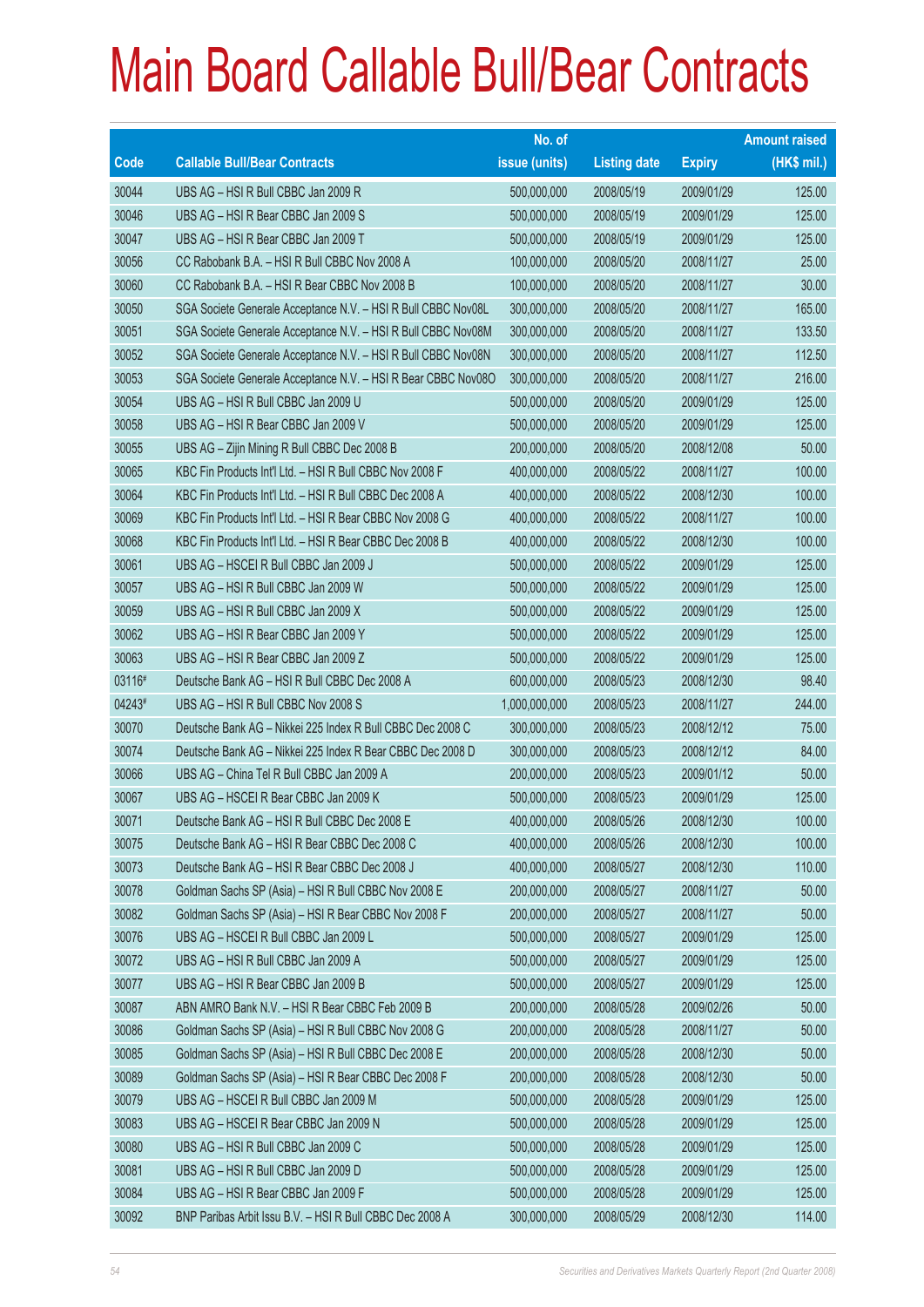|        |                                                          | No. of        |                     |               | <b>Amount raised</b> |
|--------|----------------------------------------------------------|---------------|---------------------|---------------|----------------------|
| Code   | <b>Callable Bull/Bear Contracts</b>                      | issue (units) | <b>Listing date</b> | <b>Expiry</b> | $(HK$$ mil.)         |
| 30096  | BNP Paribas Arbit Issu B.V. - HSI R Bear CBBC Dec 2008 B | 300,000,000   | 2008/05/29          | 2008/12/30    | 102.00               |
| 30090  | Deutsche Bank AG - HSI R Bear CBBC Dec 2008 K            | 400,000,000   | 2008/05/29          | 2008/12/30    | 100.00               |
| 30093  | KBC Fin Products Int'l Ltd. - HSI R Bear CBBC Dec 2008 C | 400,000,000   | 2008/05/29          | 2008/12/30    | 100.00               |
| 30094  | KBC Fin Products Int'l Ltd. - HSI R Bear CBBC Dec 2008 D | 400,000,000   | 2008/05/29          | 2008/12/30    | 100.00               |
| 30095  | KBC Fin Products Int'l Ltd. - HSI R Bear CBBC Dec 2008 E | 400,000,000   | 2008/05/29          | 2008/12/30    | 100.00               |
| 30088  | UBS AG - HSI R Bull CBBC Jan 2009 G                      | 500,000,000   | 2008/05/29          | 2009/01/29    | 125.00               |
| 30091  | UBS AG - HSI R Bear CBBC Jan 2009 I                      | 500,000,000   | 2008/05/29          | 2009/01/29    | 125.00               |
| 03115# | ABN AMRO Bank N.V. - HSI R Bull CBBC Nov 2008 Y          | 300,000,000   | 2008/05/29          | 2008/11/27    | 41.10                |
| 30097  | ABN AMRO Bank N.V. - HSI R Bull CBBC Feb 2009 C          | 200,000,000   | 2008/05/30          | 2009/02/26    | 67.40                |
| 30098  | ABN AMRO Bank N.V. - HSI R Bull CBBC Feb 2009 D          | 200,000,000   | 2008/05/30          | 2009/02/26    | 61.00                |
| 30099  | ABN AMRO Bank N.V. - HSI R Bull CBBC Feb 2009 E          | 200,000,000   | 2008/05/30          | 2009/02/26    | 50.00                |
| 30100  | CC Rabobank B.A. - HSI R Bull CBBC Dec 2008 A            | 150,000,000   | 2008/05/30          | 2008/12/30    | 42.00                |
| 30101  | CC Rabobank B.A. - HSI R Bull CBBC Dec 2008 B            | 100,000,000   | 2008/05/30          | 2008/12/30    | 40.00                |
| 30104  | CC Rabobank B.A. - HSI R Bear CBBC Dec 2008 C            | 100,000,000   | 2008/05/30          | 2008/12/30    | 38.00                |
| 30105  | CC Rabobank B.A. - HSI R Bear CBBC Dec 2008 D            | 150,000,000   | 2008/05/30          | 2008/12/30    | 42.00                |
| 30116  | ABN AMRO Bank N.V. - HSI R Bull CBBC Feb 2009 F          | 200,000,000   | 2008/06/02          | 2009/02/26    | 67.40                |
| 30117  | ABN AMRO Bank N.V. - HSI R Bull CBBC Feb 2009 G          | 200,000,000   | 2008/06/02          | 2009/02/26    | 54.80                |
| 30118  | ABN AMRO Bank N.V. - HSI R Bull CBBC Feb 2009 H          | 200,000,000   | 2008/06/02          | 2009/02/26    | 50.20                |
| 30119  | ABN AMRO Bank N.V. - HSI R Bull CBBC Feb 2009 I          | 200,000,000   | 2008/06/02          | 2009/02/26    | 61.20                |
| 30120  | ABN AMRO Bank N.V. - HSI R Bear CBBC Feb 2009 J          | 200,000,000   | 2008/06/02          | 2009/02/26    | 51.80                |
| 30121  | ABN AMRO Bank N.V. - HSI R Bear CBBC Feb 2009 K          | 200,000,000   | 2008/06/02          | 2009/02/26    | 50.20                |
| 30122  | ABN AMRO Bank N.V. - HSI R Bear CBBC Feb 2009 L          | 200,000,000   | 2008/06/02          | 2009/02/26    | 50.00                |
| 30123  | ABN AMRO Bank N.V. - HSI R Bear CBBC Feb 2009 M          | 200,000,000   | 2008/06/02          | 2009/02/26    | 50.00                |
| 30124  | KBC Fin Products Int'l Ltd. - HSI R Bull CBBC Dec 2008 F | 400,000,000   | 2008/06/02          | 2008/12/30    | 100.00               |
| 30125  | KBC Fin Products Int'l Ltd. - HSI R Bull CBBC Dec 2008 G | 400,000,000   | 2008/06/02          | 2008/12/30    | 100.00               |
| 30126  | KBC Fin Products Int'l Ltd. - HSI R Bull CBBC Dec 2008 H | 400,000,000   | 2008/06/02          | 2008/12/30    | 100.00               |
| 30128  | KBC Fin Products Int'l Ltd. - HSI R Bear CBBC Dec 2008 I | 400,000,000   | 2008/06/02          | 2008/12/30    | 100.00               |
| 30114  | UBS AG - China Mobile R Bear CBBC Jan 2009 A             | 300,000,000   | 2008/06/02          | 2009/01/12    | 75.00                |
| 30115  | UBS AG - China Life R Bull CBBC Jan 2009 A               | 300,000,000   | 2008/06/02          | 2009/01/12    | 174.00               |
| 30102  | UBS AG - HSCEI R Bull CBBC Jan 2009 O                    | 500,000,000   | 2008/06/02          | 2009/01/29    | 125.00               |
| 30103  | UBS AG - HSCEI R Bull CBBC Jan 2009 P                    | 500,000,000   | 2008/06/02          | 2009/01/29    | 125.00               |
| 30108  | UBS AG - HSCEI R Bear CBBC Jan 2009 Q                    | 500,000,000   | 2008/06/02          | 2009/01/29    | 125.00               |
| 30109  | UBS AG - HSCEI R Bear CBBC Jan 2009 R                    | 500,000,000   | 2008/06/02          | 2009/01/29    | 125.00               |
| 30110  | UBS AG - HSCEI R Bear CBBC Jan 2009 S                    | 500,000,000   | 2008/06/02          | 2009/01/29    | 125.00               |
| 30106  | UBS AG - HSI R Bull CBBC Feb 2009 A                      | 500,000,000   | 2008/06/02          | 2009/02/26    | 125.00               |
| 30107  | UBS AG - HSI R Bull CBBC Feb 2009 B                      | 500,000,000   | 2008/06/02          | 2009/02/26    | 125.00               |
| 30111  | UBS AG - HSI R Bear CBBC Feb 2009 C                      | 500,000,000   | 2008/06/02          | 2009/02/26    | 125.00               |
| 30112  | UBS AG - HSI R Bear CBBC Feb 2009 D                      | 500,000,000   | 2008/06/02          | 2009/02/26    | 125.00               |
| 30113  | UBS AG - HSI R Bear CBBC Feb 2009 E                      | 500,000,000   | 2008/06/02          | 2009/02/26    | 125.00               |
| 30134  | Deutsche Bank AG - HSI R Bear CBBC Jan 2009 A            | 400,000,000   | 2008/06/03          | 2009/01/29    | 100.00               |
| 30135  | Goldman Sachs SP (Asia) - HSI R Bull CBBC Sep 2008 D     | 200,000,000   | 2008/06/03          | 2008/09/29    | 50.00                |
| 30136  | Goldman Sachs SP (Asia) - HSI R Bull CBBC Sep 2008 E     | 200,000,000   | 2008/06/03          | 2008/09/29    | 50.00                |
| 30140  | Goldman Sachs SP (Asia) - HSI R Bear CBBC Sep 2008 F     | 200,000,000   | 2008/06/03          | 2008/09/29    | 50.00                |
| 30141  | Goldman Sachs SP (Asia) - HSI R Bear CBBC Sep 2008 G     | 200,000,000   | 2008/06/03          | 2008/09/29    | 50.00                |
| 30142  | Goldman Sachs SP (Asia) - HSI R Bear CBBC Sep 2008 H     | 200,000,000   | 2008/06/03          | 2008/09/29    | 50.00                |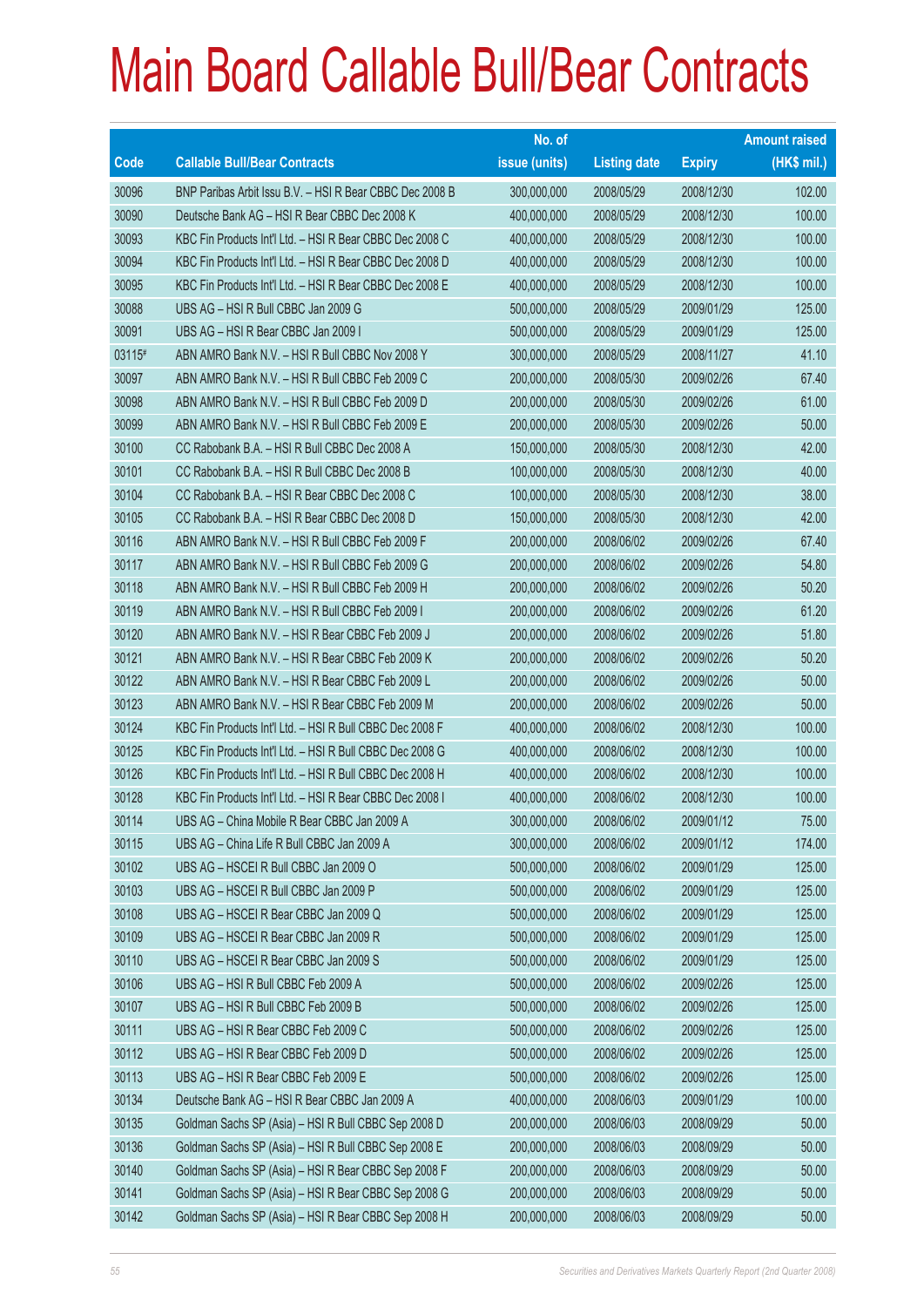|       |                                                               | No. of        |                     |               | <b>Amount raised</b> |
|-------|---------------------------------------------------------------|---------------|---------------------|---------------|----------------------|
| Code  | <b>Callable Bull/Bear Contracts</b>                           | issue (units) | <b>Listing date</b> | <b>Expiry</b> | (HK\$ mil.)          |
| 30137 | KBC Fin Products Int'l Ltd. - HSCEI R Bull CBBC Dec 2008 A    | 400,000,000   | 2008/06/03          | 2008/12/30    | 100.00               |
| 30143 | KBC Fin Products Int'l Ltd. - HSCEI R Bear CBBC Dec 2008 B    | 400,000,000   | 2008/06/03          | 2008/12/30    | 100.00               |
| 30127 | SGA Societe Generale Acceptance N.V. - HSI R Bear CBBC Dec08A | 300,000,000   | 2008/06/03          | 2008/12/30    | 103.50               |
| 30129 | SGA Societe Generale Acceptance N.V. - HSI R Bear CBBC Dec08B | 300,000,000   | 2008/06/03          | 2008/12/30    | 112.50               |
| 30130 | SGA Societe Generale Acceptance N.V. - HSI R Bear CBBC Dec08C | 300,000,000   | 2008/06/03          | 2008/12/30    | 121.50               |
| 30131 | SGA Societe Generale Acceptance N.V. - HSI R Bear CBBC Dec08D | 300,000,000   | 2008/06/03          | 2008/12/30    | 130.50               |
| 30132 | SGA Societe Generale Acceptance N.V. - HSI R Bear CBBC Dec08E | 300,000,000   | 2008/06/03          | 2008/12/30    | 141.00               |
| 30133 | SGA Societe Generale Acceptance N.V. - HSI R Bear CBBC Dec08F | 300,000,000   | 2008/06/03          | 2008/12/30    | 150.00               |
| 30146 | UBS AG - China Coal R Bull CBBC Feb 2009 A                    | 300,000,000   | 2008/06/04          | 2009/02/16    | 105.00               |
| 30148 | UBS AG - CNOOC R Bull CBBC Feb 2009 A                         | 300,000,000   | 2008/06/04          | 2009/02/16    | 75.00                |
| 30147 | UBS AG - China Shenhua R Bull CBBC Feb 2009 A                 | 300,000,000   | 2008/06/04          | 2009/02/16    | 105.00               |
| 30138 | UBS AG - HSI R Bull CBBC Feb 2009 F                           | 500,000,000   | 2008/06/04          | 2009/02/26    | 235.00               |
| 30139 | UBS AG - HSI R Bull CBBC Feb 2009 G                           | 500,000,000   | 2008/06/04          | 2009/02/26    | 190.00               |
| 30144 | UBS AG - HSI R Bear CBBC Feb 2009 H                           | 500,000,000   | 2008/06/04          | 2009/02/26    | 235.00               |
| 30145 | UBS AG - HSI R Bear CBBC Feb 2009 I                           | 500,000,000   | 2008/06/04          | 2009/02/26    | 285.00               |
| 30149 | UBS AG - SHK Ppt R Bull CBBC Feb 2009 A                       | 300,000,000   | 2008/06/04          | 2009/02/16    | 75.00                |
| 30150 | UBS AG - Zijin Mining R Bull CBBC Feb 2009 A                  | 300,000,000   | 2008/06/04          | 2009/02/16    | 75.00                |
| 30151 | SGA Societe Generale Acceptance N.V. - HSI R Bull CBBC Dec08G | 500,000,000   | 2008/06/05          | 2008/12/30    | 125.00               |
| 30152 | SGA Societe Generale Acceptance N.V. - HSI R Bull CBBC Dec08H | 500,000,000   | 2008/06/05          | 2008/12/30    | 127.50               |
| 30153 | SGA Societe Generale Acceptance N.V. - HSI R Bull CBBC Dec081 | 500,000,000   | 2008/06/05          | 2008/12/30    | 125.00               |
| 30154 | SGA Societe Generale Acceptance N.V. - HSI R Bull CBBC Dec08J | 500,000,000   | 2008/06/05          | 2008/12/30    | 125.00               |
| 30155 | Deutsche Bank AG - HSCEI R Bear CBBC Dec 2008 E               | 400,000,000   | 2008/06/06          | 2008/12/30    | 120.00               |
| 30159 | Deutsche Bank AG - HSI R Bull CBBC Feb 2009 A                 | 400,000,000   | 2008/06/10          | 2009/02/26    | 100.00               |
| 30162 | UBS AG - HSCEI R Bull CBBC Jan 2009 U                         | 500,000,000   | 2008/06/10          | 2009/01/29    | 125.00               |
| 30158 | UBS AG - HSCEI R Bear CBBC Jan 2009 T                         | 500,000,000   | 2008/06/10          | 2009/01/29    | 125.00               |
| 30166 | UBS AG - HSCEI R Bear CBBC Jan 2009 V                         | 500,000,000   | 2008/06/10          | 2009/01/29    | 125.00               |
| 30156 | UBS AG - HSI R Bull CBBC Feb 2009 J                           | 500,000,000   | 2008/06/10          | 2009/02/26    | 125.00               |
| 30157 | UBS AG – HSI R Bull CBBC Feb 2009 K                           | 500,000,000   | 2008/06/10          | 2009/02/26    | 125.00               |
| 30163 | UBS AG - HSI R Bull CBBC Feb 2009 N                           | 500,000,000   | 2008/06/10          | 2009/02/26    | 125.00               |
| 30160 | UBS AG - HSI R Bear CBBC Feb 2009 L                           | 500,000,000   | 2008/06/10          | 2009/02/26    | 125.00               |
| 30161 | UBS AG - HSI R Bear CBBC Feb 2009 M                           | 500,000,000   | 2008/06/10          | 2009/02/26    | 125.00               |
| 30167 | UBS AG - HSI R Bear CBBC Feb 2009 O                           | 500,000,000   | 2008/06/10          | 2009/02/26    | 125.00               |
| 30168 | UBS AG - HSI R Bear CBBC Feb 2009 Q                           | 500,000,000   | 2008/06/11          | 2009/02/26    | 125.00               |
| 30164 | UBS AG - HSI R Bull CBBC Feb 2009 P                           | 500,000,000   | 2008/06/11          | 2009/02/26    | 125.00               |
| 30165 | Deutsche Bank AG - HSI R Bull CBBC Jan 2009 B                 | 400,000,000   | 2008/06/12          | 2009/01/29    | 100.00               |
| 30169 | CC Rabobank B.A. - HSI R Bull CBBC Dec 2008 E                 | 150,000,000   | 2008/06/12          | 2008/12/30    | 37.50                |
| 30173 | CC Rabobank B.A. - HSI R Bear CBBC Dec 2008 F                 | 150,000,000   | 2008/06/12          | 2008/12/30    | 37.50                |
| 30170 | UBS AG - HSCEI R Bull CBBC Jan 2009 W                         | 500,000,000   | 2008/06/12          | 2009/01/29    | 125.00               |
| 30171 | UBS AG - HSCEI R Bull CBBC Feb 2009 A                         | 500,000,000   | 2008/06/12          | 2009/02/26    | 460.00               |
| 30172 | UBS AG - HSCEI R Bull CBBC Feb 2009 B                         | 500,000,000   | 2008/06/12          | 2009/02/26    | 425.00               |
| 30177 | UBS AG - HSCEI R Bear CBBC Jan 2009 A                         | 500,000,000   | 2008/06/12          | 2009/01/29    | 180.00               |
| 30178 | UBS AG - HSCEI R Bear CBBC Jan 2009 C                         | 500,000,000   | 2008/06/12          | 2009/01/29    | 152.50               |
| 30174 | UBS AG - HSCEI R Bear CBBC Jan 2009 X                         | 500,000,000   | 2008/06/12          | 2009/01/29    | 125.00               |
| 30175 | UBS AG - HSCEI R Bear CBBC Jan 2009 Y                         | 500,000,000   | 2008/06/12          | 2009/01/29    | 125.00               |
| 30176 | UBS AG - HSCEI R Bear CBBC Jan 2009 Z                         | 500,000,000   | 2008/06/12          | 2009/01/29    | 160.00               |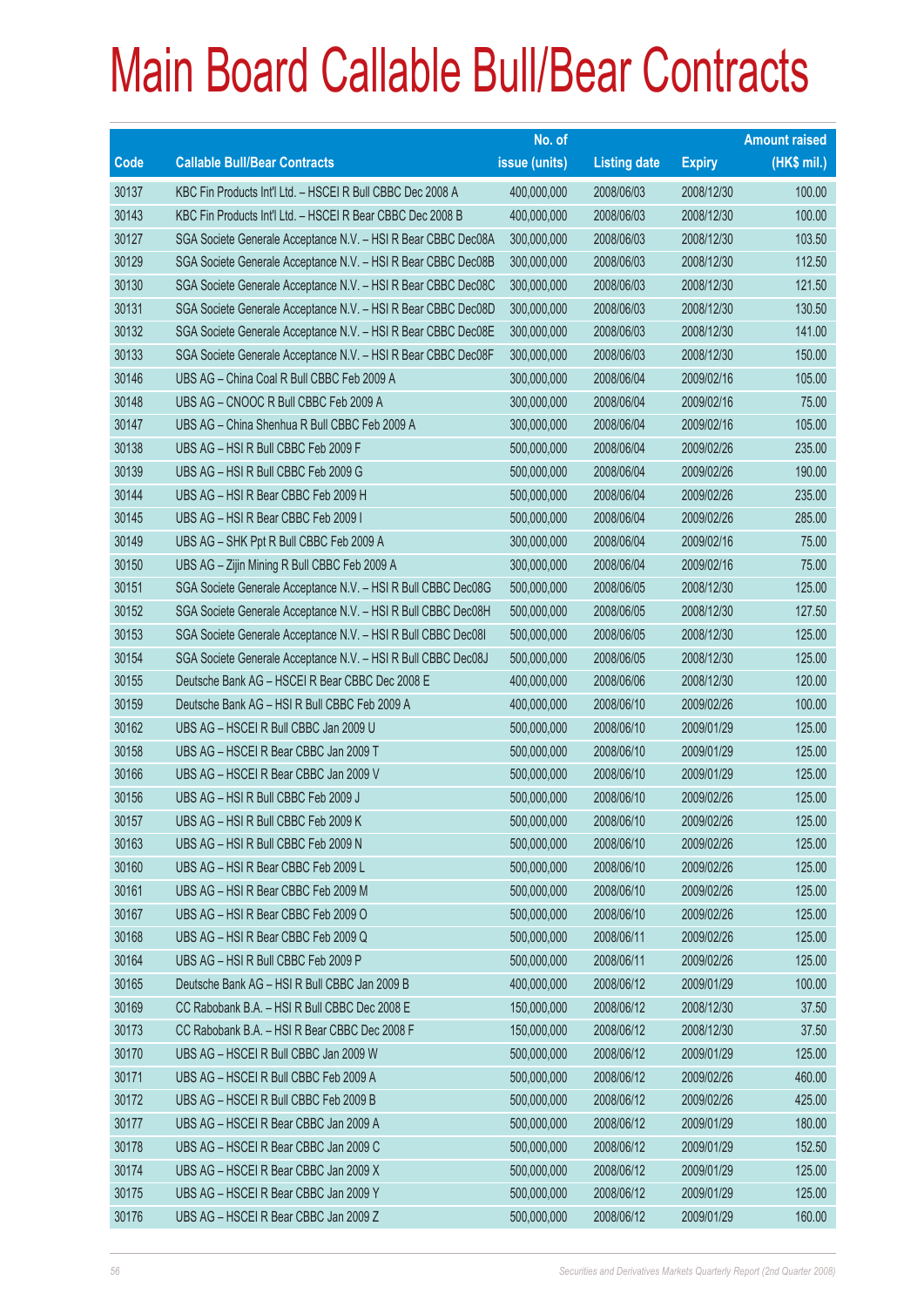|             |                                                            | No. of        |                     |               | <b>Amount raised</b> |
|-------------|------------------------------------------------------------|---------------|---------------------|---------------|----------------------|
| <b>Code</b> | <b>Callable Bull/Bear Contracts</b>                        | issue (units) | <b>Listing date</b> | <b>Expiry</b> | (HK\$ mil.)          |
| 30179       | UBS AG - HSCEI R Bear CBBC Feb 2009 C                      | 500,000,000   | 2008/06/12          | 2009/02/26    | 170.00               |
| 30180       | UBS AG - HSCEI R Bear CBBC Feb 2009 D                      | 500,000,000   | 2008/06/12          | 2009/02/26    | 205.00               |
| 30181       | UBS AG - HSCEI R Bear CBBC Feb 2009 E                      | 500,000,000   | 2008/06/12          | 2009/02/26    | 240.00               |
| 30182       | UBS AG - HSCEI R Bear CBBC Feb 2009 F                      | 500,000,000   | 2008/06/12          | 2009/02/26    | 275.00               |
| 30183       | UBS AG - HSCEI R Bear CBBC Feb 2009 G                      | 500,000,000   | 2008/06/12          | 2009/02/26    | 315.00               |
| 30184       | UBS AG - HSCEIR Bear CBBC Feb 2009 H                       | 500,000,000   | 2008/06/12          | 2009/02/26    | 350.00               |
| 30185       | UBS AG - HSCEI R Bear CBBC Feb 2009 I                      | 500,000,000   | 2008/06/12          | 2009/02/26    | 385.00               |
| 30186       | UBS AG - HSCEI R Bear CBBC Feb 2009 J                      | 500,000,000   | 2008/06/12          | 2009/02/26    | 420.00               |
| 30187       | UBS AG - HSCEI R Bear CBBC Feb 2009 K                      | 500,000,000   | 2008/06/12          | 2009/02/26    | 455.00               |
| 30188       | UBS AG - HSCEI R Bear CBBC Feb 2009 L                      | 500,000,000   | 2008/06/12          | 2009/02/26    | 490.00               |
| 30189       | UBS AG - HSCEI R Bear CBBC Feb 2009 M                      | 500,000,000   | 2008/06/12          | 2009/02/26    | 525.00               |
| 30190       | UBS AG - HSCEI R Bear CBBC Feb 2009 N                      | 500,000,000   | 2008/06/12          | 2009/02/26    | 565.00               |
| 30191       | UBS AG - HSI R Bull CBBC Feb 2009 R                        | 500,000,000   | 2008/06/12          | 2009/02/26    | 300.00               |
| 30192       | UBS AG - HSI R Bull CBBC Feb 2009 S                        | 500,000,000   | 2008/06/12          | 2009/02/26    | 150.00               |
| 30207       | UBS AG - HSI R Bull CBBC Mar 2009 E                        | 500,000,000   | 2008/06/12          | 2009/03/30    | 580.00               |
| 30208       | UBS AG - HSI R Bull CBBC Mar 2009 F                        | 500,000,000   | 2008/06/12          | 2009/03/30    | 550.00               |
| 30209       | UBS AG - HSI R Bull CBBC Mar 2009 G                        | 500,000,000   | 2008/06/12          | 2009/03/30    | 520.00               |
| 30210       | UBS AG - HSI R Bull CBBC Mar 2009 H                        | 500,000,000   | 2008/06/12          | 2009/03/30    | 490.00               |
| 30211       | UBS AG - HSI R Bull CBBC Mar 2009 I                        | 500,000,000   | 2008/06/12          | 2009/03/30    | 210.00               |
| 30212       | UBS AG - HSI R Bull CBBC Mar 2009 J                        | 500,000,000   | 2008/06/12          | 2009/03/30    | 190.00               |
| 30200       | UBS AG - HSI R Bear CBBC Feb 2009 B                        | 500,000,000   | 2008/06/12          | 2009/02/26    | 310.00               |
| 30201       | UBS AG - HSI R Bear CBBC Feb 2009 C                        | 500,000,000   | 2008/06/12          | 2009/02/26    | 220.00               |
| 30202       | UBS AG - HSI R Bear CBBC Feb 2009 D                        | 500,000,000   | 2008/06/12          | 2009/02/26    | 340.00               |
| 30193       | UBS AG - HSI R Bear CBBC Feb 2009 T                        | 500,000,000   | 2008/06/12          | 2009/02/26    | 175.00               |
| 30194       | UBS AG - HSI R Bear CBBC Feb 2009 U                        | 500,000,000   | 2008/06/12          | 2009/02/26    | 185.00               |
| 30195       | UBS AG - HSI R Bear CBBC Feb 2009 V                        | 500,000,000   | 2008/06/12          | 2009/02/26    | 325.00               |
| 30196       | UBS AG - HSI R Bear CBBC Feb 2009 W                        | 500,000,000   | 2008/06/12          | 2009/02/26    | 215.00               |
| 30197       | UBS AG - HSI R Bear CBBC Feb 2009 X                        | 500,000,000   | 2008/06/12          | 2009/02/26    | 245.00               |
| 30198       | UBS AG - HSI R Bear CBBC Feb 2009 Y                        | 500,000,000   | 2008/06/12          | 2009/02/26    | 280.00               |
| 30199       | UBS AG - HSI R Bear CBBC Feb 2009 Z                        | 500,000,000   | 2008/06/12          | 2009/02/26    | 200.00               |
| 30203       | UBS AG - HSI R Bear CBBC Mar 2009 A                        | 500,000,000   | 2008/06/12          | 2009/03/30    | 370.00               |
| 30204       | UBS AG - HSI R Bear CBBC Mar 2009 B                        | 500,000,000   | 2008/06/12          | 2009/03/30    | 405.00               |
| 30205       | UBS AG - HSI R Bear CBBC Mar 2009 C                        | 500,000,000   | 2008/06/12          | 2009/03/30    | 435.00               |
| 30206       | UBS AG - HSI R Bear CBBC Mar 2009 D                        | 500,000,000   | 2008/06/12          | 2009/03/30    | 465.00               |
| 30213       | BNP Paribas Arbit Issu B.V. - HSCEI R Bull CBBC Jun 2009 A | 200,000,000   | 2008/06/13          | 2009/06/29    | 50.00                |
| 30217       | BNP Paribas Arbit Issu B.V. - HSCEI R Bear CBBC Jun 2009 B | 200,000,000   | 2008/06/13          | 2009/06/29    | 50.00                |
| 30214       | BNP Paribas Arbit Issu B.V. - HSI R Bull CBBC Jan 2009 A   | 200,000,000   | 2008/06/13          | 2009/01/29    | 50.00                |
| 30218       | BNP Paribas Arbit Issu B.V. - HSI R Bear CBBC Jan 2009 B   | 200,000,000   | 2008/06/13          | 2009/01/29    | 50.00                |
| 30215       | Deutsche Bank AG - HSI R Bear CBBC Jan 2009 C              | 400,000,000   | 2008/06/13          | 2009/01/29    | 100.00               |
| 30219       | UBS AG - China Railway R Bull CBBC Dec 2008 B              | 200,000,000   | 2008/06/13          | 2008/12/08    | 50.00                |
| 30221       | UBS AG - China Shenhua R Bull CBBC Feb 2009 B              | 200,000,000   | 2008/06/13          | 2009/02/16    | 104.00               |
| 30216       | UBS AG - HSCEI R Bull CBBC Jan 2009 G                      | 500,000,000   | 2008/06/13          | 2009/01/29    | 125.00               |
| 30220       | UBS AG - HSCEI R Bear CBBC Jan 2009 H                      | 500,000,000   | 2008/06/13          | 2009/01/29    | 125.00               |
| 30222       | KBC Fin Products Int'l Ltd. - HSI R Bull CBBC Mar 2009 A   | 330,000,000   | 2008/06/16          | 2009/03/30    | 99.00                |
| 30223       | KBC Fin Products Int'l Ltd. - HSI R Bull CBBC Mar 2009 B   | 400,000,000   | 2008/06/16          | 2009/03/30    | 100.00               |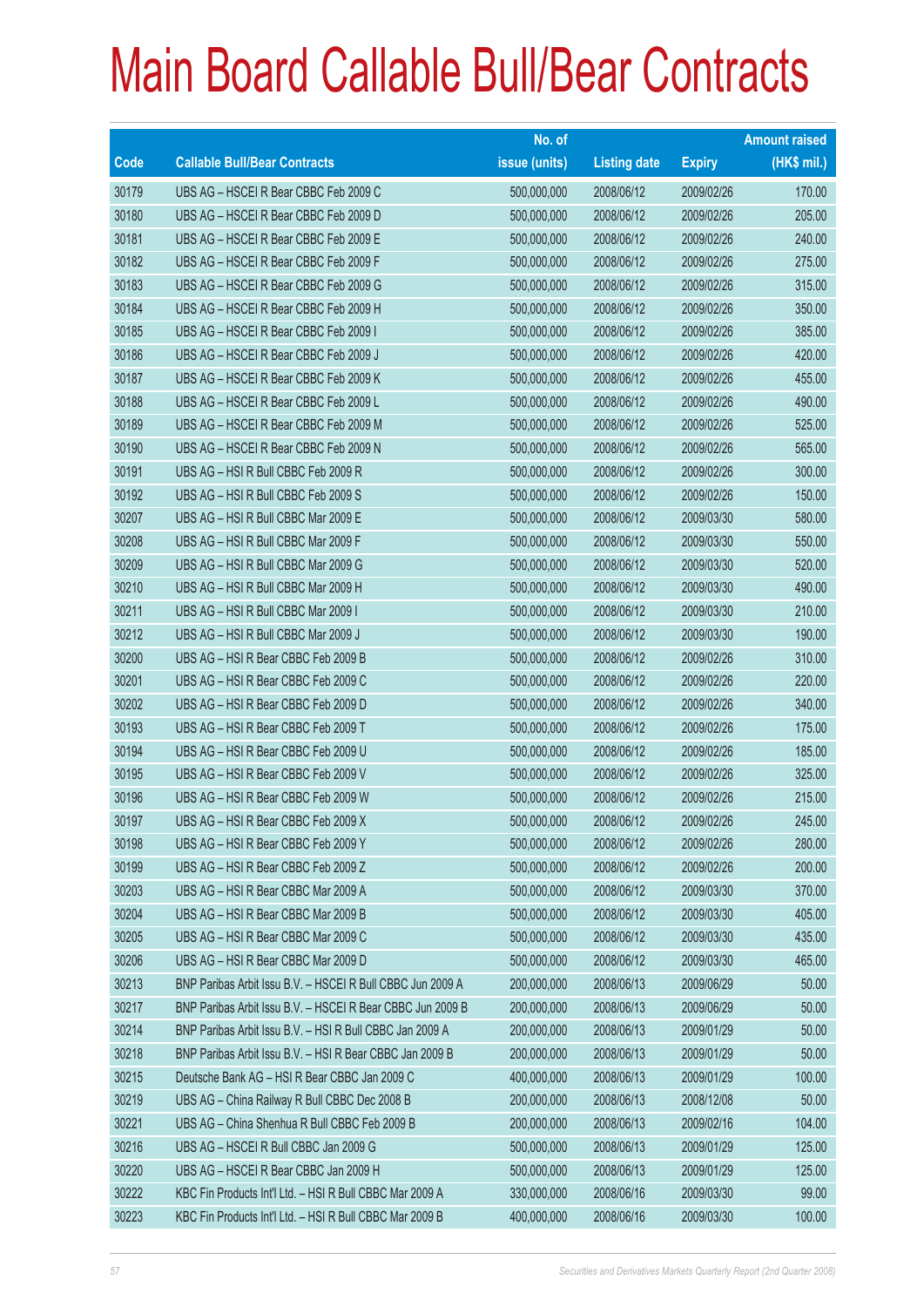|        |                                                               | No. of        |                     |               | <b>Amount raised</b> |
|--------|---------------------------------------------------------------|---------------|---------------------|---------------|----------------------|
| Code   | <b>Callable Bull/Bear Contracts</b>                           | issue (units) | <b>Listing date</b> | <b>Expiry</b> | (HK\$ mil.)          |
| 30224  | KBC Fin Products Int'l Ltd. - HSI R Bull CBBC Jun 2009 A      | 280,000,000   | 2008/06/16          | 2009/06/29    | 98.00                |
| 30225  | KBC Fin Products Int'l Ltd. - HSI R Bull CBBC Jun 2009 B      | 380,000,000   | 2008/06/16          | 2009/06/29    | 114.00               |
| 30226  | KBC Fin Products Int'l Ltd. - HSI R Bear CBBC Mar 2009 C      | 400,000,000   | 2008/06/16          | 2009/03/30    | 100.00               |
| 30227  | KBC Fin Products Int'l Ltd. - HSI R Bear CBBC Mar 2009 D      | 330,000,000   | 2008/06/16          | 2009/03/30    | 99.00                |
| 30228  | KBC Fin Products Int'l Ltd. - HSI R Bear CBBC Jun 2009 C      | 400,000,000   | 2008/06/16          | 2009/06/29    | 100.00               |
| 30229  | KBC Fin Products Int'l Ltd. - HSI R Bear CBBC Jun 2009 D      | 285,000,000   | 2008/06/16          | 2009/06/29    | 99.75                |
| 04202# | ABN AMRO Bank N.V. - HSI R Bull CBBC Nov 2008 W               | 200,000,000   | 2008/06/16          | 2008/11/27    | 46.40                |
| 30266  | ABN AMRO Bank N.V. - HSI R Bull CBBC Nov 2008 R               | 200,000,000   | 2008/06/17          | 2008/11/27    | 50.00                |
| 30270  | ABN AMRO Bank N.V. - HSI R Bear CBBC Nov 2008 M               | 200,000,000   | 2008/06/17          | 2008/11/27    | 50.00                |
| 30272  | ABN AMRO Bank N.V. - HSI R Bear CBBC Nov 2008 N               | 200,000,000   | 2008/06/17          | 2008/11/27    | 50.00                |
| 30271  | ABN AMRO Bank N.V. - HSI R Bear CBBC Nov 2008 S               | 200,000,000   | 2008/06/17          | 2008/11/27    | 50.40                |
| 30230  | Deutsche Bank AG - CHALCO R Bull CBBC Dec 2008 A              | 300,000,000   | 2008/06/17          | 2008/12/22    | 114.00               |
| 30231  | Deutsche Bank AG - China Coal R Bull CBBC Dec 2008 A          | 300,000,000   | 2008/06/17          | 2008/12/22    | 150.00               |
| 30249  | Deutsche Bank AG - HSI R Bull CBBC Jan 2009 G                 | 400,000,000   | 2008/06/17          | 2009/01/29    | 100.00               |
| 30232  | Deutsche Bank AG - HSI R Bear CBBC Jan 2009 D                 | 400,000,000   | 2008/06/17          | 2009/01/29    | 108.00               |
| 30233  | Deutsche Bank AG - HSI R Bear CBBC Jan 2009 E                 | 400,000,000   | 2008/06/17          | 2009/01/29    | 144.00               |
| 30234  | Deutsche Bank AG - HSI R Bear CBBC Jan 2009 F                 | 400,000,000   | 2008/06/17          | 2009/01/29    | 176.00               |
| 30250  | Deutsche Bank AG - HSI R Bear CBBC Feb 2009 B                 | 400,000,000   | 2008/06/17          | 2009/02/26    | 100.00               |
| 30259  | Deutsche Bank AG - HSI R Bear CBBC Mar 2009 A                 | 400,000,000   | 2008/06/17          | 2009/03/30    | 100.00               |
| 30248  | Goldman Sachs SP (Asia) - HSI R Bull CBBC Oct 2008 D          | 200,000,000   | 2008/06/17          | 2008/10/30    | 50.00                |
| 30252  | Goldman Sachs SP (Asia) - HSI R Bear CBBC Oct 2008 E          | 200,000,000   | 2008/06/17          | 2008/10/30    | 50.00                |
| 30253  | Goldman Sachs SP (Asia) - HSI R Bear CBBC Oct 2008 F          | 200,000,000   | 2008/06/17          | 2008/10/30    | 50.00                |
| 30254  | Goldman Sachs SP (Asia) - HSI R Bear CBBC Oct 2008 G          | 200,000,000   | 2008/06/17          | 2008/10/30    | 50.00                |
| 30260  | KBC Fin Products Int'l Ltd. - HSCEI R Bull CBBC Dec 2008 C    | 400,000,000   | 2008/06/17          | 2008/12/30    | 100.00               |
| 30261  | KBC Fin Products Int'l Ltd. - HSI R Bull CBBC Dec 2008 J      | 400,000,000   | 2008/06/17          | 2008/12/30    | 100.00               |
| 30262  | KBC Fin Products Int'l Ltd. - HSI R Bull CBBC Dec 2008 K      | 400,000,000   | 2008/06/17          | 2008/12/30    | 100.00               |
| 30263  | KBC Fin Products Int'l Ltd. - HSI R Bull CBBC Jan 2009 A      | 400,000,000   | 2008/06/17          | 2009/01/29    | 100.00               |
| 30264  | KBC Fin Products Int'l Ltd. - HSI R Bear CBBC Jan 2009 B      | 400,000,000   | 2008/06/17          | 2009/01/29    | 100.00               |
| 30265  | KBC Fin Products Int'l Ltd. - HSI R Bear CBBC Jan 2009 C      | 400,000,000   | 2008/06/17          | 2009/01/29    | 100.00               |
| 30235  | SGA Societe Generale Acceptance N.V. - HSI R Bear CBBC Dec08K | 500,000,000   | 2008/06/17          | 2008/12/30    | 125.00               |
| 30236  | SGA Societe Generale Acceptance N.V. - HSI R Bear CBBC Dec08L | 500,000,000   | 2008/06/17          | 2008/12/30    | 125.00               |
| 30237  | SGA Societe Generale Acceptance N.V. - HSI R Bear CBBC Dec08M | 500,000,000   | 2008/06/17          | 2008/12/30    | 125.00               |
| 30238  | SGA Societe Generale Acceptance N.V. - HSI R Bear CBBC Dec08N | 500,000,000   | 2008/06/17          | 2008/12/30    | 125.00               |
| 30251  | UBS AG - HSCEI R Bull CBBC Jan 2009 E                         | 500,000,000   | 2008/06/17          | 2009/01/29    | 125.00               |
| 30239  | UBS AG - HSCEI R Bull CBBC Jan 2009 F                         | 500,000,000   | 2008/06/17          | 2009/01/29    | 125.00               |
| 30244  | UBS AG - HSCEI R Bear CBBC Jan 2009 I                         | 500,000,000   | 2008/06/17          | 2009/01/29    | 125.00               |
| 30257  | UBS AG - HSCEI R Bear CBBC Jan 2009 J                         | 500,000,000   | 2008/06/17          | 2009/01/29    | 125.00               |
| 30240  | UBS AG - HSI R Bull CBBC Mar 2009 K                           | 500,000,000   | 2008/06/17          | 2009/03/30    | 125.00               |
| 30241  | UBS AG - HSI R Bull CBBC Mar 2009 L                           | 500,000,000   | 2008/06/17          | 2009/03/30    | 125.00               |
| 30242  | UBS AG - HSI R Bull CBBC Mar 2009 M                           | 500,000,000   | 2008/06/17          | 2009/03/30    | 125.00               |
| 30255  | UBS AG - HSI R Bull CBBC Mar 2009 Q                           | 500,000,000   | 2008/06/17          | 2009/03/30    | 125.00               |
| 30256  | UBS AG - HSI R Bull CBBC Mar 2009 R                           | 500,000,000   | 2008/06/17          | 2009/03/30    | 125.00               |
| 30245  | UBS AG - HSI R Bear CBBC Mar 2009 N                           | 500,000,000   | 2008/06/17          | 2009/03/30    | 125.00               |
| 30246  | UBS AG - HSI R Bear CBBC Mar 2009 O                           | 500,000,000   | 2008/06/17          | 2009/03/30    | 125.00               |
| 30247  | UBS AG - HSI R Bear CBBC Mar 2009 P                           | 500,000,000   | 2008/06/17          | 2009/03/30    | 125.00               |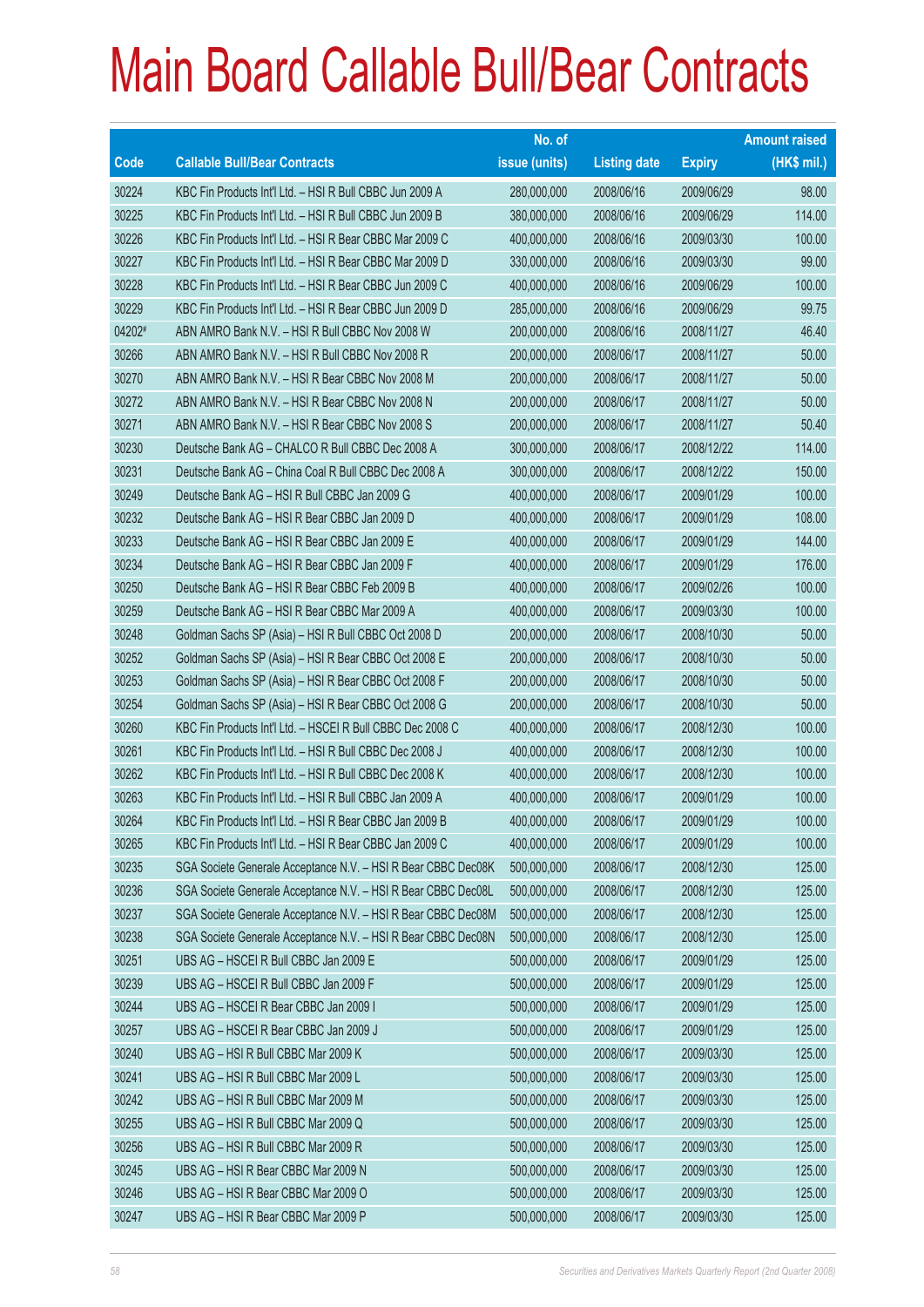|       |                                                               | No. of        |                     |               | <b>Amount raised</b> |
|-------|---------------------------------------------------------------|---------------|---------------------|---------------|----------------------|
| Code  | <b>Callable Bull/Bear Contracts</b>                           | issue (units) | <b>Listing date</b> | <b>Expiry</b> | (HK\$ mil.)          |
| 30258 | UBS AG - HSI R Bear CBBC Mar 2009 S                           | 500,000,000   | 2008/06/17          | 2009/03/30    | 125.00               |
| 30243 | UBS AG - PICC R Bull CBBC Dec 2008 A                          | 200,000,000   | 2008/06/17          | 2008/12/08    | 50.00                |
| 30284 | ABN AMRO Bank N.V. - HSCEI R Bull CBBC Feb 2009 A             | 200,000,000   | 2008/06/18          | 2009/02/26    | 50.00                |
| 30286 | ABN AMRO Bank N.V. - HSCEI R Bull CBBC Feb 2009 B             | 200,000,000   | 2008/06/18          | 2009/02/26    | 50.00                |
| 30288 | ABN AMRO Bank N.V. - HSCEI R Bear CBBC Feb 2009 C             | 200,000,000   | 2008/06/18          | 2009/02/26    | 50.00                |
| 30277 | BNP Paribas Arbit Issu B.V. - HSCEI R Bull CBBC Jun 2009 C    | 200,000,000   | 2008/06/18          | 2009/06/29    | 50.00                |
| 30275 | BNP Paribas Arbit Issu B.V. - HSI R Bull CBBC Feb 2009 A      | 200,000,000   | 2008/06/18          | 2009/02/26    | 50.00                |
| 30276 | BNP Paribas Arbit Issu B.V. - HSI R Bull CBBC Feb 2009 B      | 200,000,000   | 2008/06/18          | 2009/02/26    | 50.00                |
| 30279 | BNP Paribas Arbit Issu B.V. - HSI R Bear CBBC Feb 2009 C      | 200,000,000   | 2008/06/18          | 2009/02/26    | 50.00                |
| 30280 | BNP Paribas Arbit Issu B.V. - HSI R Bear CBBC Feb 2009 D      | 200,000,000   | 2008/06/18          | 2009/02/26    | 50.00                |
| 30283 | Goldman Sachs SP (Asia) - HSI R Bull CBBC Oct 2008 H          | 200,000,000   | 2008/06/18          | 2008/10/30    | 50.00                |
| 30287 | Goldman Sachs SP (Asia) - HSI R Bear CBBC Oct 2008 I          | 200,000,000   | 2008/06/18          | 2008/10/30    | 50.00                |
| 30267 | SGA Societe Generale Acceptance N.V. - HSI R Bull CBBC Dec08O | 500,000,000   | 2008/06/18          | 2008/12/30    | 125.00               |
| 30268 | SGA Societe Generale Acceptance N.V. - HSI R Bull CBBC Dec08P | 500,000,000   | 2008/06/18          | 2008/12/30    | 125.00               |
| 30269 | SGA Societe Generale Acceptance N.V. - HSI R Bull CBBC Dec08Q | 500,000,000   | 2008/06/18          | 2008/12/30    | 125.00               |
| 30273 | SGA Societe Generale Acceptance N.V. - HSI R Bull CBBC Dec08R | 500,000,000   | 2008/06/18          | 2008/12/30    | 125.00               |
| 30274 | SGA Societe Generale Acceptance N.V. - HSI R Bull CBBC Dec08S | 500,000,000   | 2008/06/18          | 2008/12/30    | 125.00               |
| 30278 | UBS AG - China Mobile R Bull CBBC Mar 2009 A                  | 300,000,000   | 2008/06/18          | 2009/03/30    | 75.00                |
| 30282 | UBS AG - China Mobile R Bear CBBC Mar 2009 B                  | 300,000,000   | 2008/06/18          | 2009/03/30    | 90.00                |
| 30281 | UBS AG - HSI R Bull CBBC Mar 2009 T                           | 500,000,000   | 2008/06/18          | 2009/03/30    | 125.00               |
| 30285 | UBS AG - HSI R Bear CBBC Mar 2009 U                           | 500,000,000   | 2008/06/18          | 2009/03/30    | 125.00               |
| 30289 | ABN AMRO Bank N.V. - HSI R Bull CBBC Nov 2008 Y               | 200,000,000   | 2008/06/19          | 2008/11/27    | 61.20                |
| 30290 | ABN AMRO Bank N.V. - HSI R Bull CBBC Nov 2008 Z               | 200,000,000   | 2008/06/19          | 2008/11/27    | 50.00                |
| 30322 | ABN AMRO Bank N.V. - HSI R Bear CBBC Nov 2008 X               | 200,000,000   | 2008/06/19          | 2008/11/27    | 50.00                |
| 30324 | BNP Paribas Arbit Issu B.V. - HSCEI R Bear CBBC Jun 2009 D    | 200,000,000   | 2008/06/19          | 2009/06/29    | 50.00                |
| 30323 | BNP Paribas Arbit Issu B.V. - HSI R Bull CBBC Mar 2009 A      | 200,000,000   | 2008/06/19          | 2009/03/30    | 50.00                |
| 30327 | BNP Paribas Arbit Issu B.V. - HSI R Bear CBBC Mar 2009 B      | 200,000,000   | 2008/06/19          | 2009/03/30    | 50.00                |
| 30308 | Deutsche Bank AG - HSI R Bull CBBC Jan 2009 H                 | 400,000,000   | 2008/06/19          | 2009/01/29    | 106.00               |
| 30309 | Deutsche Bank AG - HSI R Bull CBBC Feb 2009 C                 | 400,000,000   | 2008/06/19          | 2009/02/26    | 100.00               |
| 30310 | Deutsche Bank AG - HSI R Bear CBBC Mar 2009 B                 | 400,000,000   | 2008/06/19          | 2009/03/30    | 100.00               |
| 30313 | Deutsche Bank AG - HSI R Bear CBBC Mar 2009 C                 | 400,000,000   | 2008/06/19          | 2009/03/30    | 100.00               |
| 30305 | Goldman Sachs SP (Asia) - HSI R Bull CBBC Dec 2008 G          | 200,000,000   | 2008/06/19          | 2008/12/30    | 50.00                |
| 30306 | Goldman Sachs SP (Asia) - HSI R Bull CBBC Dec 2008 H          | 200,000,000   | 2008/06/19          | 2008/12/30    | 50.00                |
| 30307 | Goldman Sachs SP (Asia) - HSI R Bull CBBC Dec 2008 I          | 200,000,000   | 2008/06/19          | 2008/12/30    | 50.00                |
| 30311 | Goldman Sachs SP (Asia) - HSI R Bear CBBC Dec 2008 J          | 200,000,000   | 2008/06/19          | 2008/12/30    | 50.00                |
| 30312 | Goldman Sachs SP (Asia) - HSI R Bear CBBC Dec 2008 K          | 200,000,000   | 2008/06/19          | 2008/12/30    | 50.00                |
| 30320 | KBC Fin Products Int'l Ltd. - HSCEI R Bear CBBC Jan 2009 A    | 328,000,000   | 2008/06/19          | 2009/01/29    | 98.40                |
| 30321 | KBC Fin Products Int'l Ltd. - HSI R Bear CBBC Jan 2009 D      | 368,000,000   | 2008/06/19          | 2009/01/29    | 99.36                |
| 30319 | UBS AG - CHALCO R Bull CBBC Feb 2009 A                        | 200,000,000   | 2008/06/19          | 2009/02/16    | 68.00                |
| 30291 | UBS AG - HSCEI R Bull CBBC Jan 2009 L                         | 500,000,000   | 2008/06/19          | 2009/01/29    | 125.00               |
| 30292 | UBS AG - HSCEI R Bull CBBC Jan 2009 M                         | 500,000,000   | 2008/06/19          | 2009/01/29    | 125.00               |
| 30298 | UBS AG - HSCEI R Bear CBBC Jan 2009 N                         | 500,000,000   | 2008/06/19          | 2009/01/29    | 125.00               |
| 30299 | UBS AG - HSCEI R Bear CBBC Jan 2009 Q                         | 500,000,000   | 2008/06/19          | 2009/01/29    | 125.00               |
| 30293 | UBS AG - HSI R Bull CBBC Jan 2009 J                           | 500,000,000   | 2008/06/19          | 2009/01/29    | 240.00               |
| 30294 | UBS AG - HSI R Bull CBBC Jan 2009 K                           | 500,000,000   | 2008/06/19          | 2009/01/29    | 125.00               |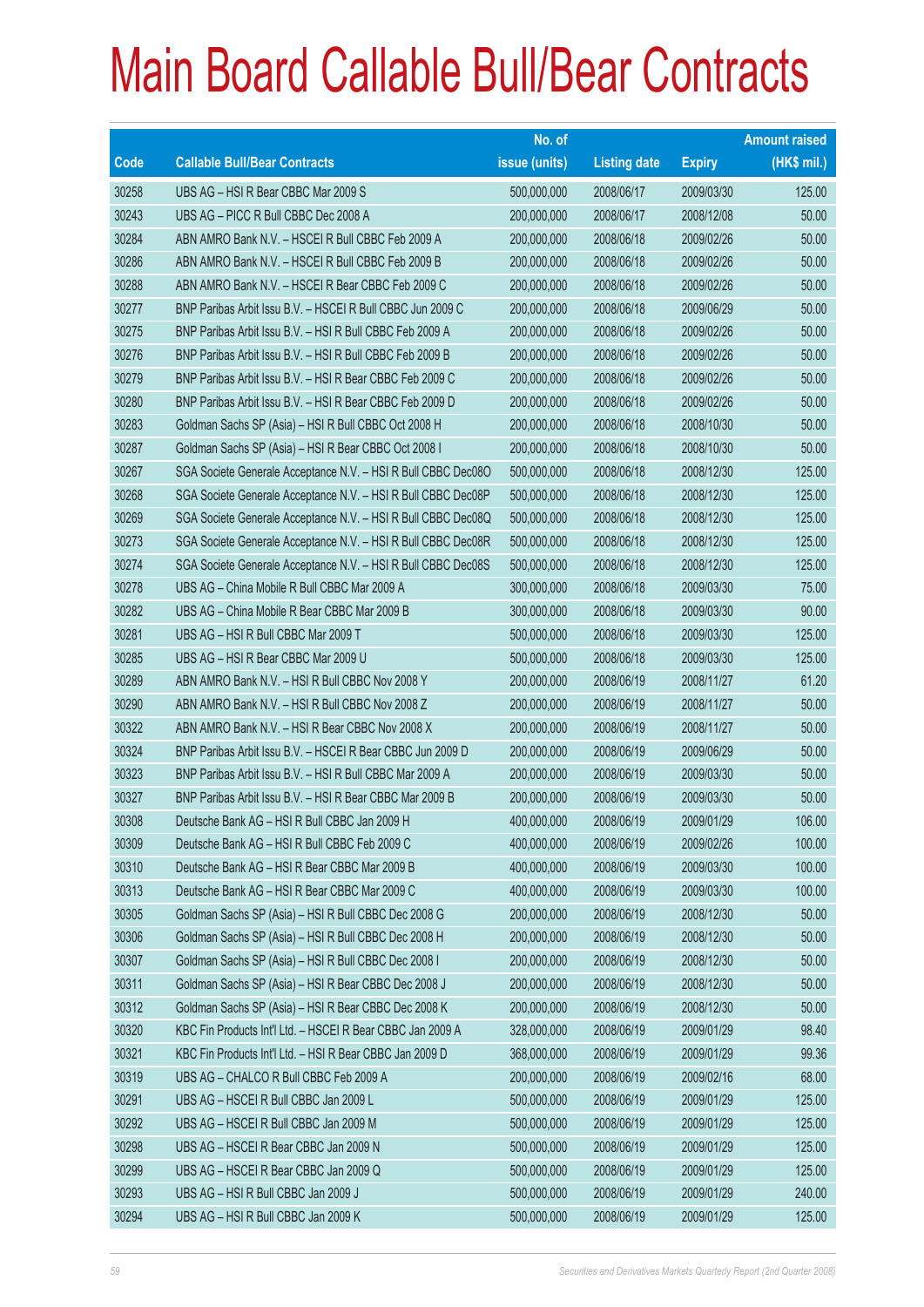|             |                                                               | No. of        |                     |               | <b>Amount raised</b> |
|-------------|---------------------------------------------------------------|---------------|---------------------|---------------|----------------------|
| <b>Code</b> | <b>Callable Bull/Bear Contracts</b>                           | issue (units) | <b>Listing date</b> | <b>Expiry</b> | (HK\$ mil.)          |
| 30295       | UBS AG - HSI R Bull CBBC Jan 2009 N                           | 500,000,000   | 2008/06/19          | 2009/01/29    | 140.00               |
| 30296       | UBS AG - HSI R Bull CBBC Jan 2009 O                           | 500,000,000   | 2008/06/19          | 2009/01/29    | 125.00               |
| 30297       | UBS AG - HSI R Bull CBBC Jan 2009 P                           | 500,000,000   | 2008/06/19          | 2009/01/29    | 125.00               |
| 30318       | UBS AG - HSI R Bull CBBC Jan 2009 X                           | 500,000,000   | 2008/06/19          | 2009/01/29    | 125.00               |
| 30314       | UBS AG - HSI R Bear CBBC Jan 2009 A                           | 500,000,000   | 2008/06/19          | 2009/01/29    | 125.00               |
| 30315       | UBS AG - HSI R Bear CBBC Jan 2009 C                           | 500,000,000   | 2008/06/19          | 2009/01/29    | 125.00               |
| 30316       | UBS AG - HSI R Bear CBBC Jan 2009 D                           | 500,000,000   | 2008/06/19          | 2009/01/29    | 125.00               |
| 30317       | UBS AG - HSI R Bear CBBC Jan 2009 G                           | 500,000,000   | 2008/06/19          | 2009/01/29    | 125.00               |
| 30300       | UBS AG - HSI R Bear CBBC Jan 2009 Q                           | 500,000,000   | 2008/06/19          | 2009/01/29    | 125.00               |
| 30301       | UBS AG - HSI R Bear CBBC Jan 2009 R                           | 500,000,000   | 2008/06/19          | 2009/01/29    | 125.00               |
| 30302       | UBS AG - HSI R Bear CBBC Jan 2009 S                           | 500,000,000   | 2008/06/19          | 2009/01/29    | 125.00               |
| 30303       | UBS AG - HSI R Bear CBBC Jan 2009 T                           | 500,000,000   | 2008/06/19          | 2009/01/29    | 175.00               |
| 30304       | UBS AG - HSI R Bear CBBC Jan 2009 W                           | 500,000,000   | 2008/06/19          | 2009/01/29    | 225.00               |
| 30168#      | UBS AG - HSI R Bear CBBC Feb 2009 Q                           | 1,000,000,000 | 2008/06/19          | 2009/02/26    | 191.00               |
| 30128#      | KBC Fin Products Int'l Ltd. – HSI R Bear CBBC Dec 2008 I      | 600,000,000   | 2008/06/19          | 2008/12/30    | 122.40               |
| 30341       | ABN AMRO Bank N.V. - HSI R Bear CBBC Nov 2008 P               | 200,000,000   | 2008/06/20          | 2008/11/27    | 50.00                |
| 30342       | ABN AMRO Bank N.V. - HSI R Bear CBBC Nov 2008 W               | 200,000,000   | 2008/06/20          | 2008/11/27    | 50.80                |
| 30343       | ABN AMRO Bank N.V. - HSI R Bear CBBC Jan 2009 A               | 200,000,000   | 2008/06/20          | 2009/01/29    | 50.40                |
| 30340       | KBC Fin Products Int'l Ltd. - HSCEI R Bull CBBC Mar 2009 A    | 350,000,000   | 2008/06/20          | 2009/03/30    | 98.00                |
| 30347       | KBC Fin Products Int'l Ltd. - HSI R Bull CBBC Jan 2009 E      | 330,000,000   | 2008/06/20          | 2009/01/29    | 99.00                |
| 30344       | KBC Fin Products Int'l Ltd. - HSI R Bull CBBC Mar 2009 E      | 168,000,000   | 2008/06/20          | 2009/03/30    | 94.08                |
| 30345       | KBC Fin Products Int'l Ltd. - HSI R Bull CBBC Mar 2009 F      | 200,000,000   | 2008/06/20          | 2009/03/30    | 100.00               |
| 30346       | KBC Fin Products Int'l Ltd. - HSI R Bull CBBC Mar 2009 G      | 250,000,000   | 2008/06/20          | 2009/03/30    | 100.00               |
| 30334       | CC Rabobank B.A. - HSCEI R Bull CBBC Jan 2009 A               | 150,000,000   | 2008/06/20          | 2009/01/29    | 37.50                |
| 30338       | CC Rabobank B.A. - HSCEI R Bear CBBC Jan 2009 B               | 150,000,000   | 2008/06/20          | 2009/01/29    | 37.50                |
| 30335       | CC Rabobank B.A. - HSI R Bull CBBC Jan 2009 A                 | 150,000,000   | 2008/06/20          | 2009/01/29    | 37.50                |
| 30336       | CC Rabobank B.A. - HSI R Bull CBBC Jan 2009 B                 | 150,000,000   | 2008/06/20          | 2009/01/29    | 37.50                |
| 30339       | CC Rabobank B.A. - HSI R Bear CBBC Jan 2009 C                 | 150,000,000   | 2008/06/20          | 2009/01/29    | 37.50                |
| 30325       | SGA Societe Generale Acceptance N.V. - HSI R Bull CBBC Dec08T | 500,000,000   | 2008/06/20          | 2008/12/30    | 125.00               |
| 30326       | SGA Societe Generale Acceptance N.V. - HSI R Bull CBBC Dec08U | 500,000,000   | 2008/06/20          | 2008/12/30    | 125.00               |
| 30328       | SGA Societe Generale Acceptance N.V. - HSI R Bull CBBC Dec08V | 500,000,000   | 2008/06/20          | 2008/12/30    | 125.00               |
| 30329       | SGA Societe Generale Acceptance N.V. - HSI R Bull CBBC Dec08W | 500,000,000   | 2008/06/20          | 2008/12/30    | 125.00               |
| 30333       | SGA Societe Generale Acceptance N.V. - HSI R Bear CBBC Dec081 | 500,000,000   | 2008/06/20          | 2008/12/30    | 125.00               |
| 30330       | SGA Societe Generale Acceptance N.V. - HSI R Bear CBBC Dec08X | 500,000,000   | 2008/06/20          | 2008/12/30    | 125.00               |
| 30331       | SGA Societe Generale Acceptance N.V. - HSI R Bear CBBC Dec08Y | 500,000,000   | 2008/06/20          | 2008/12/30    | 135.00               |
| 30332       | SGA Societe Generale Acceptance N.V. - HSI R Bear CBBC Dec08Z | 500,000,000   | 2008/06/20          | 2008/12/30    | 150.00               |
| 30337       | UBS AG - Cheung Kong R Bull CBBC Feb 2009 A                   | 200,000,000   | 2008/06/20          | 2009/02/16    | 50.00                |
| 30350       | ABN AMRO Bank N.V. - HSI R Bull CBBC Jan 2009 B               | 200,000,000   | 2008/06/23          | 2009/01/29    | 52.80                |
| 30348       | Deutsche Bank AG - HSI R Bear CBBC Mar 2009 D                 | 400,000,000   | 2008/06/23          | 2009/03/30    | 100.00               |
| 30349       | Goldman Sachs SP (Asia) - HSI R Bull CBBC Feb 2009 A          | 200,000,000   | 2008/06/23          | 2009/02/26    | 50.00                |
| 30351       | UBS AG - BOC HK R Bull CBBC Mar 2009 A                        | 200,000,000   | 2008/06/24          | 2009/03/23    | 72.00                |
| 30353       | UBS AG - CC Bank R Bull CBBC Mar 2009 A                       | 200,000,000   | 2008/06/24          | 2009/03/23    | 50.00                |
| 30352       | UBS AG - CITIC Bank R Bull CBBC Mar 2009 A                    | 200,000,000   | 2008/06/24          | 2009/03/23    | 50.00                |
| 30354       | UBS AG - HSI R Bull CBBC Feb 2009 A                           | 500,000,000   | 2008/06/24          | 2009/02/26    | 125.00               |
| 30355       | UBS AG - HSI R Bull CBBC Feb 2009 F                           | 500,000,000   | 2008/06/24          | 2009/02/26    | 125.00               |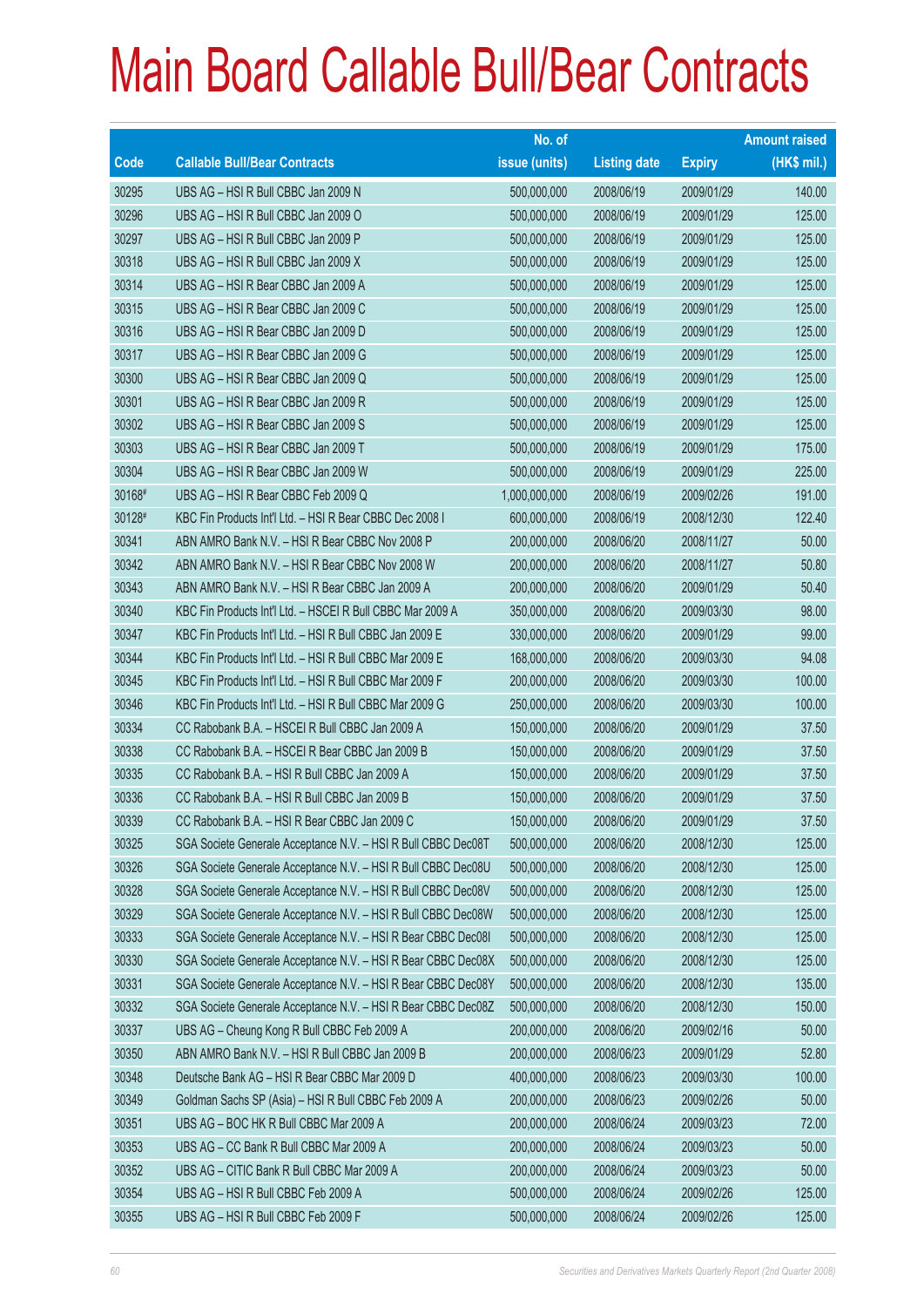|             |                                                            | No. of        |                     |               | <b>Amount raised</b> |
|-------------|------------------------------------------------------------|---------------|---------------------|---------------|----------------------|
| <b>Code</b> | <b>Callable Bull/Bear Contracts</b>                        | issue (units) | <b>Listing date</b> | <b>Expiry</b> | (HK\$ mil.)          |
| 30356       | UBS AG - HSI R Bull CBBC Feb 2009 G                        | 500,000,000   | 2008/06/24          | 2009/02/26    | 125.00               |
| 30357       | UBS AG - HSI R Bull CBBC Feb 2009 J                        | 500,000,000   | 2008/06/24          | 2009/02/26    | 125.00               |
| 30358       | UBS AG - HSI R Bear CBBC Feb 2009 K                        | 500,000,000   | 2008/06/24          | 2009/02/26    | 125.00               |
| 30359       | UBS AG - HSI R Bear CBBC Feb 2009 N                        | 500,000,000   | 2008/06/24          | 2009/02/26    | 125.00               |
| 30360       | UBS AG - HSI R Bear CBBC Feb 2009 P                        | 500,000,000   | 2008/06/24          | 2009/02/26    | 125.00               |
| 30361       | UBS AG - HSI R Bear CBBC Feb 2009 S                        | 500,000,000   | 2008/06/24          | 2009/02/26    | 125.00               |
| 30362       | BNP Paribas Arbit Issu B.V. - HSI R Bull CBBC Jan 2009 C   | 200,000,000   | 2008/06/25          | 2009/01/29    | 50.00                |
| 30363       | Deutsche Bank AG - HSI R Bull CBBC Feb 2009 D              | 400,000,000   | 2008/06/25          | 2009/02/26    | 100.00               |
| 30373       | Deutsche Bank AG - HSI R Bull CBBC Feb 2009 E              | 400,000,000   | 2008/06/25          | 2009/02/26    | 108.00               |
| 30364       | Deutsche Bank AG - HSI R Bull CBBC Mar 2009 E              | 400,000,000   | 2008/06/25          | 2009/03/30    | 100.00               |
| 30374       | Deutsche Bank AG - HSI R Bull CBBC Mar 2009 H              | 400,000,000   | 2008/06/25          | 2009/03/30    | 100.00               |
| 30368       | Deutsche Bank AG - HSI R Bear CBBC Mar 2009 F              | 400,000,000   | 2008/06/25          | 2009/03/30    | 100.00               |
| 30369       | Deutsche Bank AG - HSI R Bear CBBC Mar 2009 G              | 400,000,000   | 2008/06/25          | 2009/03/30    | 100.00               |
| 30375       | Goldman Sachs SP (Asia) - HSI R Bull CBBC Feb 2009 B       | 200,000,000   | 2008/06/25          | 2009/02/26    | 50.00                |
| 30376       | KBC Fin Products Int'l Ltd. - HSCEI R Bull CBBC Jan 2009 B | 210,000,000   | 2008/06/25          | 2009/01/29    | 96.60                |
| 30377       | KBC Fin Products Int'l Ltd. - HSCEI R Bull CBBC Jan 2009 C | 368,000,000   | 2008/06/25          | 2009/01/29    | 99.36                |
| 30380       | KBC Fin Products Int'l Ltd. - HSCEI R Bear CBBC Jan 2009 D | 310,000,000   | 2008/06/25          | 2009/01/29    | 99.20                |
| 30365       | UBS AG - HSCEI R Bull CBBC Jan 2009 R                      | 500,000,000   | 2008/06/25          | 2009/01/29    | 125.00               |
| 30370       | UBS AG - HSCEI R Bear CBBC Jan 2009 S                      | 500,000,000   | 2008/06/25          | 2009/01/29    | 125.00               |
| 30366       | UBS AG - HSI R Bull CBBC Mar 2009 V                        | 500,000,000   | 2008/06/25          | 2009/03/30    | 125.00               |
| 30367       | UBS AG - HSI R Bull CBBC Mar 2009 X                        | 500,000,000   | 2008/06/25          | 2009/03/30    | 125.00               |
| 30371       | UBS AG - HSI R Bear CBBC Mar 2009 W                        | 500,000,000   | 2008/06/25          | 2009/03/30    | 125.00               |
| 30372       | UBS AG - HSI R Bear CBBC Mar 2009 Y                        | 500,000,000   | 2008/06/25          | 2009/03/30    | 125.00               |
| 30378       | Deutsche Bank AG - HSI R Bull CBBC Jan 2009 I              | 400,000,000   | 2008/06/26          | 2009/01/29    | 112.00               |
| 30379       | Deutsche Bank AG - HSI R Bull CBBC Jan 2009 J              | 400,000,000   | 2008/06/26          | 2009/01/29    | 100.00               |
| 30382       | Deutsche Bank AG - HSI R Bear CBBC Jan 2009 K              | 400,000,000   | 2008/06/26          | 2009/01/29    | 100.00               |
| 30383       | Deutsche Bank AG - HSI R Bear CBBC Jan 2009 L              | 400.000.000   | 2008/06/26          | 2009/01/29    | 112.00               |
| 30381       | UBS AG - HSCEI R Bull CBBC Jan 2009 O                      | 500,000,000   | 2008/06/26          | 2009/01/29    | 125.00               |
| 30387       | UBS AG - HSCEI R Bear CBBC Jan 2009 P                      | 500,000,000   | 2008/06/26          | 2009/01/29    | 125.00               |
| 30388       | UBS AG - HSCEI R Bear CBBC Jan 2009 U                      | 500,000,000   | 2008/06/26          | 2009/01/29    | 125.00               |
| 30384       | UBS AG - HSI R Bull CBBC Jan 2009 F                        | 500,000,000   | 2008/06/26          | 2009/01/29    | 140.00               |
| 30385       | UBS AG - HSI R Bull CBBC Jan 2009 I                        | 500,000,000   | 2008/06/26          | 2009/01/29    | 125.00               |
| 30386       | UBS AG - HSI R Bull CBBC Jan 2009 N                        | 500,000,000   | 2008/06/26          | 2009/01/29    | 125.00               |
| 30391       | UBS AG - HSI R Bull CBBC Jan 2009 Q                        | 500,000,000   | 2008/06/26          | 2009/01/29    | 125.00               |
| 30389       | UBS AG - HSI R Bear CBBC Jan 2009 O                        | 500,000,000   | 2008/06/26          | 2009/01/29    | 125.00               |
| 30390       | UBS AG - HSI R Bear CBBC Jan 2009 P                        | 500,000,000   | 2008/06/26          | 2009/01/29    | 125.00               |
| 30393       | ABN AMRO Bank N.V. - DJIA R Bear CBBC Dec 2008 A           | 200,000,000   | 2008/06/27          | 2008/12/19    | 434.80               |
| 30392       | UBS AG - China Coal R Bull CBBC Feb 2009 B                 | 200,000,000   | 2008/06/27          | 2009/02/23    | 51.00                |
| 30401       | BNP Paribas Arbit Issu B.V. - HSCEI R Bull CBBC Jan 2009 A | 200,000,000   | 2008/06/30          | 2009/01/29    | 50.00                |
| 30400       | BNP Paribas Arbit Issu B.V. - HSI R Bull CBBC Jun 2009 A   | 200,000,000   | 2008/06/30          | 2009/06/29    | 50.00                |
| 30404       | BNP Paribas Arbit Issu B.V. - HSI R Bear CBBC Jun 2009 B   | 200,000,000   | 2008/06/30          | 2009/06/29    | 50.00                |
| 30406       | Deutsche Bank AG - HSI R Bull CBBC Mar 2009 K              | 400,000,000   | 2008/06/30          | 2009/03/30    | 100.00               |
| 30402       | Deutsche Bank AG - HSI R Bear CBBC Mar 2009 I              | 400,000,000   | 2008/06/30          | 2009/03/30    | 104.00               |
| 30403       | Deutsche Bank AG - HSI R Bear CBBC Mar 2009 J              | 400,000,000   | 2008/06/30          | 2009/03/30    | 104.00               |
| 30412       | KBC Fin Products Int'l Ltd. - HSI R Bull CBBC Feb 2009 A   | 400,000,000   | 2008/06/30          | 2009/02/26    | 100.00               |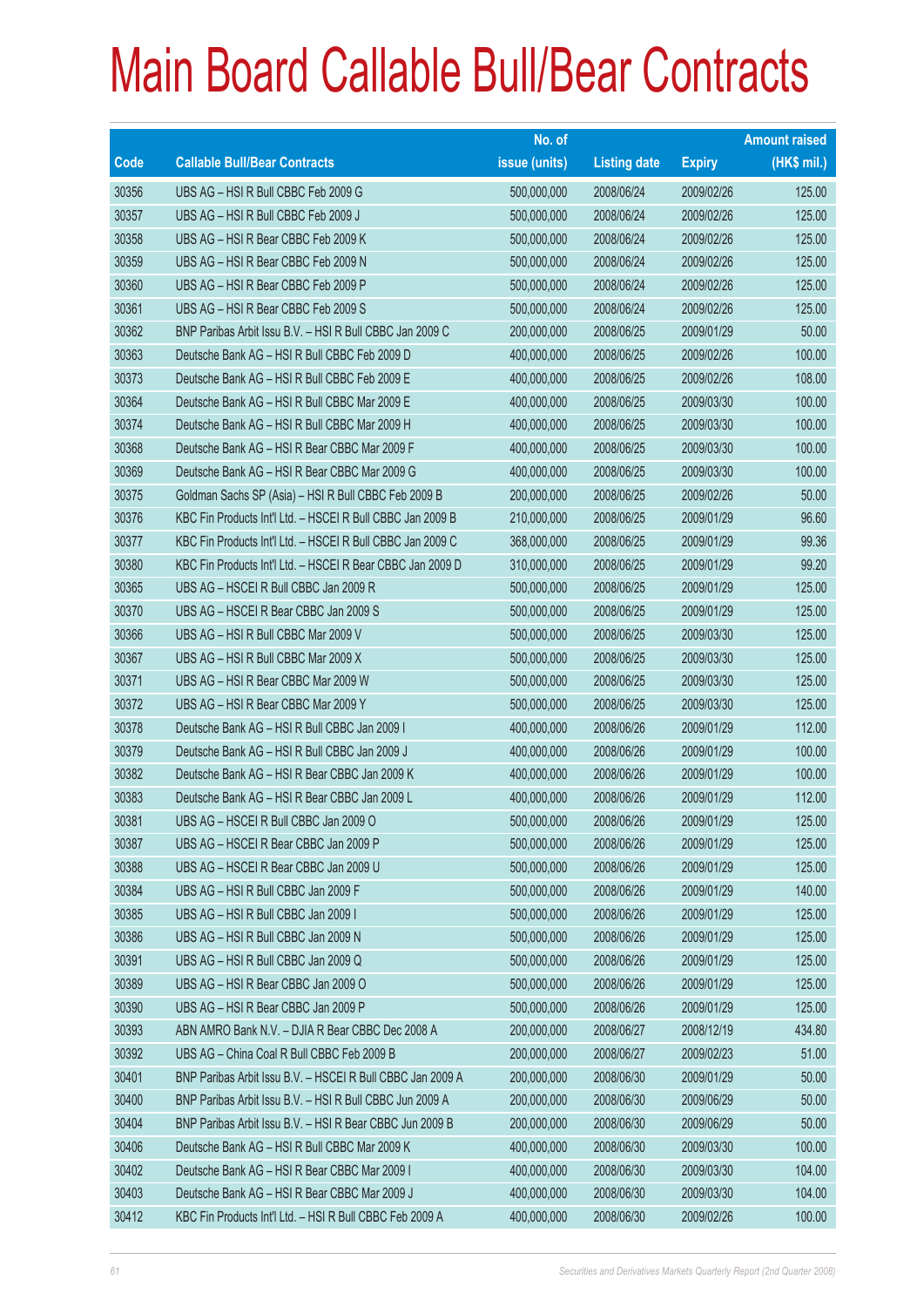|              |                                                          | No. of        |                     |               | <b>Amount raised</b> |
|--------------|----------------------------------------------------------|---------------|---------------------|---------------|----------------------|
| Code         | <b>Callable Bull/Bear Contracts</b>                      | issue (units) | <b>Listing date</b> | <b>Expiry</b> | (HK\$ mil.)          |
| 30413        | KBC Fin Products Int'l Ltd. - HSI R Bear CBBC Jan 2009 F | 400,000,000   | 2008/06/30          | 2009/01/29    | 100.00               |
| 30416        | KBC Fin Products Int'l Ltd. - HSI R Bear CBBC Feb 2009 B | 400,000,000   | 2008/06/30          | 2009/02/26    | 100.00               |
| 30405        | CC Rabobank B.A. - HSCEI R Bull CBBC Jan 2009 C          | 150,000,000   | 2008/06/30          | 2009/01/29    | 37.50                |
| 30409        | CC Rabobank B.A. - HSCEI R Bear CBBC Jan 2009 D          | 150,000,000   | 2008/06/30          | 2009/01/29    | 37.50                |
| 30407        | CC Rabobank B.A. - HSI R Bull CBBC Jan 2009 D            | 150,000,000   | 2008/06/30          | 2009/01/29    | 37.50                |
| 30408        | CC Rabobank B.A. - HSI R Bull CBBC Jan 2009 E            | 150,000,000   | 2008/06/30          | 2009/01/29    | 37.50                |
| 30410        | CC Rabobank B.A. - HSI R Bear CBBC Jan 2009 F            | 150,000,000   | 2008/06/30          | 2009/01/29    | 37.50                |
| 30411        | CC Rabobank B.A. - HSI R Bear CBBC Jan 2009 G            | 150,000,000   | 2008/06/30          | 2009/01/29    | 37.50                |
| 30396        | UBS AG - CHALCO R Bull CBBC Feb 2009 B                   | 200,000,000   | 2008/06/30          | 2009/02/23    | 70.00                |
| 30397        | UBS AG - China Tel R Bull CBBC Feb 2009 A                | 200,000,000   | 2008/06/30          | 2009/02/23    | 50.00                |
| 30395        | UBS AG - HSI R Bull CBBC Mar 2009 K                      | 500,000,000   | 2008/06/30          | 2009/03/30    | 125.00               |
| 30394        | UBS AG - HSI R Bull CBBC Mar 2009 Z                      | 500,000,000   | 2008/06/30          | 2009/03/30    | 125.00               |
| 30398        | UBS AG - HSI R Bear CBBC Mar 2009 L                      | 500,000,000   | 2008/06/30          | 2009/03/30    | 125.00               |
| 30399        | UBS AG - HSI R Bear CBBC Mar 2009 M                      | 500,000,000   | 2008/06/30          | 2009/03/30    | 125.00               |
| <b>Total</b> |                                                          |               |                     |               | 77,040.15            |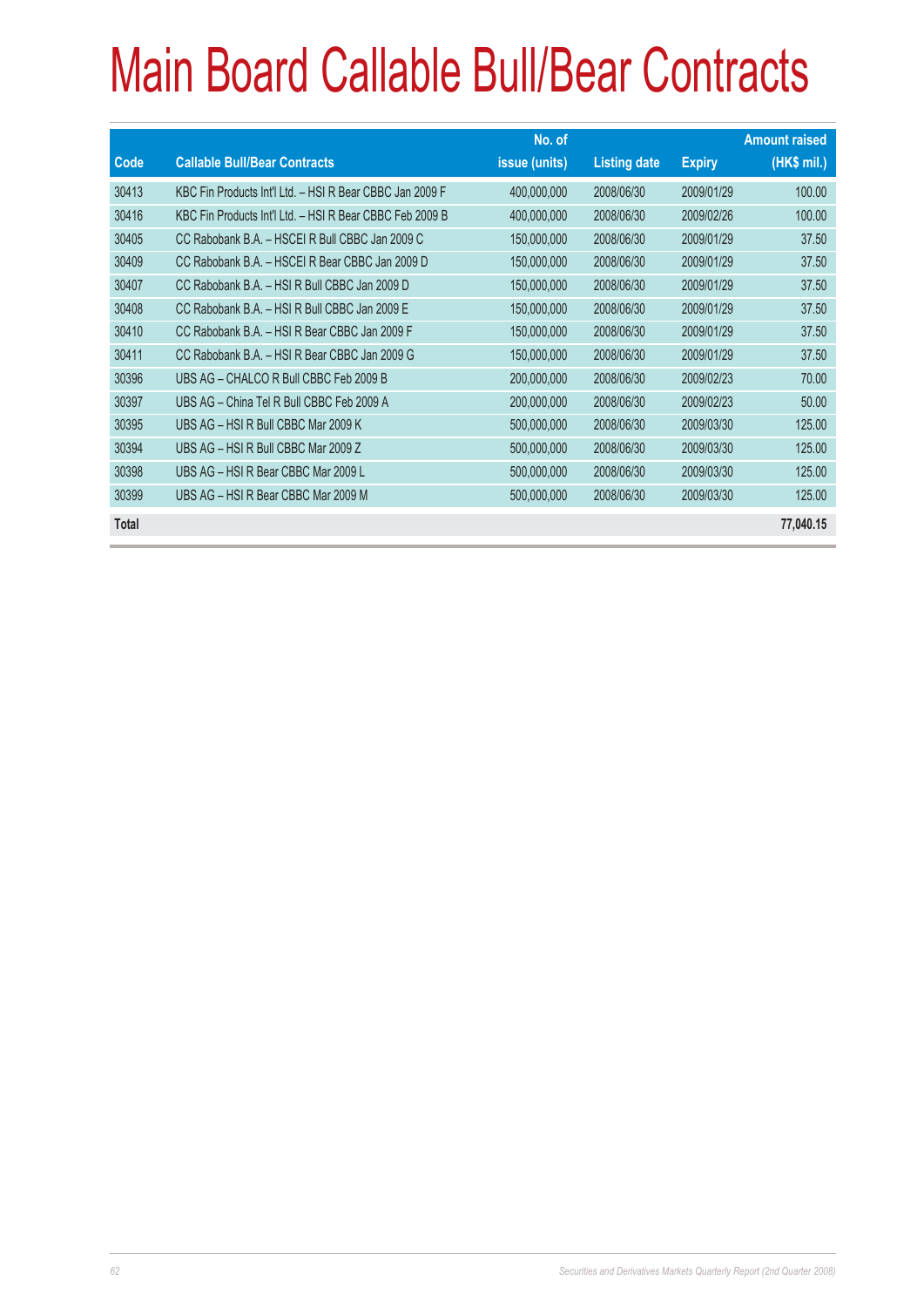# ELI/Trading Only Stocks Trading Statistics

### **Equity Linked Instrument Trading Statistics**

|      |    | No. of issues | Turnover value (HK\$ mil.) |
|------|----|---------------|----------------------------|
| 2007 | Q2 | -             |                            |
|      | Q3 | -             |                            |
|      | Q4 | -             |                            |
| 2008 | Q1 | -             |                            |
|      |    | -             |                            |

#### **NASDAQ Stocks**

|      |                | No. of issues | Turnover value (HK\$ mil.) |
|------|----------------|---------------|----------------------------|
| 2007 | Q2             |               | 5.07                       |
|      | Q <sub>3</sub> |               | 5.91                       |
|      | Q4             |               | 2.19                       |
| 2008 | Q1             |               | 0.41                       |
|      | Q2             |               | 0.57                       |

#### **iShares**

|      |    | No. of issues | Turnover value (HK\$ mil.) |
|------|----|---------------|----------------------------|
| 2007 | Q2 |               | 0.00                       |
|      | Q3 |               | 0.07                       |
|      | Q4 |               | 0.02                       |
| 2008 | Q1 |               | 0.00                       |
|      | Q2 |               | 0.00                       |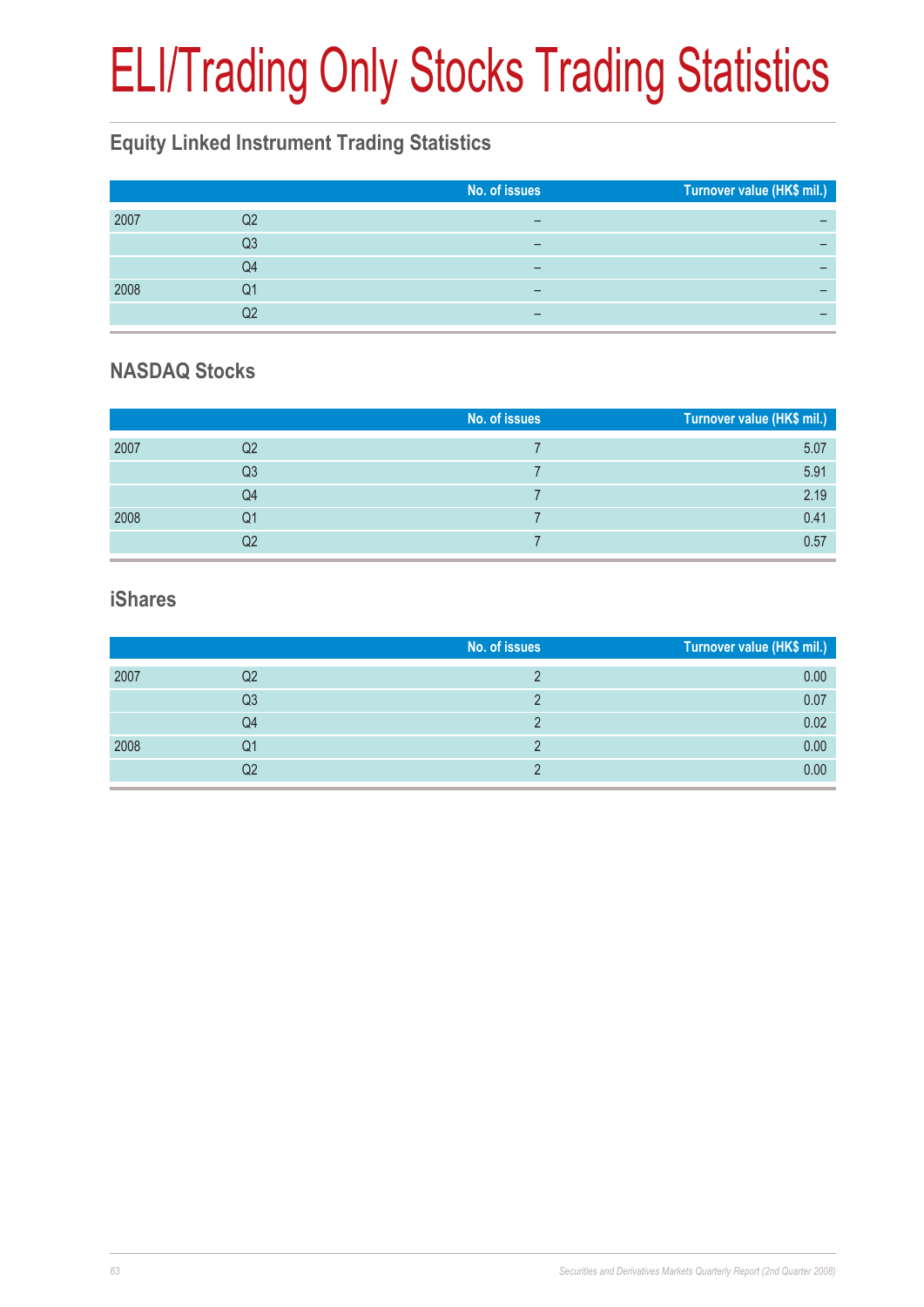#### **Equity Turnover – GEM**

|      |    | Share (Mil. shs) | Value (HK\$ mil.) | No. of deals |
|------|----|------------------|-------------------|--------------|
| 2007 | Q2 | 77,226.99        | 52,484.46         | 1,020,884    |
|      | Q3 | 82,182.17        | 54,551.65         | 1,107,868    |
|      | Q4 | 56.876.01        | 33.142.09         | 705,030      |
| 2008 | Q1 | 60,007.62        | 21,381.98         | 530,401      |
|      | Q2 | 53,824.67        | 17,443.28         | 476,011      |

#### **Equity Trading Statistics – GEM**

|      |                | No. of<br>trading days | <b>Average daily turnover</b><br>(HK\$ mil.) | Average value<br>per deal |
|------|----------------|------------------------|----------------------------------------------|---------------------------|
| 2007 | Q2             | 59                     | 889.57                                       | 51,411                    |
|      | Q <sub>3</sub> | 63                     | 865.90                                       | 49,240                    |
|      | Q4             | 62                     | 534.55                                       | 47,008                    |
| 2008 | Q <sub>1</sub> | 60                     | 356.37                                       | 40,313                    |
|      | Q2             | 61                     | 285.96                                       | 36,645                    |

#### **20 Most Advanced GEM Stocks**

for 2nd quarter 2008

|                  |       |                        | <b>Closing price</b> |                         |        |
|------------------|-------|------------------------|----------------------|-------------------------|--------|
| Rank             | Code  | <b>Stock</b>           | End of Jun 2008      | End of Mar 2008         | $%$ up |
| 1                | 08096 | <b>THINSOFT</b>        | 0.650                | 0.200                   | 225.00 |
| $\overline{2}$   | 08022 | <b>ARGOS ENT</b>       | 0.700                | 0.230                   | 204.35 |
| $\sqrt{3}$       | 08100 | <b>M DREAM INWORLD</b> | 0.440                | 0.165                   | 166.67 |
| 4                | 08041 | <b>INTCERA</b>         | 0.107                | 0.047                   | 127.66 |
| 5                | 08292 | <b>HC INTL</b>         | 0.680                | 0.300                   | 126.67 |
| 6                | 08167 | <b>BIG MEDIA</b>       | 0.500                | 0.243<br>$\overline{A}$ | 105.76 |
| $\overline{7}$   | 08205 | <b>JIAODA WITHUB</b>   | 0.560                | 0.300                   | 86.67  |
| 8                | 08112 | DETEAM COLTD           | 1.240                | 0.780                   | 58.97  |
| $\boldsymbol{9}$ | 08081 | <b>COMPUTECH</b>       | 0.540                | 0.350                   | 54.29  |
| 10               | 08046 | <b>TIGER TECH</b>      | 1.040                | 0.680                   | 52.94  |
| 11               | 08173 | <b>INTELLI-MEDIA</b>   | 0.670                | 0.455                   | 47.25  |
| 12               | 08026 | PROSTEN TECH           | 0.600                | 0.410                   | 46.34  |
| 13               | 08172 | <b>GOLIFE CONCEPTS</b> | 0.049                | 0.034                   | 44.12  |
| 14               | 08310 | <b>JF FURNISHINGS</b>  | 1.230                | 0.860                   | 43.02  |
| 15               | 08165 | <b>JIAN EPAYMENT</b>   | 0.310                | 0.220                   | 40.91  |
| 16               | 08158 | <b>BM INTELLIGENCE</b> | 0.310                | 0.230                   | 34.78  |
| 17               | 08066 | <b>CARDLINK TECH</b>   | 2.000                | 1.520                   | 31.58  |
| 18               | 08032 | <b>G CHINA TECH</b>    | 0.115                | 0.090                   | 27.78  |
| 19               | 08279 | <b>AGTECH HOLDINGS</b> | 0.800                | 0.640                   | 25.00  |
| 20               | 08049 | <b>JILIN CHANGLONG</b> | 0.300                | 0.240                   | 25.00  |
|                  |       |                        |                      |                         |        |

A Adjusted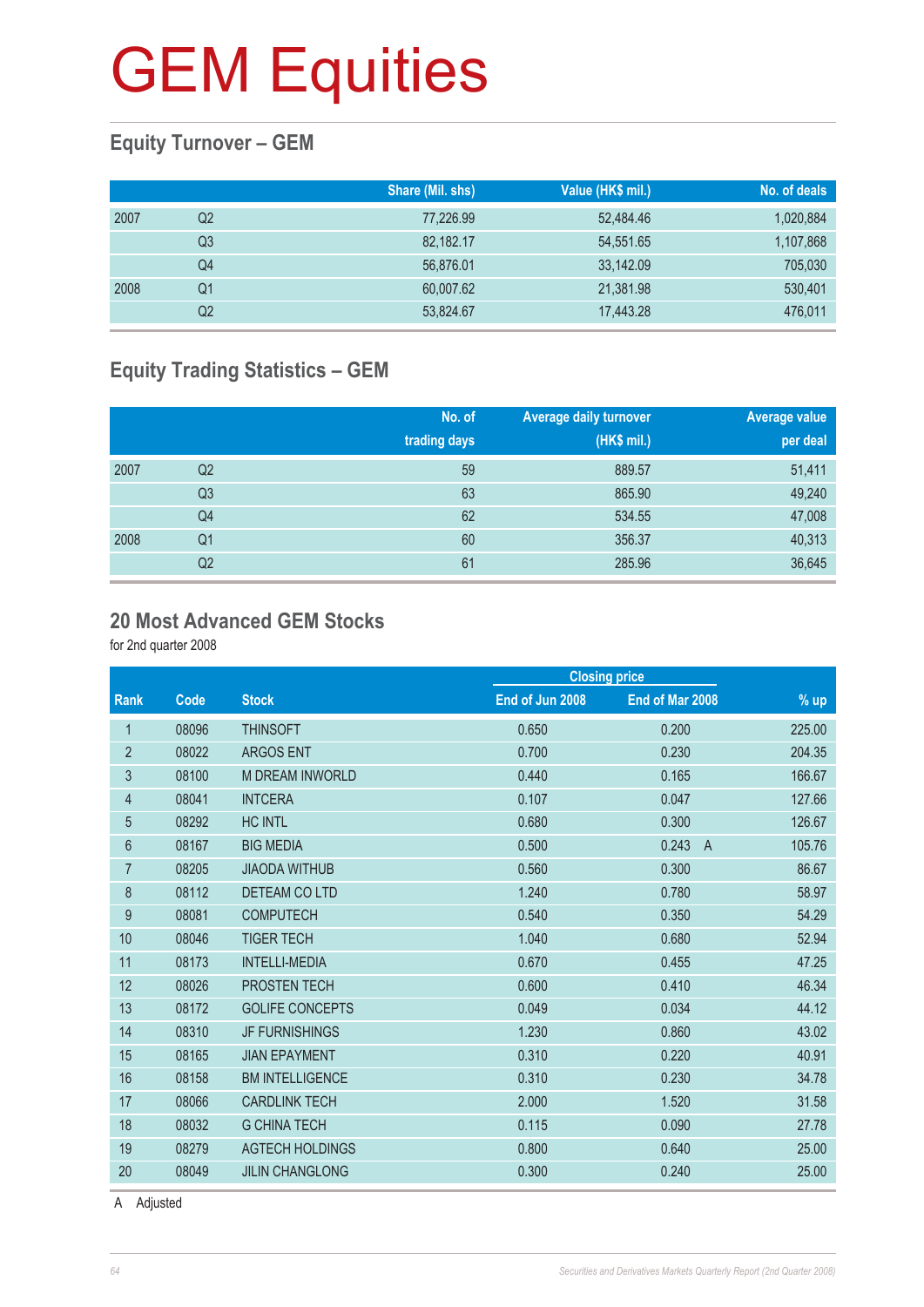#### **20 Most Declined GEM Stocks**

for 2nd quarter 2008

|                |       |                        |                 | <b>Closing price</b>    |          |
|----------------|-------|------------------------|-----------------|-------------------------|----------|
| Rank           | Code  | <b>Stock</b>           | End of Jun 2008 | End of Mar 2008         | % down   |
| 1              | 08220 | <b>EMCOM INT'L</b>     | 0.038           | 0.118                   | $-67.80$ |
| $\overline{2}$ | 08313 | <b>INT'L ELITE</b>     | 0.530           | 1.020                   | $-48.04$ |
| 3              | 08103 | <b>TAI SHING</b>       | 0.330           | 0.590                   | $-44.07$ |
| 4              | 08019 | <b>EVERPRIDE PHAR</b>  | 0.169           | 0.300                   | $-43.67$ |
| $\overline{5}$ | 08206 | <b>CHINA CYBERPORT</b> | 1.040           | 1.810                   | $-42.54$ |
| 6              | 08017 | <b>LONG SUCCESS</b>    | 0.036           | 0.062                   | $-41.94$ |
| $\overline{7}$ | 08286 | <b>CCOE</b>            | 0.510           | 0.850                   | $-40.00$ |
| 8              | 08009 | <b>IMERCHANTS</b>      | 0.480           | 0.780<br>$\overline{A}$ | $-38.46$ |
| 9              | 08111 | <b>SOLUTECK</b>        | 0.197           | 0.320                   | $-38.44$ |
| 10             | 08227 | <b>HAITIAN ANTENNA</b> | 0.260           | 0.415                   | $-37.35$ |
| 11             | 08299 | <b>ESPCO</b>           | 0.155           | 0.247                   | $-37.25$ |
| 12             | 08120 | <b>CHINA MEDICAL</b>   | 0.083           | 0.128                   | $-35.16$ |
| 13             | 08171 | <b>QUASAR COMM TEC</b> | 0.208           | 0.320                   | $-35.00$ |
| 14             | 08007 | <b>DIGITALHONGKONG</b> | 0.490           | 0.750                   | $-34.67$ |
| 15             | 08293 | <b>JH AUTO SAFETY</b>  | 0.980           | 1.470                   | $-33.33$ |
| 16             | 08190 | <b>GOLDMOND HOLD</b>   | 0.087           | 0.130                   | $-33.08$ |
| 17             | 08065 | <b>SINO HAIJING</b>    | 0.600           | 0.880                   | $-31.82$ |
| 18             | 08161 | <b>CHINALOTSYNERGY</b> | 0.300           | 0.435                   | $-31.03$ |
| 19             | 08197 | <b>NORTHEAST TIGER</b> | 0.107           | 0.155                   | $-30.97$ |
| 20             | 08117 | <b>CHINA P RES</b>     | 0.114           | 0.165                   | $-30.91$ |

A Adjusted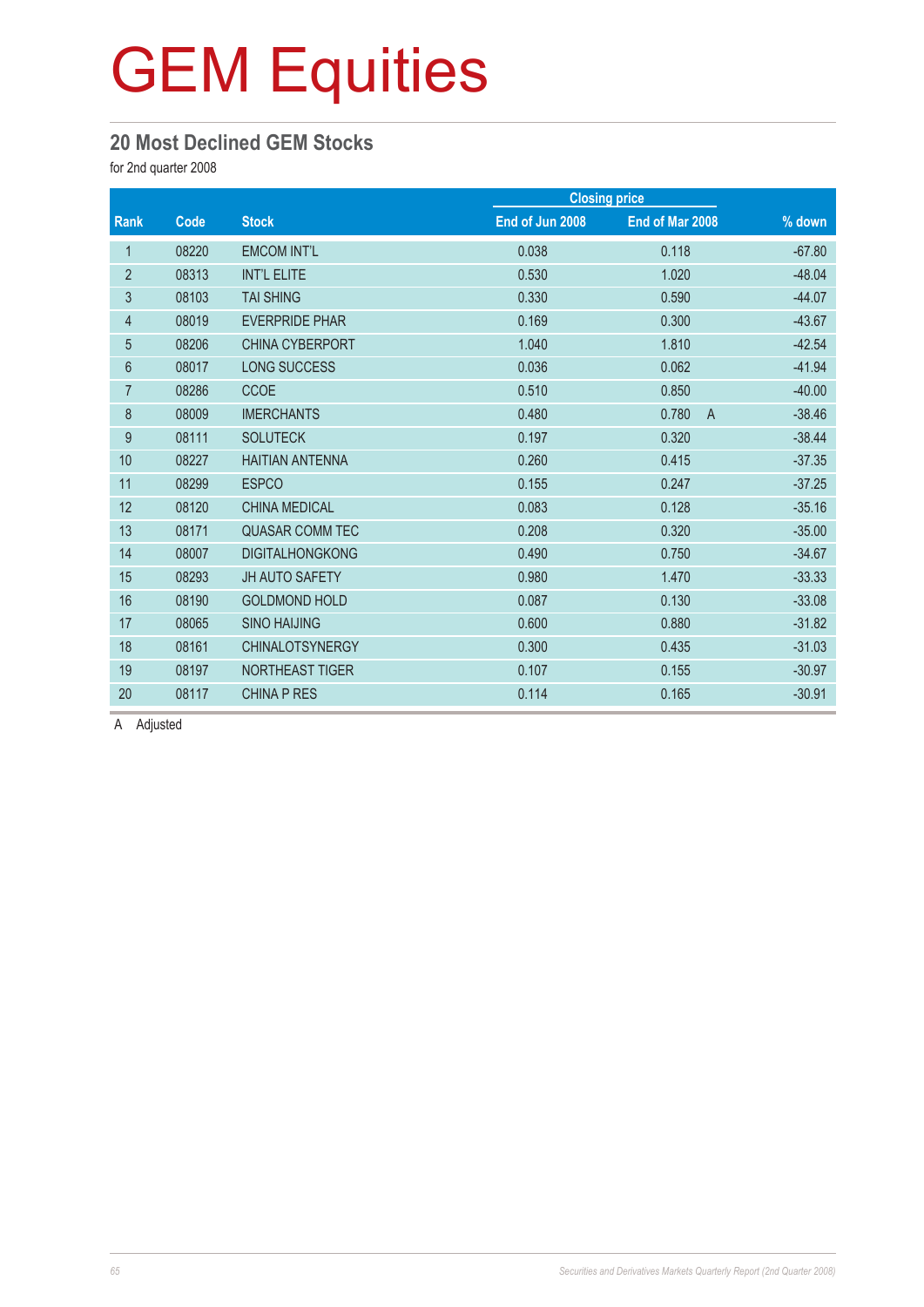#### **20 Most Active GEM Stocks by Value**

for 2nd quarter 2008

| Rank             | Code  | <b>Stock</b>           | Turnover (HK\$ mil.) | % of total |
|------------------|-------|------------------------|----------------------|------------|
| $\mathbf{1}$     | 08138 | <b>TOWN HEALTH</b>     | 2,403.57             | 13.78      |
| $\sqrt{2}$       | 08089 | <b>C RAILLOGISTICS</b> | 1,500.23             | 8.60       |
| $\mathfrak{Z}$   | 08173 | <b>INTELLI-MEDIA</b>   | 1,449.21             | 8.31       |
| $\overline{4}$   | 08201 | <b>CHINA FIRE</b>      | 695.56               | 3.99       |
| $\overline{5}$   | 08288 | <b>NETDRAGON</b>       | 690.88               | 3.96       |
| 6                | 08199 | <b>WEIGAO GROUP</b>    | 642.51               | 3.68       |
| $\overline{7}$   | 08299 | <b>ESPCO</b>           | 604.34               | 3.46       |
| 8                | 08167 | <b>BIG MEDIA</b>       | 579.17               | 3.32       |
| $\boldsymbol{9}$ | 08041 | <b>INTCERA</b>         | 515.79               | 2.96       |
| 10               | 08277 | <b>WUMART</b>          | 497.03               | 2.85       |
| 11               | 08046 | <b>TIGER TECH</b>      | 475.07               | 2.72       |
| 12               | 08161 | <b>CHINALOTSYNERGY</b> | 440.06               | 2.52       |
| 13               | 08192 | <b>GS ENGINEERING</b>  | 324.62               | 1.86       |
| 14               | 08180 | <b>GOLDEN MEDITECH</b> | 323.65               | 1.86       |
| 15               | 08042 | KO YO GROUP            | 311.79               | 1.79       |
| 16               | 08071 | CHINA METAL RES        | 252.35               | 1.45       |
| 17               | 08239 | MING KEI ENERGY        | 250.23               | 1.43       |
| 18               | 08202 | <b>INNO-TECH HOLD</b>  | 242.03               | 1.39       |
| 19               | 08306 | <b>SUNGREEN INTL</b>   | 241.01               | 1.38       |
| 20               | 08002 | PHOENIX TV             | 236.12               | 1.35       |
| <b>Total</b>     |       |                        | 12,675.20            | 72.67      |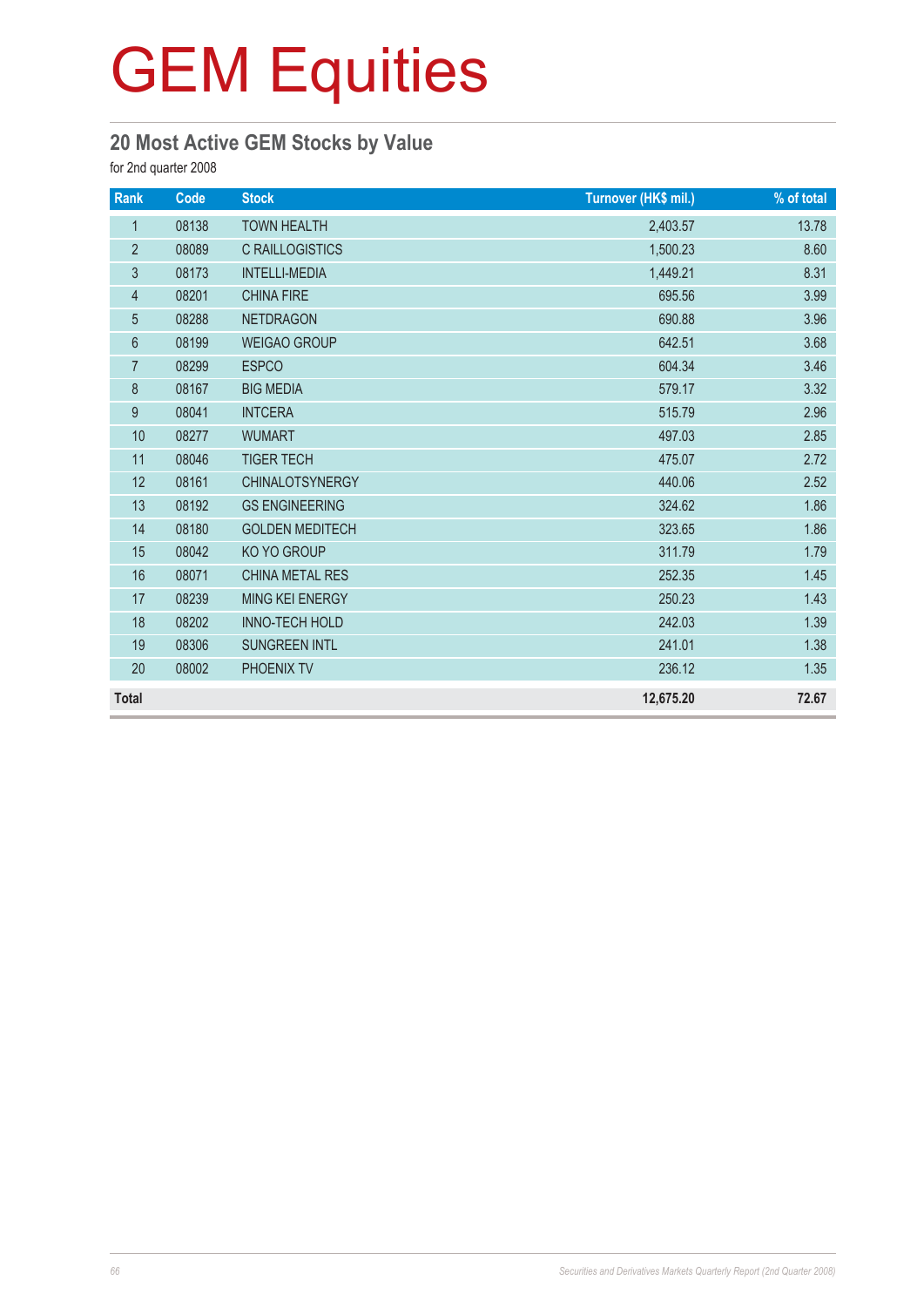#### **20 Most Active GEM Stock by Shares**

for 2nd quarter 2008

| Rank           | Code  | <b>Stock</b>            | <b>Turnover (Mil. shs)</b> | % of total |
|----------------|-------|-------------------------|----------------------------|------------|
| $\mathbf{1}$   | 08138 | <b>TOWN HEALTH</b>      | 15,965.27                  | 29.66      |
| $\overline{2}$ | 08041 | <b>INTCERA</b>          | 5,617.91                   | 10.44      |
| 3              | 08173 | <b>INTELLI-MEDIA</b>    | 2,078.91                   | 3.86       |
| 4              | 08299 | <b>ESPCO</b>            | 1,974.09                   | 3.67       |
| $\overline{5}$ | 08063 | TRASY GOLD EX           | 1,945.29                   | 3.61       |
| $6\,$          | 08042 | KO YO GROUP             | 1,748.71                   | 3.25       |
| $\overline{7}$ | 08090 | <b>MIDLAND IC&amp;I</b> | 1,461.22                   | 2.71       |
| 8              | 08071 | <b>CHINA METAL RES</b>  | 1,437.91                   | 2.67       |
| 9              | 08167 | <b>BIG MEDIA</b>        | 1,377.26                   | 2.56       |
| 10             | 08161 | CHINALOTSYNERGY         | 1,297.10                   | 2.41       |
| 11             | 08172 | <b>GOLIFE CONCEPTS</b>  | 1,212.01                   | 2.25       |
| 12             | 08192 | <b>GS ENGINEERING</b>   | 1,177.11                   | 2.19       |
| 13             | 08201 | <b>CHINA FIRE</b>       | 1,150.24                   | 2.14       |
| 14             | 08089 | <b>C RAILLOGISTICS</b>  | 785.04                     | 1.46       |
| 15             | 08202 | <b>INNO-TECH HOLD</b>   | 671.58                     | 1.25       |
| 16             | 08250 | <b>CORE HEALTHCARE</b>  | 642.78                     | 1.19       |
| 17             | 08276 | <b>SUNSHINE</b>         | 598.72                     | 1.11       |
| 18             | 08182 | <b>ENVIRO ENERGY</b>    | 576.27                     | 1.07       |
| 19             | 08079 | <b>B.A.L. HOLD</b>      | 549.84                     | 1.02       |
| 20             | 08046 | <b>TIGER TECH</b>       | 541.44                     | 1.01       |
| <b>Total</b>   |       |                         | 42,808.72                  | 79.53      |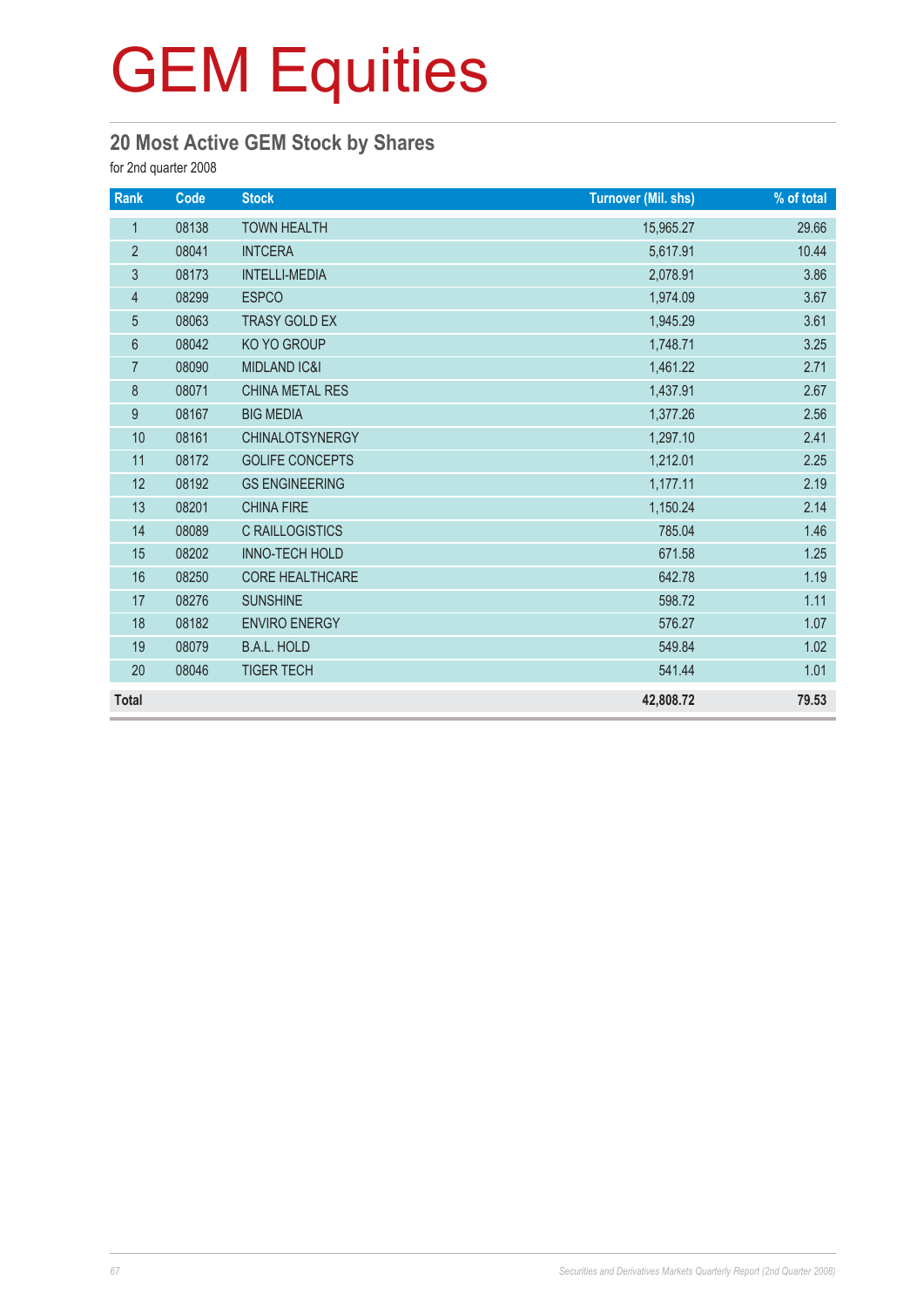#### **Market Capitalisation of Listed Companies for GEM**

as at the quarter end

|      |    | HK\$ mil.  |
|------|----|------------|
| 2007 | Q2 | 150,189.65 |
|      | Q3 | 150,850.17 |
|      | Q4 | 161,080.97 |
| 2008 | Q1 | 112,660.54 |
|      | Q2 | 109,043.78 |

#### **Market Capitalisation by Hang Seng Industry Classification System**\* Quarter-end figures



Hang Seng Industry Classification System (HSICS) is provided by Hang Seng Indexes Company Limited.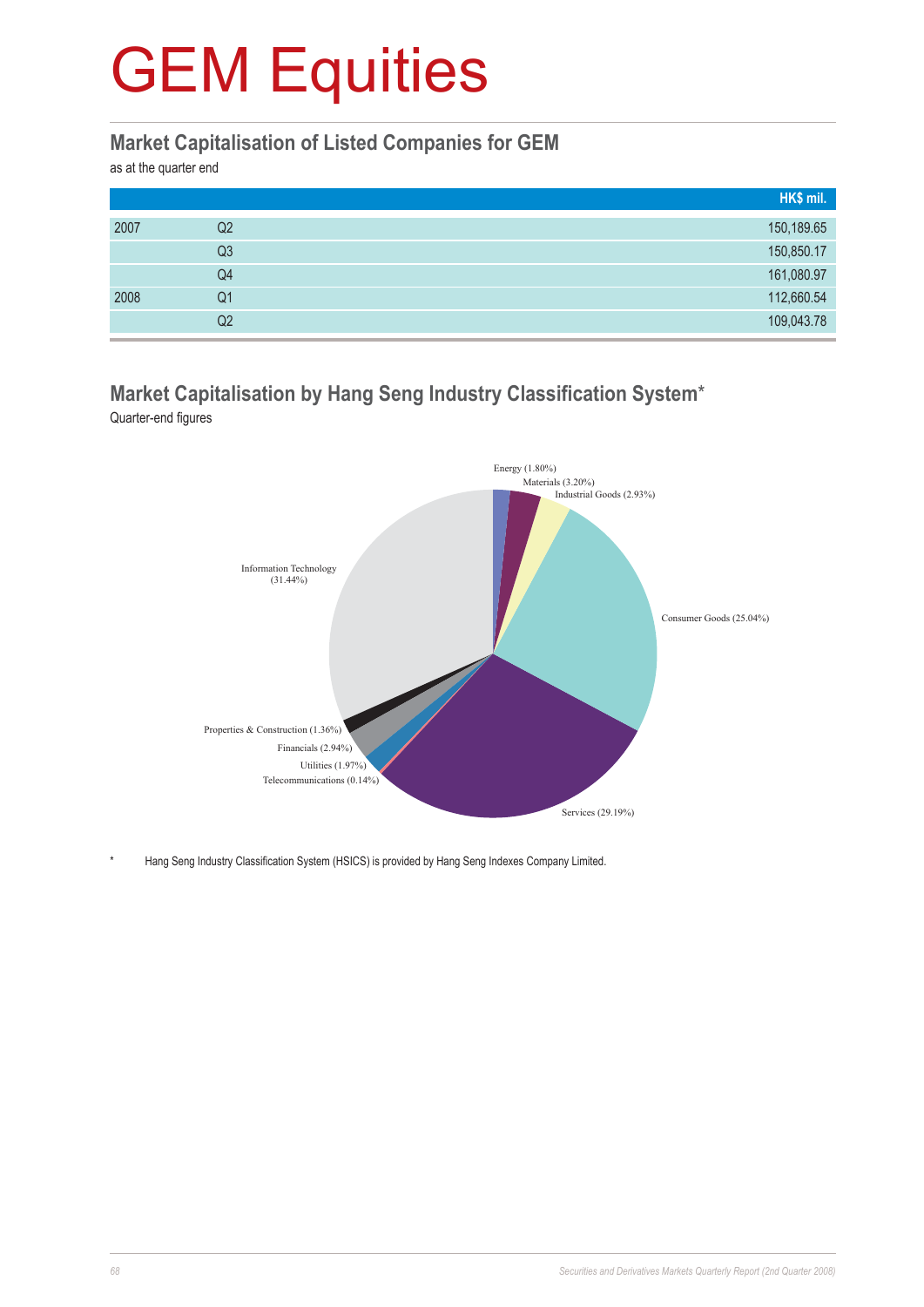#### **50 Leading Companies by Market Capitalisation - GEM**

as at the 2nd quarter end 2008

| <b>Rank</b>              | Code  | <b>Company</b>                                            | Market capitalisation (HK\$ mil.) | % of market total |
|--------------------------|-------|-----------------------------------------------------------|-----------------------------------|-------------------|
| 1                        | 08167 | Big Media Group Ltd.                                      | 6,250.00                          | 5.73              |
| $\overline{2}$           | 08002 | Phoenix Satellite Television Holdings Ltd.                | 5,648.03                          | 5.18              |
| 3                        | 08180 | Golden Meditech Co. Ltd.                                  | 4,059.46                          | 3.72              |
| $\overline{\mathcal{A}}$ | 08199 | Shandong Weigao Group Medical Polymer Co. Ltd. - H Shares | 3,918.67                          | 3.59              |
| 5                        | 08222 | CK Life Sciences Int'l., (Holdings) Inc.                  | 3,652.21                          | 3.35              |
| $6\phantom{a}$           | 08277 | Wumart Stores, Inc. - H Shares                            | 3,596.63                          | 3.30              |
| $\overline{7}$           | 08141 | Inspur International Ltd.                                 | 3,030.50                          | 2.78              |
| 8                        | 08279 | <b>AGTech Holdings Ltd.</b>                               | 2,864.07                          | 2.63              |
| $\boldsymbol{9}$         | 08156 | China Vanguard Group Ltd.                                 | 2,360.59                          | 2.16              |
| 10                       | 08137 | Honbridge Holdings Ltd.                                   | 2,320.65                          | 2.13              |
| 11                       | 08161 | China LotSynergy Holdings Ltd.                            | 2,220.65                          | 2.04              |
| 12                       | 08052 | Convenience Retail Asia Ltd.                              | 1,861.29                          | 1.71              |
| 13                       | 08008 | Sunevision Holdings Ltd.                                  | 1,828.34                          | 1.68              |
| 14                       | 08272 | Byford International Ltd.                                 | 1,821.82                          | 1.67              |
| 15                       | 08138 | Town Health International Holdings Co. Ltd.               | 1,807.35                          | 1.66              |
| 16                       | 08118 | <b>International Entertainment Corporation</b>            | 1,756.94                          | 1.61              |
| 17                       | 08178 | China Information Technology Development Ltd.             | 1,623.73                          | 1.49              |
| 18                       | 08239 | Ming Kei Energy Holdings Ltd.                             | 1,504.80                          | 1.38              |
| 19                       | 08006 | China.com Inc.                                            | 1,467.68                          | 1.35              |
| 20                       | 08173 | Intelli-Media Group (Holdings) Ltd.                       | 1,371.18                          | 1.26              |
| 21                       | 08070 | Zhongyu Gas Holdings Ltd.                                 | 1,361.23                          | 1.25              |
| 22                       | 08259 | Yantai North Andre Juice Co. Ltd. - H Shares              | 1,284.93                          | 1.18              |
| 23                       | 08201 | China Fire Safety Enterprise Group Holdings Ltd.          | 1,270.48                          | 1.17              |
| 24                       | 08061 | AcrossAsia Ltd.                                           | 1,159.80                          | 1.06              |
| 25                       | 08123 | International Financial Network Holdings Ltd.             | 1,154.45                          | 1.06              |
| 26                       | 08192 | Global Solution Engineering Ltd.                          | 1,147.01                          | 1.05              |
| 27                       | 08216 | Chinasoft International Ltd.                              | 1,122.55                          | 1.03              |
| 28                       | 08212 | Aptus Holdings Ltd.                                       | 1,091.41                          | 1.00              |
| 29                       | 08128 | China Ground Source Energy Ltd.                           | 1,085.40                          | 1.00              |
| 30                       | 08029 | Sun International Group Ltd.                              | 1,069.73                          | 0.98              |
| 31                       | 08042 | Ko Yo Ecological Agrotech (Group) Ltd.                    | 981.78                            | 0.90              |
| 32                       | 08085 | New Chinese Medicine Holdings Ltd.                        | 948.41                            | 0.87              |
| 33                       | 08117 | China Primary Resources Holdings Ltd.                     | 934.50                            | 0.86              |
| 34                       | 08069 | Tong Ren Tang Technologies Co. Ltd. - H Shares            | 923.85                            | 0.85              |
| 35                       | 08066 | Cardlink Technology Group Ltd.                            | 892.00                            | 0.82              |
| 36                       | 08149 | TSC Offshore Group Ltd.                                   | 874.48                            | 0.80              |
| 37                       | 08206 | China Cyber Port (International) Co. Ltd.                 | 834.38                            | 0.77              |
| 38                       | 08250 | Core Healthcare Investment Holdings Ltd.                  | 826.76                            | 0.76              |
| 39                       | 08299 | Espco Technology Holdings Ltd.                            | 814.33                            | 0.75              |
| 40                       | 08290 | Tianjin Tianlian Public Utilities Co., Ltd. - H Shares    | 785.09                            | 0.72              |
| 41                       | 08306 | Sungreen International Holdings Ltd.                      | 768.81                            | 0.71              |
| 42                       | 08230 | Shenzhen Dongjiang Environmental Co. Ltd. - H Shares      | 731.17                            | 0.67              |
| 43                       | 08041 | Intcera High Tech Group Ltd.                              | 717.56                            | 0.66              |
| 44                       | 08089 | China Railway Logistics Ltd.                              | 711.48                            | 0.65              |
| 45                       | 08108 | FAVA International Holdings Ltd.                          | 709.65                            | 0.65              |
| 46                       | 08182 | Enviro Energy International Holdings Ltd.                 | 654.10                            | 0.60              |
| 47                       | 08225 | Venturepharm Laboratories Ltd.                            | 648.31                            | 0.59              |
| 48                       | 08005 | Yuxing InfoTech Holdings Ltd.                             | 610.48                            | 0.56              |
| 49                       | 08276 | Century Sunshine Ecological Technology Holdings Ltd.      | 610.34                            | 0.56              |
| 50                       | 08011 | Polyard Petroleum International Group Ltd.                | 594.88                            | 0.55              |
| Total                    |       |                                                           | 82,283.89                         | 75.46             |
| <b>Market Total</b>      |       |                                                           | 109,043.78                        | 100.00            |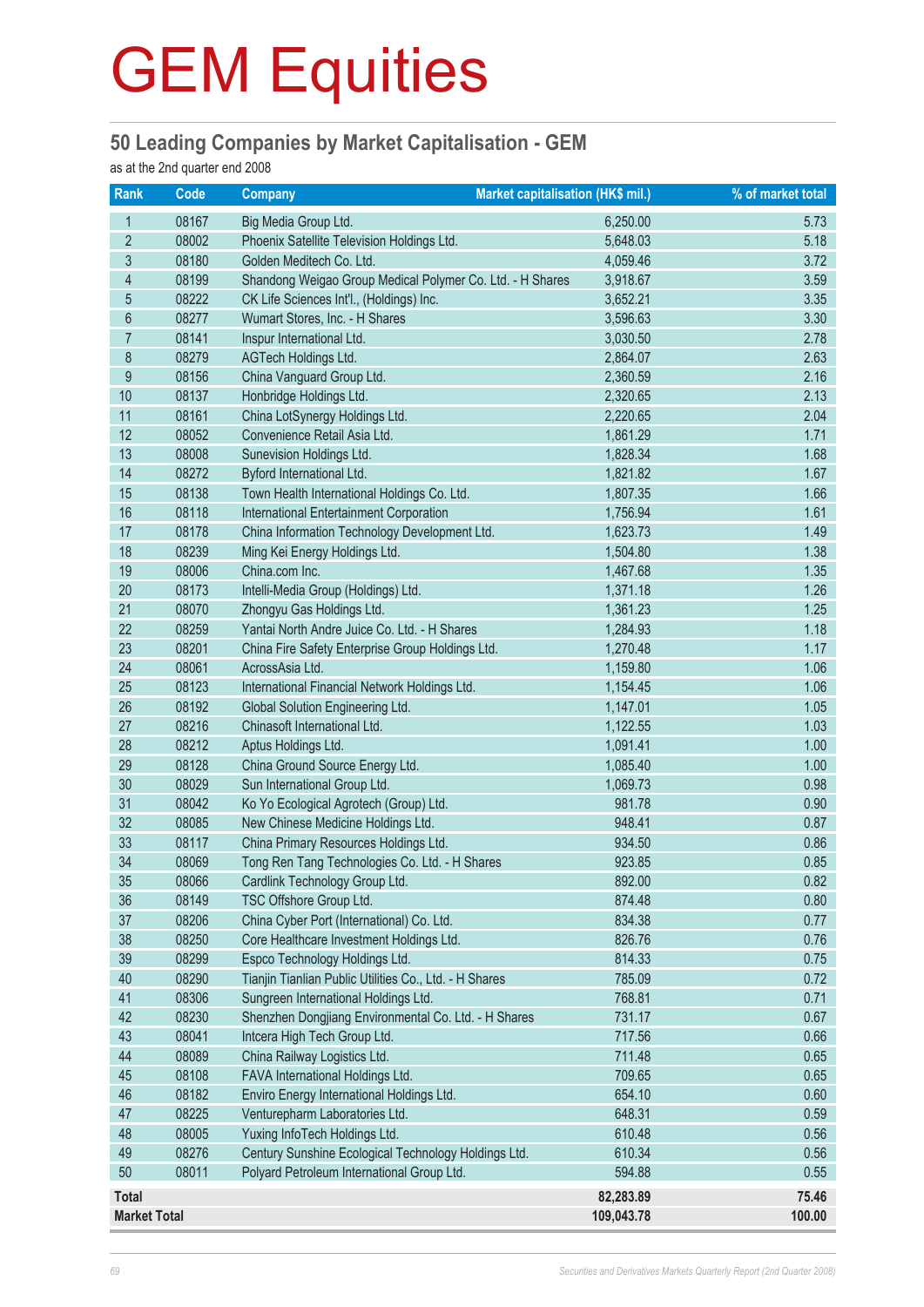#### **New Listing Statistics – equities for GEM**

|      |    | No. of newly listed companies | Funds raised (HK\$ mil.) |
|------|----|-------------------------------|--------------------------|
| 2007 | Q2 |                               |                          |
|      | Q3 |                               |                          |
|      | Q4 |                               | 1,993.55                 |
| 2008 | Q1 |                               |                          |
|      | Q2 |                               | 216.84                   |

#### **Newly Listed Companies for GEM**

for 2nd quarter 2008

| Code         | Company name                                                   |            | Listing date No. of issued shares | Funds raised (HK\$ mil.) |
|--------------|----------------------------------------------------------------|------------|-----------------------------------|--------------------------|
| 08348        | Tianjin Binhai Teda Logistics (Group) Corporation Ltd. - H Shs | 2008/04/30 | 98.243.200                        | 176.84                   |
| 08340        | Vinco Financial Group Ltd.                                     | 2008/05/20 | 640,000,000                       | 40.00                    |
| <b>Total</b> |                                                                |            |                                   | 216,84                   |

#### **Withdrawal of listed Companies – GEM**

for 2nd quarter 2008

| <b>Code</b> | <b>Company name</b>              | Last trading date | <b>Delisted date</b> |
|-------------|----------------------------------|-------------------|----------------------|
| 08057       | Datasys Technology Holdings Ltd. | 2004/05/14        | 2008/06/17           |
| 08288       | NetDragon Websoft Inc.           | 2008/06/23        | 2008/06/24           |

#### **Company Name Changes for GEM**

for 2nd quarter 2008

| <b>Code</b> | Old name                       | New name                        | <b>Effective date</b> | <b>Adoption date</b> |
|-------------|--------------------------------|---------------------------------|-----------------------|----------------------|
| 08198       | Wafer Systems Ltd.             | Melco LottVentures Ltd.         | 2008/02/21            | 2008/04/01           |
| 08175       | KanHan Technologies Group Ltd. | Shen Nong China (Group) Ltd.    | 2008/01/16            | 2008/04/14           |
| 08088       | Techpacific Capital Ltd.       | Crosby Capital Ltd.             | 2008/04/25            | 2008/06/10           |
| 08128       | <b>IIN International Ltd.</b>  | China Ground Source Energy Ltd. | 2008/04/03            | 2008/06/18           |
| 08029       | Galileo Holdings Ltd.          | Sun International Group Ltd.    | 2008/05/16            | 2008/06/20           |

\* Change of English name only

# Change of Chinese name only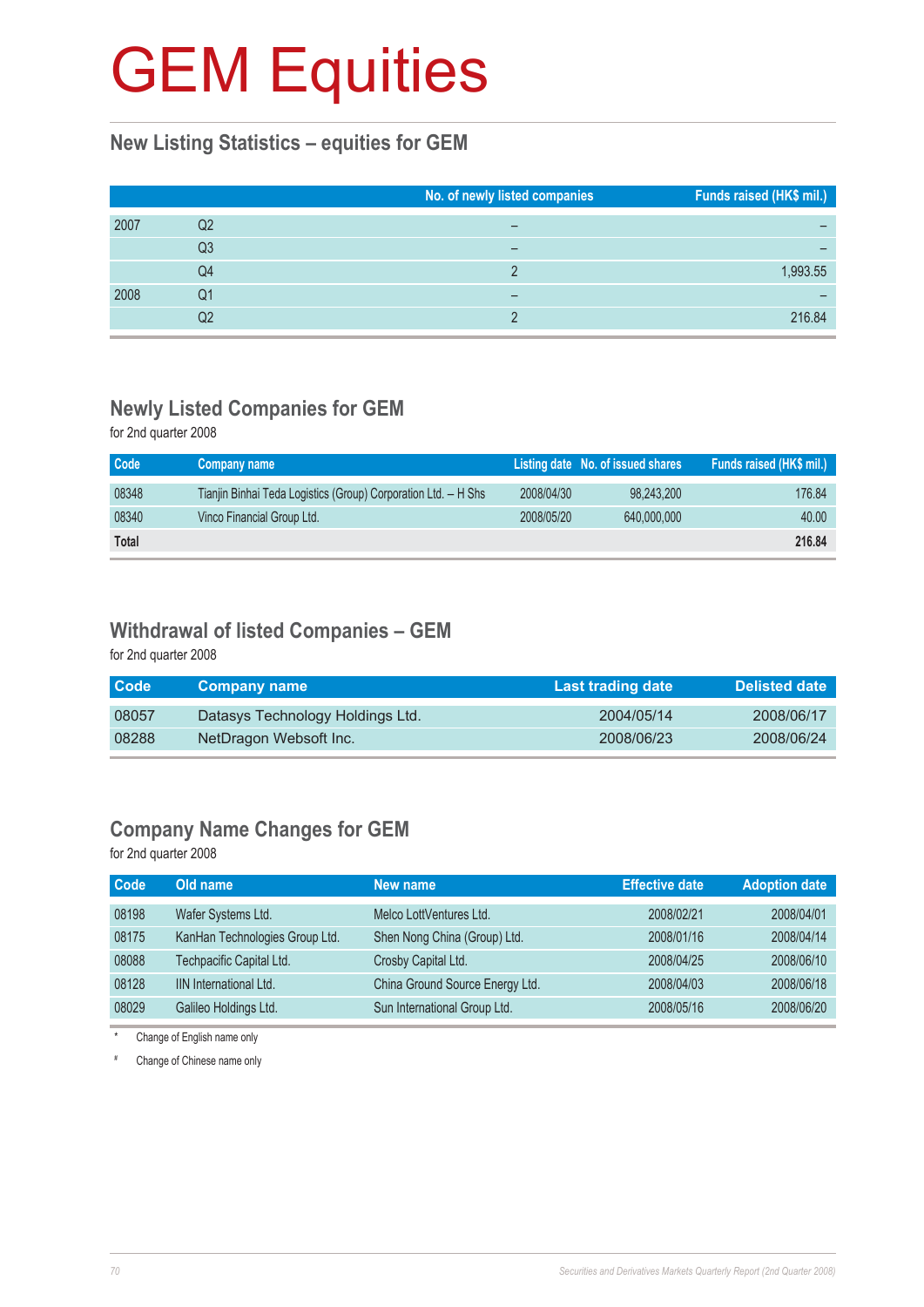#### **Bonus Issues/Bonus Warrants for GEM**

for 2nd quarter 2008

| <b>Code</b> | Company               | <b>Particulars</b> | Ex-date    |
|-------------|-----------------------|--------------------|------------|
| 08233       | CIG Yangtze Ports PLC | 1 for $101$        | 2008/04/16 |

#### **Share Split/Consolidation for GEM**

for 2nd quarter 2008

| <b>Code</b> | <b>Company</b>                       | <b>Particulars</b>      | <b>Effective date</b> |
|-------------|--------------------------------------|-------------------------|-----------------------|
| 08167       | Big Media Group Ltd.                 | Split 1 into 20         | 2008/04/01            |
| 08306       | Sungreen International Holdings Ltd. | Split 1 into 5          | 2008/04/25            |
| 08088       | Crosby Capital Ltd.                  | Consolidation 10 into 1 | 2008/04/28            |
| 08176       | Blu Spa Holdings Ltd.                | Consolidation 10 into 1 | 2008/06/06            |
| 08029       | Sun International Group Ltd.         | Consolidation 2 into 1  | 2008/06/26            |
| 08079       | B.A.L. Holdings Ltd.                 | Consolidation 5 into 1  | 2008/06/27            |
| 08006       | China.com Inc.                       | Consolidation 40 into 1 | 2008/06/27            |
| 08009       | iMerchants Ltd.                      | Split 1 into 5          | 2008/06/27            |

#### **Rights Issues & Open Offers for GEM**

for 2nd quarter 2008

| <b>Month</b> | Code  | Company                       | <b>Ratio</b>                                         | Funds raised (HK\$ mil.) |
|--------------|-------|-------------------------------|------------------------------------------------------|--------------------------|
| Apr          | 08021 | WLS Holdings Ltd.             | Open offer 1 for 4 @\$0.12                           | 17.47                    |
|              | 08041 | Intcera High Tech Group Ltd.  | Rts 1 for 1 @\$0.01                                  | 7.23                     |
| May          | 08013 | Pine Technology Holdings Ltd. | Open offer 1 for $2 \text{ } \textcircled{a}$ \$0.26 | 64.52                    |
| <b>Total</b> |       |                               |                                                      | 89.22                    |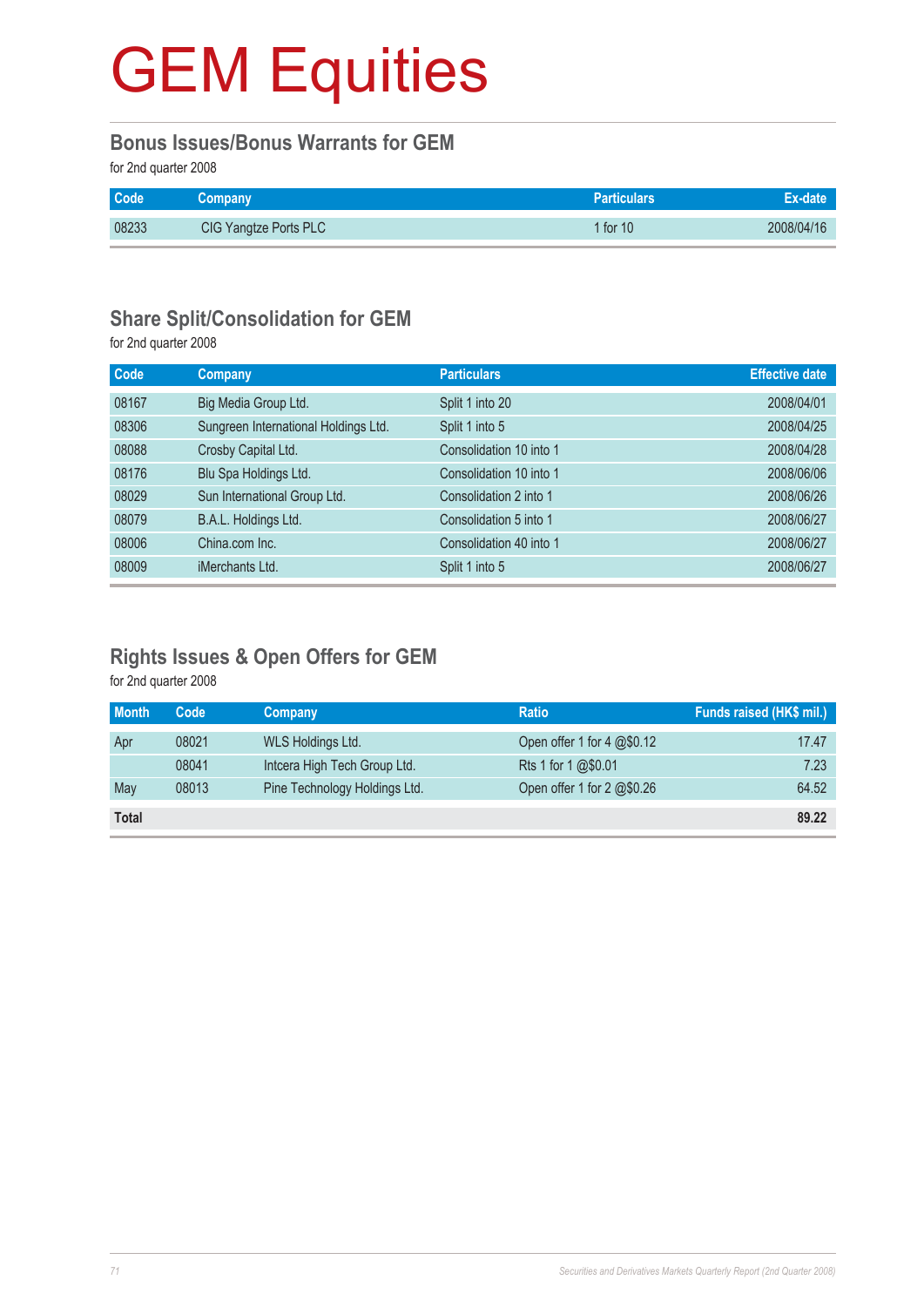### **Placing\***

|              |       |                        | No. of        |                      |                     |
|--------------|-------|------------------------|---------------|----------------------|---------------------|
|              |       |                        | new shares    | <b>Placing price</b> | <b>Funds raised</b> |
| <b>Month</b> | Code  | <b>Company</b>         | placed        | (HK\$)               | (HK\$ mil.)         |
| 2007         |       |                        |               |                      |                     |
| Nov **       | 08251 | <b>SHANGHAI TONVA</b>  | 175,000,000   | 1.100                | 192.50              |
| 2008         |       |                        |               |                      |                     |
| Mar **       | 08290 | <b>TIANJINTIANLIAN</b> | 170,060,000   | 1.900                | 323.11              |
|              | 08306 | SUNGREEN-NEW           | 5,900,000     | 10.170               | 60.00               |
|              | 08128 | <b>IIN INT'L</b>       | 800,000,000   | 0.250                | 200.00              |
|              | 08270 | <b>CHINA LEASON</b>    | 53,000,000    | 1.000                | 53.00               |
| Apr          | 08041 | <b>INTCERA</b>         | 5,000,000,000 | 0.010                | 50.00               |
|              | 08173 | <b>INTELLI-MEDIA</b>   | 114,000,000   | 0.440                | 50.16               |
|              | 08192 | <b>GS ENGINEERING</b>  | 100,000,000   | 0.204                | 20.40               |
| Jun          | 08082 | <b>INFO COMM HOLD</b>  | 90,000,000    | 0.310                | 27.90               |
|              | 08079 | <b>B.A.L. HOLD</b>     | 140,000,000   | 0.041                | 5.74                |
| <b>Total</b> |       |                        |               |                      | 982.82              |

Due to the reporting time-lag, placing figures for the quarter are provisional.

\*\* Supplementary information update for previous quarters.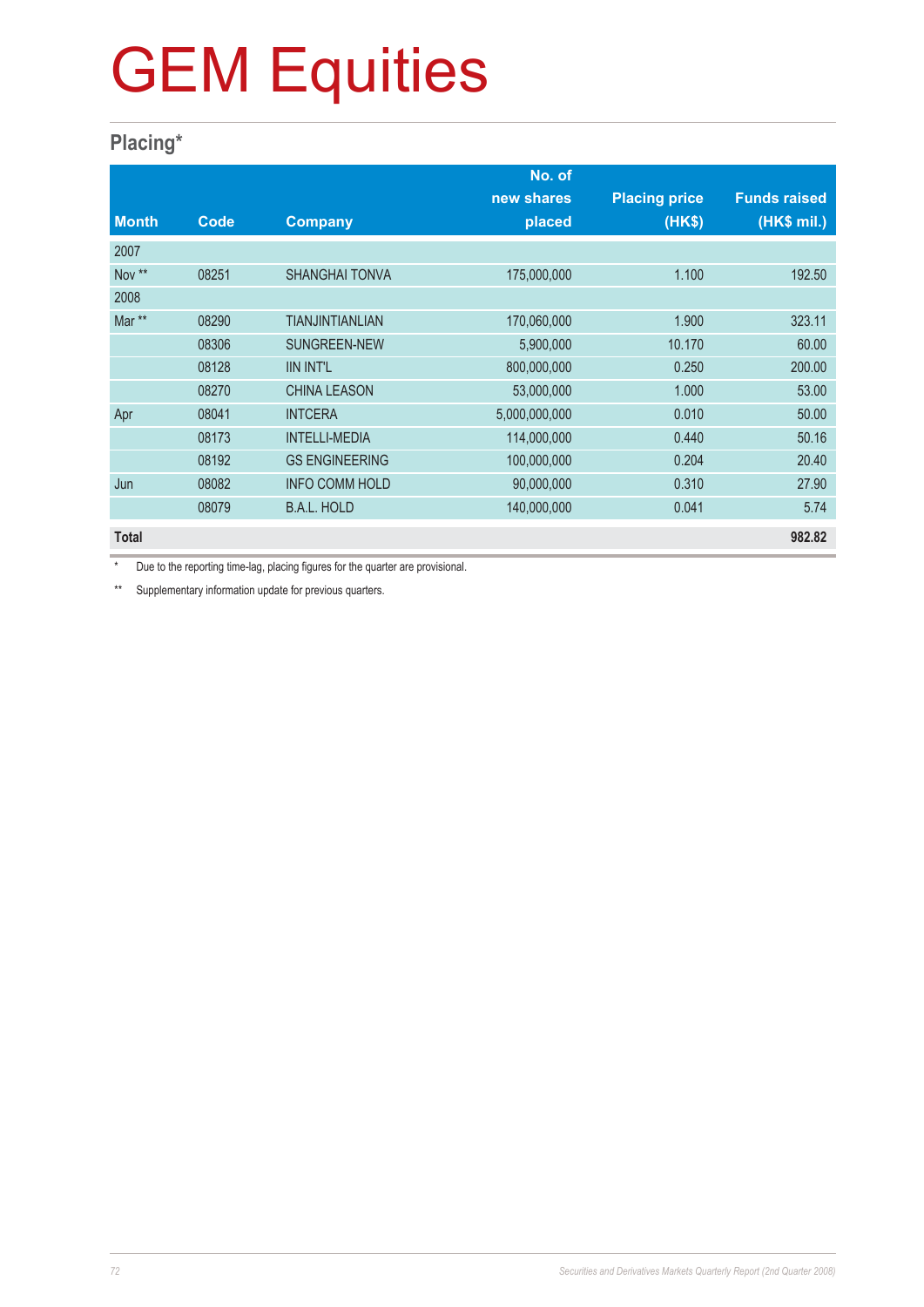## GEM Warrants

### **Warrant Trading and Market Value Statistics – GEM**

|      |                | <b>Number</b> | Turnover value (HK\$ mil.) | Market value (HK\$ mil.) |
|------|----------------|---------------|----------------------------|--------------------------|
| 2007 | Q2             |               | 8.51                       | 97.00                    |
|      | Q <sub>3</sub> |               | 7.59                       | 154.47                   |
|      | Q4             |               | 1.06                       | 71.23                    |
| 2008 | Q1             |               | 1.89                       | 70.34                    |
|      | Q2             |               | 0.76                       | 47.28                    |

## **Newly Listed Equity GEM Warrants**

for 2nd quarter 2008

|              |                        | <b>Initial issued</b> |                     |               | <b>Amount raised</b> |
|--------------|------------------------|-----------------------|---------------------|---------------|----------------------|
| <b>Code</b>  | <b>Equity warrants</b> | amount (HK)           | <b>Listing date</b> | <b>Expiry</b> | (HK\$ mil.)          |
| Nil          |                        |                       |                     |               |                      |
| <b>Total</b> |                        |                       |                     |               |                      |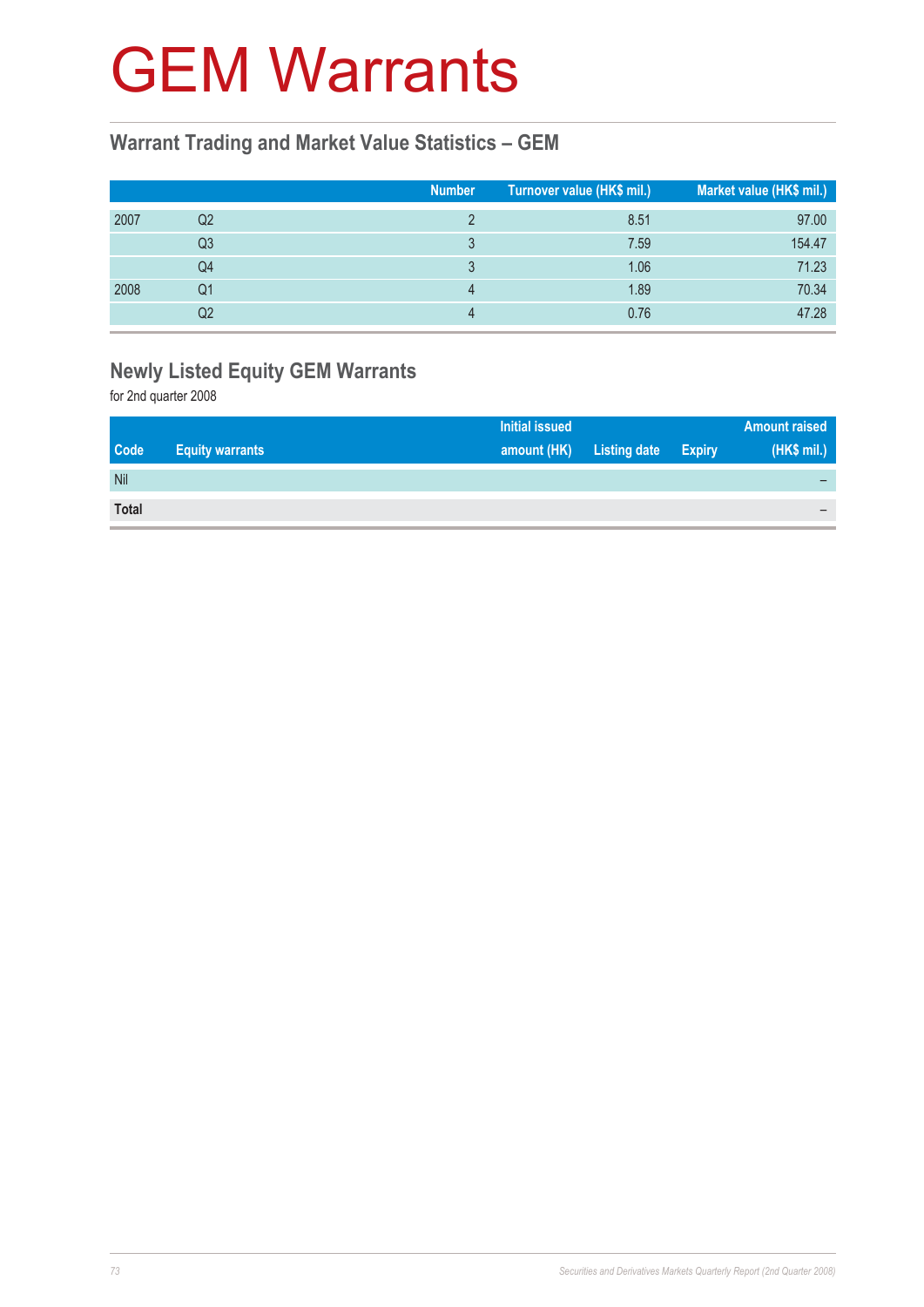# Stock Market Indices

### **Hong Kong Stock Market Indices**

|                                               | End of Jun 2008 | End of Mar 2008 |          |       |
|-----------------------------------------------|-----------------|-----------------|----------|-------|
| <b>Index</b>                                  | <b>Close</b>    | <b>Close</b>    | Change % |       |
| S&P/HKEx LargeCap Index                       | 26956.93        | 27781.18        |          | 2.97% |
|                                               |                 |                 |          |       |
| S&P/HKEx GEM Index                            | 797.44          | 845.89          |          | 5.73% |
|                                               |                 |                 |          |       |
| <b>HANG SENG INDEX</b>                        | 22102.01        | 22849.20        |          | 3.27% |
| <b>SECTORIAL INDICES</b>                      |                 |                 |          |       |
| Finance                                       | 33504.90        | 33492.55        | $+$      | 0.04% |
| <b>Utilities</b>                              | 43446.36        | 45025.11        |          | 3.51% |
| Properties                                    | 25720.49        | 28562.24        |          | 9.95% |
| Commerce & Industry                           | 12466.96        | 13111.78        |          | 4.92% |
|                                               |                 |                 |          |       |
| HANG SENG COMPOSITE INDEX                     | 3108.84         | 3226.47         |          | 3.65% |
| HANG SENG CHINA-AFFILIATED CORPORATIONS INDEX | 4750.72         | 5087.58         | -        | 6.62% |
| HANG SENG CHINA ENTERPRISES INDEX             | 11909.75        | 12083.30        |          | 1.44% |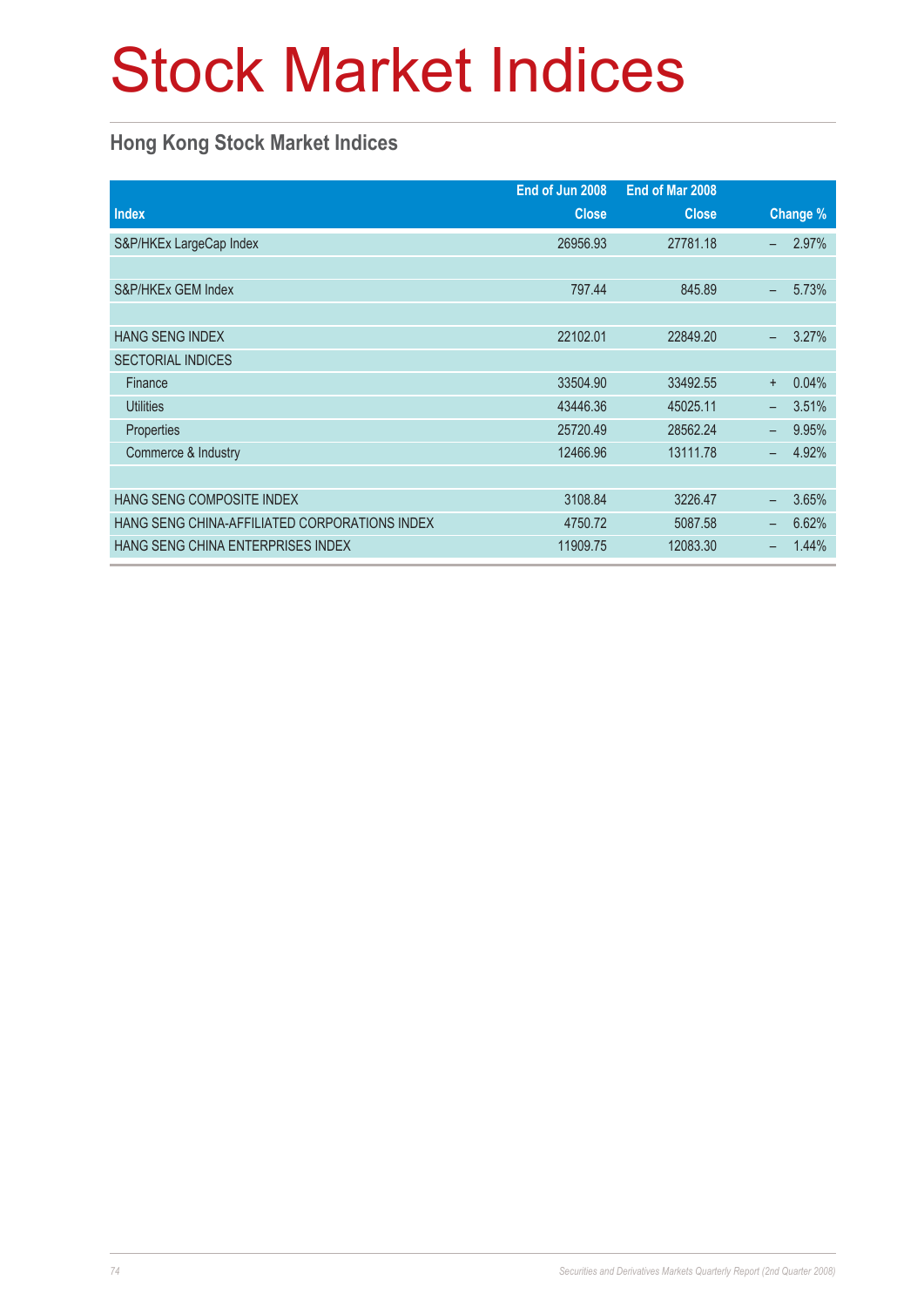# Stock Market Indices

### **Hang Seng Index (2007/04/02 – 2008/06/30)**



### **S&P/HKEx LargeCap Index (2007/04/02 – 2008/06/30)**



### **S&P/HKEx GEM Index (2007/04/02 – 2008/06/30)**

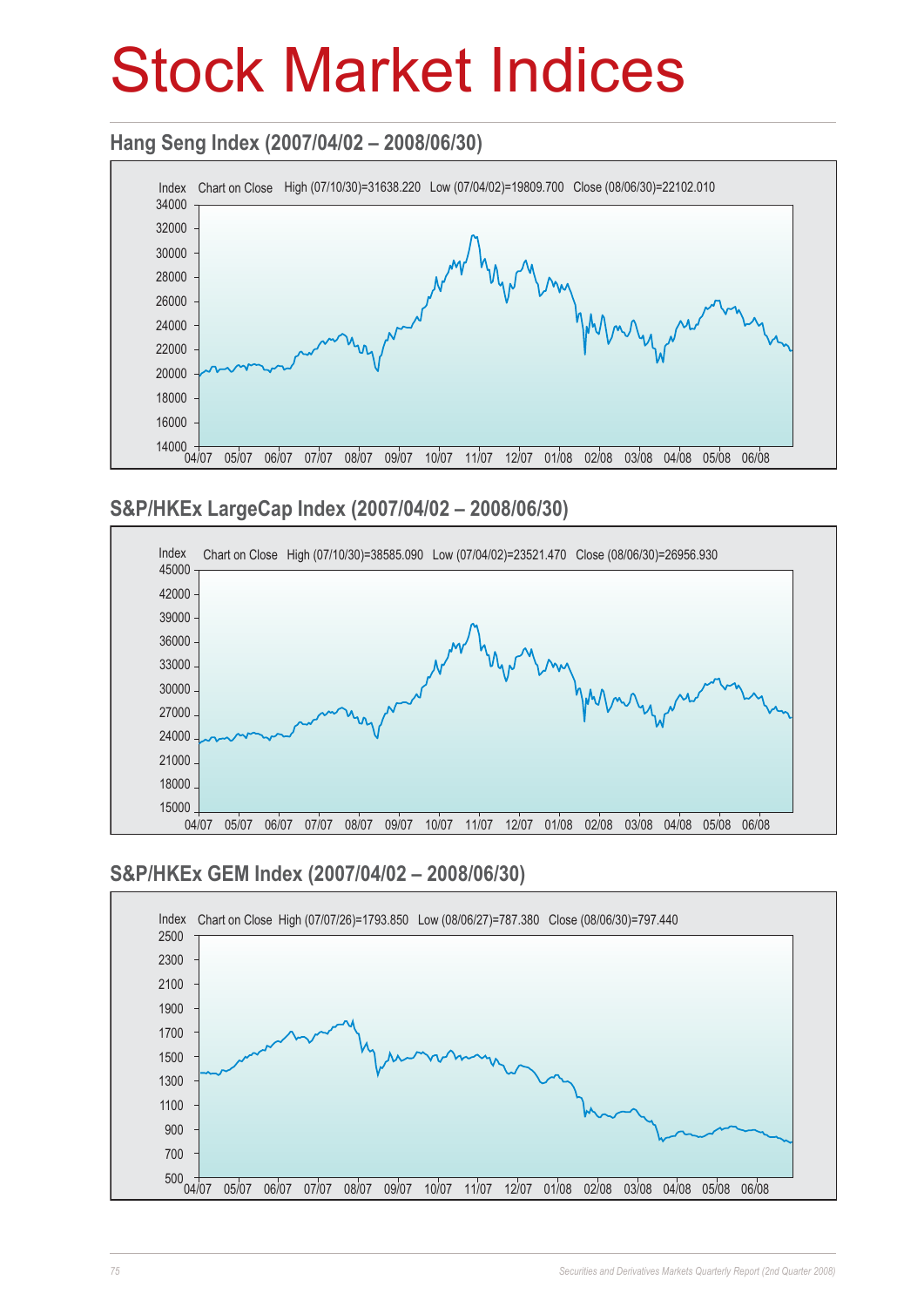# Stock Market Indices

### **WORLD INDICES**

|                                 | End of Jun 2008 | End of Mar 2008 |                                   |
|---------------------------------|-----------------|-----------------|-----------------------------------|
| <b>Index</b>                    | <b>Close</b>    | <b>Close</b>    | Change %                          |
| <b>HONG KONG</b>                |                 |                 |                                   |
| S&P/HKEx LargeCap Index         | 26956.93        | 27781.18        | 2.97%<br>$\overline{\phantom{0}}$ |
| Hang Seng Index                 | 22102.01        | 22849.20        | 3.27%<br>-                        |
| <b>AUSTRALIA</b>                |                 |                 |                                   |
| All Ordinaries Index            | 5332.90         | 5409.70         | 1.42%<br>-                        |
| <b>JAKARTA</b>                  |                 |                 |                                   |
| Composite Index                 | 2349.11         | 2447.30         | 4.01%<br>$\qquad \qquad -$        |
| <b>JAPAN</b>                    |                 |                 |                                   |
| Nikkei (225)                    | 13481.38        | 12525.54        | 7.63%<br>$\ddot{}$                |
| <b>KOREA</b>                    |                 |                 |                                   |
| Composite Index                 | 1674.92         | 1703.99         | 1.71%<br>-                        |
| <b>KUALA LUMPUR</b>             |                 |                 |                                   |
| Composite Index                 | 1186.57         | 1247.52         | 4.89%<br>$\overline{\phantom{0}}$ |
| <b>MANILA</b>                   |                 |                 |                                   |
| Composite Index                 | 2459.98         | 2984.67         | $-17.58%$                         |
| <b>NEW ZEALAND</b>              |                 |                 |                                   |
| <b>NZSE (50)</b>                | 3194.61         | 3470.43         | 7.95%<br>$\qquad \qquad -$        |
| <b>SHANGHAI</b>                 |                 |                 |                                   |
| A Shares Index                  | 2869.94         | 3643.24         | $-21.23%$                         |
| <b>B</b> Shares Index           | 209.37          | 256.00          | $-18.21%$                         |
| <b>SHENZHEN</b>                 |                 |                 |                                   |
| A Shares Index                  | 830.20          | 1153.90         | $-28.05%$                         |
| <b>B</b> Shares Index           | 475.44          | 558.87          | $-14.93%$                         |
| <b>SINGAPORE</b>                |                 |                 |                                   |
| <b>FTSE Straits Times Index</b> | 2947.54         | 3007.36         | 1.99%<br>-                        |
| <b>TAIWAN</b>                   |                 |                 |                                   |
| Taipei Weighted Stock Index     | 7523.54         | 8572.59         | $-12.24%$                         |
| <b>THAILAND</b>                 |                 |                 |                                   |
| <b>SET Index</b>                | 768.59          | 817.03          | 5.93%<br>-                        |
| <b>NEW YORK</b>                 |                 |                 |                                   |
| <b>DJIA</b>                     | 11350.01        | 12262.89        | 7.44%<br>-                        |
| Nasdaq Composite Index          | 2292.98         | 2279.10         | 0.61%<br>$\ddot{}$                |
| <b>TORONTO</b>                  |                 |                 |                                   |
| S&P/TSX Composite Index         | 14467.03        | 13350.13        | 8.37%<br>$^{\mathrm{+}}$          |
| <b>GERMANY</b>                  |                 |                 |                                   |
| DAX Capital Value Index         | 4058.45         | 4263.65         | 4.81%<br>$\qquad \qquad -$        |
| <b>LONDON</b>                   |                 |                 |                                   |
| <b>FTSE (100)</b>               | 5625.90         | 5702.10         | 1.34%<br>$\overline{\phantom{a}}$ |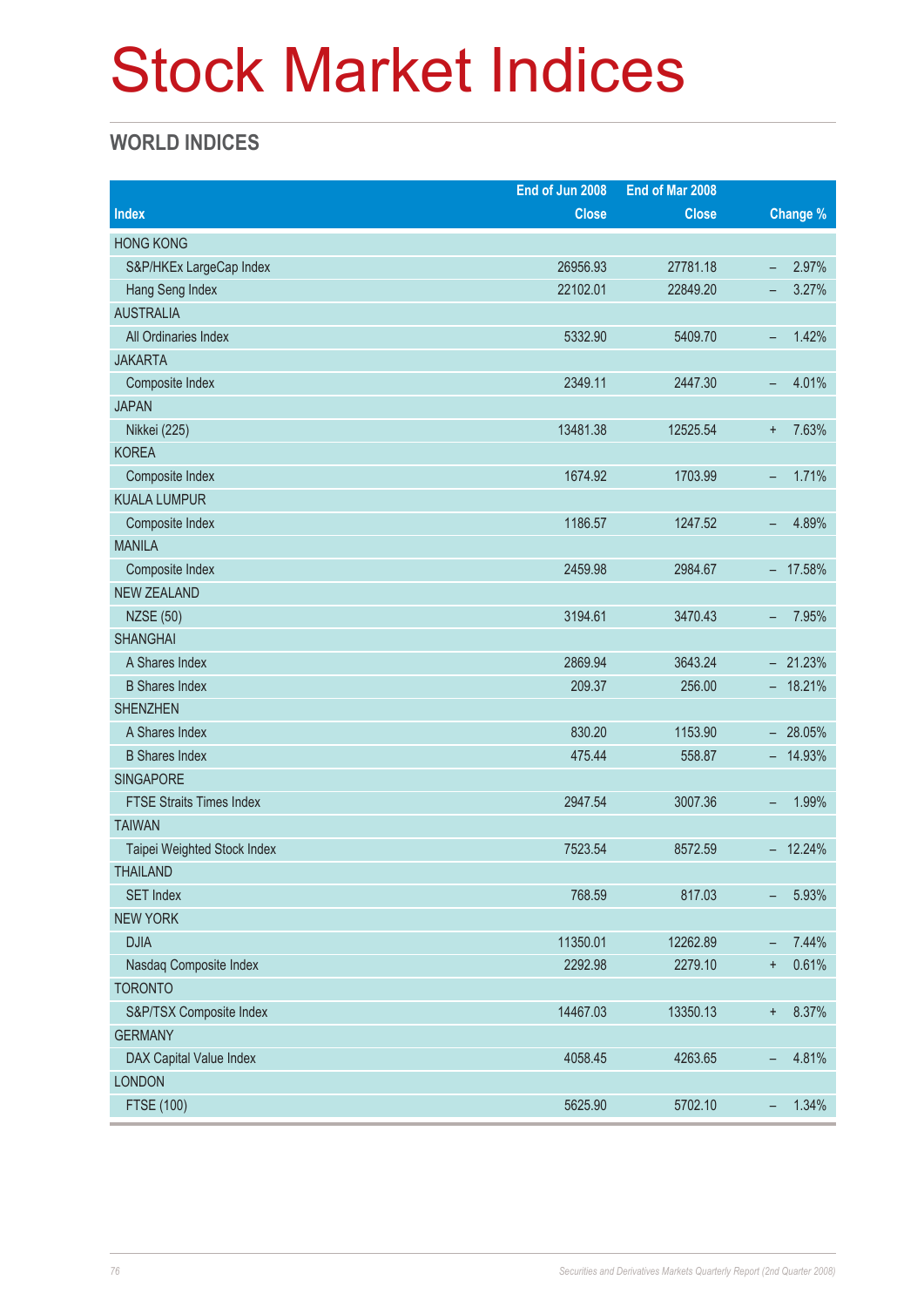### **Contract Volume by Derivatives Products**

|                                                         | <b>Contracts</b> |                  |
|---------------------------------------------------------|------------------|------------------|
| <b>Derivatives product</b>                              | 2nd Quarter 2008 | 2nd Quarter 2007 |
| Hang Seng Index Futures                                 | 4,759,425        | 3,675,745        |
| Hang Seng Index Options                                 | 840,360          | 1,874,672        |
| Mini-Hang Seng Index Futures                            | 1,577,435        | 666,408          |
| Mini-Hang Seng Index Options                            | 32,818           | 10,391           |
| H-shares Index Futures                                  | 3,064,529        | 2,052,172        |
| H-shares Index Options                                  | 297,124          | 366,539          |
| Mini H-shares Index Futures <sup>1</sup>                | 68,486           |                  |
| Hang Seng China H-Financials Index Futures <sup>2</sup> | $\Omega$         | 2,951            |
| FTSE/Xinhua China 25 Index Futures                      | $\overline{2}$   | 850              |
| FTSE/Xinhua China 25 Index Options                      | 4                | 410              |
| <b>Stock Futures</b>                                    | 46,301           | 48,615           |
| <b>Stock Options</b>                                    | 12,837,557       | 8,126,786        |
| <b>Three-month HIBOR Futures</b>                        | 6,508            | 7,976            |
| One-month HIBOR Futures                                 | 238              | 45               |
| Three-year Exchange Fund Note Futures                   | $\mathbf{0}$     | $\mathbf{0}$     |
| <b>Total</b>                                            | 23,530,787       | 16,833,560       |

1 Trading in Mini H-shares Index Futures commenced on 31 March 2008.

2 Trading in Hang Seng China H-Financials Index Futures commenced on 16 April 2007.

## **Open Interest by Derivatives Products**

|                                                         | <b>Contracts</b> |                  |
|---------------------------------------------------------|------------------|------------------|
| <b>Derivatives product</b>                              | 2nd Quarter 2008 | 2nd Quarter 2007 |
| Hang Seng Index Futures                                 | 101,711          | 129,596          |
| Hang Seng Index Options                                 | 91,240           | 259,961          |
| Mini-Hang Seng Index Futures                            | 3,215            | 4,487            |
| Mini-Hang Seng Index Options                            | 1,611            | 1,085            |
| <b>H-shares Index Futures</b>                           | 108,981          | 84,591           |
| H-shares Index Options                                  | 47,697           | 124,727          |
| Mini H-shares Index Futures <sup>1</sup>                | 520              |                  |
| Hang Seng China H-Financials Index Futures <sup>2</sup> | $\Omega$         | 45               |
| FTSE/Xinhua China 25 Index Futures                      | $\mathbf{0}$     | 32               |
| FTSE/Xinhua China 25 Index Options                      | $\mathbf{0}$     | 15               |
| <b>Stock Futures</b>                                    | 6,864            | 5,377            |
| <b>Stock Options</b>                                    | 4,775,250        | 3,571,810        |
| Three-month HIBOR Futures                               | 1,708            | 9,547            |
| One-month HIBOR Futures                                 | 107              | $\overline{0}$   |
| Three-year Exchange Fund Note Futures                   | $\mathbf{0}$     | $\mathbf{0}$     |
| <b>Total</b>                                            | 5,138,904        | 4,191,273        |

1 Trading in Mini H-shares Index Futures commenced on 31 March 2008.

2 Trading in Hang Seng China H-Financials Index Futures commenced on 16 April 2007.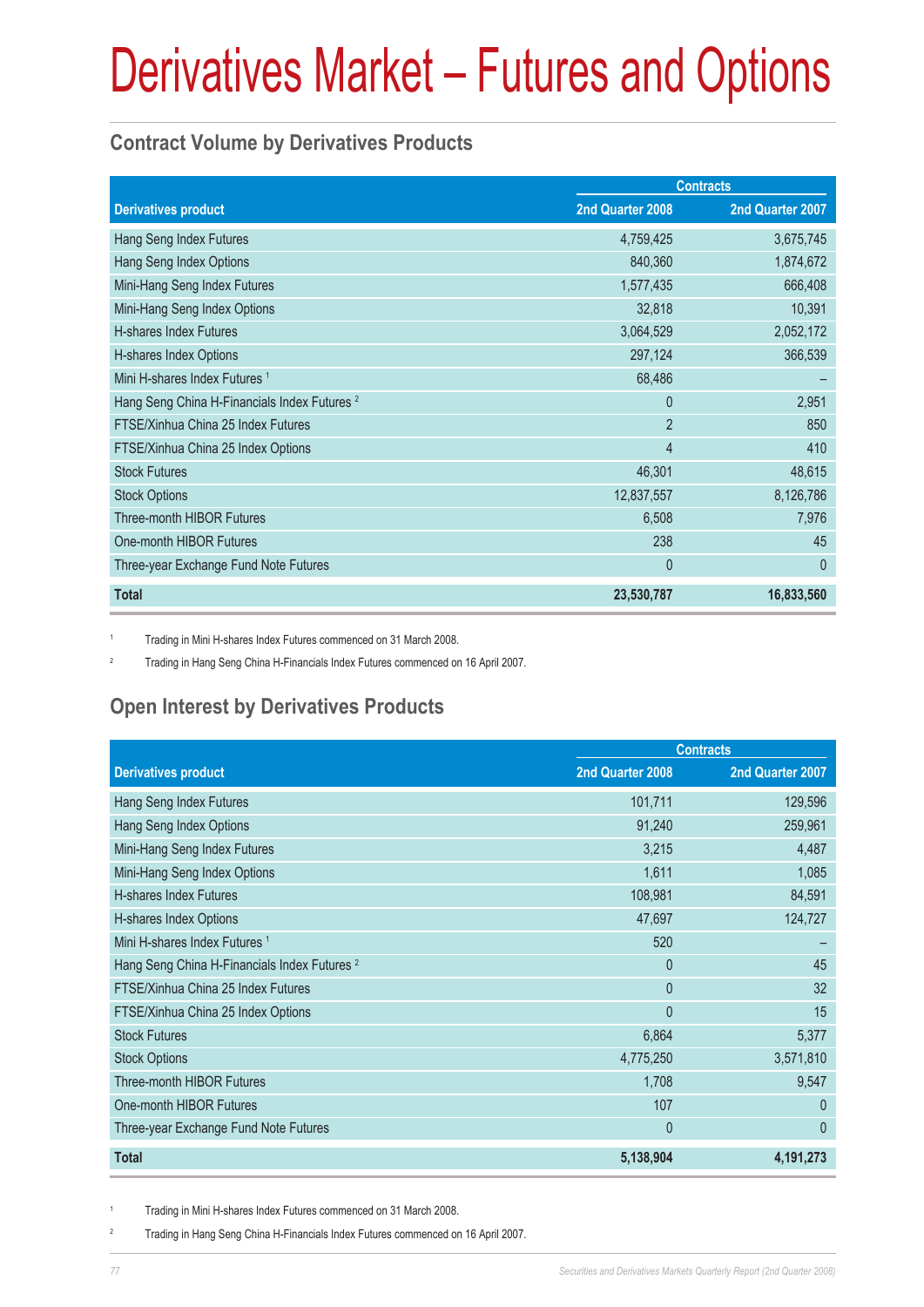### **Hang Seng Index Futures – Contract Volume and Open Interest (contracts)**

|      |                | <b>Total</b><br>contract volume | Quarter-end<br>open interest |
|------|----------------|---------------------------------|------------------------------|
| 2007 | Q2             | 3,675,745                       | 129,596                      |
|      | Q <sub>3</sub> | 4,806,009                       | 123,347                      |
|      | Q4             | 4,885,815                       | 111,513                      |
| 2008 | Q <sub>1</sub> | 5,336,298                       | 107,570                      |
|      | Q <sub>2</sub> | 4,759,425                       | 101,711                      |

### **Mini Hang Seng Index Futures - Contract Volume and Open Interest (contracts)**

|      |                | <b>Total</b><br>contract volume | Quarter-end<br>open interest |
|------|----------------|---------------------------------|------------------------------|
| 2007 | Q2             | 666,408                         | 4,487                        |
|      | Q <sub>3</sub> | 1,092,186                       | 3,989                        |
|      | Q4             | 1,804,459                       | 3,457                        |
| 2008 | Q <sub>1</sub> | 1,964,929                       | 2,260                        |
|      | Q <sub>2</sub> | 1,577,435                       | 3,215                        |

### **Hang Seng Index Options - Contract Volume and Open Interest (contracts)**

|      |                | <b>Total</b>    | Quarter-end   |
|------|----------------|-----------------|---------------|
|      |                | contract volume | open interest |
| 2007 | Q2             | 1,874,672       | 259,961       |
|      | Q <sub>3</sub> | 2,390,985       | 296,304       |
|      | Q4             | 1,323,867       | 174,368       |
| 2008 | Q <sub>1</sub> | 896,781         | 115,920       |
|      | Q2             | 840,360         | 91,240        |

### **H-Share Index Futures - Contract Volume and Open Interest (contracts)**

|      |                | <b>Total</b>    | <b>Quarter-end</b> |
|------|----------------|-----------------|--------------------|
|      |                | contract volume | open interest      |
| 2007 | Q <sub>2</sub> | 2,052,172       | 84,591             |
|      | Q <sub>3</sub> | 3,415,202       | 91,397             |
|      | Q4             | 3,453,257       | 91,786             |
| 2008 | Q <sub>1</sub> | 3,634,747       | 114,938            |
|      | Q2             | 3,064,529       | 108,981            |

### **Stock Options Market Turnover and Open Interest (contracts)**

|      |    | <b>Total</b>        | <b>Total</b>    | <b>Quarter-end</b> |
|------|----|---------------------|-----------------|--------------------|
|      |    | Premium (HK\$ mil.) | contract volume | open interest      |
| 2007 | Q2 | 10,377.31           | 8,126,786       | 3,571,810          |
|      | Q3 | 29,463.30           | 15,128,231      | 5,435,153          |
|      | Q4 | 54,920.05           | 14,998,891      | 5,314,918          |
| 2008 | Q1 | 45,158.26           | 15,838,824      | 5,652,274          |
|      | Q2 | 26,994.75           | 12,837,557      | 4,775,250          |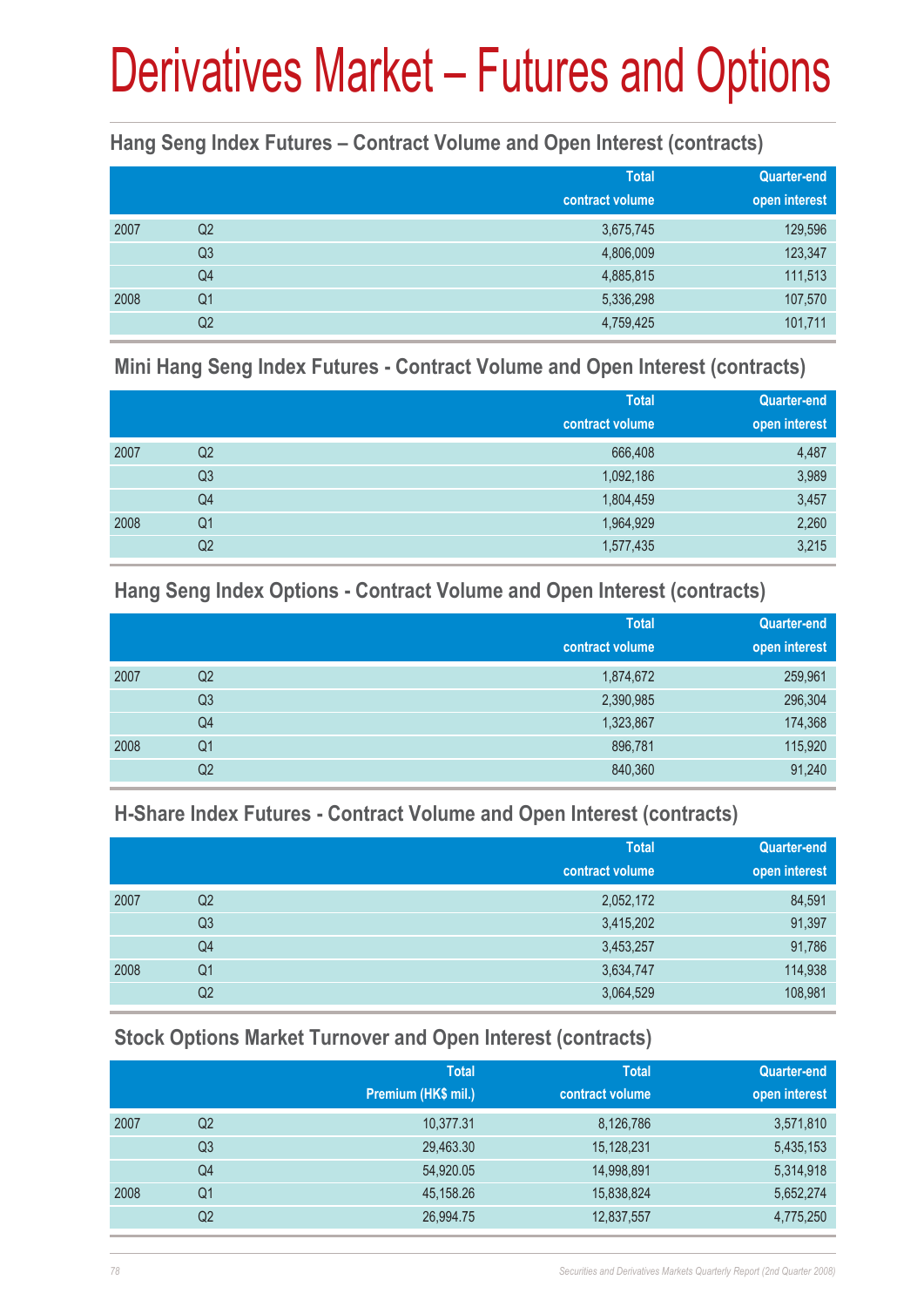### **Stock Options Premium by Class**

for 2nd Quarter 2008

|                                      |                          | Premium              |                |
|--------------------------------------|--------------------------|----------------------|----------------|
| <b>Options class</b>                 |                          | $(HK$$ mil.)         | % of total     |
| <b>CHALCO</b>                        | <b>ALC</b>               | 116.88               | 0.43%          |
| <b>BANK OF CHINA</b>                 | <b>BCL</b>               | 356.85               | 1.32%          |
| <b>BANKCOMM</b>                      | <b>BCM</b>               | 219.29               | 0.81%          |
| <b>BANK OF E ASIA</b>                | <b>BEA</b>               | 35.08                | 0.13%          |
| <b>BOC HONG KONG</b>                 | <b>BOC</b>               | 97.86                | 0.36%          |
| <b>CCB</b>                           | <b>CCB</b>               | 931.26               | 3.45%          |
| <b>CHINA COMM CONS</b>               | CCC                      | 390.98               | 1.45%          |
| <b>CHINA COAL</b>                    | <b>CCE</b>               | 76.03                | 0.28%          |
| <b>CHINA MOBILE</b>                  | <b>CHT</b>               | 3,096.16             | 11.47%         |
| <b>CHINA UNICOM</b>                  | <b>CHU</b>               | 128.40               | 0.48%          |
| <b>CITIC PACIFIC</b>                 | <b>CIT</b>               | 12.43                | 0.05%          |
| <b>CHEUNG KONG</b>                   | <b>CKH</b>               | 935.51               | 3.47%          |
| <b>CKI HOLDINGS</b>                  | <b>CKI</b>               | 6.32                 | 0.02%          |
| <b>CHINA LIFE</b>                    | <b>CLI</b>               | 2,074.19             | 7.68%          |
| <b>CLP HOLDINGS</b>                  | <b>CLP</b>               | 114.45               | 0.42%          |
| <b>CM BANK</b>                       | <b>CMB</b>               | 241.46               | 0.89%          |
| <b>CNOOC</b>                         | <b>CNC</b>               | 875.50               | 3.24%          |
| <b>CHINA NETCOM</b>                  | <b>CNM</b>               | 19.57                | 0.07%          |
| <b>CATHAY PAC AIR</b>                | <b>CPA</b>               | 51.38                | 0.19%          |
| <b>SINOPEC CORP</b>                  | <b>CPC</b>               | 1,363.29             | 5.05%          |
| CHINA RAIL CONS                      | <b>CRC</b>               | 0.30                 | 0.00%          |
| <b>CHINA RAILWAY</b>                 | <b>CRG</b>               | 0.70                 | 0.00%          |
| <b>CHINA SHENHUA</b>                 | <b>CSE</b>               | 16.56                | 0.06%          |
| <b>CITIC BANK</b>                    | <b>CTB</b>               | 24.93                | 0.09%          |
| <b>CHINA TELECOM</b>                 | <b>CTC</b>               | 426.39               | 1.58%          |
| <b>DENWAY MOTORS</b>                 | <b>DWM</b>               | 2.43                 | 0.01%          |
| <b>ESPRIT HOLDINGS</b><br><b>FIH</b> | <b>ESP</b>               | 41.49                | 0.15%          |
|                                      | <b>FIH</b>               | 11.55<br>73.32       | 0.04%          |
| <b>HK ELECTRIC</b><br><b>HKEX</b>    | <b>HEH</b><br><b>HEX</b> |                      | 0.27%<br>6.91% |
| <b>HSBC HOLDINGS</b>                 | <b>HKB</b>               | 1,865.75<br>3,059.25 | 11.33%         |
| HK & CHINA GAS                       | <b>HKG</b>               | 46.61                | 0.17%          |
| <b>HENDERSON LAND</b>                | <b>HLD</b>               | 278.98               | 1.03%          |
| <b>HUANENG POWER</b>                 | <b>HNP</b>               | 21.78                | 0.08%          |
| <b>HANG SENG BANK</b>                | <b>HSB</b>               | 159.41               | 0.59%          |
| <b>HUTCHISON</b>                     | <b>HWL</b>               | 872.95               | 3.23%          |
| <b>ICBC</b>                          | <b>ICB</b>               | 439.94               | 1.63%          |
| <b>JOHNSON ELECH</b>                 | <b>JSE</b>               | 0.43                 | 0.00%          |
| <b>JIANGXI COPPER</b>                | <b>JXC</b>               | 97.17                | 0.36%          |
| LI & FUNG                            | <b>LIF</b>               | 14.33                | 0.05%          |
| <b>MTR CORPORATION</b>               | <b>MTR</b>               | 140.17               | 0.52%          |
| <b>NEW WORLD DEV</b>                 | <b>NWD</b>               | 133.78               | 0.50%          |
| <b>PING AN</b>                       | PAI                      | 2,095.95             | 7.76%          |
| <b>PCCW</b>                          | <b>PCC</b>               | 6.40                 | 0.02%          |
| <b>PETROCHINA</b>                    | PEC                      | 3,085.48             | 11.43%         |
| PICC P&C                             | <b>PIC</b>               | 49.28                | 0.18%          |
| <b>SHK PPT</b>                       | <b>SHK</b>               | 2,780.41             | 10.30%         |
| <b>SWIRE PACIFIC A</b>               | <b>SWA</b>               | 63.55                | 0.24%          |
| <b>TRACKER FUND</b>                  | <b>TRF</b>               | 9.25                 | 0.03%          |
| <b>WHARF HOLDINGS</b>                | <b>WHL</b>               | 33.31                | 0.12%          |
| Total                                |                          | 26,994.75            | 100.00%        |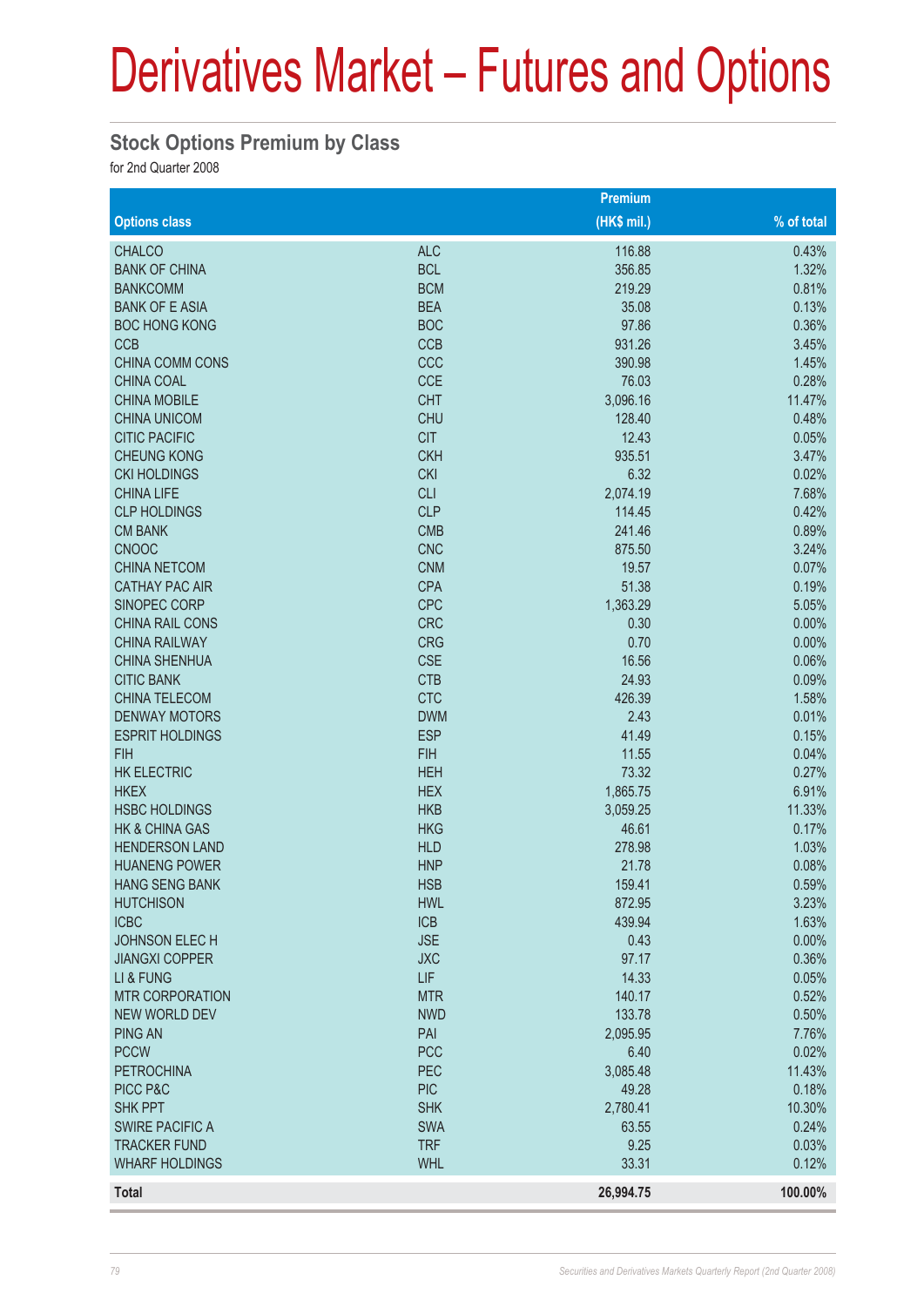### **Stock Options Contract Volume by Class**

for 2nd Quarter 2008

|                                        |                          | <b>Contract</b>  |                |
|----------------------------------------|--------------------------|------------------|----------------|
| <b>Options class</b>                   |                          | volume           | % of total     |
| <b>CHALCO</b>                          | <b>ALC</b>               | 50,295           | 0.39%          |
| <b>BANK OF CHINA</b>                   | <b>BCL</b>               | 971,462          | 7.57%          |
| <b>BANKCOMM</b>                        | <b>BCM</b>               | 277,967          | 2.17%          |
| <b>BANK OF E ASIA</b>                  | <b>BEA</b>               | 88,596           | 0.69%          |
| <b>BOC HONG KONG</b>                   | <b>BOC</b>               | 159,205          | 1.24%          |
| <b>CCB</b>                             | <b>CCB</b>               | 1,245,341        | 9.70%          |
| <b>CHINA COMM CONS</b>                 | CCC                      | 251,590          | 1.96%          |
| <b>CHINA COAL</b>                      | <b>CCE</b>               | 59,685           | 0.46%          |
| <b>CHINA MOBILE</b>                    | <b>CHT</b>               | 842,717          | 6.56%          |
| <b>CHINA UNICOM</b>                    | <b>CHU</b>               | 38,951           | 0.30%          |
| <b>CITIC PACIFIC</b>                   | <b>CIT</b>               | 12,463           | 0.10%          |
| <b>CHEUNG KONG</b>                     | <b>CKH</b>               | 178,375          | 1.39%          |
| <b>CKI HOLDINGS</b>                    | <b>CKI</b>               | 12,552           | 0.10%          |
| <b>CHINA LIFE</b>                      | <b>CLI</b>               | 910,579          | 7.09%          |
| <b>CLP HOLDINGS</b>                    | <b>CLP</b>               | 115,572          | 0.90%          |
| <b>CM BANK</b>                         | <b>CMB</b>               | 190,702          | 1.49%          |
| <b>CNOOC</b>                           | <b>CNC</b>               | 646,748          | 5.04%          |
| <b>CHINA NETCOM</b>                    | <b>CNM</b>               | 26,807           | 0.21%          |
| <b>CATHAY PAC AIR</b>                  | <b>CPA</b>               | 47,347           | 0.37%          |
| SINOPEC CORP                           | <b>CPC</b>               | 541,997          | 4.22%          |
| CHINA RAIL CONS                        | <b>CRC</b>               | 1,313            | 0.01%          |
| <b>CHINA RAILWAY</b>                   | <b>CRG</b>               | 1,241            | 0.01%          |
| <b>CHINA SHENHUA</b>                   | <b>CSE</b>               | 13,615           | 0.11%          |
| <b>CITIC BANK</b>                      | <b>CTB</b>               | 50,831           | 0.40%          |
| <b>CHINA TELECOM</b>                   | <b>CTC</b>               | 447,258          | 3.48%          |
| <b>DENWAY MOTORS</b>                   | <b>DWM</b>               | 5,418            | 0.04%          |
| <b>ESPRIT HOLDINGS</b>                 | <b>ESP</b>               | 105,765          | 0.82%          |
| <b>FIH</b>                             | <b>FIH</b>               | 18,550           | 0.14%          |
| <b>HK ELECTRIC</b>                     | <b>HEH</b>               | 171,688          | 1.34%          |
| <b>HKEX</b>                            | <b>HEX</b>               | 704,026          | 5.48%          |
| <b>HSBC HOLDINGS</b>                   | <b>HKB</b>               | 1,436,584        | 11.19%         |
| <b>HK &amp; CHINA GAS</b>              | <b>HKG</b>               | 46,701           | 0.36%          |
| <b>HENDERSON LAND</b>                  | <b>HLD</b>               | 49,775           | 0.39%          |
| <b>HUANENG POWER</b>                   | <b>HNP</b>               | 22,388           | 0.17%          |
| HANG SENG BANK                         | <b>HSB</b>               | 340,248          | 2.65%          |
| <b>HUTCHISON</b>                       | <b>HWL</b>               | 278,651          | 2.17%          |
| <b>ICBC</b>                            | <b>ICB</b><br><b>JSE</b> | 803,208          | 6.26%          |
| JOHNSON ELECH<br><b>JIANGXI COPPER</b> | <b>JXC</b>               | 7,830            | 0.06%<br>0.44% |
| LI & FUNG                              | <b>LIF</b>               | 56,017           | 0.06%          |
| <b>MTR CORPORATION</b>                 | <b>MTR</b>               | 7,261<br>138,163 | 1.08%          |
| <b>NEW WORLD DEV</b>                   | <b>NWD</b>               | 42,541           | 0.33%          |
| <b>PING AN</b>                         | PAI                      | 354,859          | 2.76%          |
| <b>PCCW</b>                            | <b>PCC</b>               | 38,838           | 0.30%          |
| <b>PETROCHINA</b>                      | PEC                      | 629,690          | 4.91%          |
| PICC P&C                               | <b>PIC</b>               | 29,529           | 0.23%          |
| <b>SHK PPT</b>                         | <b>SHK</b>               | 277,098          | 2.16%          |
| <b>SWIRE PACIFIC A</b>                 | <b>SWA</b>               | 42,600           | 0.33%          |
| <b>TRACKER FUND</b>                    | <b>TRF</b>               | 22,506           | 0.18%          |
| <b>WHARF HOLDINGS</b>                  | <b>WHL</b>               | 24,414           | 0.19%          |
| <b>Total</b>                           |                          |                  | 100.00%        |
|                                        |                          | 12,837,557       |                |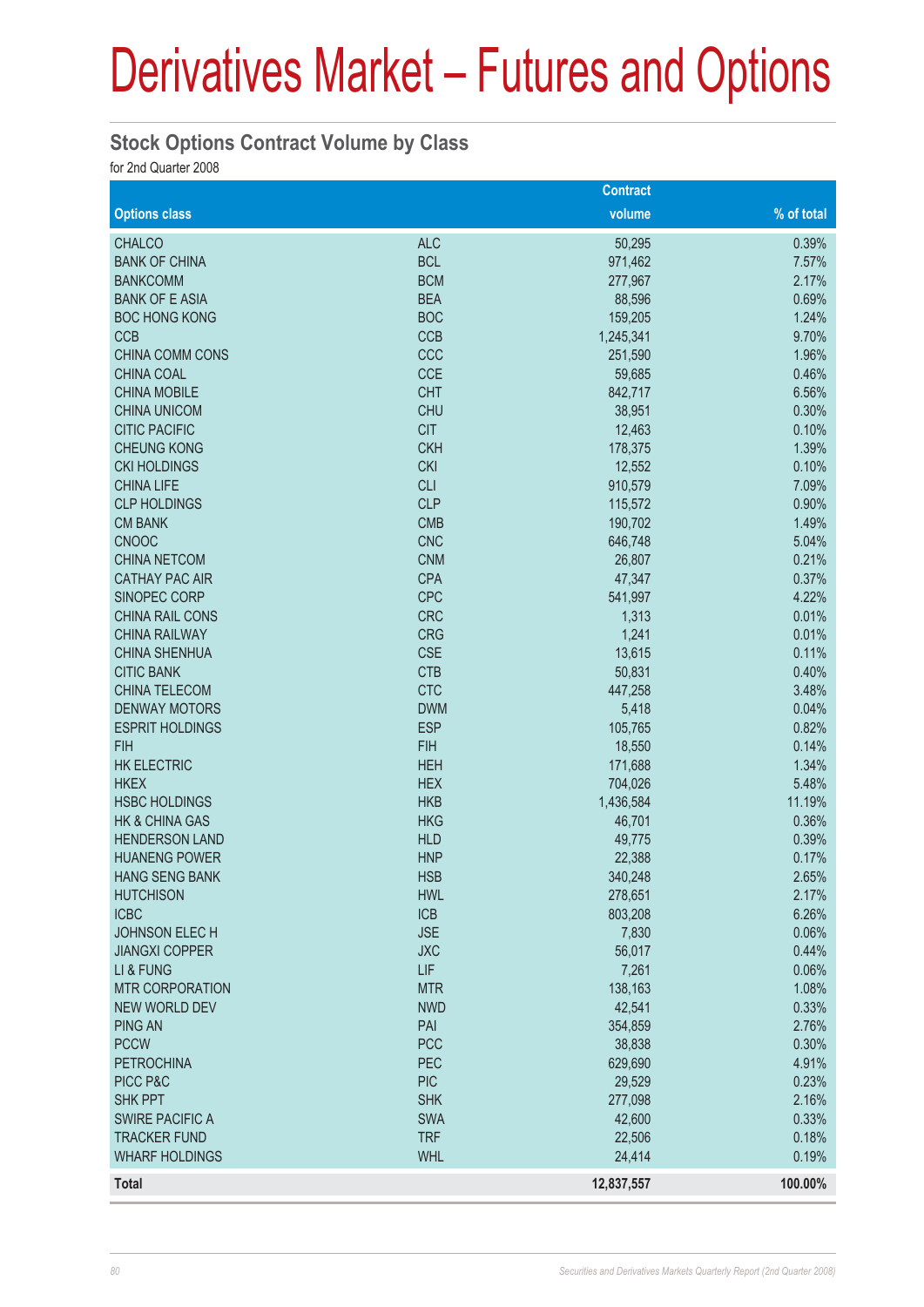### **Average Daily Settlement Instructions (SIs) Settled in CCASS**

(both delivering and receiving SIs are counted)

| $\mathcal{L}$<br>$\tilde{\phantom{a}}$ | $\tilde{\phantom{a}}$ |                      |                          |                         |
|----------------------------------------|-----------------------|----------------------|--------------------------|-------------------------|
|                                        |                       | <b>Number of SIs</b> | SIs by shares (bil. shs) | Sis by value (HK\$bil.) |
| 2007                                   | Q2                    | 60,016               | 39.04                    | 155.20                  |
|                                        | Q <sub>3</sub>        | 72,843               | 51.56                    | 212.38                  |
|                                        | Q4                    | 84,422               | 74.95                    | 326.52                  |
| 2008                                   | Q1                    | 70,212               | 61.47                    | 240.17                  |
|                                        | Q <sub>2</sub>        | 62,653               | 50.94                    | 206.87                  |
|                                        |                       |                      |                          |                         |

### **Average Daily Investor Settlement Instructions (ISIs) settled in CCASS**

(one sided ISIs are counted)

|      |                | <b>Number of ISIs</b> | ISIs by shares (Mil shs) | ISIs by value (HK\$ mil.) |
|------|----------------|-----------------------|--------------------------|---------------------------|
| 2007 | Q <sub>2</sub> | 912                   | 187.66                   | 244.91                    |
|      | Q3             | 1,033                 | 129.15                   | 452.26                    |
|      | Q4             | 1,054                 | 615.59                   | 515.86                    |
| 2008 | Q1             | 624                   | 92.86                    | 211.10                    |
|      | Q2             | 500                   | 89.07                    | 231.16                    |

### **Securities under CCASS Custody**

(balances at quarter end)

|      |                | % of issued             |                   |                     | % of market       |  |
|------|----------------|-------------------------|-------------------|---------------------|-------------------|--|
|      |                |                         | shares of         |                     | capitalisation of |  |
|      |                | <b>Number of shares</b> | admitted          | <b>Market value</b> | admitted          |  |
|      |                | (bil. shs)              | <b>securities</b> | (HK\$ bil.)         | <b>securities</b> |  |
| 2007 | Q <sub>2</sub> | 2,078.82                | 65.62             | 7,102.02            | 42.40             |  |
|      | Q <sub>3</sub> | 2,564.04                | 69.00             | 10,006.49           | 45.96             |  |
|      | Q4             | 3,570.43                | 74.95             | 10,438.86           | 47.02             |  |
| 2008 | Q <sub>1</sub> | 4,089.67                | 77.13             | 8,061.37            | 44.86             |  |
|      | Q <sub>2</sub> | 3,980.22                | 75.61             | 7,704.09            | 44.60             |  |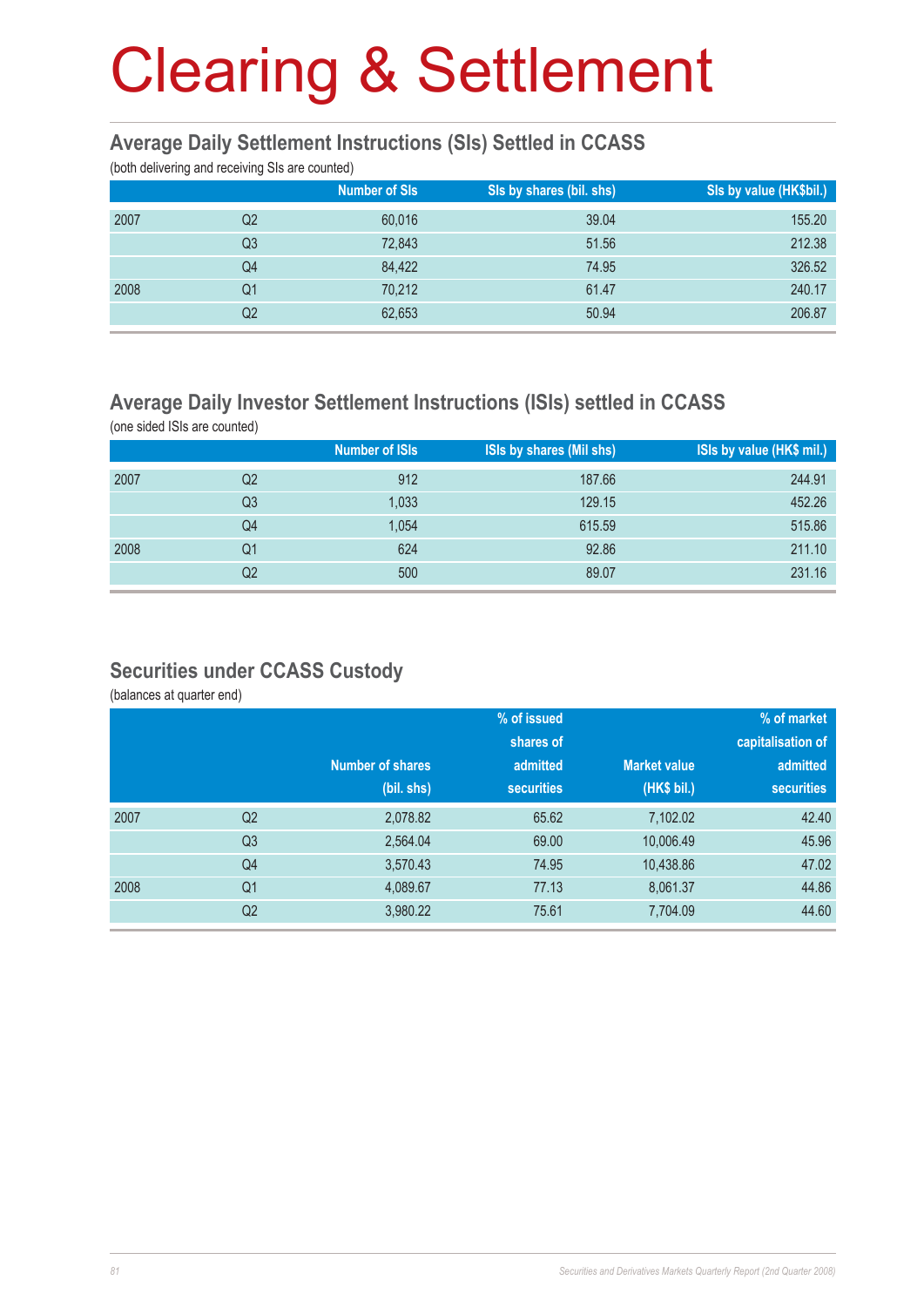#### **Average Daily Stock Exchange Trades Processed in CCASS**

(including CNS trades, isolated trades and cross trades)

|      |                | No. of CCASS<br>trades | % of Exchange<br>trades | No. of shares<br>(Mil. shs) | % of market<br>turnover | Value of trades<br>(HK\$ mil.) | % of market<br>turnover |
|------|----------------|------------------------|-------------------------|-----------------------------|-------------------------|--------------------------------|-------------------------|
| 2007 | Q2             | 553,015                | 100                     | 79.261.31                   | 100                     | 65,937.98                      | 100                     |
|      | Q <sub>3</sub> | 694.934                | 100                     | 86.092.77                   | 100                     | 97.724.06                      | 100                     |
|      | Q4             | 780.804                | 100                     | 147,873,77                  | 100                     | 134.512.38                     | 100                     |
| 2008 | Q <sub>1</sub> | 644.083                | 100                     | 155,030,88                  | 100                     | 98.707.00                      | 100                     |
|      | Q2             | 540,113                | 100                     | 116,803.79                  | 100                     | 76,079.45                      | 100                     |

## **Average Daily Netting Efficiency of CNS Trades**

(in stock positions and share quantity)

|      |                |                 | <b>Netting</b> | No. of shares due | <b>Netting</b> |
|------|----------------|-----------------|----------------|-------------------|----------------|
|      |                | No. of CNS      | efficiency     | for settlement    | efficiency     |
|      |                | stock positions | $(\%)$         | $(Mil.$ shs)      | (%)            |
| 2007 | Q <sub>2</sub> | 72,067          | 93.23          | 32,522.36         | 79.05          |
|      | Q <sub>3</sub> | 82,826          | 93.79          | 33,405.17         | 80.08          |
|      | Q4             | 82,533          | 94.47          | 39,009.98         | 85.87          |
| 2008 | Q <sub>1</sub> | 64,952          | 94.71          | 31,361.71         | 89.64          |
|      | Q2             | 56,171          | 94.58          | 23,868.92         | 89.60          |

### **Average Daily Settlement Efficiency of CNS Stock Positions**

|      |                |       | <b>Settlement efficiency (%)</b> |  |
|------|----------------|-------|----------------------------------|--|
|      |                | S day | $S + 1$ day                      |  |
| 2007 | Q <sub>2</sub> | 99.71 | 99.97                            |  |
|      | Q <sub>3</sub> | 99.61 | 99.97                            |  |
|      | Q4             | 99.72 | 99.97                            |  |
| 2008 | Q <sub>1</sub> | 99.84 | 99.98                            |  |
|      | Q <sub>2</sub> | 99.84 | 99.99                            |  |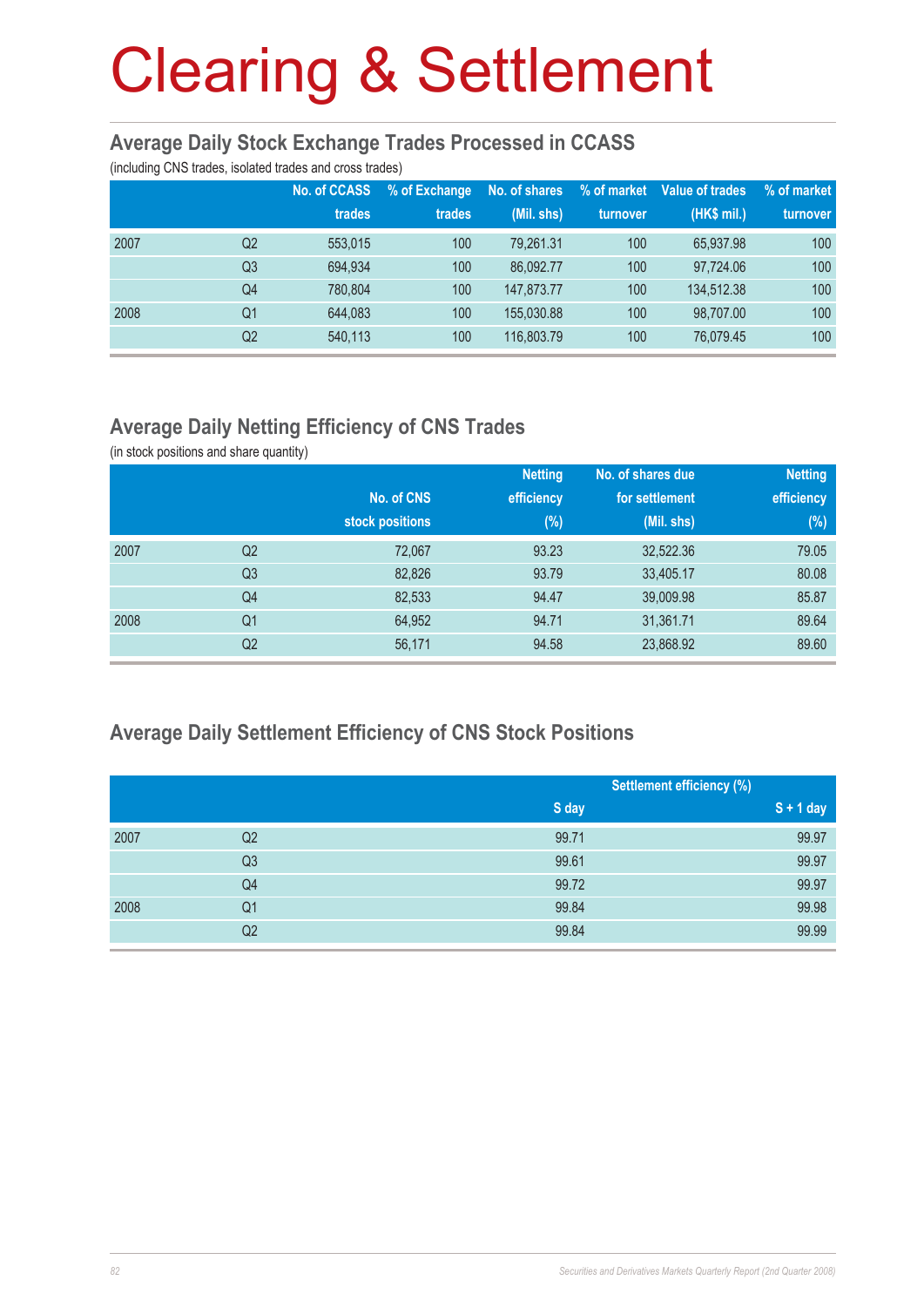## **Open Interest by Derivatives Products**

|                                             | <b>Contracts</b> |                  |  |
|---------------------------------------------|------------------|------------------|--|
| <b>Derivatives product</b>                  | 2nd Quarter 2008 | 2nd Quarter 2007 |  |
| Hang Seng Index Futures                     | 101,711          | 129,596          |  |
| Hang Seng Index Options                     | 91,240           | 259,961          |  |
| Mini-Hang Seng Index Futures                | 3,215            | 4,487            |  |
| Mini-Hang Seng Index Options                | 1,611            | 1,085            |  |
| H-shares Index Futures                      | 108,981          | 84,591           |  |
| H-shares Index Options                      | 47,697           | 124,727          |  |
| Mini H-shares Index Futures1                | 520              |                  |  |
| Hang Seng China H-Financials Index Futures2 | $\Omega$         | 45               |  |
| FTSE/Xinhua China 25 Index Futures          | $\overline{0}$   | 32               |  |
| FTSE/Xinhua China 25 Index Options          | $\mathbf{0}$     | 15               |  |
| <b>Stock Futures</b>                        | 6,864            | 5,377            |  |
| <b>Stock Options</b>                        | 4,775,250        | 3,571,810        |  |
| <b>Three-month HIBOR Futures</b>            | 1,708            | 9,547            |  |
| One-month HIBOR Futures                     | 107              | $\Omega$         |  |
| Three-year Exchange Fund Note Futures       | $\mathbf 0$      | $\mathbf{0}$     |  |
| <b>Total</b>                                | 5,138,904        | 4,191,273        |  |

1 Trading in Mini H-shares Index Futures commenced on 31 Mar 2008

2 Trading in Hang Seng China H-Financials Index Futures commenced on 16 Apr 2007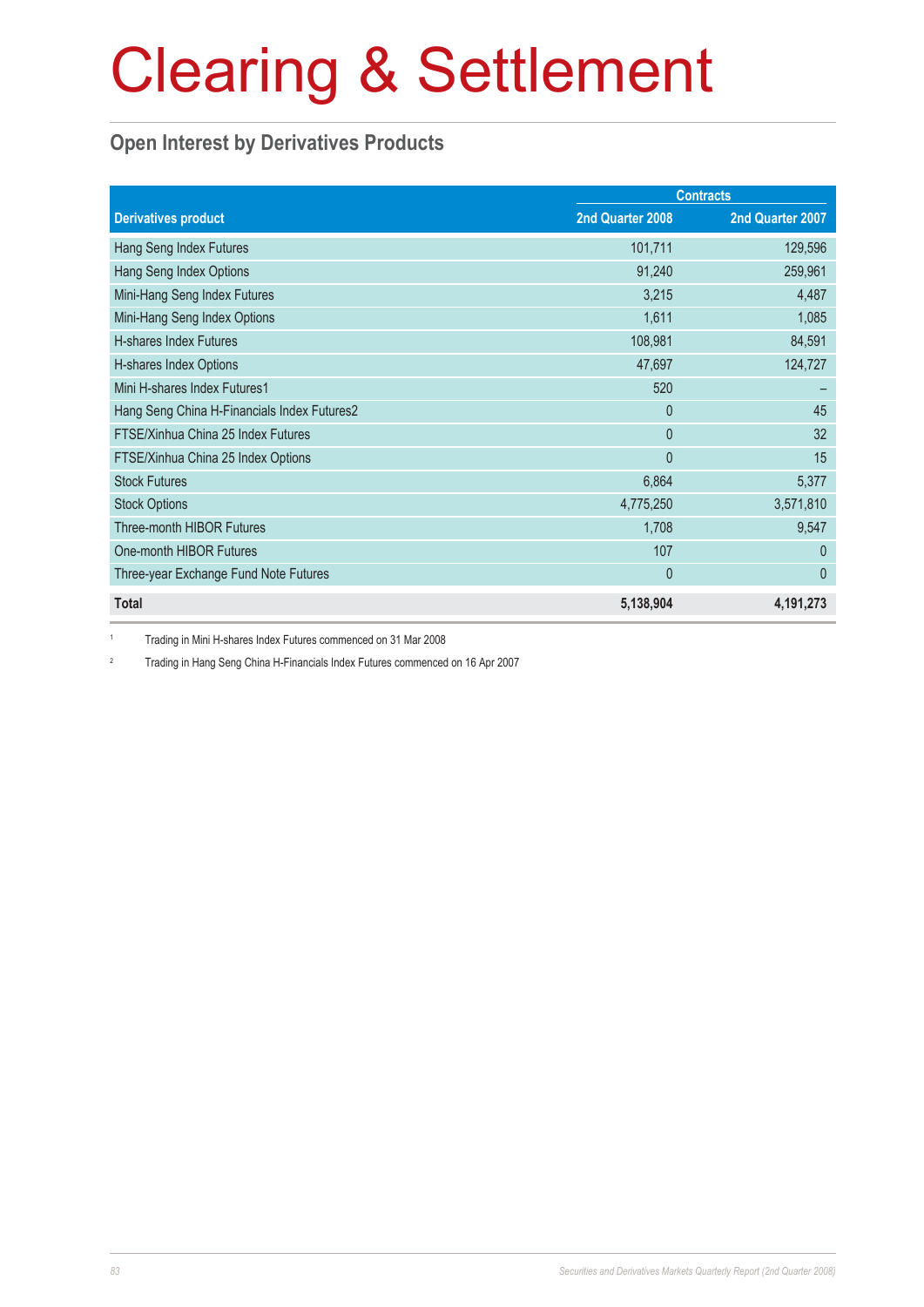#### **Stock Options Open Interest by Class**

as at the end of 2nd Quarter 2008

|                           |            | <b>Open interest</b> |            |
|---------------------------|------------|----------------------|------------|
| <b>Options class</b>      |            | (contracts)          | % of total |
| <b>CHALCO</b>             | <b>ALC</b> | 18,326               | 0.38       |
| <b>BANK OF CHINA</b>      | <b>BCL</b> | 369,155              | 7.73       |
| <b>BANKCOMM</b>           | <b>BCM</b> | 123,691              | 2.59       |
| <b>BANK OF E ASIA</b>     | <b>BEA</b> | 24,041               | 0.50       |
| <b>BOC HONG KONG</b>      | <b>BOC</b> | 82,034               | 1.72       |
| <b>CATHAY PAC AIR</b>     | <b>CPA</b> | 28,691               | 0.60       |
| <b>CHEUNG KONG</b>        | <b>CKH</b> | 88,603               | 1.86       |
| <b>CKI HOLDINGS</b>       | <b>CKI</b> | 2,629                | 0.06       |
| <b>CITIC BANK</b>         | <b>CTB</b> | 27,231               | 0.57       |
| <b>CHINA COAL</b>         | <b>CCE</b> | 23,614               | 0.49       |
| CHINA COMM CONS           | CCC        | 102,640              | 2.15       |
| <b>CCB</b>                | <b>CCB</b> | 396,841              | 8.31       |
| <b>CHINA LIFE</b>         | <b>CLI</b> | 271,031              | 5.68       |
| <b>CM BANK</b>            | <b>CMB</b> | 71,890               | 1.51       |
| <b>CHINA MOBILE</b>       | <b>CHT</b> | 296,921              | 6.22       |
| <b>CHINA NETCOM</b>       | <b>CNM</b> | 7,978                | 0.17       |
| SINOPEC CORP              | <b>CPC</b> | 230,725              | 4.83       |
| CHINA RAIL CONS           | <b>CRC</b> | 898                  | 0.02       |
| <b>CHINA RAILWAY</b>      | <b>CRG</b> | 1,031                | 0.02       |
| <b>CHINA SHENHUA</b>      | <b>CSE</b> | 7,872                | 0.16       |
| <b>CHINA TELECOM</b>      | <b>CTC</b> | 176,942              | 3.71       |
| <b>CHINA UNICOM</b>       | <b>CHU</b> | 16,819               | 0.35       |
| <b>CITIC PACIFIC</b>      | <b>CIT</b> | 3,635                | 0.08       |
| <b>CLP HOLDINGS</b>       | <b>CLP</b> | 30,726               | 0.64       |
| <b>CNOOC</b>              | <b>CNC</b> | 239,751              | 5.02       |
| <b>DENWAY MOTORS</b>      | <b>DWM</b> | 1,557                | 0.03       |
| <b>ESPRIT HOLDINGS</b>    | <b>ESP</b> | 26,443               | 0.55       |
| <b>FIH</b>                | <b>FIH</b> | 6,613                | 0.14       |
| <b>HANG SENG BANK</b>     | <b>HSB</b> | 127,270              | 2.67       |
| <b>HENDERSON LAND</b>     | <b>HLD</b> | 18,118               | 0.38       |
| <b>HK ELECTRIC</b>        | <b>HEH</b> | 18,439               | 0.39       |
| <b>HK &amp; CHINA GAS</b> | <b>HKG</b> | 25,142               | 0.53       |
| <b>HKEX</b>               | <b>HEX</b> | 210,683              | 4.41       |
| <b>HSBC HOLDINGS</b>      | <b>HKB</b> | 520,546              | 10.90      |
| <b>HUANENG POWER</b>      | <b>HNP</b> | 11,639               | 0.24       |
| <b>HUTCHISON</b>          | <b>HWL</b> | 107,823              | 2.26       |
| <b>ICBC</b>               | <b>ICB</b> | 381,206              | 7.98       |
| <b>JIANGXI COPPER</b>     | <b>JXC</b> | 26,519               | 0.56       |
| JOHNSON ELECH             | <b>JSE</b> | 2,920                | 0.06       |
| LI & FUNG                 | LIF        | 2,511                | 0.05       |
| <b>MTR CORPORATION</b>    | <b>MTR</b> | 36,803               | 0.77       |
| <b>NEW WORLD DEV</b>      | <b>NWD</b> | 19,944               | 0.42       |
| <b>PCCW</b>               | <b>PCC</b> | 15,334               | 0.32       |
| <b>PETROCHINA</b>         | <b>PEC</b> | 316,173              | 6.62       |
| PICC P&C                  | <b>PIC</b> | 17,629               | 0.37       |
| <b>PING AN</b>            | PAI        | 135,760              | 2.84       |
| <b>SHK PPT</b>            | <b>SHK</b> | 74,568               | 1.56       |
| <b>SWIRE PACIFIC A</b>    | <b>SWA</b> | 11,432               | 0.24       |
| <b>TRACKER FUND</b>       | <b>TRF</b> | 8,118                | 0.17       |
| <b>WHARF HOLDINGS</b>     | <b>WHL</b> | 8,345                | 0.17       |
| <b>Total</b>              |            | 4,775,250            | 100.00     |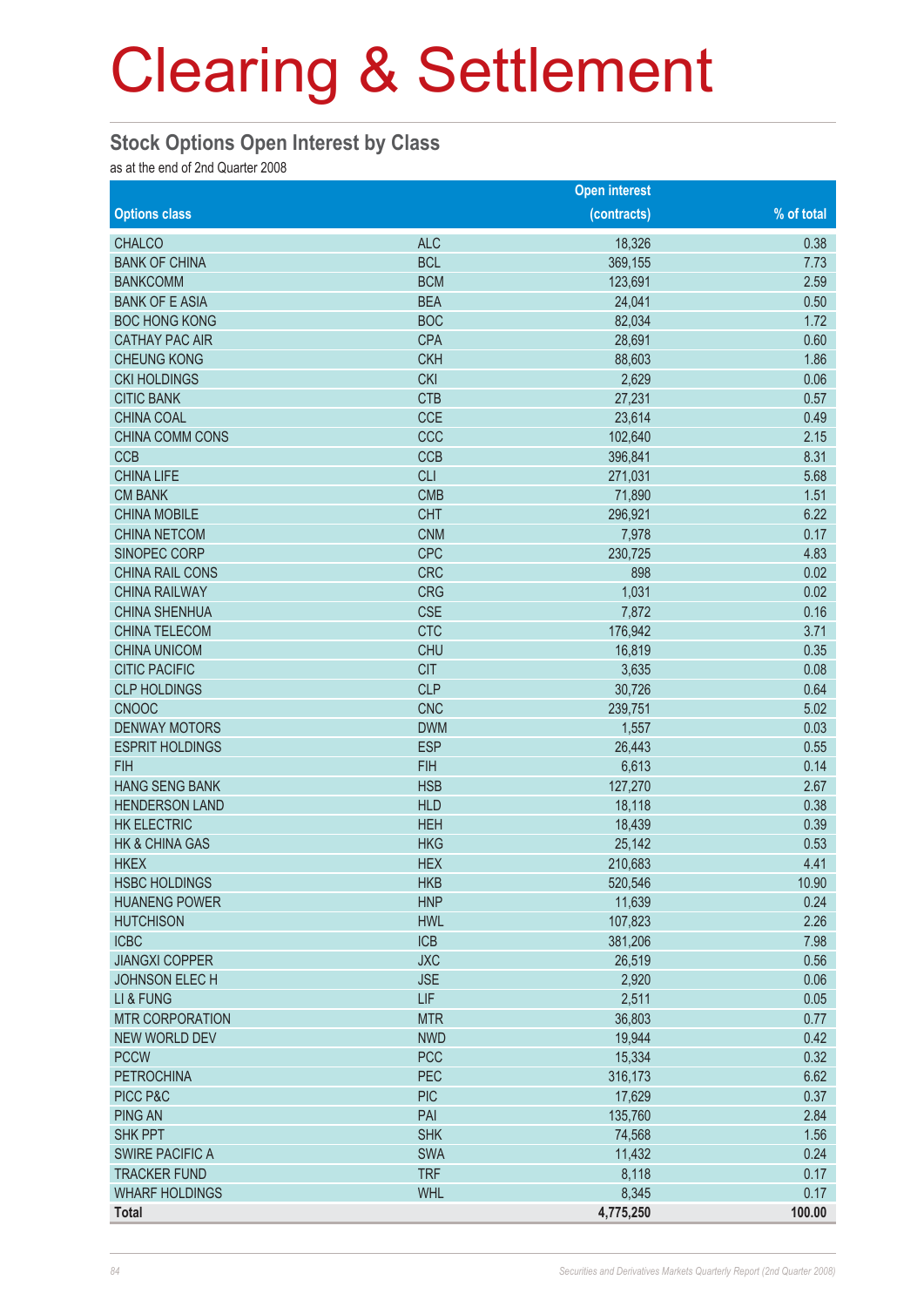# Exchange Participants Statistics

## **Stock Exchange**

|      |                | No. of Trading<br><b>Right Holders</b> | <b>Exchange</b><br><b>Participants -</b><br><b>Trading</b> | <b>Exchange</b><br>Participants -<br><b>Non-Trading</b> | Non-Exchange<br><b>Participants</b> |
|------|----------------|----------------------------------------|------------------------------------------------------------|---------------------------------------------------------|-------------------------------------|
| 2007 | Q <sub>2</sub> | 515 (917)                              | 428 (822)                                                  | 42 (50)                                                 | 45 (45)                             |
|      | Q <sub>3</sub> | 514 (917)                              | 433 (829)                                                  | 39(46)                                                  | 42 (42)                             |
|      | Q4             | 518 (921)                              | 439 (835)                                                  | 39(46)                                                  | 40 (40)                             |
| 2008 | Q <sub>1</sub> | 519 (926)                              | 445 (845)                                                  | 36(43)                                                  | 38 (38)                             |
|      | Q2             | 519 (929)                              | 448 (852)                                                  | 35(41)                                                  | 36(36)                              |

( ) no. of trading rights

## **Futures Exchange**

|      |                | No. of Trading<br><b>Right Holders</b> | <b>Exchange</b><br><b>Participants -</b><br><b>Trading</b> | <b>Exchange</b><br><b>Participants -</b><br>Non-Trading | Non-Exchange<br><b>Participants</b> |
|------|----------------|----------------------------------------|------------------------------------------------------------|---------------------------------------------------------|-------------------------------------|
| 2007 | Q <sub>2</sub> | 194 (224)                              | 137 (165)                                                  | -                                                       | 57 (59)                             |
|      | Q <sub>3</sub> | 194 (224)                              | 140 (168)                                                  | -                                                       | 54 (56)                             |
|      | Q4             | 194 (224)                              | 140 (168)                                                  | $\overline{\phantom{0}}$                                | 54 (56)                             |
| 2008 | Q <sub>1</sub> | 196 (224)                              | 143 (168)                                                  | -                                                       | 53(55)                              |
|      | Q <sub>2</sub> | 200 (227)                              | 147 (172)                                                  | -                                                       | 53(55)                              |

Notes:

(1) The figures in blanket is the number of trading rights held.

(2) An Exchange Participant is a corporation who may trade on or through the Exchange and is licensed under the Securities and Futures Ordinance to carry on securities/futures/options dealing activity.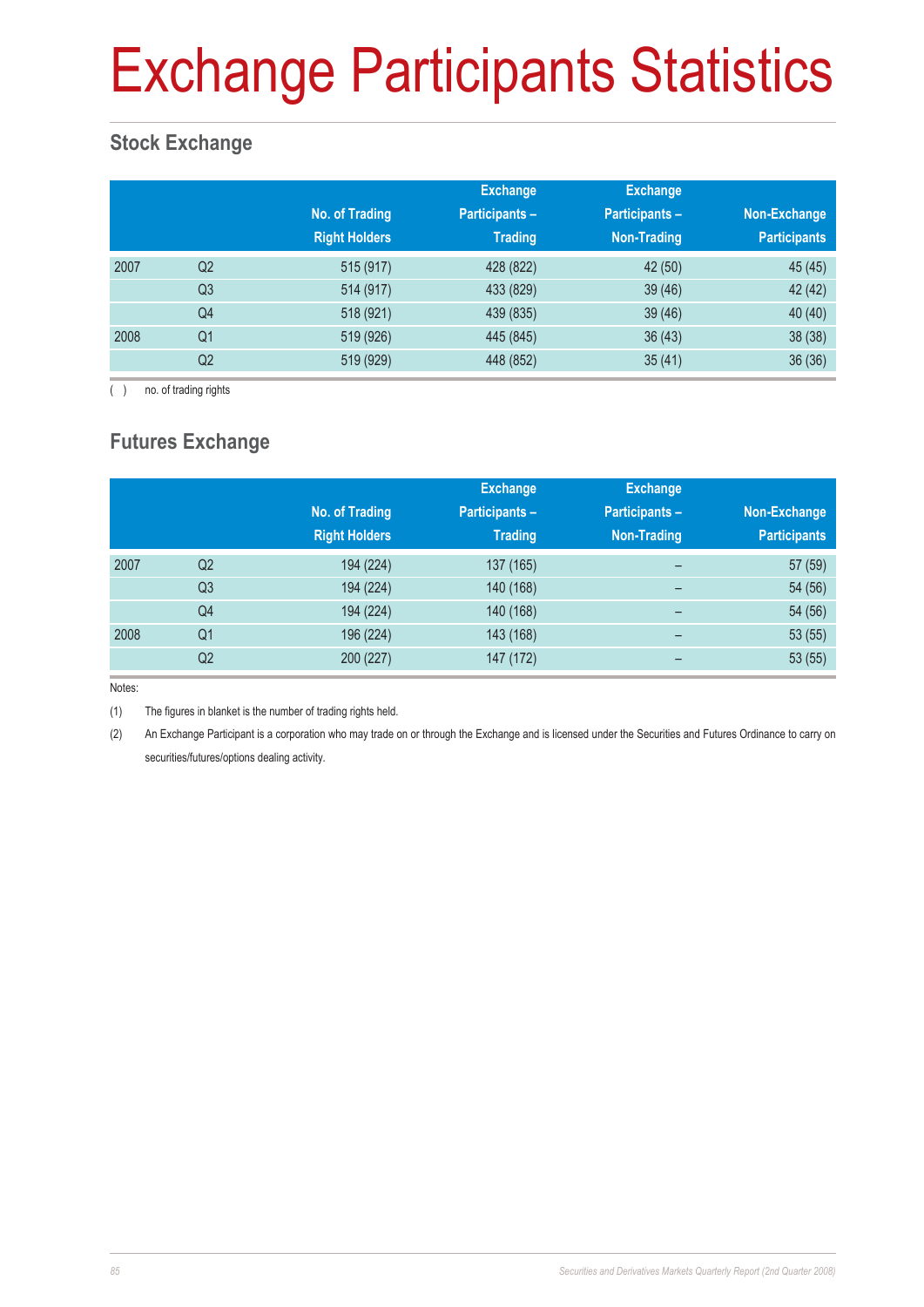# Clearing Participants Statistics

### **HKCC Participants**

| Year/month |    | <b>Clearing Participants</b> | <b>General Clearing</b><br><b>Participants</b> |
|------------|----|------------------------------|------------------------------------------------|
| 2007       | Q2 | 124                          | 6                                              |
|            | Q3 | 127                          |                                                |
|            | Q4 | 128                          |                                                |
| 2008       | Q1 | 132                          |                                                |
|            | Q2 | 134                          |                                                |

### **SEOCH Participants**

|            |                |                                     | <b>General Clearing</b> |
|------------|----------------|-------------------------------------|-------------------------|
| Year/month |                | <b>Direct Clearing Participants</b> | <b>Participants</b>     |
| 2007       | Q <sub>2</sub> | 46                                  | 4                       |
|            | Q <sub>3</sub> | 48                                  | 4                       |
|            | Q4             | 48                                  | 4                       |
| 2008       | Q1             | 48                                  | 4                       |
|            | Q2             | 49                                  | 4                       |

### **HKSCC Participants**

|                | <b>Direct Clearing</b> | <b>General Clearing</b> | <b>Broker</b>         | Non-broker            |
|----------------|------------------------|-------------------------|-----------------------|-----------------------|
|                | Participant (Note 1)   | Participant (Note 1)    | Participants (Note 1) | Participants (Note 2) |
| Q <sub>2</sub> |                        |                         | 436                   | 44                    |
| Q <sub>3</sub> |                        |                         | 442                   | 44                    |
| $Q4*$          |                        |                         | 445                   | 46                    |
| $Q4**$         | 442                    | $\mathfrak{p}$          |                       | 46                    |
| Q <sub>1</sub> | 447                    | 3                       |                       | 45                    |
| Q2             | 450                    | 3                       |                       | 44                    |
|                |                        |                         |                       |                       |

Note 1: Broker Participants were replaced by Direct Clearing Participants and General Clearing Participants when Third Party Clearing was introduced on 3 December 2007.

Note 2: Non-broker participants include Clearing Agency Participants, Custodian Participants and Stock Pledgee Participants.

up to  $&$  including 2.12.2007

\*\* from 3.12.2007 to 31.12.2007